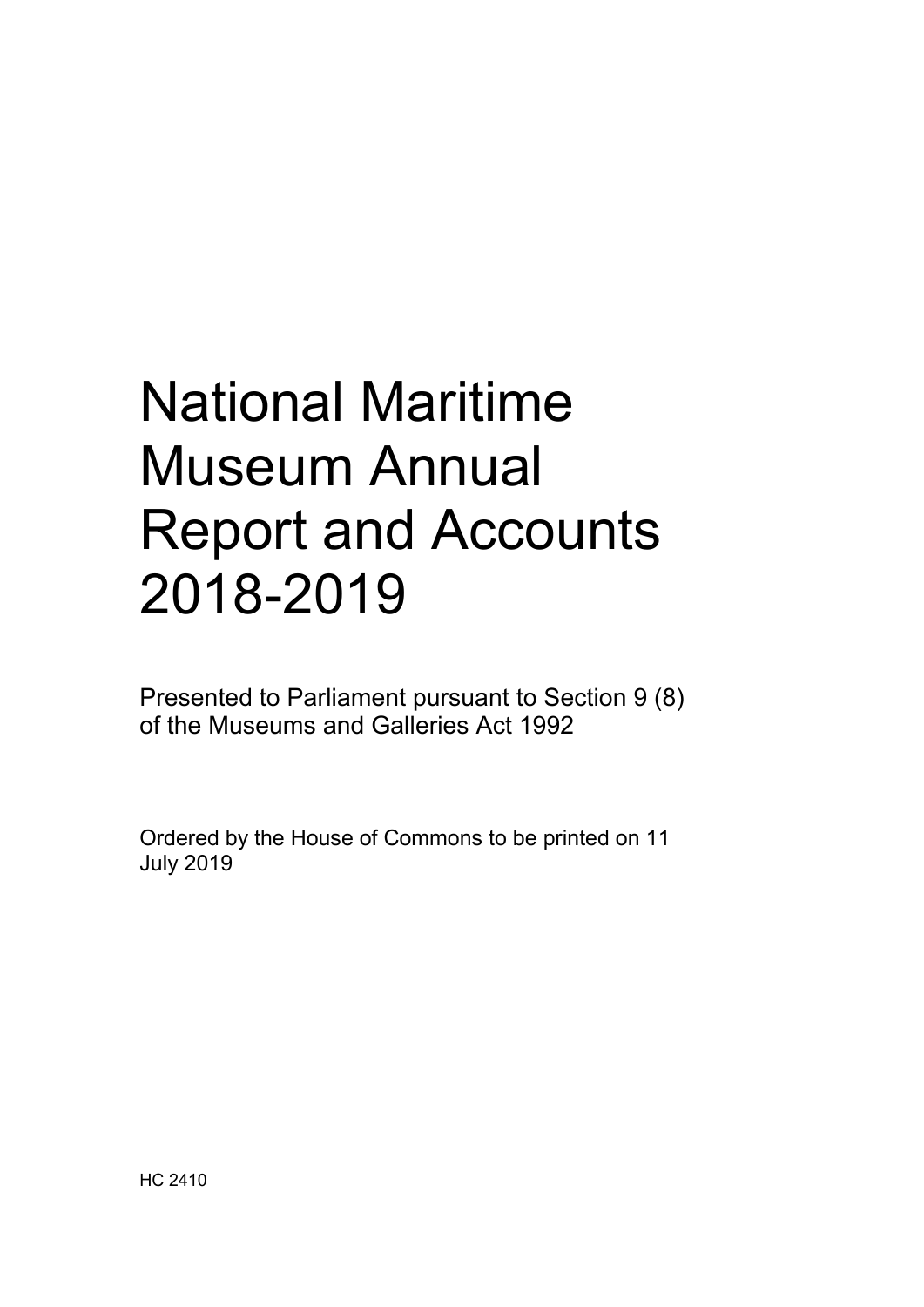

© Crown copyright 2019

This publication is licensed under the terms of the Open Government Licence v3.0 except where otherwise stated. To view this licence, visit nationalarchives.gov.uk/doc/open-government-licence/version/3

Where we have identified any third party copyright information you will need to obtain permission from the copyright holders concerned.

This publication is available at www.gov.uk/official-documents

Any enquiries regarding this publication should be sent to us at Park Row, Greenwich, London SE10 9NF, United Kingdom marked for the attention of the Trustees of the National Maritime Museum.

ISBN: 978-1-5286-1193-0 CCS0419958442 07/19

Printed on paper containing 75% recycled fibre content minimum

Printed in the UK by the APS Group on behalf of the Controller of Her Majesty's Stationery Office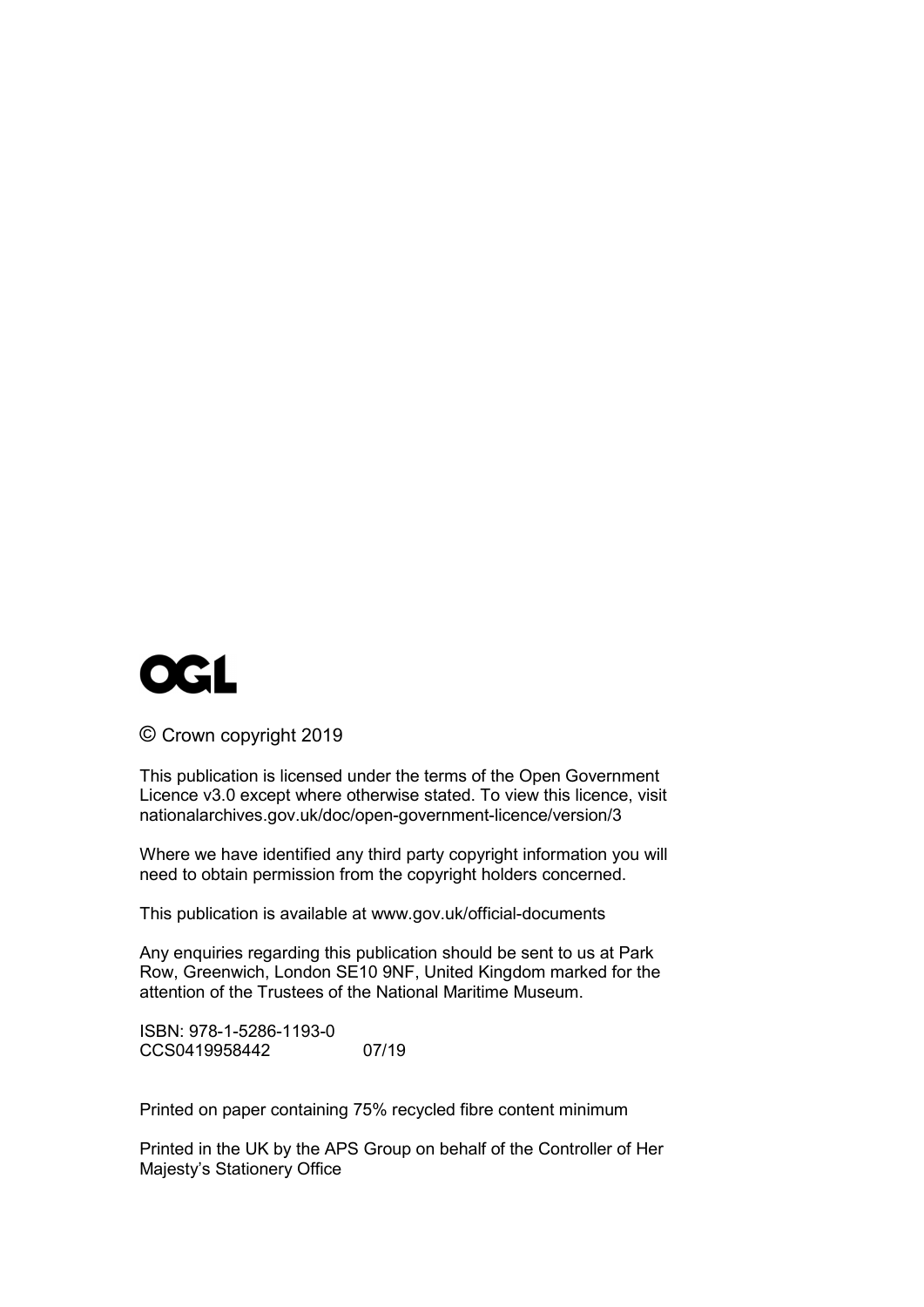## **CONTENTS**

|             | <b>Trustees' and Accounting Officer's Annual Report Report</b>                                              |              |
|-------------|-------------------------------------------------------------------------------------------------------------|--------------|
| i.          | Museum Background                                                                                           | $\mathbf{1}$ |
| ΪĹ.         | Mission, Objective and Aims                                                                                 | $\mathbf{2}$ |
| $1_{\cdot}$ | Chairman's Foreword                                                                                         | 3            |
| 2.          | <b>Director's Statement</b>                                                                                 | 4            |
| 3.          | Review of Activities, Achievements and Performance 2018-19                                                  | 5            |
| 4.          | Sustainability report                                                                                       | 18           |
| 5.          | Future priorities                                                                                           | 25           |
| 6.          | Workforce and Employment                                                                                    | 27           |
| 7.          | Remuneration and Staff Report                                                                               | 32           |
| 8.          | Reference and Administrative Details                                                                        | 37           |
| 9.          | Supporters of the National Maritime Museum 2018-19                                                          | 39           |
|             | 10. Financial Review                                                                                        | 41           |
|             | Statement of the Responsibilities of the Board of Trustees and the<br><b>Director as Accounting Officer</b> | 45           |
|             | <b>Governance Statement</b>                                                                                 | 46           |
|             | The Certificate and Report of the Comptroller and Auditor General<br>to the Houses of Parliament            | 57           |
|             | <b>Financial Statements</b>                                                                                 |              |
|             | <b>Consolidated Statement of Financial Activities</b>                                                       | 60           |
|             | Consolidated and Museum Balance Sheets                                                                      | 62           |
|             | <b>Consolidated Cash Flow Statement</b>                                                                     | 63           |
|             | Notes to the Consolidated Financial Statements                                                              | 64           |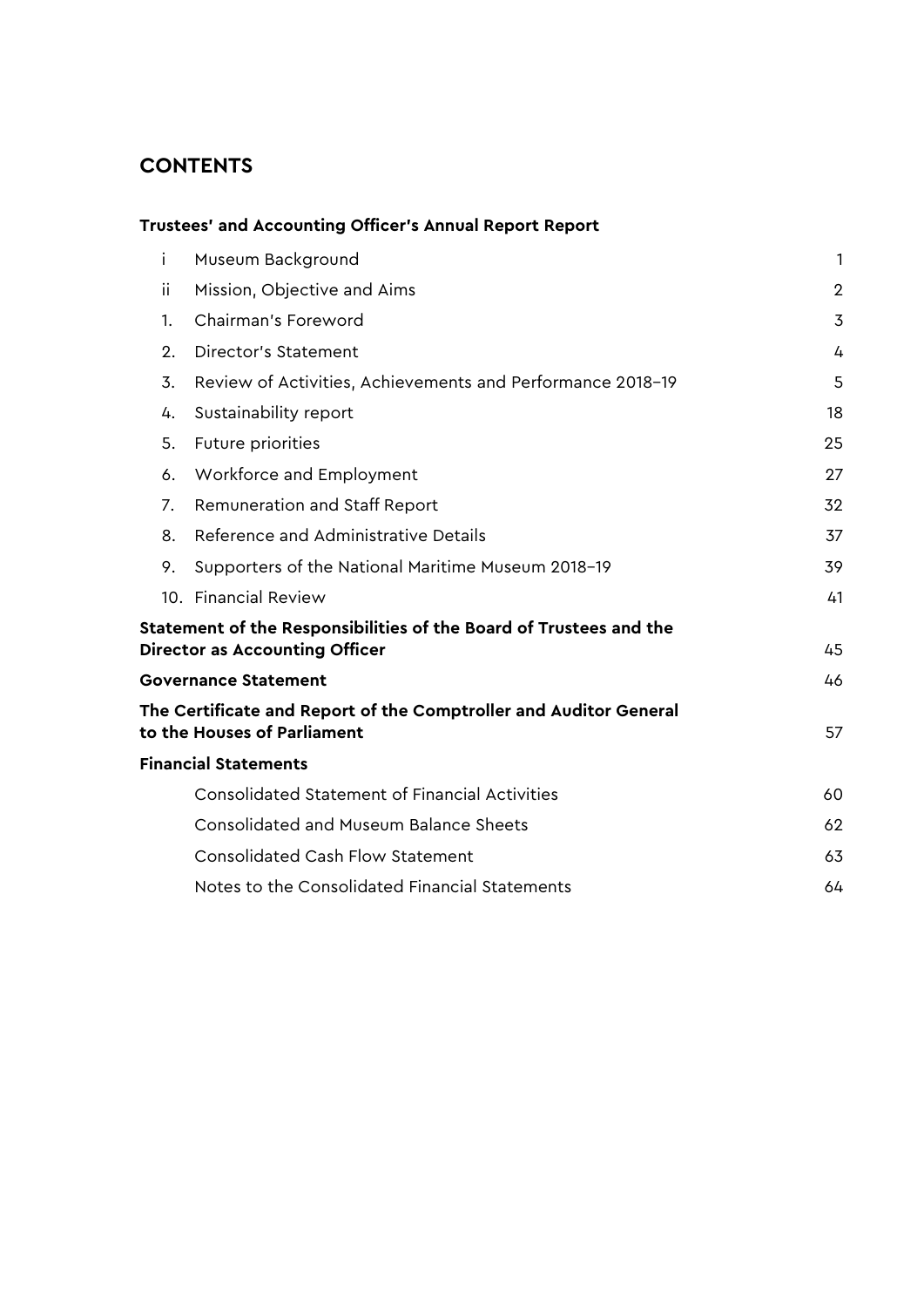#### **i MUSEUM BACKGROUND**

The National Maritime Museum was founded by Act of Parliament in 1934. It is the largest maritime museum in the world and it now includes the Royal Observatory, the Queen's House, the clipper ship *Cutty Sark,* and the Prince Philip Maritime Collections Centre. The collective brand name for the five sites is Royal Museums Greenwich. The sites are open 362 days a year and in 2018–19 we welcomed some 2.654 million visits from Britain and around the world and 5.689 million to [www.rmg.co.uk.](http://www.rmg.co.uk/)

By the 1934 Act the Board of Trustees of the National Maritime Museum is a statutory corporation and an exempt charity. For management purposes the Museum is classed as an Executive Non-Departmental Public Body. In 2018–19 the Museum had an annual income of some £32.1m (including donated gifts of £107k and capital grants of £1.2m) and a staff of 513 full-time equivalents, under the Board of Trustees, the Director, and an Executive.

The Museum's total revenue income in 2018–19 of £28.7m constituted £14.9m from its selfengendered trading activity, donations and sponsorship; and £13.8m of funding from the taxpayer via Grant-in-Aid through the Department for Digital, Culture Media and Sport. Entry to the national maritime collection is free. Admission charges are made for special exhibitions, the Peter Harrison Planetarium, the Greenwich Meridian Line, and *Cutty Sark*.

#### **History and Collection**

The National Maritime Museum was opened to the public by King George VI on 27 April 1937. Previously (1807–1933) its main buildings at Greenwich, including the Queen's House, accommodated the Royal Hospital School. The Royal Observatory, Greenwich, was added to the Museum's estate and curatorial remit in 1953.

The Museum is unique in the architectural significance and setting of its buildings. The 17thcentury Queen's House, designed by Inigo Jones and probably the most important early classical building in England, is the keystone of the historic 'park and place' landscape of Maritime Greenwich, so-designated as a UNESCO World Heritage Site (WHS) in 1997. Flamsteed House (built 1675–76), the original part of the Royal Observatory, was designed by Sir Christopher Wren and was the first purpose-built scientific research facility in Britain.

All the Museum buildings have been subsequently upgraded at various times. Modern redevelopment of the main galleries centres on what is now the Neptune Court. One of the first museum capital projects funded by the Heritage Lottery Fund, this was completed in 1999 and reopened by Her Majesty The Queen. The major *Time and Space* capital project at the Royal Observatory was opened by Her Majesty The Queen in May 2007.

In July 2011 the new Sammy Ofer Wing was opened by the Patron of the Museum, His Royal Highness The Duke of Edinburgh. This major architectural addition provided a new Museum main entrance from the Royal Park, state-of-the-art facilities for our research archive and a custom-built special exhibitions gallery.

In April 2012 Her Majesty The Queen reopened the fully conserved *Cutty Sark* to the public. At that time the Museum had the responsibility for the operational management of the ship under a Service Level Agreement with the then owner of the ship, the Cutty Sark Trust. At the end of July 2015 the ship was generously donated as a gift by the Trustees of the Cutty Sark Trust in to the national maritime collection held by the Museum.

The Museum's Endeavour project, started in 2014 and named to commemorate the 250<sup>th</sup> anniversary in 2018 of Captain Cook's voyage in HM Bark Endeavour, has provided new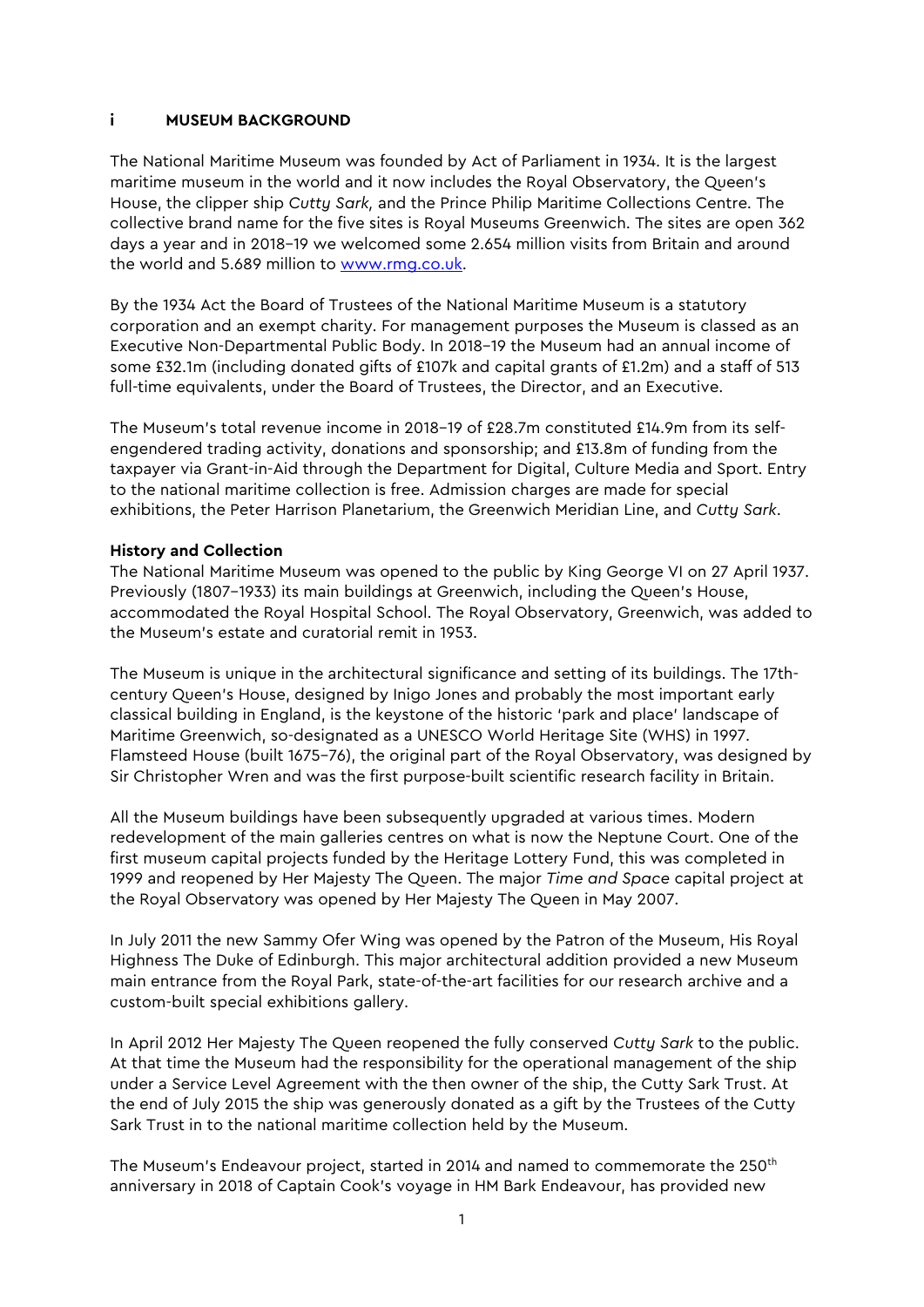open- plan staff accommodation which has in turn freed up space to allow the creation of four new galleries totalling 1,000m<sup>2</sup> to display an additional 1,100 collection items and radically improve and simplify visitor circulation around the Museum. The four new galleries were opened to the public on 19 September 2018 by Sir David Attenborough, OM.

The strategically significant element of the Endeavour project is the Prince Philip Maritime Collections Centre ('PPMCC'), completed in September 2017, which has consolidated and upgraded the collections storage and conservation functions on the Museum's Kidbrooke site near the main campus in Greenwich. It is a great step forward in the Museum's ability to store, preserve, conserve and make accessible the national collection.

The Museum's collection comprises more than 1.5 million items. There are some 40 thousand three dimensional objects – which include ship models, scientific and navigational instruments, and instruments for time-keeping and astronomy. There are some 70 thousand oil paintings and prints and drawings and some 1.4 million manuscripts, rare books, ships plans, sea charts and historic photographic negatives. Its British portraits collection is exceeded in size only by that of the National Portrait Gallery and its holdings relating to Nelson and Cook, among many other individuals, are unrivalled. The Museum has the world's largest maritime archive and maritime historical reference library including books dating back to the 15th century. An active loans programme ensures that items from the collection are seen in the UK and overseas. Through its displays, exhibitions and learning programmes the Museum also explores our current relationship with the sea, and its future as an environmental force and resource.

By virtue of its sites and subjects, Royal Museums Greenwich enjoys a unique conjunction of subjects (History, Science, Arts) and works with its audiences at home and overseas to provide a greater understanding of Britain's role in world history and its consequences in the world today.

#### **ii MISSION, OBJECTIVE AND AIMS**

The Museum's Mission is:

to enrich people's understanding of the sea, the exploration of space, and Britain's role in world history.

The Museum's Objective is:

to discover more about humanity and the possibilities of human endeavour by showing how we strive to explore our world and our universe.

The Museum's Aims are to:

- 1. Put audiences at the heart of everything we do Listen to and learn from all our audiences so that we make our collections, our subjects and our visitors' experience relevant and engaging.
- 2. Value our heritage Care for and develop our unique collection and world historic sites.
- 3. Extend our reputation and reach Maximise our impact on all audiences and stakeholders.
- 4. Strengthen our organisation Develop our culture and people, build our financial sustainability, and manage risks.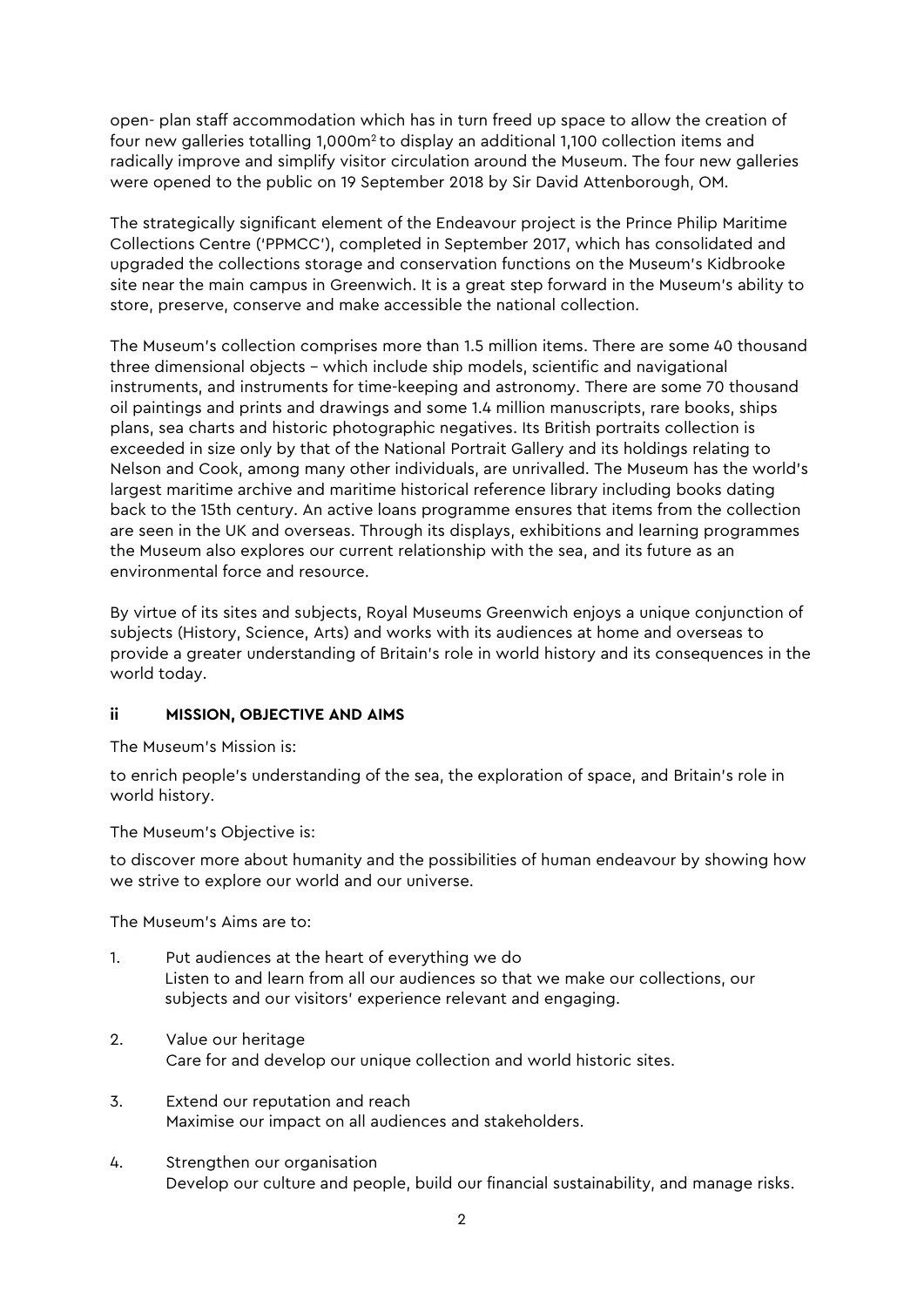## **1. CHAIRMAN'S FOREWORD**

The Board of Trustees noted with pleasure the 70th anniversary of His Royal Highness The Duke of Edinburgh's appointment on 19 June 1948 as a Trustee of the National Maritime Museum, and now as the Museum's Patron. I am pleased to record the gratitude of all of us involved with the Museum for Prince Philip's immense and constant support and encouragement of the Museum's endeavours as custodian of the UK's great maritime heritage.

On 19 September 2018, Sir David Attenborough, an Honorary Commodore of the National Maritime Museum, did us the honour of opening our four new permanent galleries and remarked to the audience, 'You're in for a treat. The new galleries are absolutely fabulous.' The new galleries present over 1,100 hitherto unseen collection objects; increase our permanent display space by 40%; create new visitor routes and museum narratives which, together with improvements to other public spaces across the Museum, vastly improve the experience for the 2.65 million people visiting us annually.

These galleries form the culmination of our hugely successful Endeavour project which has occupied us all for the past four years of the Corporate Plan. The Endeavour project was the creation of Kevin Fewster who has directed Royal Museums Greenwich since 2007 but who is now standing down.

The Trustees and I wish to record our gratitude to the Director by recording here some of the major achievements over the period. These include the creation of the Sammy Ofer Wing, with its bespoke Caird Library and Archive, and the programme of critically acclaimed exhibitions that the Wing has facilitated; our involvement in the London 2012 Olympics; Her Majesty The Queen's consent to use the name Royal Museums Greenwich; and the integration of *Cutty Sark* into the institution. We have upgraded the Peter Harrison Planetarium, developed the Royal Observatory as a centre for public education and brought astronomical research observation back to the Royal Observatory in the Altazimuth Building.

The magnificent conservation work undertaken in the Queen's House to mark the building's 400th anniversary in 2016, creating our state-of-the-art Prince Philip Maritime Collections Centre at Kidbrooke and transforming the National Maritime Museum visitor experience by creating a suite of four magnificent new permanent galleries with their new ways of engaging with audiences are accomplishments we share together.

We have also enhanced our pre-eminent collections through acquisitions such as Yinka Shonibare's 'Nelson's Ship in a Bottle', George Stubbs' Kongouro and Dingo paintings, the Armada portrait of Elizabeth I and the impressive scholarship they have triggered.

Our commercial activities have flourished and, equally importantly, we have built a strong and committed Members and Patrons programme.

As we work towards the appointment of a new Director, the Trustees and I are pleased to record that all this is the work of our many staff, volunteers and supporters. I should also like to thank in particular the Trustees, who are all volunteers, for the great expertise and commitment they bring to the Museum. This year, Dr Fiona Butcher, Dr Helen Czerski, Professor Julian Dowdeswell and Alastair Marsh were appointed to the Board by the Prime Minister. The Trustees were also pleased to approve the new Corporate Plan for 2019 -23, see Future Priorities below, entitled *Building on our Success*.

Sir Charles Dunstone, CVO, Chairman of the Board of Trustees 2019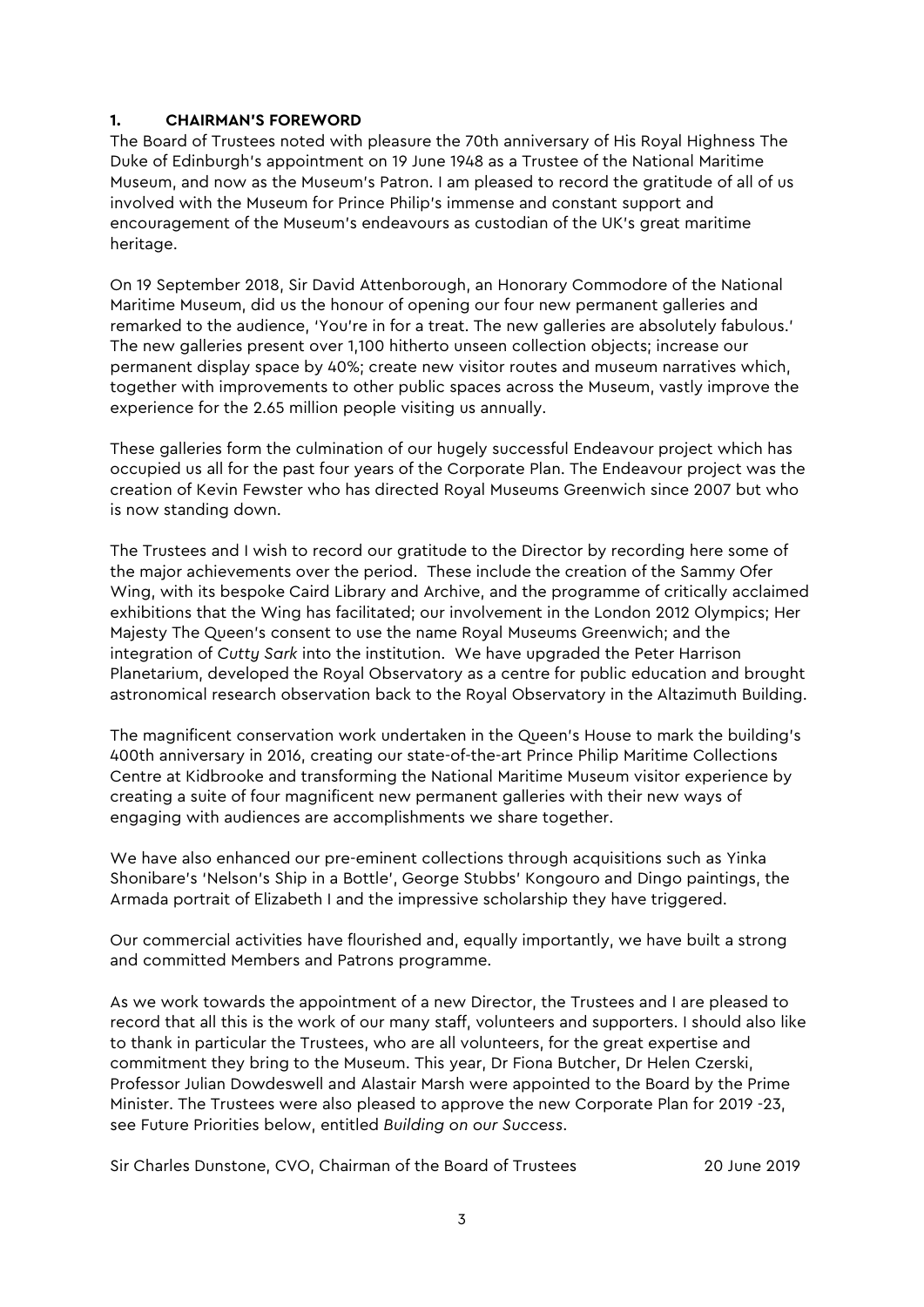#### **2. DIRECTOR'S STATEMENT**

I am very pleased to report that Royal Museums Greenwich retained its place in the 2018 Association of Leading Visitor Attractions table as the UK's 10th most visited attraction and the highest visited attraction outside central London. We achieved our second highest ever visitation figures in the year 2018-19, welcoming 2.65 million visitors (4% above last year) to our four public sites. This was particularly boosted by the number of visits to our four new galleries which drew a high number to Greenwich over the latter half of the year.

In addition to this, the Peter Harrison Planetarium again topped 200,000 visitors and the Caird Library and Archive welcomed over 6,000 onsite users for the first time ever. This figure is especially pleasing as it surpasses the target figure we set in our 2008 Heritage Lottery Fund bid to relocate the Library and Archive facility into the new Sammy Ofer Wing.

Our online performance was equally strong. Total website visits were a record 5.689 million (28% up on last year). Our Lunar Eclipse webpage reached the No.1 spot on Google for UK lunar eclipse searches and drew a record 357,899 views. Our social media followers increased by 31,037 (120% above our growth target) to 188,917, and RMG Facebook followers now exceed 80,000 for the first time. Our video series following Mat Collishaw's Elizabeth I mask was viewed 1,237,208 times on Facebook and the online films relating to our 4 new galleries were viewed 686,000 times.

The highlight of our acquisitions this year was the donation of the Colville archive collection, an important and comprehensive collection of papers from a prominent dynasty of navy and army officers which has until now not been seen by the research community. The papers cover the naval and military careers of no less than 11 members of the Colville family over a period of 300 years, and address almost every major naval campaign from the War of Jenkins's Ear in the 1730s, through the Seven Years War, the French Revolutionary and Napoleonic Wars, a series of 19th-century naval engagements and both world wars.

Much of my final year at Royal Museums Greenwich has been focussed on our extraordinary struggle to bring the RMS *Titanic* collection into the national collection for the benefit of the public. Following the bankruptcy of the commercial owner in the USA, we led a team consisting of the Titanic Foundation Ltd, Titanic Belfast Ltd, the National Museums and Galleries of Northern Ireland and a specialist team of US lawyers, for whose pro bono work we are immensely grateful, as we are for the support of our Minister at the Department for Digital, Culture, Media and Sport. Though we tried enormously hard to achieve the best outcome for the collection and Britain's maritime heritage, ultimately we did not succeed. Despite the result, the Trustees and I did exactly the right thing in trying to bring this collection intact into public ownership in the UK for posterity.

The Endeavour Project is now completed. The total project (PPMCC, new galleries, Park Row Wing accommodation, ROG enhancements) cost £27.0m of which £25.4m was raised from external sources and philanthropists (see section 9 below). It is thus very pleasing to report that the project was funded with no net drawdown from the Museum's Development Fund.

It has been a privilege to lead this great museum over the past twelve years and to work with such a talented and dedicated staff, volunteers, Trustees and supporters. Thank you.

Dr Kevin Fewster, A.M., Director 20 June 2019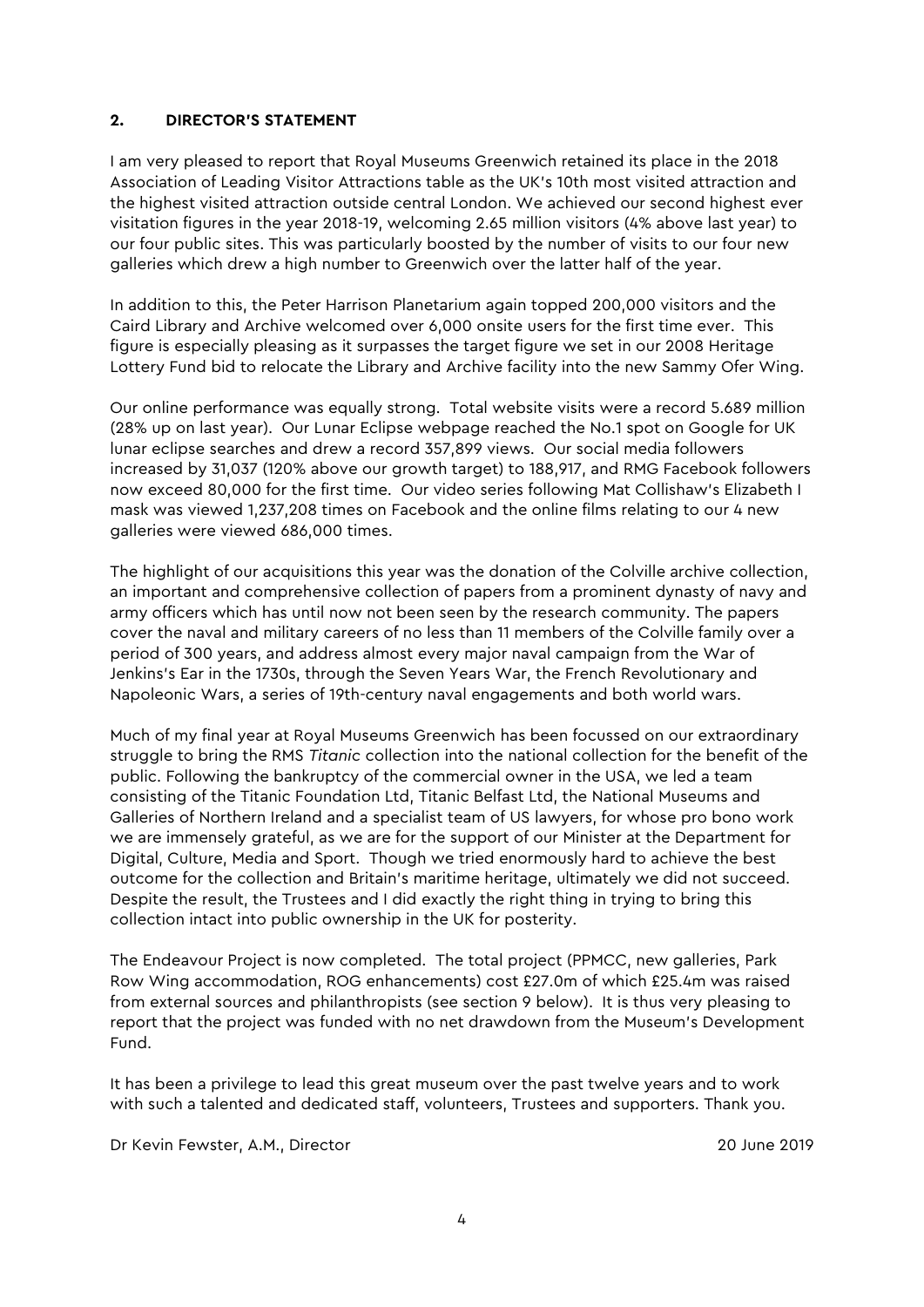## **3. REVIEW OF ACTIVITIES, ACHIEVEMENTS AND PERFORMANCE**

The following section is a brief review of the activities and achievements of 2018-19 so necessarily contains only a selection of the Museum's work over the year. The section is structured in accordance with the Museum's four aims.

#### **AIM 1: PUT VISITORS FIRST**

Engage and inspire people through our collections, subjects and the visitor experience.

#### **Endeavour Galleries**

- Four new galleries Pacific Encounters, Tudor and Stuart Seafarers, Polar Worlds and Sea Things opened to great acclaim on 20 September.
- To celebrate the opening of the new galleries, and to thank the communities who worked with us over the past 4 years, an opening programme of activities took place that month.

## **NMM Enrichment**

• Delivery of the main welcome hubs at Parkside and Romney Road entrances, including introductory films and a new information and ticket desk for the Sammy Ofer Wing, new interpretation on global trade, upgraded lighting and redecoration was timed with the opening of our four new galleries. Priority signage was also installed to coincide with the opening, with the majority of the new way-finding system now in place. New interpretation lecterns in the Square and on the Upper Deck were installed in December 2018.

## **Queen's House**

- Mat Collishaw display, which is part of the larger Armada activity plan attracted excellent press and public acclaim and remained on display until 17 March.
- Co-curation project with Woburn Abbey, taking advantage of its closure for refurbishment, will result in the loan of artworks from the Duke of Bedford's collections integrated into the annual rehang in January 2020.

#### **Royal Observatory**

• Exhibition fit out of the Altazimuth Pavilion completed and opened to the public on 31 January.

## **Prince Philip Maritime Collections Centre**

- Collections Learning Producer appointed.
- Initial phase of public programme and learning framework has been developed with roll out of tours starting April 2019 and schools pilot season from September 2019.
- First school outreach session delivered for Kent House Priory School, an Ofstedregistered low secure school. The nature of the facilities at PPMCC allows for the required level of support to students.
- Recruitment and training of third cohort of conservation volunteers to deliver across both conservation and PPMCC engagement roles.
- Consultation with local schools and community groups has been established and programmes in development.
- There is a continuing programme of energy efficiency savings since opening currently seeing a drop by a third in energy costs initially.
- The first phase of PPMCC interpretation and way-finding completed.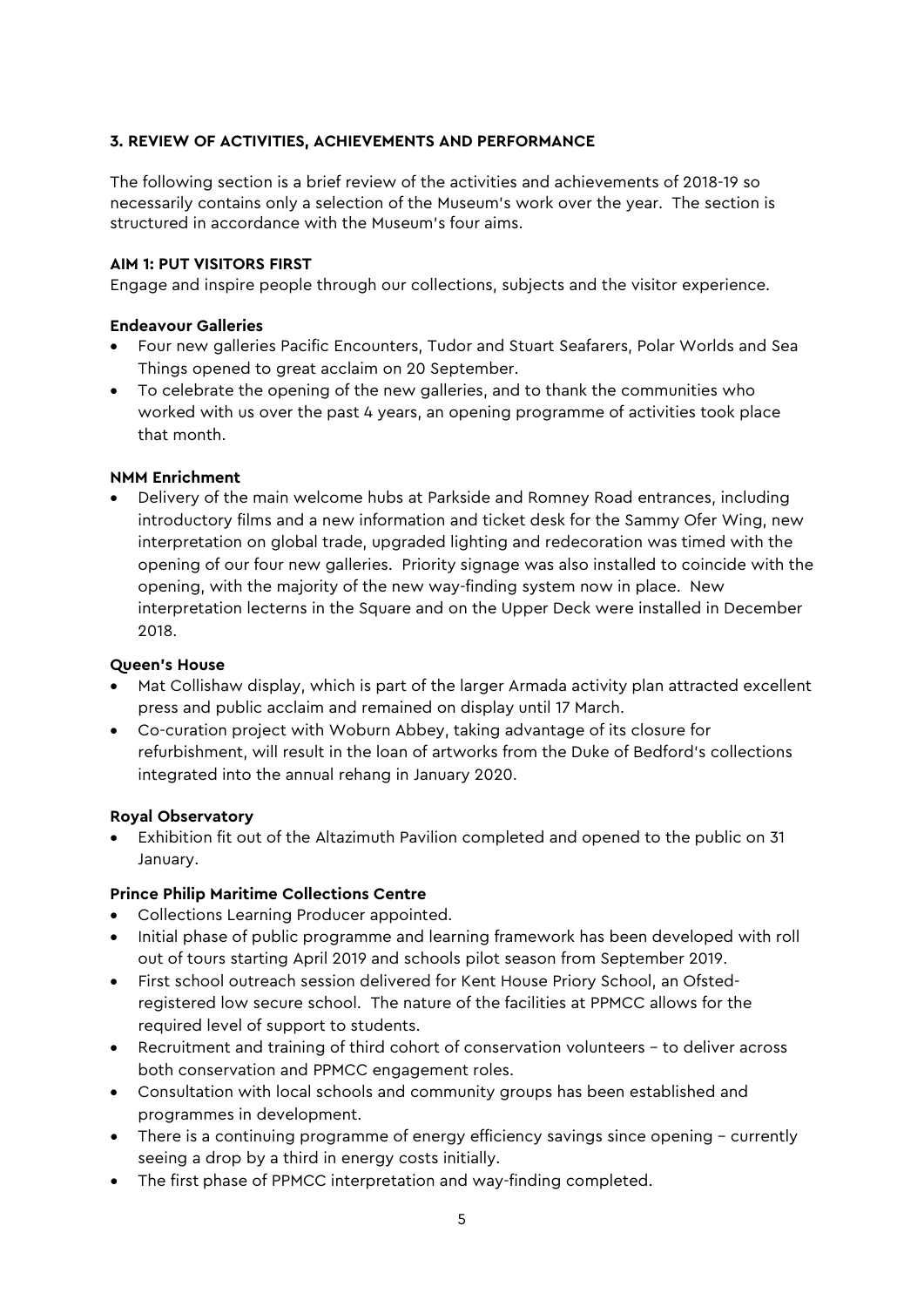## **Library and Archives**

- Library held its annual Open Day on Saturday, 28 July and the event attracted 408 visitors. Amongst items on display were charts and atlases, sketches by the artist Rosa Brett, items from the collection of a naval officer, John Boteler, relating to the east coast of Africa in the early nineteenth century and a selection of images and photographs relating to Punch and Judy shows. Volunteers working on the Navy Board Project spoke to visitors about their work and there were items from the handling collection available for younger visitors.
- Community Research Project linked to the new galleries and HLF Endeavour Activity Plan has continued with library staff supporting local people and communities to research hidden histories. New groups, including an Islamic History group, have been given introductory sessions to the library, archive and the collections.
- First World War at Sea: Conflict, Culture and Commemoration, 8-10 November 2018. This major international conference was the culmination of the Museum's programmes to mark the centenary of the First World War. There were a wide range of speakers from all over the world. The conference was convened in partnership with the University of Portsmouth, University of Kent and King's College London, and was assisted by the United States Naval War College and the Gateways to the First World War AHRC Engagement Centre.
- 2018 UK Maritime Heritage Forum was hosted for the first time by RMG in October to mark its 10th anniversary and the opening of the new galleries. Over 100 delegates from maritime museums, organisations and historic vessels around the country attended; there were 30 speakers including the keynote address by Fred Kenney from the International Maritime Organization.
- One new and interesting acquisition was a kite made from a map in Calais by refugees in 2016, as part of Art Fund New Collecting Award project.
- Loan of the world record breaking Burgess Regulator which confirmed John Harrison's design and ideas for a regulator that would lose no more than 1 second in 100 days has been extended. The regulator will now remain in the Time and Longitude gallery and will continue to be monitored and adjusted as part of the ongoing research project.
- AHRC formally approved our Collaborative Doctoral Partnership studentship nomination with University of East Anglia looking at the historic role of missionary societies in shaping children's understandings of Britain's place in the world. We will be recruiting a student to undertake the research.
- Laura Boon, Lloyds Public Curator: Contemporary Maritime, attended the 1st World Congress of Maritime Heritage in Singapore with the Director, and presented during a panel session at the conference. This was an opportunity to present ideas for contemporary maritime advocacy to international maritime industry stakeholders (such as shipping companies) and maritime heritage organisations.
- Sally Archer, Research and Heritage Partnerships Manager, attended the International Congress of Maritime Museums Executive Council meeting in San Francisco in March, in her capacity as Hon. Secretary-General of ICMM. The meeting included the planning for the forthcoming ICMM congresses in Stockholm/Aland Islands in September 2019 and North America in 2021. RMG was the co-founder of the ICMM network in the 1970s and has been a key supporter ever since; benefits to the Museum include international networking and information exchange, particularly at senior levels.
- The IHR Maritime History and Culture Seminars continued with two lectures during the period - *Mental Health at Sea, 1740-1820* by Catherine Beck and *A Fair Wind: The Past and Future of Sail Technology* by Ian Buxton, Frank Scott and Andrea Grech.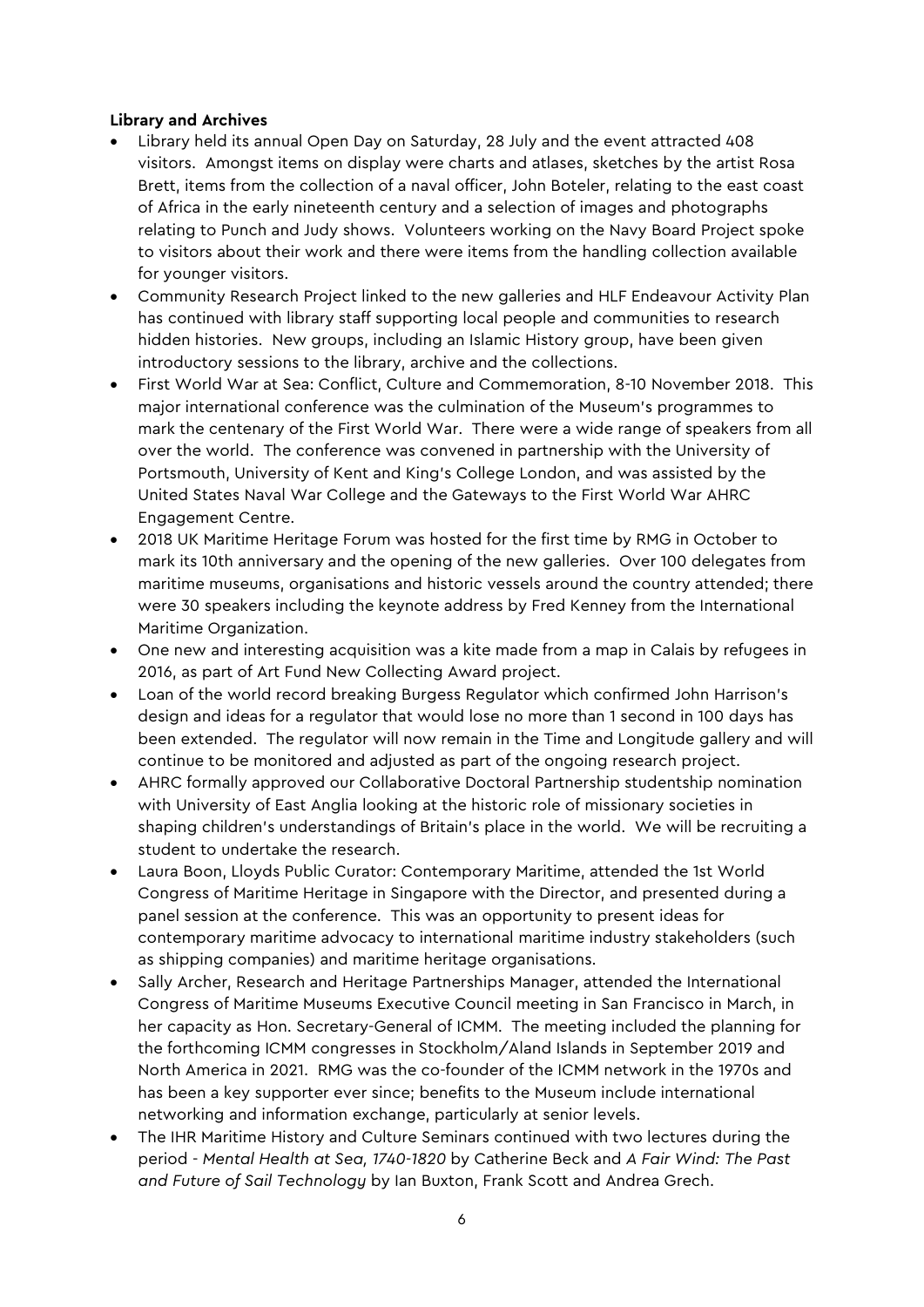#### **Learning and Interpretation (NMM, QH & CS)**

- Learning and Interpretation Department, alongside Exhibitions and Design, have hosted 31 different visits and tours in the new Endeavour galleries for cultural and heritage organisations wanting to know about the innovative process. Organisations included V&A, National Trust, British Library and Royal Collection. We also hosted a study day for the 2018 Museums ID Conference 'Collections and Communities' with an international attendance. The day was attended by 110 participants.
- In celebration of Black History Month 2018 we held a Youth Takeover evening event at in the Atlantic Worlds gallery, a collaboration with forum students from Goldsmiths University attended by 200 people.
- During March/April the Participation team facilitated a series of after-hours experiences at the Museum providing an atmospheric tailored experience from award-winning theatre makers SPECIFIQ. Funded by a grant from the Wellcome Trust and created in collaboration with Professor Mark Harrison from Oxford University, the evenings explored the unsettling history of maritime quarantine as audiences moved through galleries afterdark to feel the tension rise as the quarantine zone closed in around them; with thrilling accounts of plagues and pestilence, they learned about the controversial measures taken to control them and tested their own morals with a real-world quarantine scenario.
- On 16 March the team hosted the world premiere performances of Melting, Shifting, Liquid World on the iconic Great Map. This was new immersive musical piece written by composer Hollie Harding for Trinity Laban String Ensemble and electric viola soloist Nic Pendlebury. Written especially to be performed in situ, this was a 30-minute live performance exploring the themes of climate change and ocean pollution. This event was performed as part of the Parallax Series which showcases new research work by Trinity Laban students and staff.
- Between October 2018 and January 2019, the team has been working on the 'All Over Dressed' project at *Cutty Sark.* During periods of celebration, ships are frequently 'dressed overall' by stringing international maritime signal flags from a ship's masthead to masthead and then down to the taff-rail as a form of decoration. To celebrate *Cutty Sark's* 150th Anniversary, five local school and community groups worked with artists to create a set of original flags to dress the Ship which will be on display during the anniversary year.
- Cutty Sark Toddler Takeover Day the team partnered with Meridian Primary School in Greenwich for the annual Kids in Museums Takeover Day on 21 November (29 Year 6 pupils). The event was attended by both the Mayor and Deputy Mayor of Greenwich.
- In June we welcomed 90 local young people aged 16-19 to take part in a 1-day enterprise challenge as part of National Citizenship Service's Challenge Programme. Young attendees created their own marketing and outreach campaign to attract other young people to the Museum. This event was a great success and engaged with many young people who had never visited the Museum before.
- As part of the HLF-funded Endeavour project, we have recruited a Youth Engagement Intern who will work for a 6-month period to support the design and delivery of the youth programme.
- In the Autumn term we launched 4 new school sessions as part of the opening of the new galleries – We are explorers (EYFS/KS1); Titanic: frozen in time (KS1/2); Explorer Day (KS2); and Living Learning Working (Post-16 SEND). We have also updated existing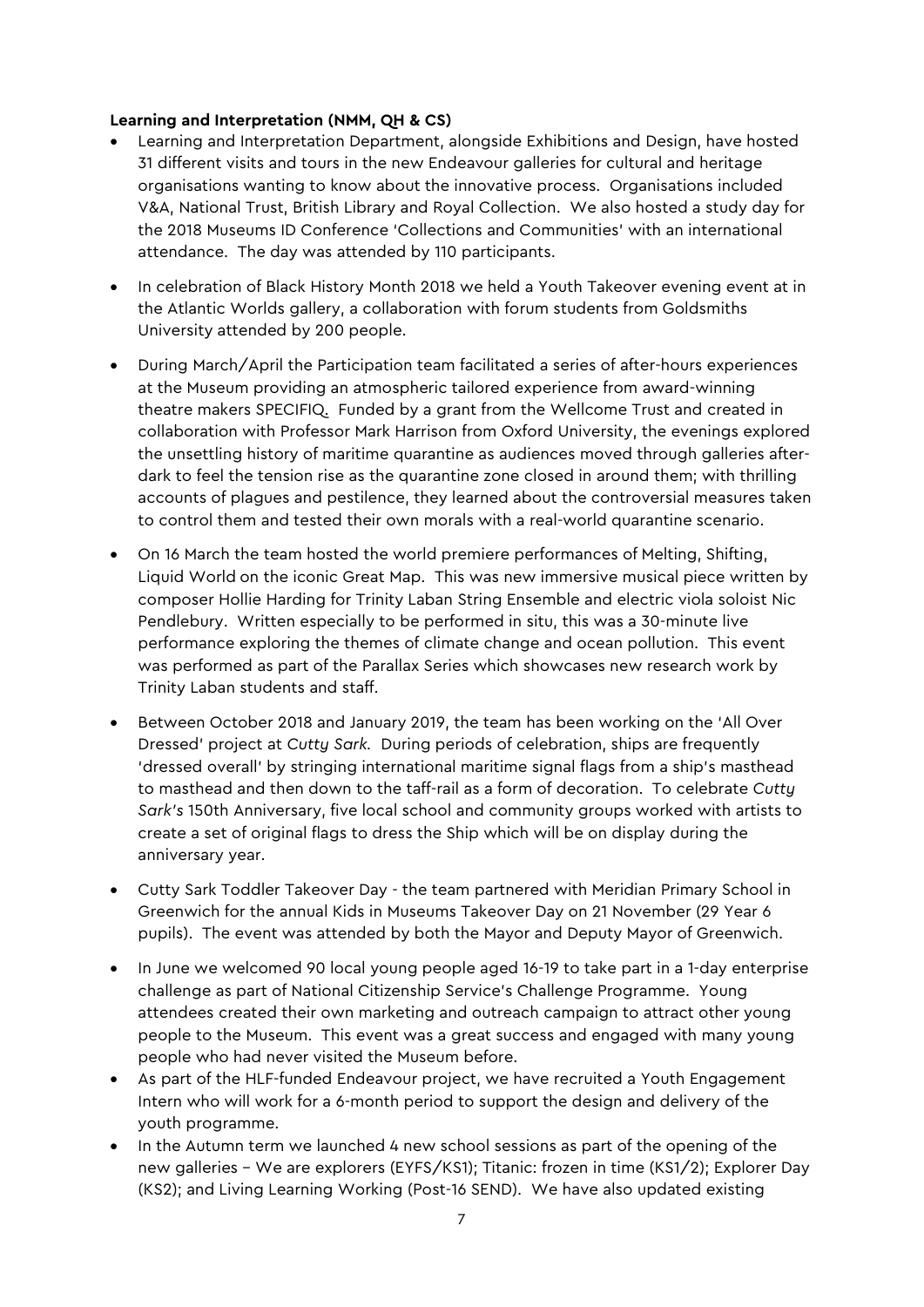school sessions to incorporate the new galleries including the Armada Study Day (KS3) and Archive Adventures: Polar Explorers (KS2).

## **Formal Science Learning – Schools Programme**

• Through onsite school sessions and teacher training along with offsite outreach activities and CPD via our online FutureLearn teaching mooc, the schools programme has increased its reach. The team have released three new animated educational videos to add to the suite of learning resources which collectively have been viewed 40,000 times in the past year.

## **Peter Harrison Planetarium**

- New planetarium show *Ted's Space Adventure* started in April and has been a great hit with families. Developed in-house by our planetarium astronomers with the support of the digital exhibitions team, the show will roll out to schools in October.
- Planetarium team redeveloped our existing live show repertoire for a new software platform in time for the Easter holidays.
- Planetarium refit completed on schedule. Upgrades to the projectors have greatly improved visual appearance and audio quality of existing shows, while the newlyintegrated blu-ray and additional cinema projector systems has received very positive reactions at our Silver Screen movie nights.
- Our first Presenter Network conference was held at the ROG in September. Attended by a range of stakeholders, the presenter network now has multiple national hubs and a sprinkling of international hubs.

#### **Informal Science Learning – Public Programme**

- The team continued its outstanding pilot work on developing our community programmes, including Morning Stars, for families with children affected by Autism, and Astronomy and Islam, for the Muslim community, with strands for both adults and families. For one of these mornings, the team collaborated with the New Crescent Society to host an Imam CPD day. Over 100 community leaders from across the UK learned more about the Moon, gained access to data about key timings such as the best time to sight a new crescent Moon and the science behind this. This lays the foundation for sharing this programme with other UK science centres to engage with their local Muslim communities. Additional sessions provide training for Imams and community leaders. This pilot has been so successful that a permanent strand of regular weekend community programming for a wider range of audiences will commence in April. This will make use of the Planetarium before the main public programme begins at 11am, enabling us to drive community engagement, increase family learner numbers, promote socio-economic access and engage more diverse audiences.
- On 14 April the Royal Observatory launched 'Annie Maunder Day' on her birthday in celebration of her life and work. This combined a blog piece by Louise Devoy, a new image of the Sun taken with the Annie Maunder Astrographic Telescope (AMAT), a Facebook Live stream on the day and a press release on these items plus recognition of the new Altazimuth Pavilion permanent gallery on the ground floor.

#### **Exhibitions and Design**

- *Great British Seaside* exhibition closed on 30 September.
- Following a productive visit to Chinese partners made by Director, Kevin Fewster and Director, Collections and Public Engagement, Gail Symington in March we will progress the Maritime Silk Road exhibition for the Special Exhibitions Gallery in 2021. A three-party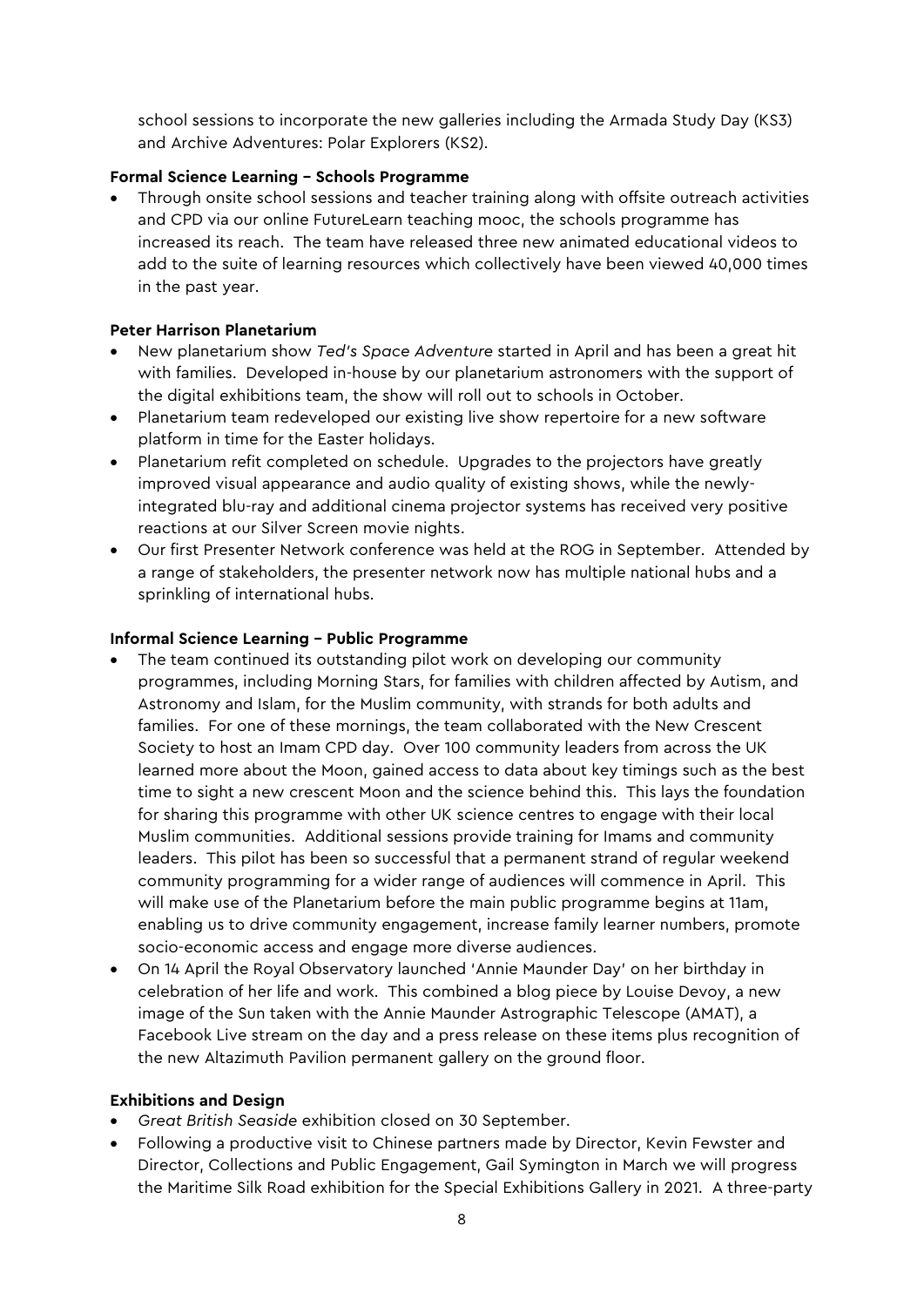exhibition agreement will now be progressed between RMG, National Conservation Centre for Underwater Cultural Heritage and Guangdong Museum.

- Work progresses for *The Moon* exhibition opening July 2019
- RMG is in negotiation with the Australian National Maritime Museum to take their James Cameron: *Challenging the Deep* exhibition as a tour venue in 2020.
- *Death in the Ice* is nearing the end of its run at Mystic Seaport Museum and will transfer to Anchorage Museum, Alaska where it will open on 7 June.
- *Astronomy Photographer of the Year* closed at Cooper Museum, April 2019, opened at Liverpool World Museum on 3 May 2019 and will be at the Vero Museum of Art, Florida in June 2019.

## **Visitor Experience**

- Excellent results achieved for our visitor experience with all scores improved for our annual Visit England VAQAS assessment: NMM up from 84% to 92% (Gold level); Queen's House up from 79% to 88%; ROG from 76% to 80%; and *Cutty Sark* up from 84% to 86%.
- In September ROG was selected as one of the top ten places in the 'Science and Discovery' category of Historic England's 100 Irreplaceable Places.
- *Cutty Sark*'s VSA team developed a paid 30-minute tour of the Ship, which can be booked by Travel Trade. There will also be one free daily tour of the Ship when staffing allows.
- Queen's House guided tour will become part of the National Trust offer in 2019 and is featured in the latest handbook.
- *Cutty Sark* audio guide went live in Spring 2019. The English language tour launched first, with another ten languages (including Easy English) going live in early June. This will be a step-change for the visitor experience on board and will allow RMG to attract significant numbers of additional overseas groups. The guide will be included in the Ship's entry price.
- Contactless donation boxes are now in use at the NMM entrances.

## **AIM 2: VALUE OUR HERITAGE**

Care for and develop our unique collection and world historic sites.

## *Cutty Sark* **Ship Maintenance**

• Works have been carried out to the stern and bow gingerbread and on the cat faces.

## **Collections Information**

- We are developing a new Custom Search facility in order to make searching for objects and Collections information more intuitive and efficient.
- Collections team have audited 7,089 items since October 2018

## **Conservation**

- We ran an event with the Institute of Conservation's Dynamic Objects Network in the Royal Observatory in July focussing on the conservation of the iconic Time Ball.
- Management of the *Cutty Sark* shipkeeping team, daily maintenance and long-term preservation has been incorporated into the department. The merger provides increased opportunities for skills and knowledge sharing and the continued professional development of both teams.
- We have recruited a new cohort of conservation volunteers; we had a good number of applicants and recruited 22 new volunteers to join the team. In total we have 40 volunteers now registered. Training of the new group of volunteers is currently underway at PPMCC.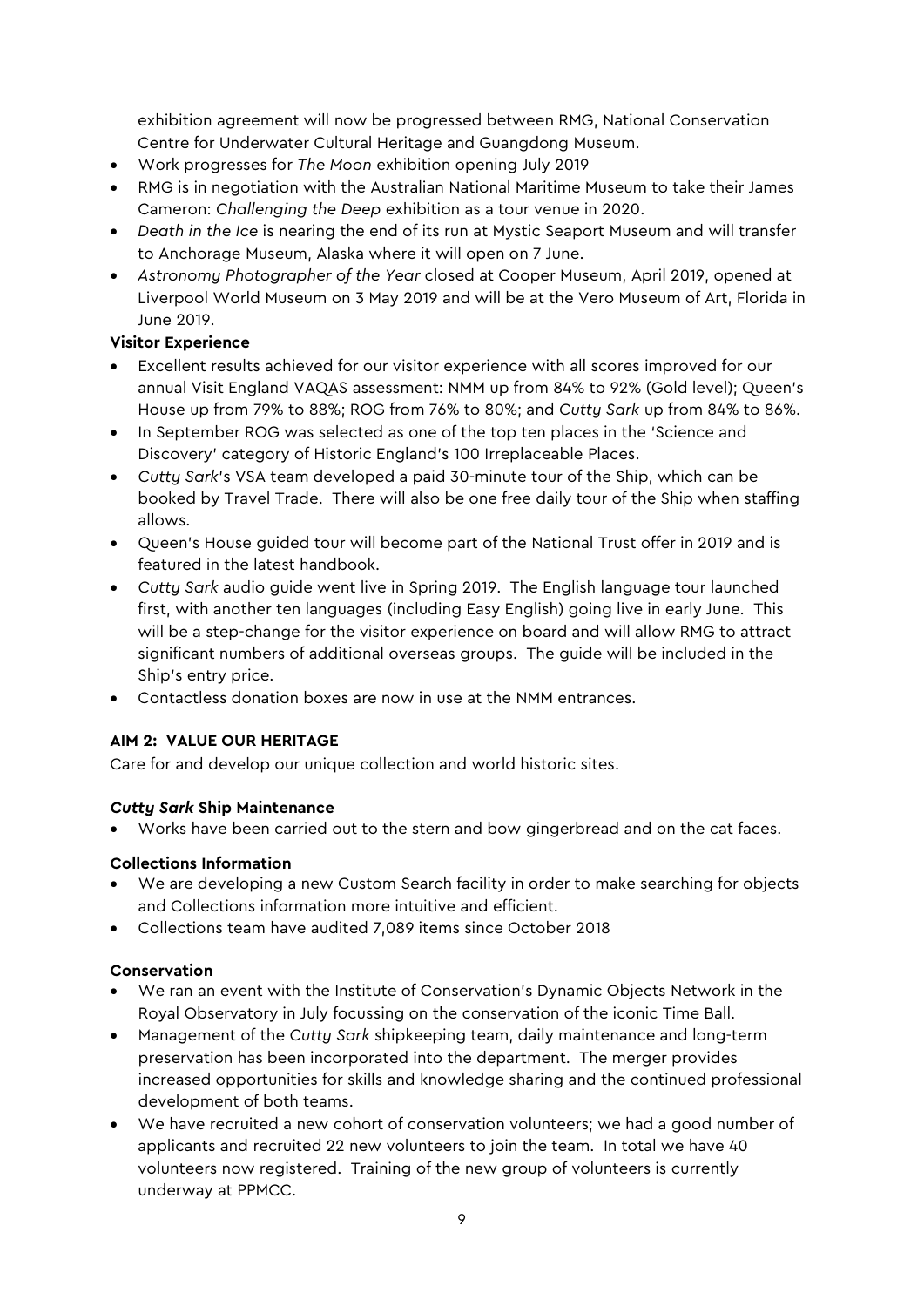- 20 of our conservation volunteers are now taking part in the newly launched NVQ Level 3 in object cleaning and housing.
- Tresco figurehead collection has been condition surveyed and the largest of the figureheads on display on the island have been re-mounted.
- Replacement of the Monkey Fo'c's'le deck on-board the *Cutty Sark* is now complete and the shipkeepers are re-fitting the furniture removed to facilitate the work.

## **Curatorial**

- Symposium to discuss and develop the new Research Strategy focussing on proposed research themes for the 19th and 20th centuries was held in May 2018. Discussions about a new collaborative doctoral partnership have continued with potential partners including the National Portrait Gallery, Historic Royal Palaces, British Film Institute and National Trust. Once there is agreement a submission to the AHRC is due in September.
- Conferences held during the period were *Elizabeth I: The Armada and Beyond, 1588 to 2018,* RIN/RMG *History of Navigation Conference - Navigation, Heroism and History, The Tudors Restored: the creation and conservation of 16th-century British Art* and the *Museums and Galleries History Group Conference: Museums, Collections and Conflict, 1500-2010*
- RMG hosted the annual award of the Anderson Medal by the Society for Nautical Research in April. This year the medal was awarded to Dr Innes McCartney for his book *Jutland 1916: the Archaeology of a Battlefield.*
- Queen's House Lecture Series continued with four lectures on the theme of *Cultivating Taste: The Art of the English Garden, Greenwich and Beyond*
- Caird Fellows currently in residence at the Museum covering the following research: Experiment and Innovation in the 17<sup>th</sup> Century Navy; Naval Victualling during the Seven Years War; Colonial Cooks in the Merchant Navy; Matthew Flinders in Australis 1795-1803; John Webber's Images of the Pacific 1776-84; Chinese Tea, and Colonial India and the Canton Tea Trade.
- There are also four curatorial and research interns working on the following projects; Richard Parker and the Nore Mutiny, Naval Men in Devonshire: Economic, Social and Political influences on Coastal Communities, Scientific instruments used in Polar Exploration from 19th to early 20th centuries

## **Estates & Facilities Management**

- Draft Landscape Master Plan is complete.
- Altazimuth Pavilion refurbishment was finished to a high standard and to the full satisfaction of Historic England.
- Refurbishment of Meridian Building gallery is complete. Works included replacement of the wooden floor, full internal redecoration and addressing of a number of issues of damp.
- New mast lighting installed on *Cutty Sark* resulted in savings in power requirements and maintenance costs as well as delivering well received aesthetic improvements.
- Kidbrooke Phase II feasibility stage Strategic Business case preliminary background work has been undertaken. Partnership storage options are under exploration. Temporary storage with Government Art Collection is agreed.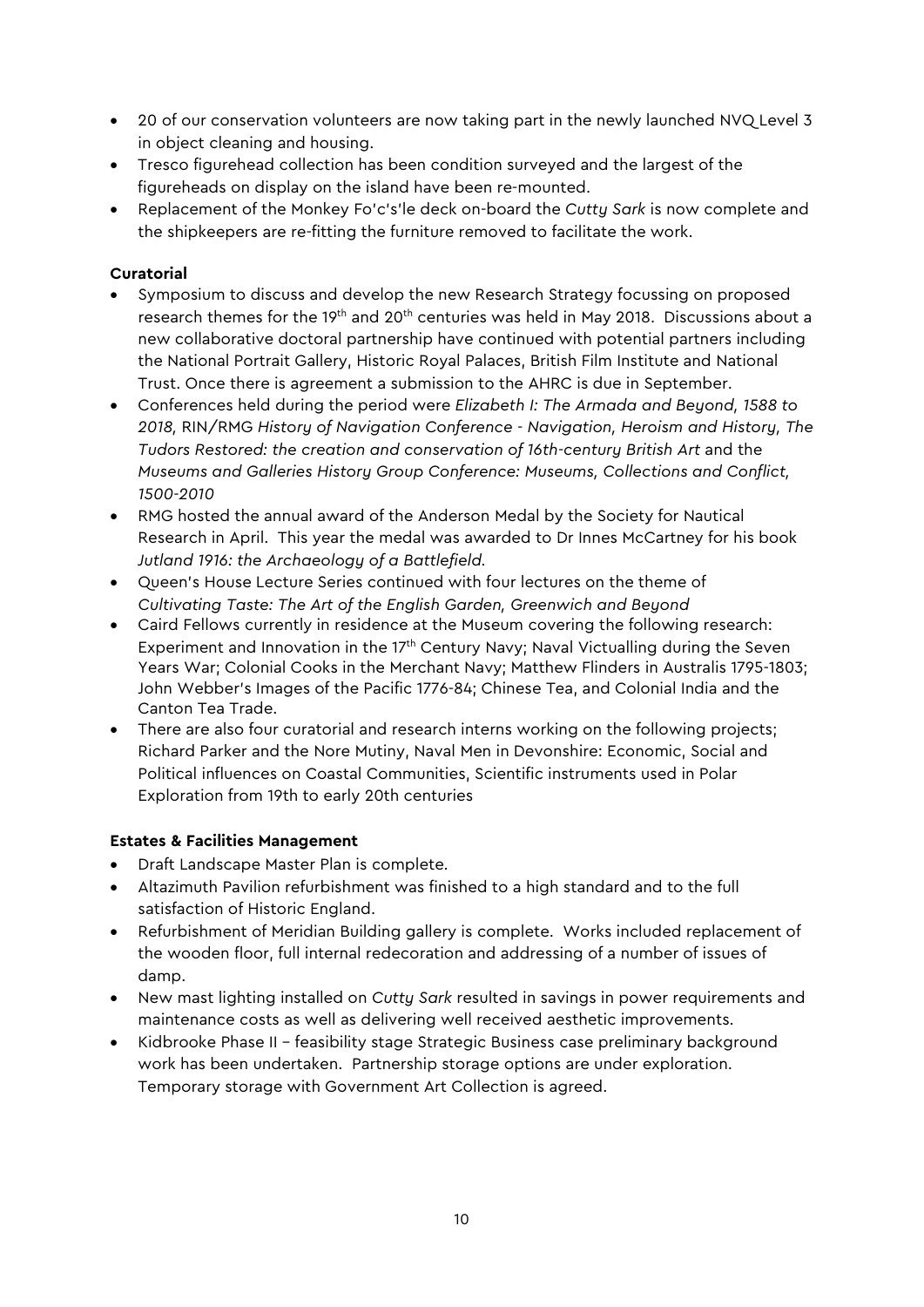## **AIM 3: EXTEND OUR REPUTATION**

Maximise our impact on all audiences and stakeholders

#### **Marketing & Web**

- The 'Explore Greenwich and...' campaign helped drive the highest May attendance for Queen's House and the highest income for ROG in May since 2009 as well as the highest attendance for the Observatory since 2012.
- Large-scale campaign to engage tourists visiting London is live, with placements across outdoor (Underground and DLR), digital advertising, print and social media. Aligning with our visitor profile, US, French, German and Chinese tourists are the focus for this activity, with content developed in multiple languages specific for each audience.
- Our most visited webpage to date [https://www.rmg.co.uk/discover/explore/lunar](https://www.rmg.co.uk/discover/explore/lunar-eclipse)[eclipse.](https://www.rmg.co.uk/discover/explore/lunar-eclipse) Organic search delivered over 110,000 page views in July. 85,000 page views took place 'on the day' of the eclipse – our most visited page ever in a single day. Of the people who visited the Lunar Eclipse webpage: 88% were from the UK, 73% were from locations outside of London, 83% were 'new' to RMG – raising awareness of our offer among a new national audience.
- Compared to our peers in July: RMG achieved more audience interactions than the British Museum (who have 1,400,000 more Facebook followers); interaction and growth rates higher than all the other national museums combined along with more video views (+2,265% above UK museum average for the month).
- On-site visitor research was carried out throughout the period to inform an updated segmentation model. This will refine and refresh our current segments to give an accurate picture of our audiences today and shape future activity.
- In September we rolled out the campaign for the new galleries targeting Culture Adults (current museum attenders) and Local/Diverse audiences (not currently engaged). The campaign helped drive over 260k visitors to NMM from Oct-Dec –a 9% uplift y/y. There was a 9% uplift in domestic visitors from C2DE backgrounds and a 12% uplift in local attendance.
- In October the opening of Insight Investment Astronomy Photographer of the Year was supported with a large-scale campaign. Activity ran across multiple-platforms showcasing the range of awe-inspiring photography.
- Work on our new audience segmentation model continues. Polling both domestic and international visitors, over 1,000 onsite interviews have been conducted along with 2,500 online interviews. An initial architecture of six new segments has been agreed, with a view to rolling this out organisation-wide in Q1/2 2019/20.
- Total website visits were 5,688,978 a 28% increase on the previous year and a milestone in surpassing 5m annual visits.
- We grew our social reach by 31,037 new followers, 120% of our target. We now have 188,917 followers across our core channels.
- Our database of email subscribers is now 69k+, surpassing our target of 65,000. Plans to develop our e-CRM activity through the use of the Dynamics platform and a more targeted, automated approach are in progress.
- We have confirmed our participation in a new domestic campaign led by London and Partners through a consortium of partners in Greenwich. This activity is expected to start with a family campaign in summer 2019 aimed at encouraging Londoners and domestic visitors to rediscover London. This activity is in response to the drop in domestic visits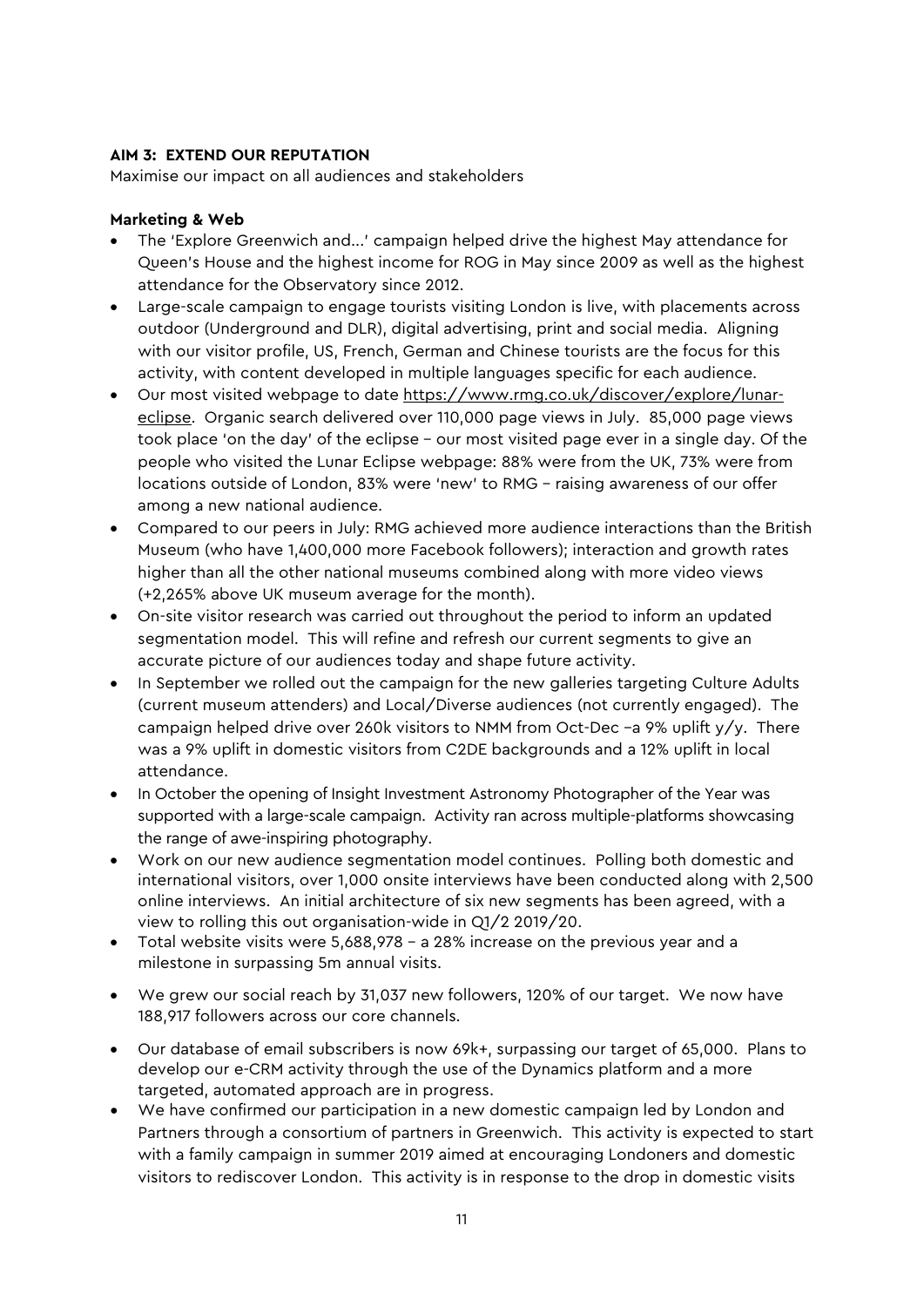to London over the past two years. We are also continuing our long-haul campaign with Visit Greenwich/ Visit London in 2019.

## **Media coverage**

- BBC Arts Cook250 three-part series, 'Oceans Apart' aired on BBC Four in September to coincide with the opening of the new galleries. Items from our collection featured in each episode.
- During January, we developed and ran a lunar eclipse campaign to promote the ROG and astronomy team's expert profile (and directing readers to the RMG Facebook Live event). Media coverage gained was approximately 170 pieces across broadcast, print and online media with a circulation of over 77.5 million and an Advertising Value Equivalent (AVE) of over £1M.
- Press team worked on a number of astronomy news stories with the astronomy team, which reached local, national and international audiences, with frequent appearances on TV and radio including: Channel 5 News, ITV News, Channel 4 News, BBC World Service, Sky News, BBC Russian Service, AP, BBC Two's Heir Hunters and BBC regional radio.
- Curatorial team featured on a number of TV and radio channels and programmes including: BBC Radio 4's Making History, PBS (Ancient Skies), Discovery Channel Science (Cooper's Treasure), BBC One (Royal Recipes), Channel 5 (Mysteries of the Bermuda Triangle), ITV News, Channel 5 News, BBC South East News, BBC Radio Scotland, LBC, BBC Radio 5 Live and BBC Regional radio.
- Press and PR teams started planning for *Cutty Sark* 150. In January, '*Cutty Sark*: 150 years of war and speed' (Channel 5) and 'Impossible Engineering' (UK TV's Yesterday) were broadcast. We also recorded three radio features for BBC Radio 3, Free Thinking, BBC Radio London's Robert Elms Show and BBC Radio 4's Front Row, and a report for BBC London TV.

## **Recognition through Awards**

- Best of Royal Greenwich Business Awards: we were shortlisted in the Culture and Creative category
- Time Out Love London Awards Best landmark in Greenwich/Woolwich runner-up: *Cutty Sark*
- Kids in Museums Awards shortlisted
- London Volunteers in Museums Awards, Special Award for Supporting, managing and Encouraging Volunteers won by Helen Robertson
- London in Bloom Award Silver Gilt
- Aim Awards Accreditation Conservation Volunteers qualification
- Chinese Tourist Welcome Award
- London Venue Awards, Best Wedding Venue Silver for the Queen's House
- Known Consignor reaccreditation
- British Sign Awards Wayfinding Scheme of the Year shortlisted
- Investors in people reaccreditation
- Tiqets Remarkable Venue Awards: we won Best Family Attraction: *Cutty Sark*
- Museum + Heritage Awards: we were shortlisted in 4 categories: Permanent Exhibition (New galleries); Innovation (Space Lives); Marketing Campaign (New Galleries); Shop under £500k (IIAPY Shop)
- Group Travel Awards Best Attraction for Group Visits, London: *Cutty Sark* has been nominated
- National Painting & Decorating Awards: Bagnalls and Park Row Wing has been nominated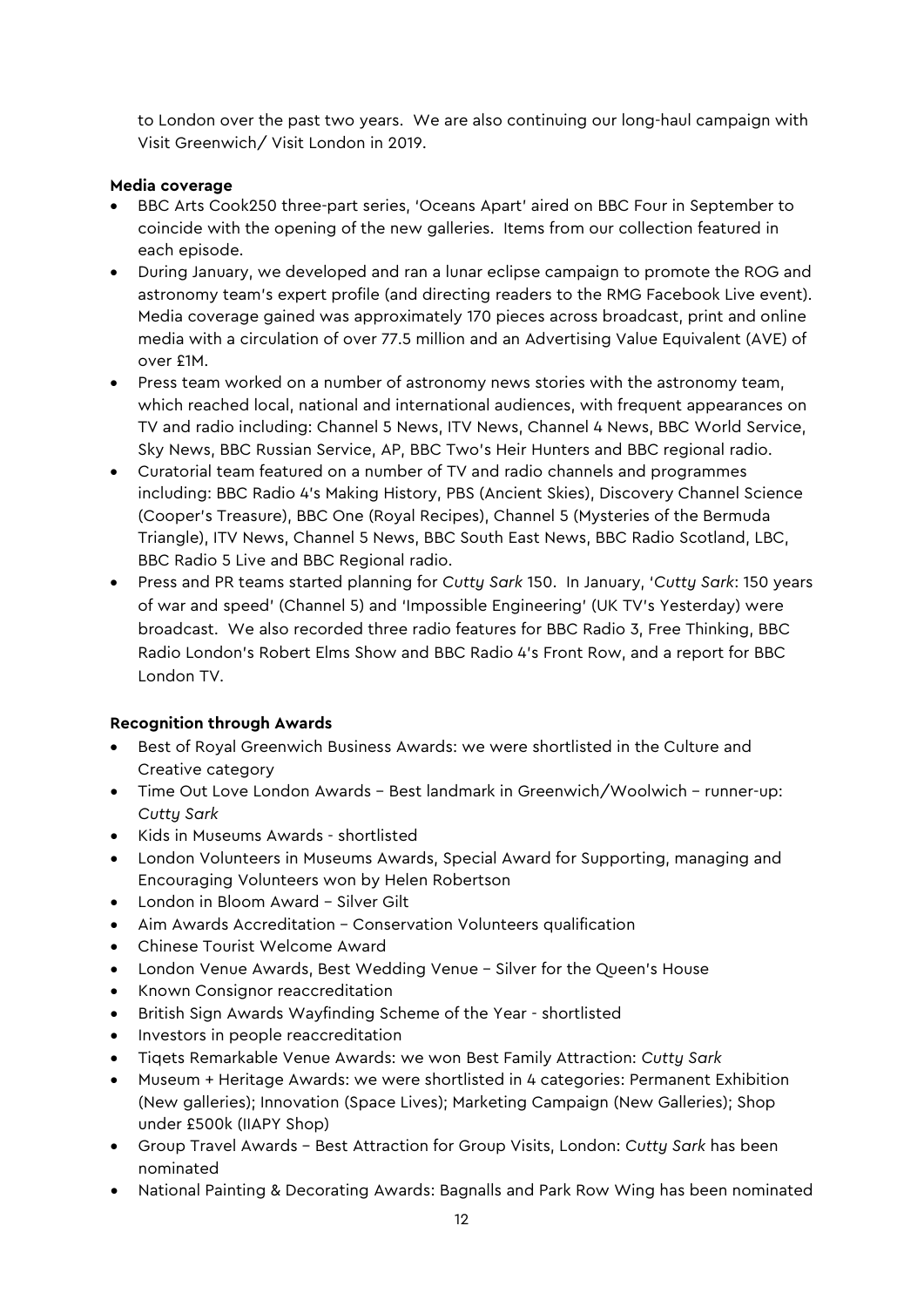- Brand and Licensing Lifestyle Awards Best Brand Licensed Adult Apparel Product or Range category for the ROG-Oasis collaboration
- Transform Awards Best wayfinding and Signage: we won Gold with CCD Design and Ergonomics Ltd
- Global Social Media Award ('The Shorties') Cultural Institution category for Facebook Lives
- Archives Accreditation from The National Archives

## **AIM 4: STRENGTHEN OUR ORGANISATION**

Develop our staff, build our financial sustainability, and manage risks.

## **Admissions**

- This was a record year for admissions with £7.3m income, up £1.2m versus the previous year – an increase of 20% largely achieved as a result of a price change at the Royal Observatory.
- After a slow start to the year due to poor weather, the final quarter of the year was very strong mainly due to exceptionally good weather in February and the early part of March. We ended the year with 2.654m visitors, which is the highest number since 2013-14, and up 4% versus last year.
- Royal Observatory north site exceeded  $£4.27m$  in admissions income a growth of over £1m or 31% on last year.

## **Retail**

- 2018-19 was a record year for retail with £2.9m income, up 9% versus last year. Every site had record years with the highest growth achieved at the Royal Observatory north site (Meridian shop), which was up 16% as the result of the refurbishment and expanding into the 'Three Arches' plus more high spending Chinese visitors.
- Several new ranges performed particularly well in 2018 including the introduction of the very successful London & Greenwich range.
- New shop in the Photography Gallery had a conversion rate of 29% showing we are deriving incremental spend from the shop and not just from people visiting the exhibition.
- We launched a new pirate range with an updated skull and crossbones motif for February half term. From launch to end of financial year this range delivered just over £6k via NMM and online, +£1.8k or +42% versus the previous year.

## **Publishing**

• Publications in association with RMG included *Tudor & Stuart Seafarers* edited by James Davey; *South: The Race to the Pole*, edited by Pieter van der Merwe with Jeremy Michell, both published by Bloomsbury; *Navy Board Ship Models* by Simon Stephens and Nick Ball; *British Warship Recognition* Volumes VII & VIII with an introduction by Andrew Choong, both published by Seaforth; *Pacific Exploration*, by Nigel Rigby, Pieter van der Merwe and Glyn Williams, published by Bloomsbury; *Moongazing*, by Tom Kerss, published by Collins; *Guide to the Night Sky 2019*, by Storm Dunlop and Wil Tirion, published; *Insight Investment Astronomy Photographer of the Year Collection 7*, both published by Collins; *A New Naval History*, by Quintin Colville and James Davey, published by Manchester University Press; and *National Maritime Museum souvenir guide*, published by NMM.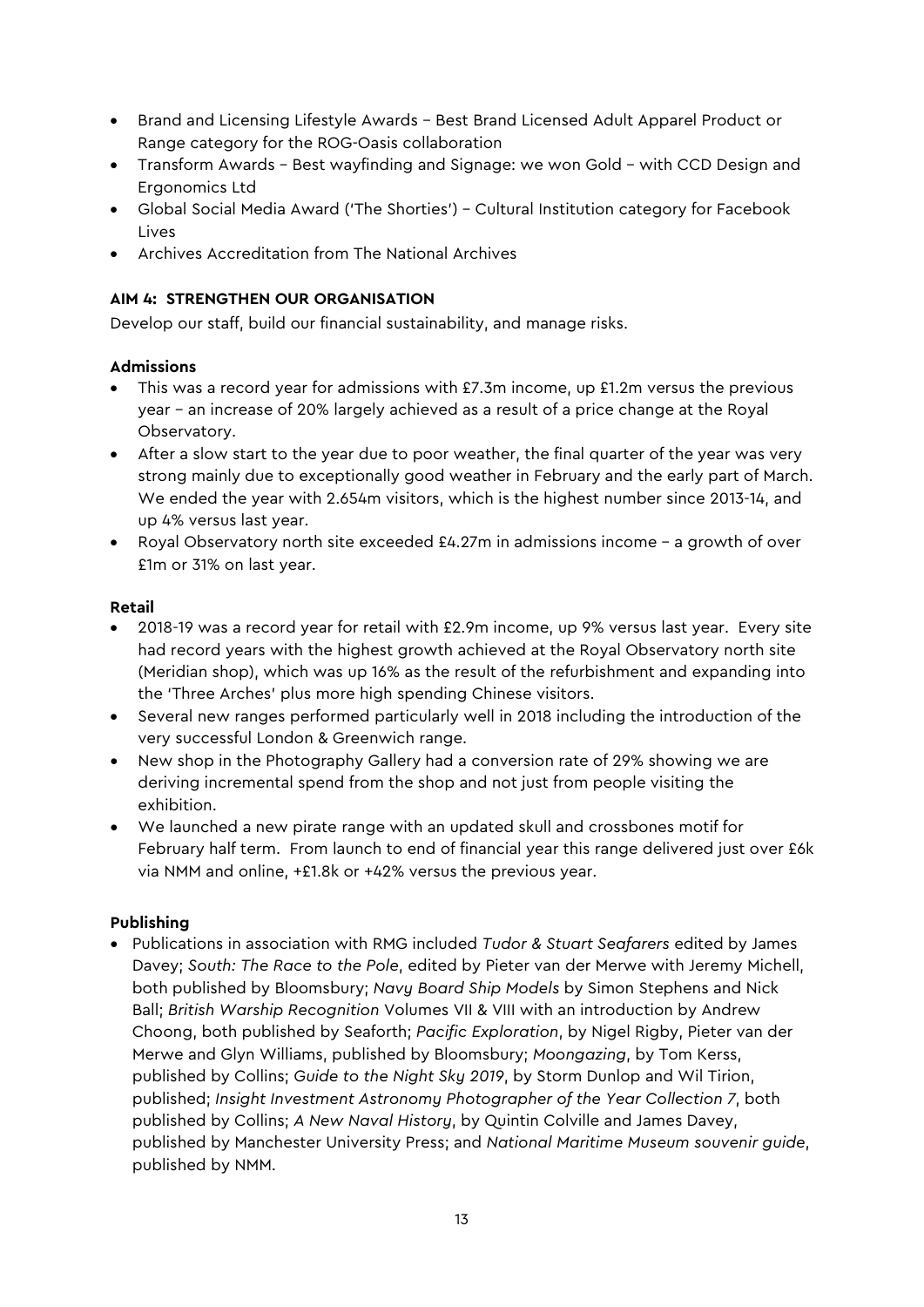• Brand licensing deal signed with Oasis fashions for a Christmas night sky collection of 15 items of clothing and accessories. The collection, inspired by the ROG and our astronomy imagery, was sold in Oasis high street stores and online as well as in our RMG shops.

## **Sales & Events**

- Record level of events income was achieved this year. The team worked hard to secure some last minute bookings with a lot of interest in filming and top brands with photoshoots by Burberry and Goat Fashion and a product launch by Levi's.
- In August we held a celebrity wedding in a marquee on our grounds for Paralympian, Ade Adepitan with great press coverage featured in a double page spread in Hello magazine.
- Travel Trade team secured bookings (thanks to early opening for the *Cutty Sark)* for 30 cruise ships including Viking, Kuoni, Excursions, Intercruises and European Cruise Services.
- We saw a drop in travel trade of 16% with more visitors booking directly with us, but a growth of trade income of 14% as a result of better trade commission levels and higher trade rates.
- Our trade clients including: City Cruises, Get Your Guide, Evan Evans, Golden Tours, Tiqets, Viator, Visit Greenwich and Visit Britain were all ahead in ticket sales January – March compared to the same period last year.

## **Development**

- We successfully completed Endeavour Project fundraising and in September Sir David Attenborough kindly opened the four new galleries with over 800 guests in attendance.
- Members' and Patrons' Appeal was so successful it paid for the refurbishment of the Altazimuth Building as well as the purchase of five new state of the art telescopes to replace the one that had been in the building previously. This turned the Royal Observatory into a working observatory again for the first time in 40 years. The opening in June was attended by many of the donors.
- 2018 saw the renewal of the Insight Investment sponsorship for a further five years in support of the Astronomy Photographer of the Year competition and exhibition. Now in its  $10<sup>th</sup>$  year, the exhibition of the winning photographs moved to a larger space in the NMM as ROG could no longer accommodate. It also saw the final instalment of HSBC's partnership after 8 years of significant support, particularly for the *Cutty Sark* for which we are very grateful. To support the *Great British Seaside* exhibition Wall's enjoyed a very successful partnership helped in part by the extremely hot summer. Our visitors benefitted from the retro ice cream vans in our grounds all summer.
- Corporate Membership programme grew this year despite a harsh climate by making it more bespoke and we now have 10 members actively using their membership. These include Euronav, HASSRA, Howe Robinson, Hutchison Ports, ING, Liberty Speciality Markets, Lloyd's, Lloyd's Register Foundation, Saga and Worshipful Company of Shipwrights.
- After a significant change in the Patrons scheme last year which was both updated and increased in price for the first time in 10 years, several members decided to move on. The refreshed and re-energised scheme bounced back this year as we increased income by 30% and built a momentum for significant growth in the future. The Patrons had a very successful trip to Lisbon with a range of tailored visits which was ably put together by our partner, Art Tours.
- Membership scheme grew by nearly 20% for the fifth year in a row. It has become extremely popular with local families who have the opportunity to return and make use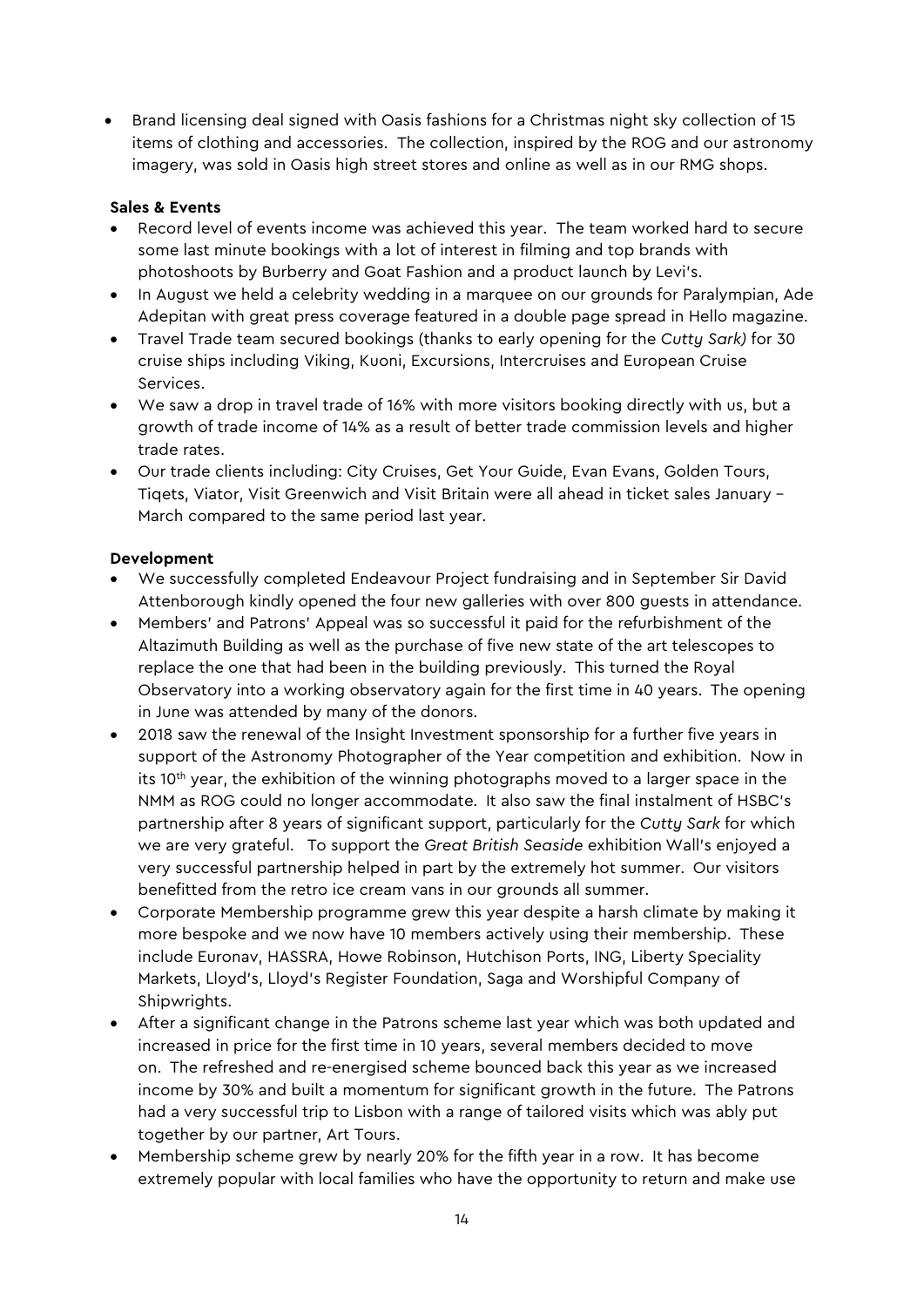of all the changing activity on all our sites. We finished the year with nearly 32,000 members and 8,727 memberships.

## **Human Resources & Volunteers**

- September 2018 saw the second anniversary of Staff Forum which celebrated the successes of implementing communication champions.
- Our new HR & Payroll Information System project successfully launched in March 2019 and has been very well received. Briefing sessions took place at all sites accommodating all those who requested them.
- Training & Development and Wellbeing Sensitive Histories training is taking place for staff working in connection with Endeavour galleries, including the Events team.
- Activities organised for Mental Health Awareness Week in May 2018. Managers' briefing session particularly well attended with a desire for more briefings and a roll out to all staff.
- Mindfulness sessions introduced to support employee wellbeing and promote good mental health in the workplace.
- We have recruited large numbers of volunteers to support learning activities within the Endeavour galleries.
- Funding has been agreed by the Marsh Christian Trust for an award to recognise volunteers at our annual event.

## **Finance, IT & Special Projects**

- Finalised 4-year corporate plan and detailed budget for 2019-20 in conjunction with all activity centre managers.
- RMG awarded Cyber Essentials security accreditation, as mandated by DCMS.
- Conducted a number of network and application security audits as well as undertaking remedial action resulting.
- The more technically challenging interactive failures in galleries have been addressed to extend their life by 2-3 years.
- Ongoing programme to review security infrastructure (with particular reference to Windows Active Directory).
- Started roll out of Windows 10 and Office 365.
- Developed Project Proposal form to be used for capturing new project proposals.
- Final Defects inspection PPMCC and subsequent programme of works to rectify minor issues completed by September 2018. PPMCC landscaping also completed.
- Preparatory work on Kidbrooke Phase II feasibility. Discussions with DCMS & potential shared storage solution partners. Preparation and submission of Kidbrooke phase II proposal to DCMS for Spending Review.
- Preliminary scoping work has commenced for ROG350 project.

AIM 4 is an enabling objective that relates to the full range of Museum activities, and as such no income or expenditure is directly attributed to it.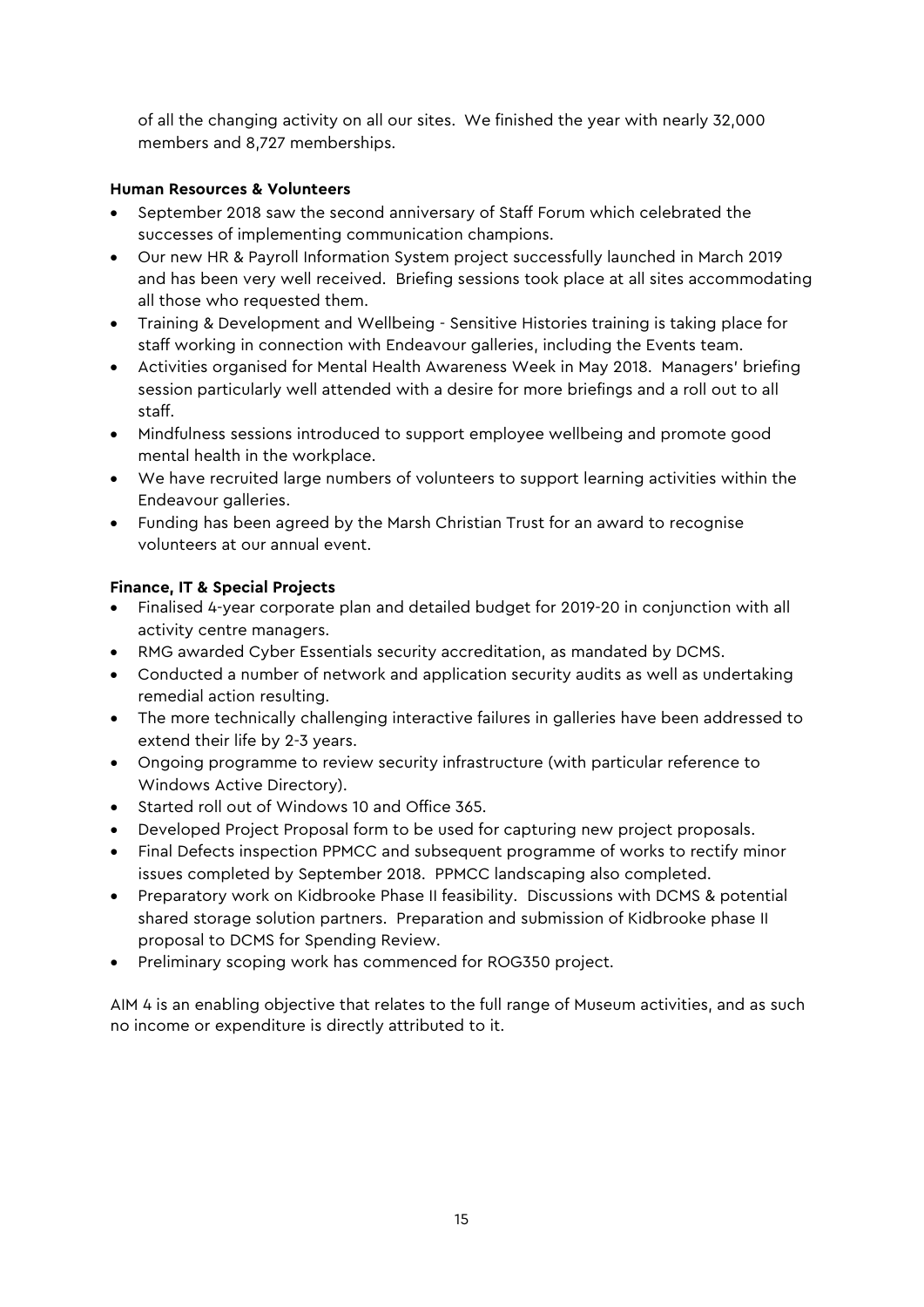| Management Agreement Performance Indicator                                                               | $2017 - 18$              | 2018-19                  |
|----------------------------------------------------------------------------------------------------------|--------------------------|--------------------------|
| Number of visits to the Museum                                                                           | 2,560,150                | 2,654,092                |
| Total amount of charitable giving <sup>1</sup>                                                           | £5,711,000               | £2,360,668               |
| Ratio of charitable giving to grant-in-aid                                                               | 34%                      | 13.90%                   |
| Number of unique website visits                                                                          | 4,442,213                | 5,688,978                |
| Visits by children under 16                                                                              | 569,085                  | 608,730                  |
| Number of overseas visits <sup>2</sup>                                                                   | 1,598,580                | 1,858,094                |
| Number of facilitated and self-directed visits to the<br>Museum by visitors under 18 in formal education | 166,654                  | 160,536                  |
| Number of instances of visitors under 18 participating in<br>on site organised activities <sup>3</sup>   | 93,704                   | 104,716                  |
| % of visitors who would recommend a visit                                                                | 94%                      | 94%                      |
| Admissions income (net of VAT)                                                                           | £6,083,593               | £7,318,081               |
| Trading income (net profit)                                                                              | £1,538,257               | £1,738,909               |
| Number of UK loan venues                                                                                 | 89                       | 82                       |
| Number of objects conserved                                                                              | 1,532                    | 1,657                    |
| No. of peer-reviewed publications                                                                        | 15                       | 14                       |
| Number of research projects undertaken/ongoing                                                           | 9                        | 12                       |
| % area of stores and galleries that are sustainably<br>BS5454 compliant                                  | 63% summer<br>58% winter | 65% summer<br>60% winter |

#### **RMG Management Agreement Performance Indicators at Year end 2018–19**

<sup>1</sup> as per DCMS guidance: Definition is any money or gift received from an individual, charity or private company in one of the following forms: bequests, legacies, donations and capital grants from individuals, charities, foundations, trusts and private companies; income raised through sponsorship and income from membership schemes. It does not include any money received from a publicly funded organisation, central government grants, investment income or lottery grant funding. In 2018–19 Heritage Lottery Fund support (not included in the above charitable giving figure) amounted to Nil.

<sup>2</sup> The increase in overseas visits reflects local trends and an increase in accuracy of data.

| Key Data                               | $2014 - 15$ | $2015 - 16$ | 2016-17 | 2017-18 | 2018-19   |
|----------------------------------------|-------------|-------------|---------|---------|-----------|
| Total Grant-in-Aid (GiA) <sup>1.</sup> | £16.6m      | £15.3m      | £15.8m  | £15.8m  | £15.7 $m$ |
| All other incoming resources           | £12.0m      | £13.5m      | £106.3m | £17.4m  | £16.2m    |
| FTE employees                          | 498         | 476         | 500     | 504     | 513       |
| Visits                                 | 2.343m      | 2.403m      | 2.441m  | 2.560m  | 2.654m    |
| Website visits                         | 4.451m      | 4.362m      | 4.303m  | 4.442m  | 5.689m    |

#### **Efficiency tables**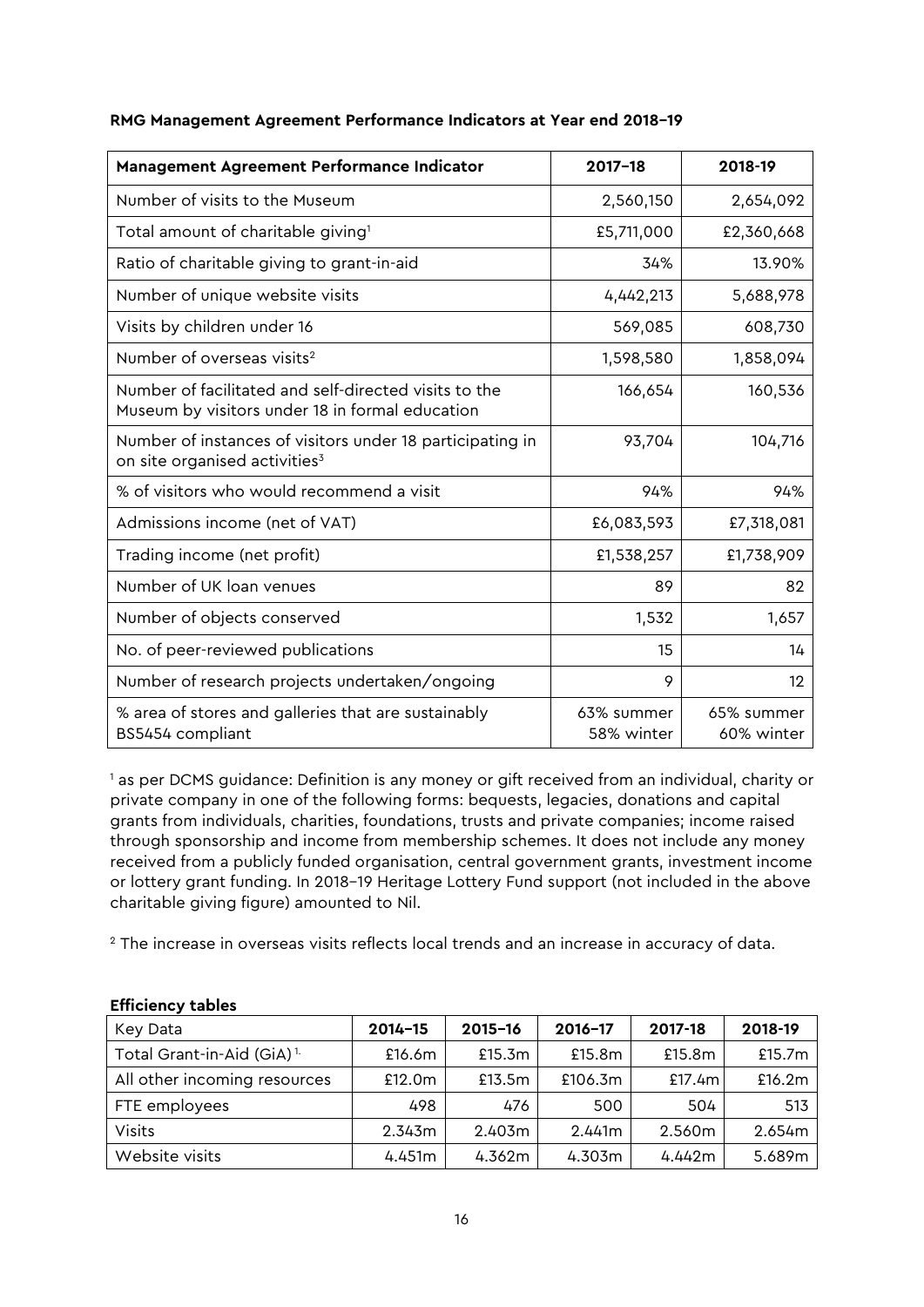## **Efficiency Ratios**

|                           | $2014 - 15$ | $2015 - 16$ | $2016 - 17$ | 2017-18 | 2018-19 |
|---------------------------|-------------|-------------|-------------|---------|---------|
| Total Users <sup>3.</sup> | 6.802m      | 6.770m      | 6.748m      | 7.005m  | 8.345m  |
| Total Users per FTE       | 13,659      | 14,193      | 13,496      | 13,899  | 16,267  |
| Total GiA £ per User      | £2.44       | £2.26       | £2.34       | £2.26   | £1.88   |
| Revenue GIA £ per User    | £2.10       | £2.00       | £2.01       | £1.97   | £1.63   |
| Total GiA £ per Visit     | £7.08       | £6.37       | £6.47       | £6.17   | £5.90   |
| Revenue GiA £ per Visit   | £6.11       | £5.65       | £5.56       | £5.39   | £5.12   |

<sup>1.</sup> the Grant-in-Aid figures exclude the designated funds for National Historic Ships (UK) (£215k in 2018–19)

2. of which heritage assets comprise £0.1m

 $3.$  comprises visits, website visits, and collections enquiries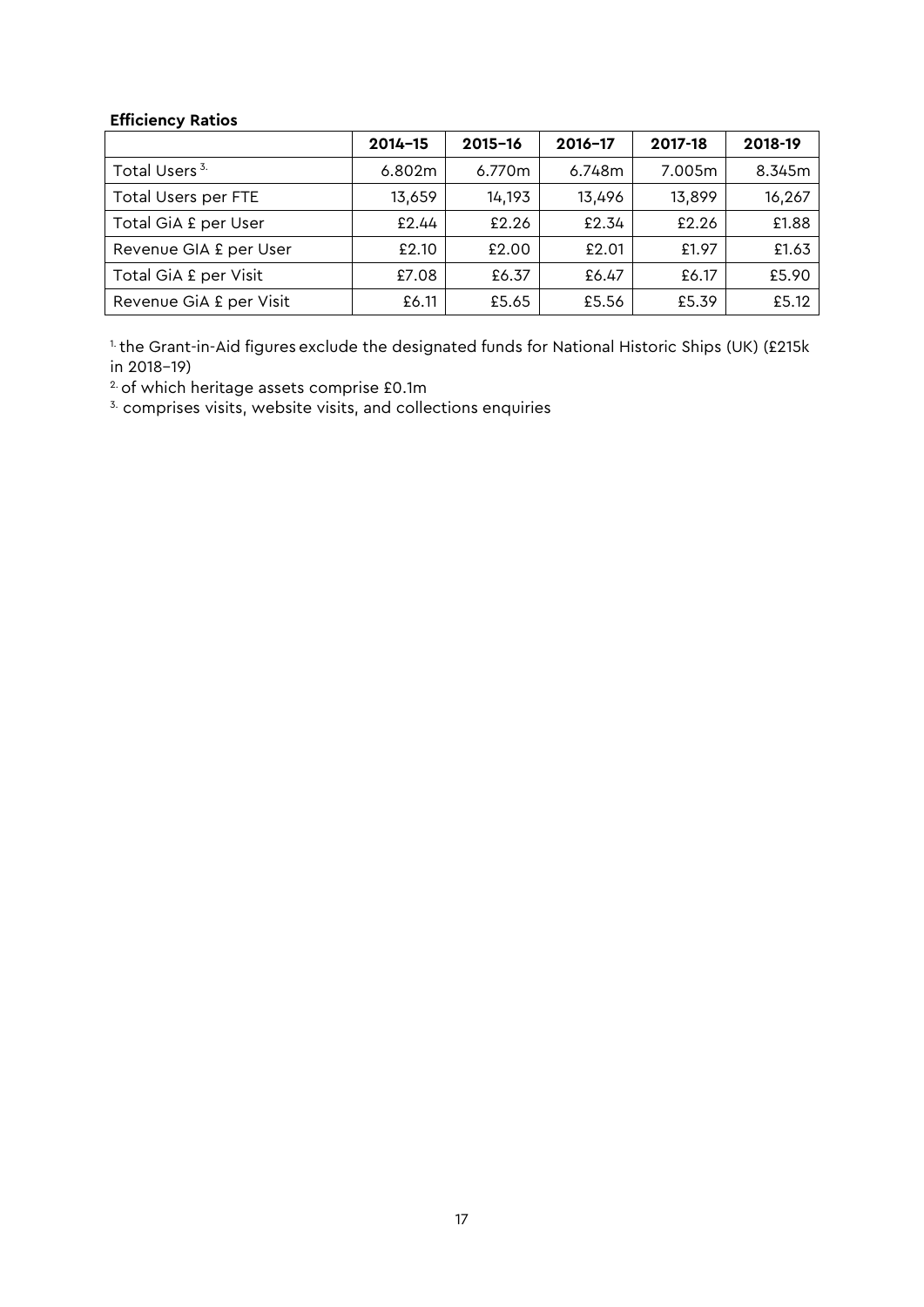#### **4. SUSTAINABILITY REPORT**

#### **Commentary on Sustainability Performance**

The Museum, its staff, volunteers and visiting public are very much committed to sustainable development and we have been working on a number of initiatives for many years. We will continue striving to maintain this approach and break new ground in the future. The Museum introduced a Sustainability section in its Annual Report in 2007-08 and has continued and expanded on this since.

From 2011–12 all central Government bodies that fall within the scope of the 'Greening Government Commitments' and which produce Annual Reports and Accounts in accordance with HM Treasury's Government Financial Reporting Manual (FReM) are required to produce a sustainability report. This is the fourth report compiled under that guidance. Further details may be found at [http://www.hm-Treasury.gov.uk/frem\\_sustainability.htm](http://www.hm-treasury.gov.uk/frem_sustainability.htm)

#### **Summary of Performance**

The Museum has a working group, the Sustainable Development Group, dedicated to researching, promoting and reporting on a wide range of sustainability issues. The greatest contribution the Museum can make towards sustainability within the environment practically is in energy efficiency and we have been working in this area to improve performance since 1995. We have also raised public awareness via our exhibitions, displays and programmes which have covered environmental matters.

Sustainability is enshrined within the Museum's Corporate Plan and reported on via an established performance management system. Great strides have been taken over the years in reducing energy, water and finite resource consumption and on the reduction of waste. That said, the introduction of new air conditioning during the refurbishment of The Queen's House in 2016, the construction of the Prince Philip Maritime Collections Centre (PPMCC) in 2017 and the opening of four new galleries in the National Maritime Museum in 2018 have significantly increased the Museum's energy use and carbon footprint but now build is complete the Museum will focus on driving down energy usage and decreasing its carbon footprint once again.

The Museum first agreed a sustainable development policy in October 2006. Since that date many sustainable initiatives have come to fruition. An action plan was first set out in 2009-10 in order to gain agreement to common goals throughout the Museum to help implement future actions efficiently and effectively. The Museum took account of DCMS's action plan for sustainability in the development of its own. The Policy was reviewed, updated and linked to the Corporate Plan and other related policies from December 2015. The Museum's next corporate plan 2020-24, recently agreed, features strategies and objectives on sustainability.

The Museum was an active member of the DCMS sponsored Museums and Galleries Energy Consortium (MAGEC) – now defunct - and the sector's Sustainable Exhibitions Group. The Museum achieved Energy Accreditation from the Carbon Trust in 2008 and reaccreditation in 2011. This was a voluntary scheme and has been replaced by a mandatory Energy Savings Opportunity Scheme (ESOS) which the Museum entered into in early 2016. The Museum's Display Energy Certificates (DECs) had good ratings for the sector but under ESOS have been recalculated and for the most part downgraded.

The Museum joined with local partners, the Old Royal Naval College and the University of Greenwich in a Green Impact Scheme run under the auspices of the National Union of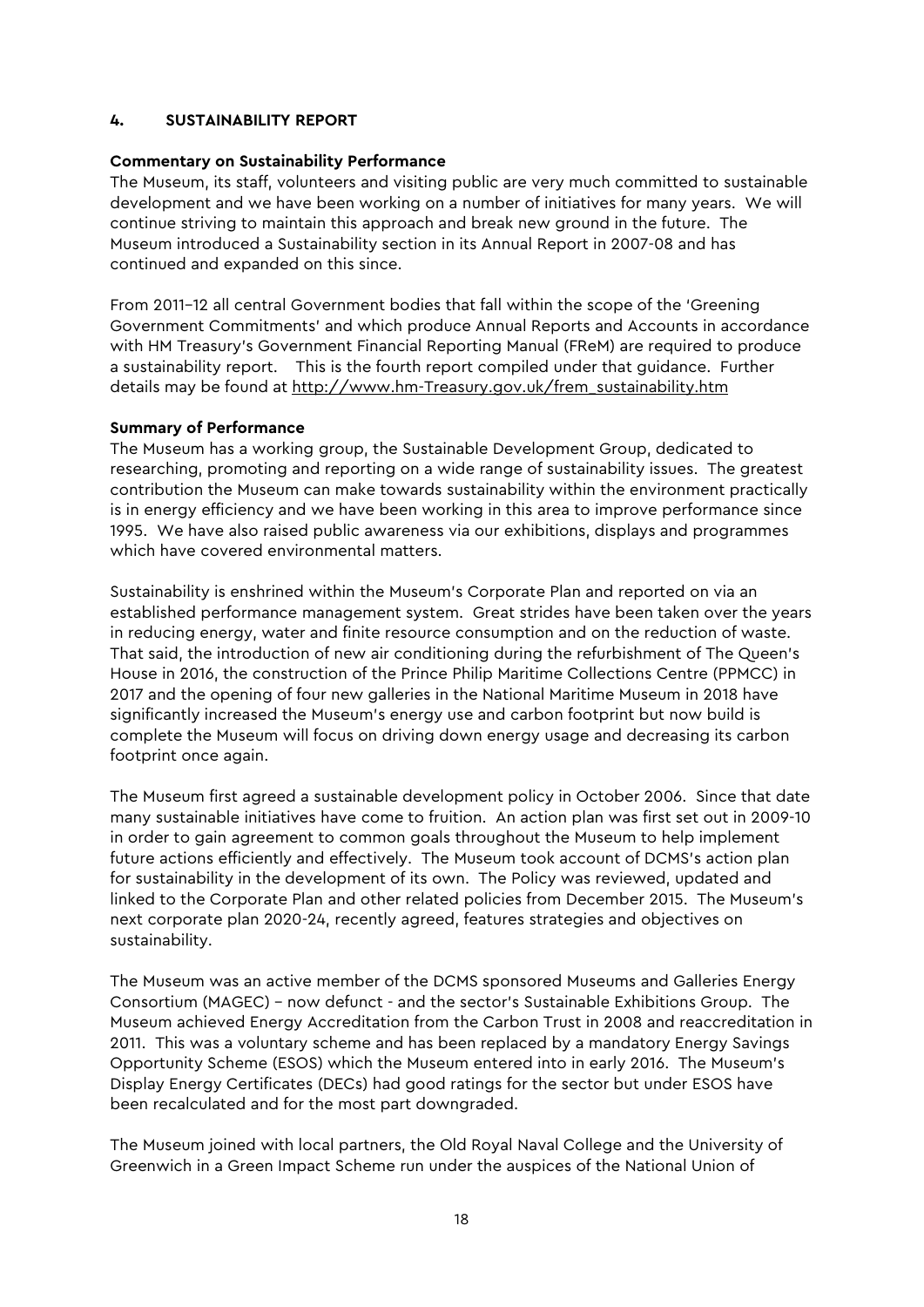Students and tapping into funding and expertise from the NUS/University resulting in a bronze award achieved in November 2015.

In the new Endeavour galleries which opened in September 2018 we specified that all fit out materials must be from sustainable sources and that lighting must be LED. As regards base build, the design sought to reduce energy use as far as reasonably practicable despite introducing air conditioning. This is achieved via new roof insulation, new thermal wall linings, window blocking on the second floor galleries and through efficient choices of air handling units, chillers and plant as well as the installation of a controls system to enable better systems management. Despite these considerable new services, the Museum is linking with current M&E provision and re-using core service routes, ensuring that the new galleries are integrated with the rest of the Museum's estate as well as being more sustainable financially and practically.

At Kidbrooke, grant funding was awarded to implement a landscaping scheme, improve the biodiversity of the site landscape and to provide car and cycle parking and DDA compliant access to the new PPMCC. The scheme comprises extensive soft landscaping which adds interest and colour to the site and provides green screening from the A2 road as well as providing pleasant surroundings for local residents, visitors, volunteers and staff. There is an adjacent newt reserve so the Museum maintained a newt run to this habitat and introduced newt mitigation measures as required in planning. Special provision of a habitat for the Great Crested Newt, an endangered species in particular, is included in this scheme. Hard landscaping includes a BREEAM 'excellent' rating with a covered cycle park, tarmacked car park and access road providing level access to the loading bay, and paved pathways for visitor access to the new site. The scheme was implemented in autumn 2017 in time for the opening. Also as part of the BREEAM rating we have a water attenuation tank, photovoltaic cells on the roof feeding into the electricity grid, ultraviolet blinds on the windows, exceptional air tightness of the building, usage of the same office furniture as the Museum to achieve an economy of scale and easy replacement as well as identical IT, fire and security systems for the same reason. We reused much of the conservation and photography equipment and furniture from Feathers Place.

In June 2017 the Museum hosted an event for Chargemaster PLC, the UK's leading provider of electric vehicle charging points. The company kindly installed a charge point at the Museum free of charge as a legacy item to the value of £40k.

A new product and staff offer for all RMG employees and volunteers was introduced in March 2018. The Retail team worked with Ecoffee Cup to produce a branded eco-friendly reusable cup made from natural, sustainable bamboo fibres, meaning there is no plastic aftertaste, and it is also fully biodegradable and dishwasher safe. Our on-site caterers are supporting this initiative by offering any tea or coffee at reduced prices to any member of staff that brings along any reusable take-away cup to our cafés. Since then 11,500+ single-use cups have been saved from landfill by staff using reusable cups.

The Estates & Facilities Department, together with site and events management and the shipkeepers of the *Cutty Sark* replaced the mast lighting this year which is more energy efficient saving up to a fifth compared to the previous installation at a much better quality and which is more easily and cost effectively maintained doing away with the requirement to involve riggers. The new installation went live in April after lengthy preparatory work. The team have also replaced lighting in the dry berth and on deck to save some 23,000W per annum.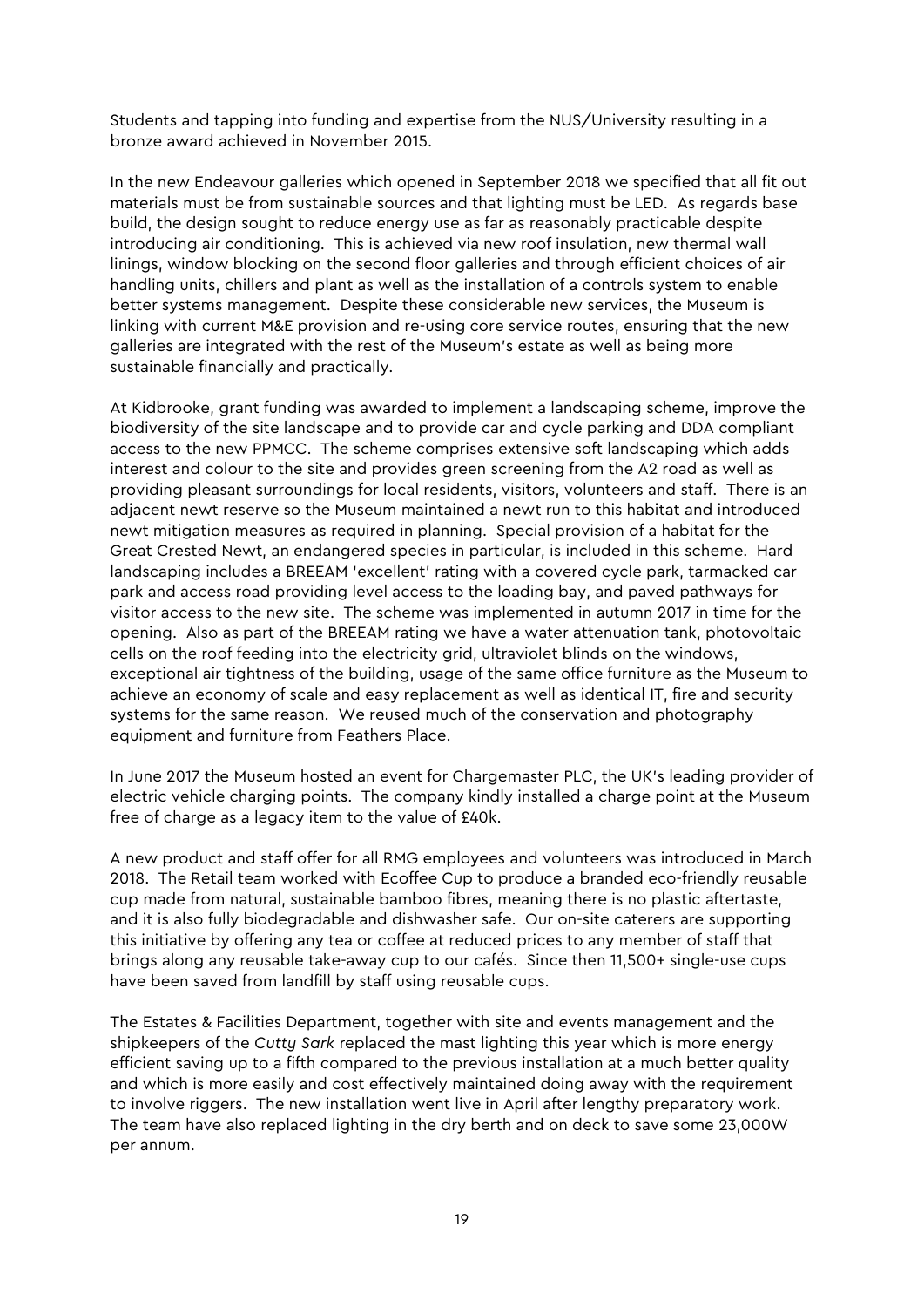The team also changed out light fittings in the Baltic Glass display to save a further 1,600W per annum. New boilers at the Brass Foundry will save £1,800 per annum and the balancing of the air-handling units at PPMCC will save some £5,000 annually.

#### **Summary of Future Strategy**

The previous opening of the Ship Model store in Chatham and the Sammy Ofer Wing in Greenwich greatly increased the Museum's footprint to which was added the clipper ship *Cutty Sark*. The Endeavour Project impacted on three of the Museum's outstations, the Royal Observatory and the Park Row and East Wings of the Museum. This again allows a new benchmark to be established and a revitalised approach to the reduction of waste, use of water and finite resources, and with a continued improvement on energy efficiency. This latter is the key area where positive impact is possible and the budget dedicated to this activity will be maintained. We will ensure also that adequate data is collected to improve upon areas of this report and to enable accurate setting of future targets. The Museum will actively seek to reduce travel costs and continue to promote recycling and composting. The new brand roll-out is being staged for reasons of sustainability. Overall the Sustainable Development Group will continue, having been refreshed together with the new Staff Forum, to enable staff to contribute ideas and have a voice in future decisions.

#### **Greenhouse Gas (GHG) Emissions**

Between 1999 and 2009 the Museum reduced its carbon footprint from 3,842 tonnes  $CO<sub>2</sub>$  to 3,072 tonnes CO2. Since the opening of the new Sammy Ofer Wing our carbon footprint increased to 3,422 tonnes CO<sub>2</sub>. In recent years the Museum Estate's carbon footprint decreased assisted by abnormally mild winters but more recently has increased significantly due to the addition of the *Cutty Sark* footprint, extensive building works across the site and the new PPMCC which will be slightly balanced against the departure from two stores offsite. As these works complete a new benchmark  $(4,659$  tonnes CO<sub>2</sub> in 2018-19) will be established and reduction targeted accordingly.

| Area                                |                                              | 2018-19 Performance   |                  |  |  |
|-------------------------------------|----------------------------------------------|-----------------------|------------------|--|--|
|                                     |                                              | Actual                | <b>Target</b>    |  |  |
| Greenhouse Gas emissions            |                                              | 4,659 tonnes of $CO2$ | <3,500 tonnes of |  |  |
|                                     | (Scopes 1, 2 and 3 Business Travel excluding | equivalent            | $CO2$ equivalent |  |  |
| international air travel)           |                                              |                       |                  |  |  |
| Consumption<br><b>Estate Energy</b> |                                              | 10.3 million kWh      | <9.5 million kWh |  |  |
|                                     | Expenditure                                  | £938,000              | £675,000         |  |  |
| Consumption<br><b>Estate Waste</b>  |                                              | 238 tonnes            | <220 tonnes      |  |  |
| Expenditure                         |                                              | £46,000               | £43,000          |  |  |
| Consumption<br><b>Estate Water</b>  |                                              | $44,442 \text{ m}^3$  | $<$ 18,000 $m3$  |  |  |
|                                     | Expenditure                                  | £42,300               | £58,900          |  |  |

Note: Scope 3 Business Travel includes domestic flights only. Figures for other forms of travel are unavailable.

The disparity between targets and actuals in this one particular year is that the targets were deliberately left at steady state because we were unable to calculate the actual impact of the significant increase in our carbon footprint caused by the full year of operation of new plant in the refurbished Queen's House, the construction and commissioning of the Prince Philip Maritime Collections Centre and the four new galleries which all take a while to settle down. In addition, there were two particular extremes of weather this year which thus far have not been replicated this year. New targets have been set based on these new actuals which the Museum is fairly confident should be met next financial year.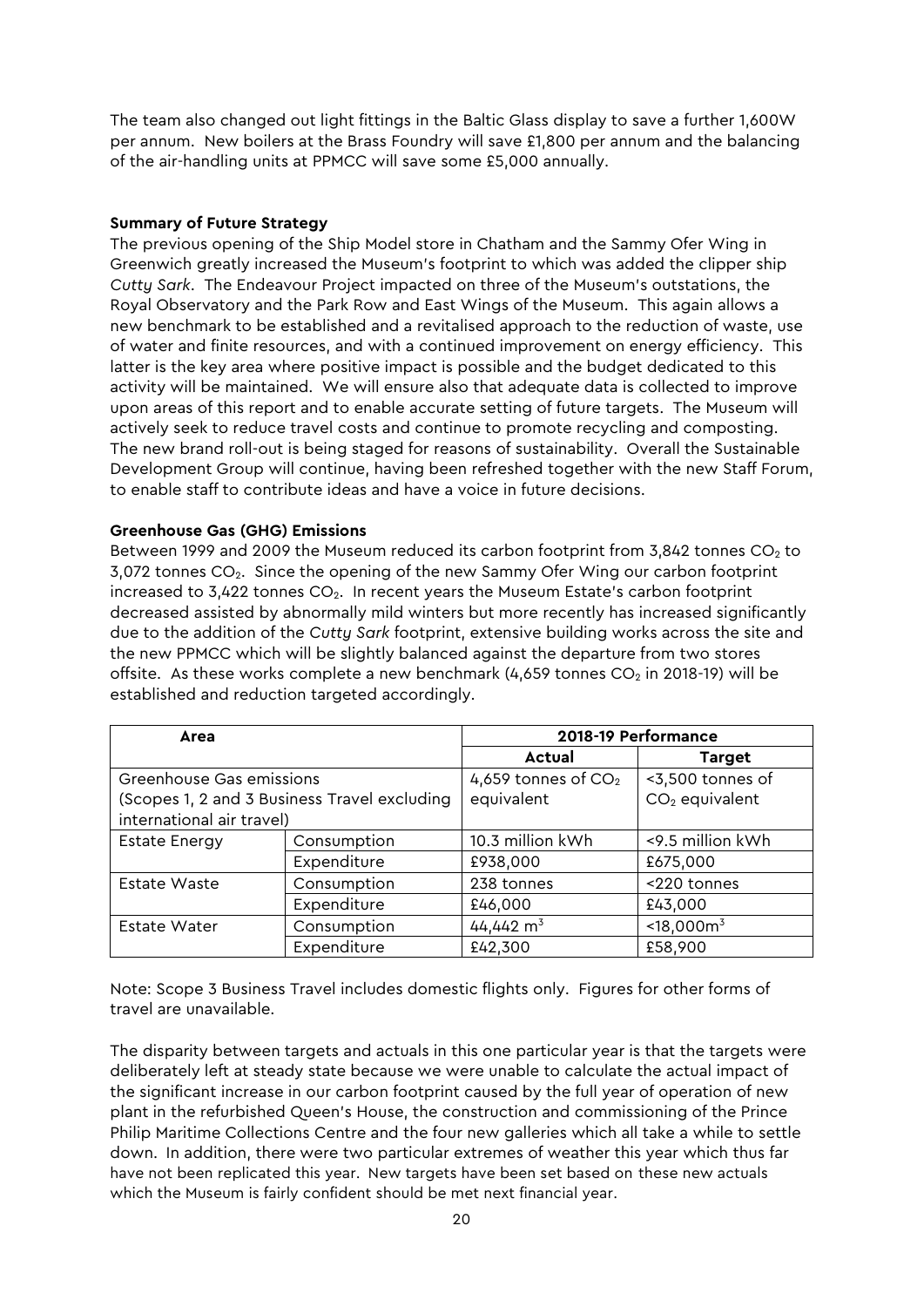The consumption of waste water was higher than average due to the leak on the water supply feeding the Royal Observatory Greenwich.

#### **Waste**

The Museum's policy as far as possible is to minimise the amount of waste to landfill and to maximise the recycling of waste. In addition, we aim to compost as much of our biodegradable waste as we can. Staff have suggested and therefore greatly co-operated in recycling programmes within offices and catering outlets where bins have been strategically placed. The Museum recycles garden waste via composting 12 tonnes annually and it is estimated that around half of all other waste is recycled. There is construction and general waste which is regularly skipped with targets set for reduction. This has increased during the Endeavour Project temporarily. No hazardous waste comprising asbestos removal was necessary this year (2 tonnes at cost of £2,400 in 2017-18). All strip-out work in these projects is monitored to ensure that the majority can be recycled. All redundant furniture has been recycled.

#### **Use of Resources**

The key area where a difference can be made is in energy efficiency where the Museum has accreditation and a self-imposed target to reduce energy consumption by 5% annually. It is worth noting that we have been working towards greater energy efficiency since 1995.

A report on the use and cost of Utilities is compiled annually for consideration by the Estates team, the Executive and Trustees.

The Museum was a member of the Green500 scheme which is now defunct but the action plan arrived at under that scheme remained for the Sustainable Development Group to set future targets. Lighting is energy efficient and in places utilises controlled presence detection ensuring they are on only when needed. Lighting is also daylight linked, dimming and brightening naturally. Use of LED lighting has been introduced and steadily increased site-wide, including the Park Row Wing improvements recently completed. Programmes of energy efficiency are in place including the progressive upgrading of lighting systems.

## **Climate Change Adaption and Mitigation**

The Museum is committed to reducing energy usage, waste and the use of finite resources. The use of public transport is encouraged for both visitors and staff, and cycling and facilities including secure racks, showers, lockers and bike loans are available for staff. This year the shower and toilet facilities in the Park Row Wing have been modernised. Use of the car park is managed and discouraged amongst staff. The impact of climate change via increased, more sudden and more severe storms is assessed and managed. The threat from flooding via surface water or overflow from the Thames is similarly assessed and managed. Regular emergency planning exercises take place in this regard which cover initial response, salvage and business continuity requirements.

## **Biodiversity and Natural Environment**

The local natural environment is an important factor in estate management decisions. The varied existence of trees, grass, formal planting and natural flora is managed to preserve the natural biodiversity.

In July 2017 the Museum was awarded the Green Flag accreditation for our well managed estate and green spaces at the first attempt. In September 2017 the Museum together with its contractor Ground Control Ltd received the British Association of Landscape Industries (BALI) award for Grounds Maintenance in the Free Public Access category.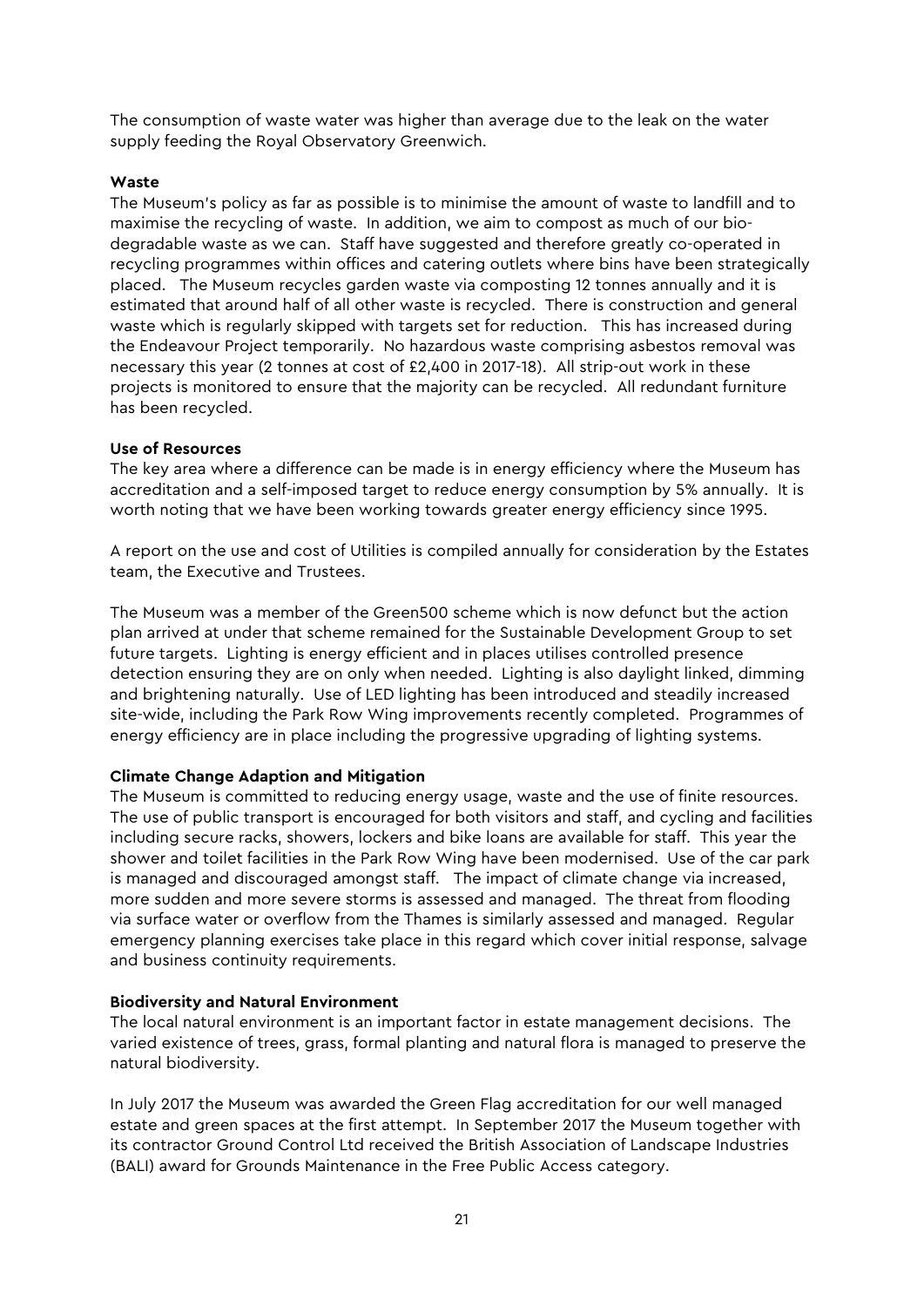A water borehole replaces the previous one capped during the development of the Sammy Ofer Wing and this uses 'grey' water to flush WCs, etc. 2016-17 saw a reduction in grey water usage due to the building works to 9,423 m3 per annum (down from 11,000 m3 in 2015-16) and usage now is just under 10,000 m3 in 2018-19. Large volumes of rainwater are drained from hard surfaces and stored within an underground tank. Rainwater is then pumped to the surrounding landscaping for irrigation. The landscape around the Sammy Ofer Wing is designed to minimise the use of treated water. The majority is covered in drought tolerant grass and turf which will not require irrigation. The planting on the terrace incorporates drought resistant species reminiscent of those in maritime cliff top locations. The Museum as a matter of policy does not irrigate its lawns allowing nature to take its course and save on water consumption.

#### **Sustainable Procurement including Food**

The Museum aims to procure and manage its current assets in the most efficient way possible. The Museum has introduced network printing for example which reduces the number of printers per member of staff and also reduces paper usage whilst improving information security. The default printing option is double-sided and monochrome again to reduce usage of paper and other resources. All paper used in copying is recycled.

Programmes to improve the procurement of sustainable products in retail and catering operations are well-advanced and enthusiastically embraced by staff. Attention is paid to Fair Trade and to the use of local contractors and suppliers where possible and where European procurement rules permit in order to promote local industry and reduce transport and travel costs. Sub-contractors are aware of these policies and contribute towards them, in some cases taking a lead.

#### **Sustainable Construction**

The Sammy Ofer Wing which opened in July 2011 was constructed to BREEAM (BRE Environmental Assessment Method) standards where the rating is 'good'. This development has included a number of sustainable features such as the form of inter-seasonal heating and cooling widely used in Holland and growing in usage in the UK, the Aquifer Thermal Energy Storage (ATES) System. This stores heat removed from the building in summer and uses it to heat it in the winter. Conversely cool from the winter is stored and used for cooling in the summer which makes heating and cooling very energy efficient with an aspiration to be energy neutral over time. This involves two boreholes, each 300mm in diameter and 80 metres deep, one being the hot well, the other the cold well. Further work on optimisation of ATES took place last year and completed early this year.

The fact that the Special Exhibitions Gallery is underground reduces fluctuations in temperature which is more energy efficient and the archive spaces which are normally energy intensive have very good insulation and humidity is buffered by the use of clay in the walls reducing the amount of plant required. The central boiler plant is more energy efficient than the previous boilers and heat not just the new wing but the whole main site. The controls are connected to the existing BEMS.

The architects for the Kidbrooke store element of the Endeavour Project were specifically selected in part on their demonstrable sustainable development experience and credentials and an 'excellent' BREEAM rating has been achieved. Contributing towards this rating are an attenuation tank for water, UV blinds on the windows to reduce 90% transmission, 'level 2' airtightness of the building, the thermal performance of the building lessens M&E environmental conditioning costs and the re-use of much of the conservation and photography equipment and fixtures. The completion of this building and the removal from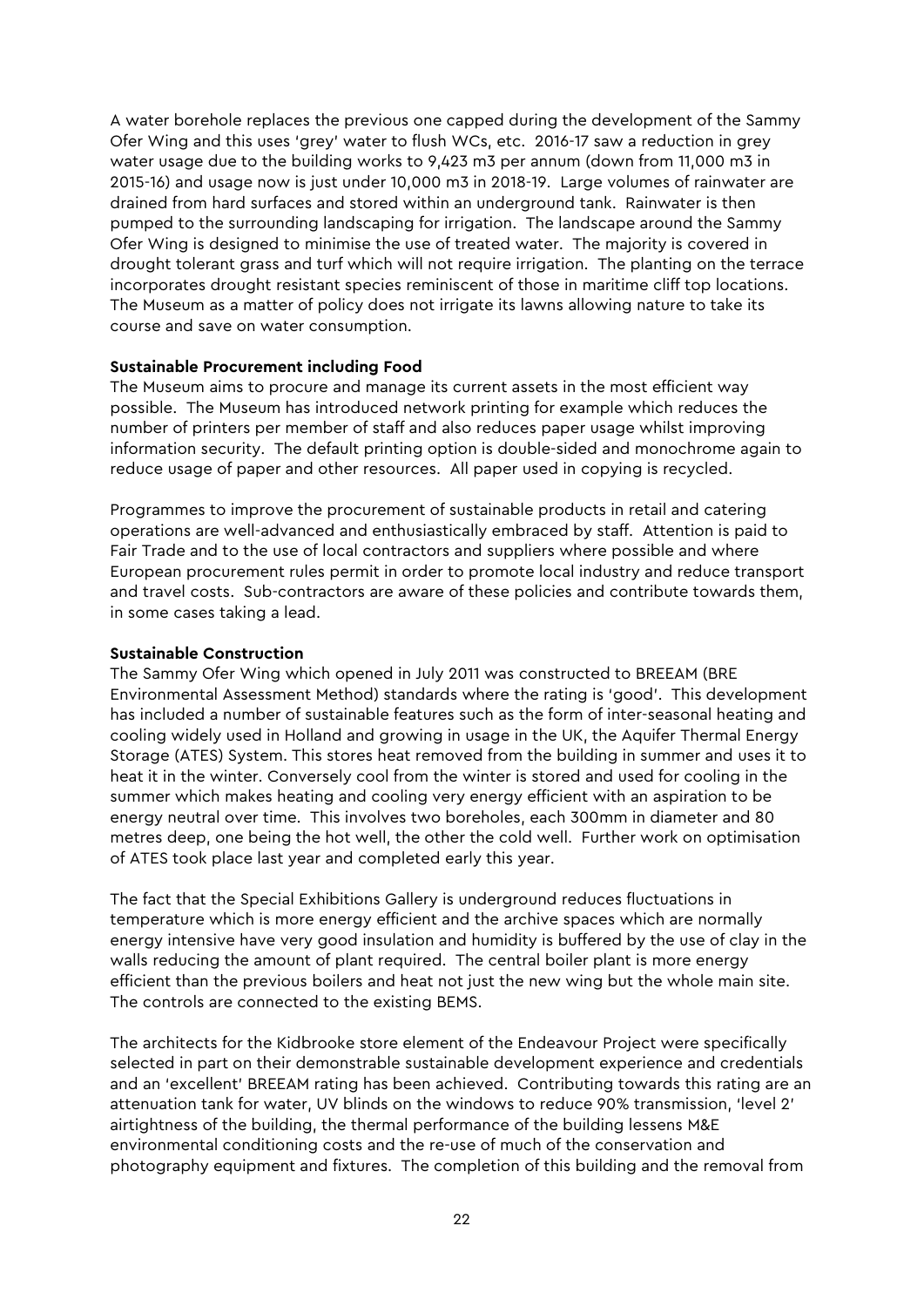the estate of two less energy efficient buildings will have a very positive impact overall in time.

Where possible materials have been recycled, for example surplus York stone from the courtyard before the old restaurant was removed as part of the Sammy Ofer Wing project was re-used in the landscaping of the Meridian and Astronomer's Gardens at the Royal Observatory Greenwich and surplus was provided to a neighbouring institution of similar heritage, the Old Royal Naval College. Similarly, joinery of significant heritage value that became redundant as part of the SOW project was re-used on site in the East Wing Boardroom, or re-used in the Royal Armouries in Leeds and a new museum in Oxford. Any remaining was recycled via specialist heritage joiners.

#### **People**

The existence and activities of the Museum touches the lives of many people worldwide of all backgrounds and ages, through visitors to site who enjoy the displays and varied public programmes to a great number of users interacting with the Museum via publications and the website. A large number of local and national suppliers and contractors depend in whole or in part on the Museum for their living.

See section 6 of the Annual Report for more detail on employment policies.

The Sustainable Development Group consults staff widely on its work and canvasses opinion and ideas. Many of the successful sustainable approaches have been suggested and acted upon by the staff and volunteers. The latest ideas include the use of tablets for Trustee and Executive meetings rather than paper, provision of codes for Trustees, staff and volunteers to greatly reduce paper usage for complimentary tickets and official notification of corporate changes by email rather than letter where possible. Vacancy Filler, an electronic recruitment system has been installed in HR, vastly reducing paperwork and consumption and in March 2019 iTrent a new HR and Payroll system was introduced which features electronic rather than paper payslips and an element of self-service to be introduced progressively. As part of World Oceans Day, the Museum encouraged staff to exchange single-use plastic bottles in favour of reusable ones added to the previous installation of water dispensers we have also secured funding for a water fountain in the grounds.

## **Environmental Management System (EMS)**

The Museum does not have an Environmental policy such as (BS 14001). Although we do have a Sustainability Policy approved by the Executive and Trustees which covers all the main issues and which is reviewed from time to time.

## **Sustainability and Governance**

The Museum's new Corporate Plan includes a strategy 'build on our environmental sustainability strategy to ensure it is a part of everything that we do', an activity 'strengthen our approach to sustainability trying to attain above our existing standards' and a milestone 'align our sustainability approach to the health of the Oceans'. An action plan was drawn up in 2009-10 and has been reviewed and updated by the Sustainable Development Group, most latterly in November 2015 and due for review again under this Corporate Plan. Progress is reported via the established performance management system, reporting performance against targets monthly and annually as well as quarterly via a balanced scorecard. The results of this process are considered in planning future activity to maintain a useful cycle of business improvement. Separate specific reports are made annually on particular issues, for instance the Annual Utilities Report is compiled by the Museum's Estates & Facilities Management Department for review by the Executive and if appropriate Trustee Boards.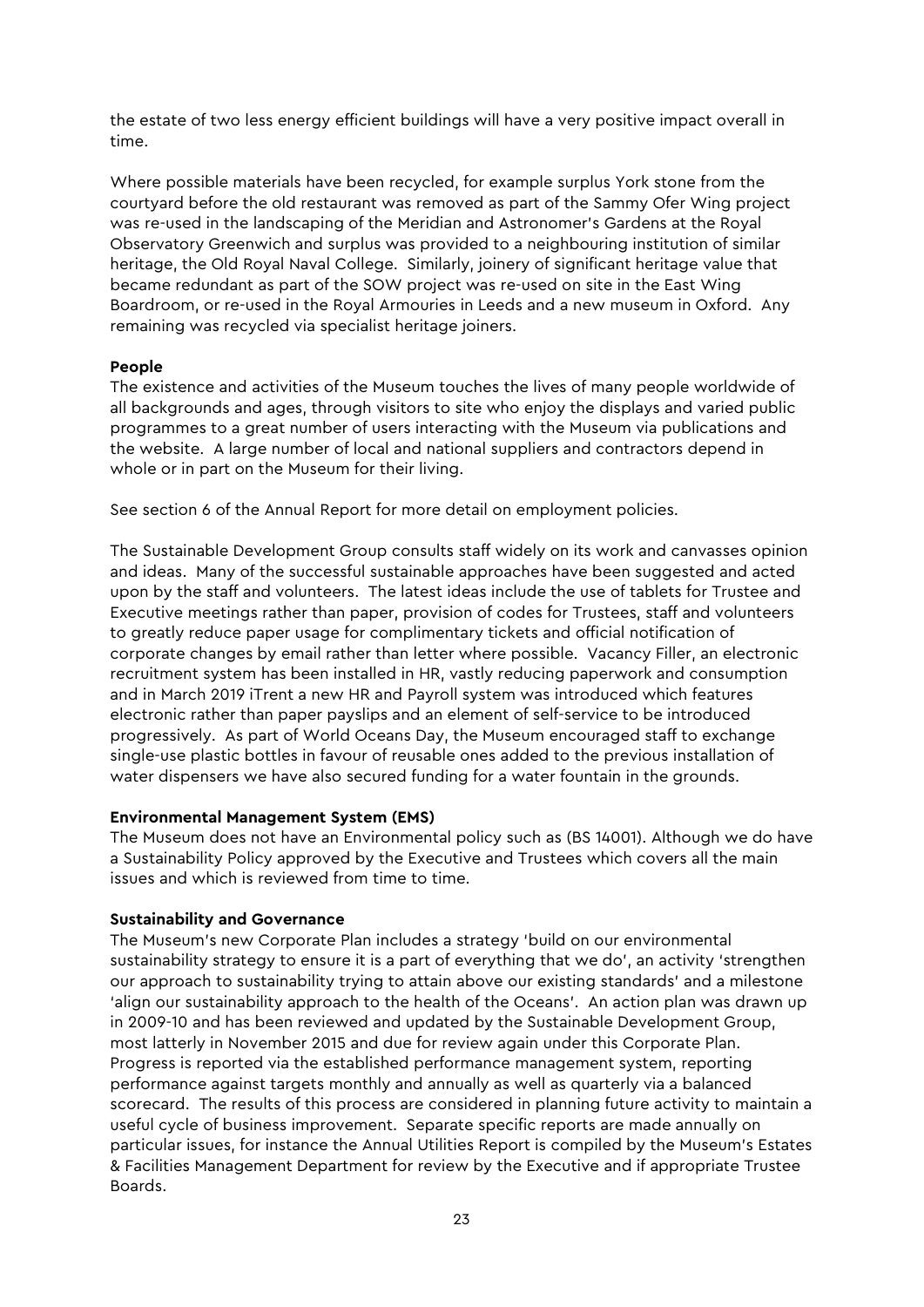Data is collected via information held by the Estates & Facilities Management and Finance & IT Departments principally be they budgetary or records of usage. All data collected is auditable and available for inspection and it is presented with reference to the guidance outlined within paragraph 1 of this section.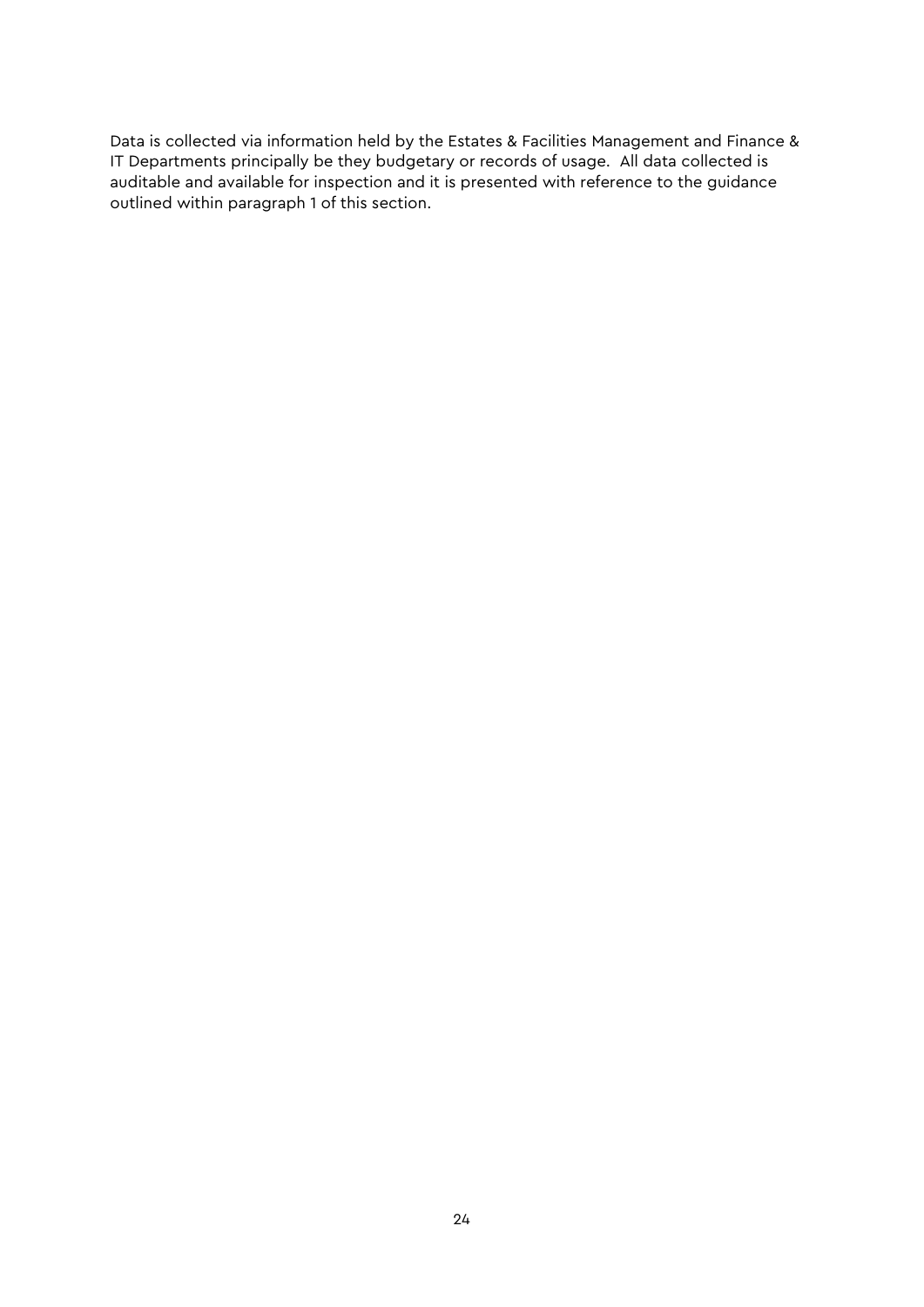## **5. FUTURE PRIORITIES**

After a positive and helpful period of public and stakeholder consultation, Trustees approved the new 2019-23 Corporate Plan named *Building on our success* at the Board meeting of 28 February 2019.

This Corporate Plan for the four years ahead to 2023 will see the Trustees and Executive focus on our two internationally important sites: *Cutty Sark*, whose 150th anniversary is celebrated in 2019, and the Royal Observatory whose 350th anniversary will be in 2025.

The third vitally important element in this Plan is the drive to increase our self-generated income through the concerted efforts of everyone across the Museum to grow existing revenue streams, foster entrepreneurial ideas and the implementation of new income streams. We have made great strides in these areas over recent years, but likely economic and financial pressures in the period ahead require us to redouble our efforts. We need to build on our previous success to ensure a sustainable and resilient future – indeed our progress with fundraising and income generation will materially influence the extent to which we can deliver our planned objectives.

## **1.** *Cutty Sark* **Vision: By 2023** *Cutty Sark* **will be the UK's most visited historic ship offering an award-winning visitor experience.**

Put audiences at the heart of everything we do: *Cutty Sark* will offer an outstanding visitor experience, which will bring to life the stories of the ship and its crew, and will give visitors of all ages and nationalities the opportunity step back in time to experience 'living history' and the daring and adventure of life on board.

Value our heritage: This iconic London landmark will continue to be preserved for future generations through planned, regular ship-keeping maintenance; and that future large-scale maintenance will receive long-term planning and budgeting.

Extend our reputation and reach: *Cutty Sark* will be one of the most recognised ships in the world and considered a 'must do' visitor attraction for UK families, UK cultural adults, international and domestic tourists.

Strengthen our Organisation: We will ensure that the ship is financially sustainable, able to meet its annual operational costs, and that its reserves are built up to cover its long-term maintenance costs.

## **2. The Royal Observatory 350**

2025 marks the 350th anniversary of the foundation of the Royal Observatory at Greenwich.

Vision: Our goal is to inspire visitors of all ages and from all backgrounds with the compelling stories of navigation, exploration, space and time – the where and when of our lives and the universe itself.

Put audiences at the heart of everything we do: Our unique ability to cover historical and contemporary astronomy simultaneously; the foundation of the Observatory as part of the quest for longitude and its global role in the golden age of navigation, exploration and the birth of modern astronomy; the adoption of the Prime Meridian and Greenwich Mean Time; and the stories of the people who worked and continue to work here will be told with clarity and integrity. Its world-class experience will delight all those who visit and inspire the next generation of astronomers and physical scientists.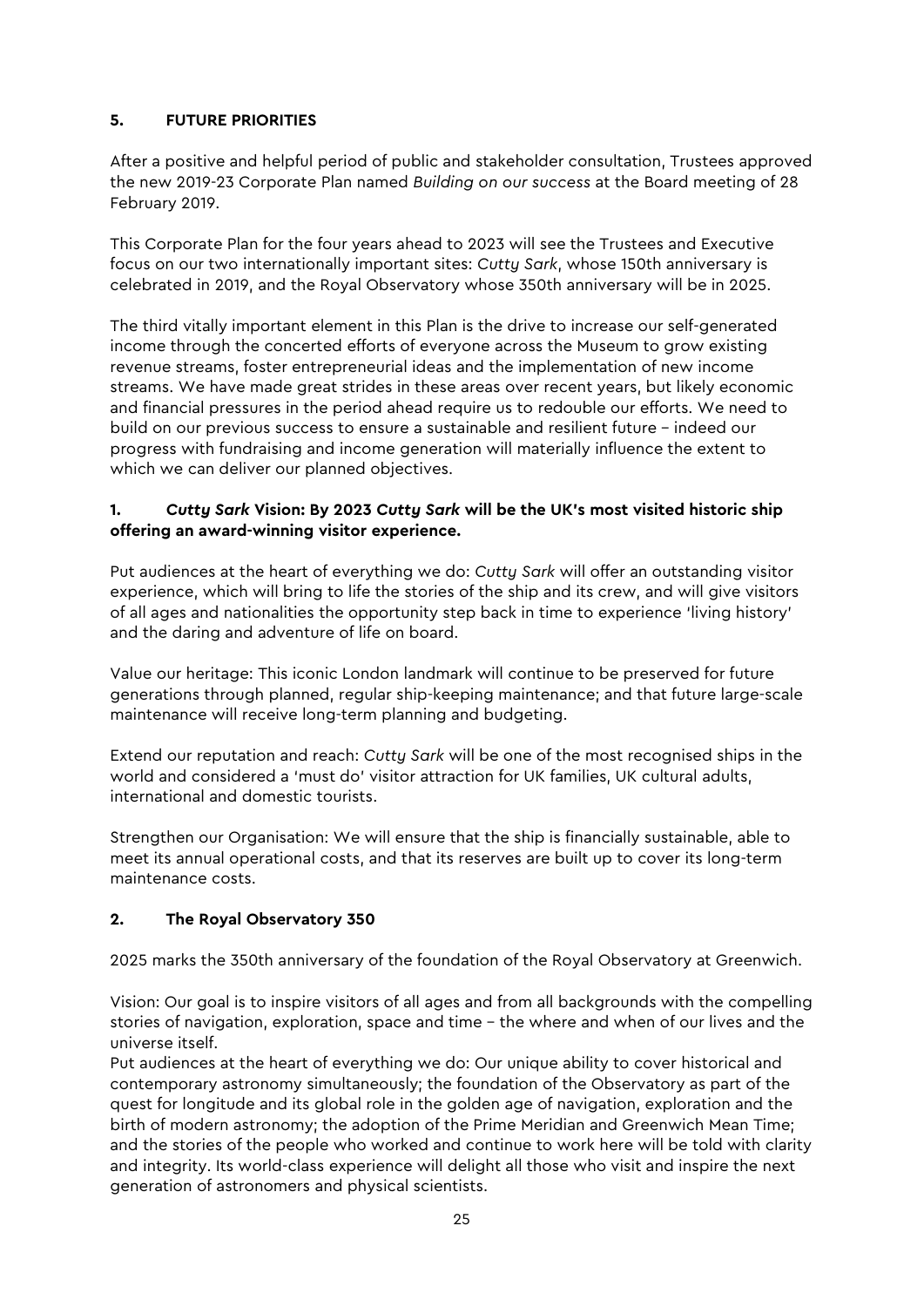Value our heritage: The historic site and buildings will be refurbished over phases to deliver: a purposeful, clear, welcoming orientation and introduction to the site; improve the Prime Meridian Line experience, with bolder clearer interpretation in the Meridian Courtyard; improved learning spaces; better galleries; more coherent circulation and themes within and between the north and south sites. All this will enable us to preserve the history of this unique scientific institution but also explore fundamental questions: 'What now are the big unknowns?' By combining the historic and the modern, the Observatory illuminates the importance of science and shows how the world of time and space continues to stretch the human imagination.

Extend our reputation and reach: By 2025 the Royal Observatory will be recognised throughout the world as one of the most accessible authorities on time and space and the first port of call for expertise in our themes from our audiences, the media and stakeholders.

Strengthen our Organisation: We will grow audiences to reach 1 million visits per annum and ensure the highest possible visitor satisfaction ratings while maximising our opportunities to grow our income to provide for the resilience of Royal Museums Greenwich. We will improve the overall commercial offer of cafes, shops, retail, and pay-per-view experiences without compromising the integrity of the site and our offer to the public.

#### **3. Resilience and growth**

Our current Grant in Aid settlement runs to March 2020 and has been flat in cash terms since April 2016. At the same time, we have aspirations to improve and upgrade the estate, as well as develop our offer for the changing needs and desires of our visitors. In the current year, approximately 45% of our total revenue income is from our own efforts, and our aim will be to grow this to over 50% self-generated during the course of this Corporate Plan. However, this needs to be with the understanding that there is an associated risk of unpredictable income sensitivities whereas the steady state of Grant-in-Aid income is a known quantity.

Efficiencies, economies, digital working and shared services are all ways of achieving resilience but we need to do more than this to operate at current levels – let alone to realise our ambitions.

In consequence we need to find ways of working smarter while simultaneously moving the entire Museum to embrace significant increases in income from commercial and philanthropic sources and the internal cultural implications of doing so.

That is why this plan is initiating an ambitious programme of growth in our self-engendered income. It is the responsibility of all of us to work together to achieve these financial targets in order for us to grow and build on our success.

#### **Forthcoming Exhibitions**

Our major exhibition for 2019–20 marks the fiftieth anniversary of Neil Armstrong's "one small step" – the moment when the Moon ceased to be a distant, unattainable light in the sky and instead became a place, where humans had walked and left their footprints. Half a century on from this historic achievement Royal Museums Greenwich is staging a major exhibition (17 July 2019 to 5 January 2020) that aims to place the Apollo lunar landings into the broader context of humanity's age-old obsession with our closest cosmic neighbour, the Moon.

The exhibition will show how scientific study and exploration have always been intertwined with artistic, religious and political interpretations of the Moon; and take stock of current and future plans to return there.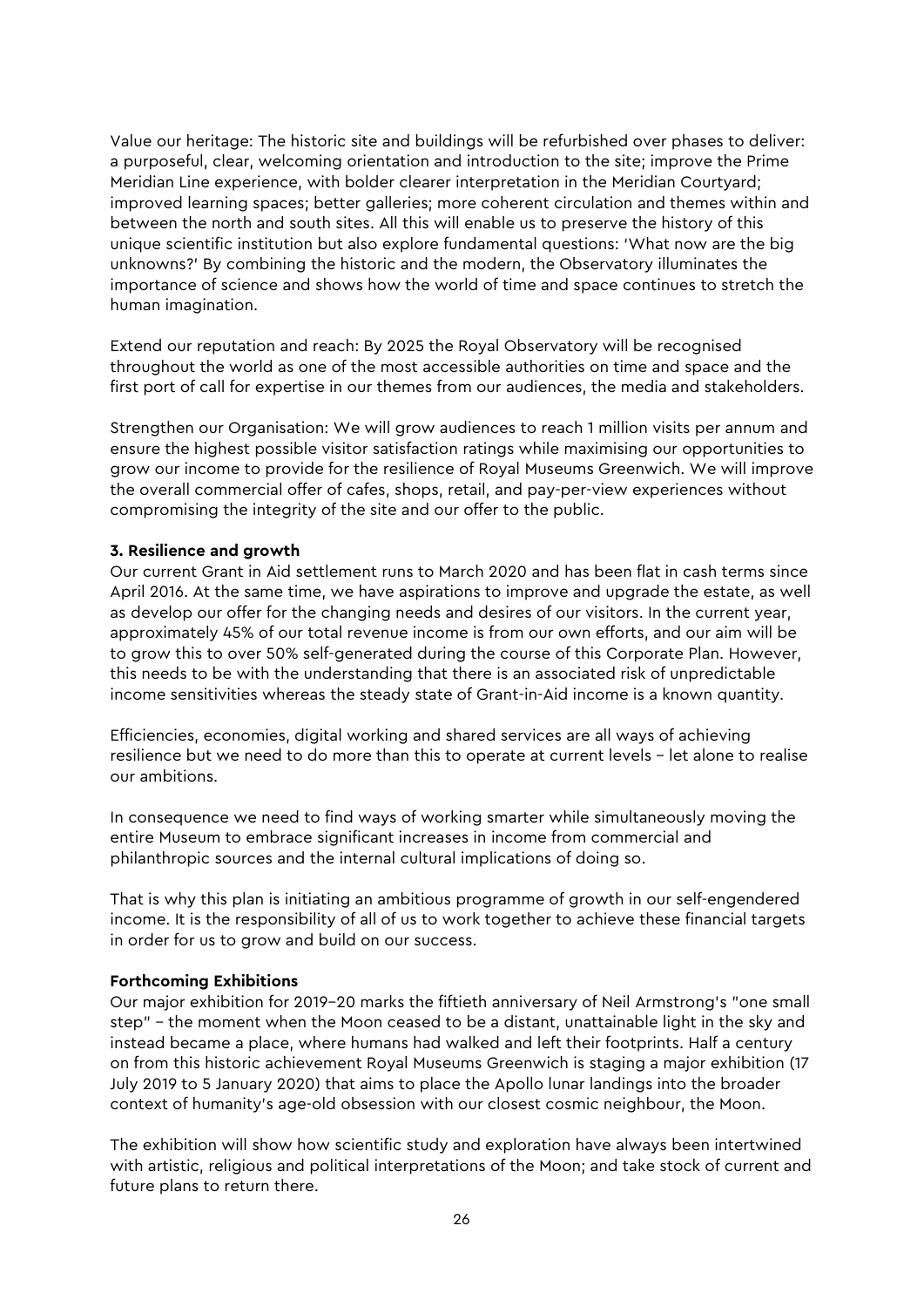#### **6. WORKFORCE AND EMPLOYMENT**

#### **Employment policies**

The Museum strives to be a good employer. Attention is paid to holistic reward approaches. It has a strong record on improving the work environment, job satisfaction and development opportunities and pension arrangements. We successfully introduced pension autoenrolment on our staging date on 1 November 2013 and completed our re-enrolment exercise three years following implementation on 1 November 2016.

The Museum is also very supportive in times of need, providing generous sick absence benefits, return to work policies and procedures, medical retirement assistance, occupational health referrals and Health and Safety assessments. There is a Staff Welfare Officer, employee assistance programmes (with the addition from last year of online cognitive behavioural therapy) and trained and supportive management and professional HR back up. In addition, schemes to promote health and wellbeing such as yoga, stress relieving massages, life drawing, walking days and other social activities exist. In March 2013 the Museum was accredited with the first stage of the London Healthy Workplace Charter. Long term no smoking policies are in existence. Sheltered placement, work experience, industrial placements, internships, apprenticeships and around 400 volunteering opportunities are promoted throughout the year. There are also charitable and health society benefits plus the provision of employment and job security to 600 people plus, locally, nationally and from overseas. The Museum also undertakes secondments and exchanges both internally and externally.

The Museum values the diversity of its workforce, upholds equal opportunities and has maintained employment policies to ensure that staff or applicants for posts are not discriminated against on the grounds of gender, marital status, sexual orientation, race, colour, nationality, ethnic or national origin, religion, belief, disability or age. 13% of the Museum's employees are Black, Asian and Minority Ethnicity (BAME) (14% in 2017–18). The Museum operates the Employment Service's Disability Confidence scheme. In 2018–19, 6% of staff employed by the Museum considered themselves to have a disability (5% in 2017–18).

The percentage of female staff is 59% (57% in 2017–18) and the percentage of female Executive Board members is 50% (33% in 2017–18). The Museum reported its Gender Pay Gap (GPG) by the due deadline. The mean GPG is +0.84% (+2.25 in 2017) and the median GPG is -2.23 (-0.49% in 2017). 75% of staff have declared a religious belief (83% in 2017-18) and 7% of staff are self-declared lesbian, gay, bisexual or transgender (LGBT) (9% in 2017–18).

We believe that we are a leader in our human resources approaches, not least in dispensing with any formal retirement age in 2002. Over a third of employees are aged over 50 and 6% are aged over 65 (6% in 2017–18). At the sector level, the Director of Human Resources chairs the National Museum Directors' Council's (NMDC) HR Forum.

Workforce development is a priority with training and capacity-building a significant part of the reward quadrant (working environment; personal development; job satisfaction; pay and benefits) at the Museum. This was recognised when the Museum achieved the Investor in People standard in November 2001, receiving regular re-accreditation since, the last being in November 2015. Unfortunately, overall budgeting constraints have resulted in the reduction of the training and development budget from 2014-15 to 2017–18. However, it is still maintained at around 1% of the total paybill and thus far all needs identified via appraisal and training needs analyses have been met.

Based on outturns to 31 March 2019, in 2018–19 the average number of days lost per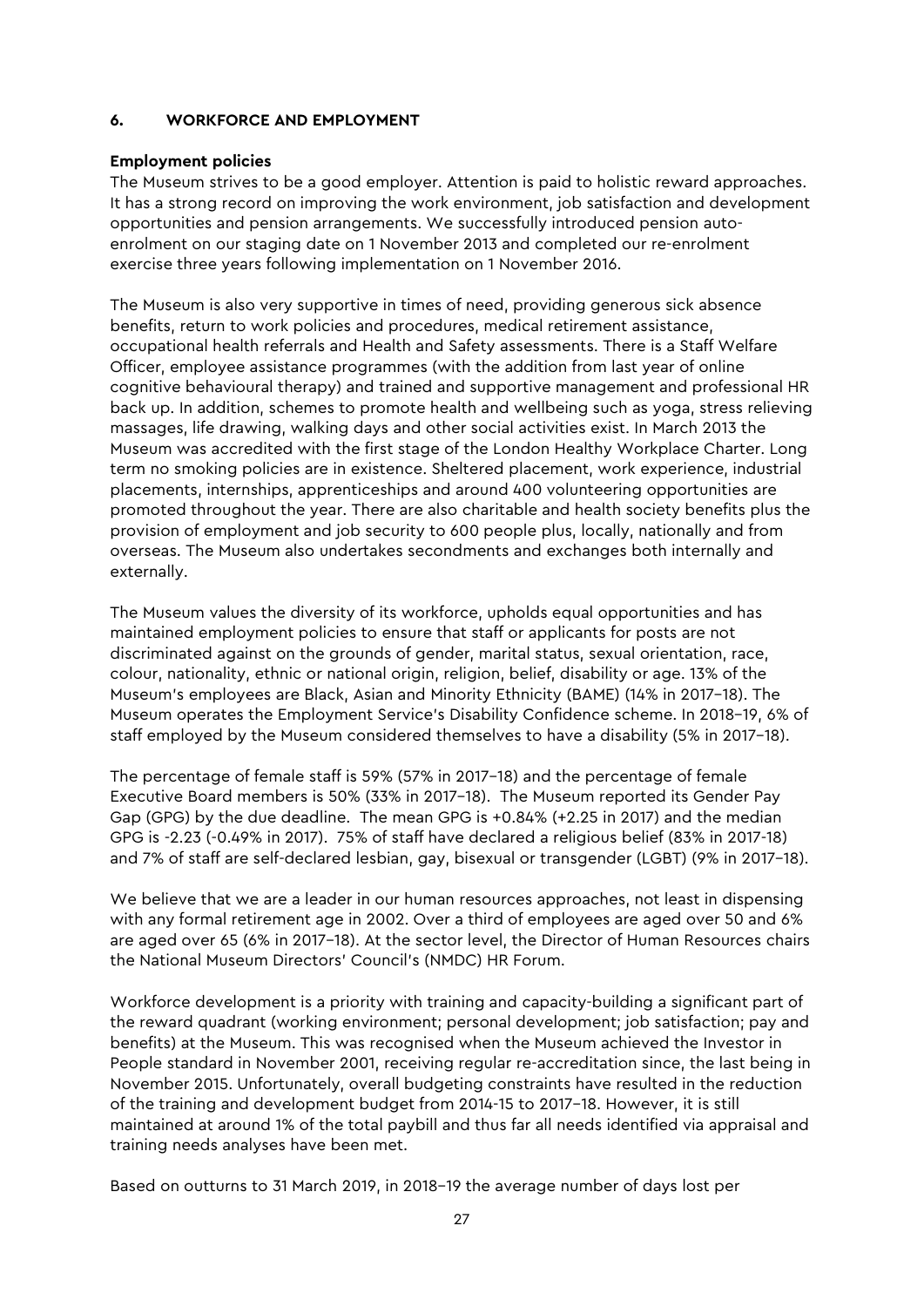employee through short term sick absence was 5.09 days (5.91 in 2017–18) whilst the average number of days lost per employee through long term (over 28 days) sick absence was 3.96 days (4.45 in 2017–18). The average number of days lost per employee through total sickness (long and short term combined) was 8.84 days (10.35 in 2017–18).

The Central Arbitration Committee declared the trade unions Prospect and PCS recognised for the purposes of collective bargaining in December 2006 following an application by those unions and a subsequent ballot. The Unions and the Museum reached an agreement for the purposes of collective bargaining in respect of pay, hours and holidays and also have a facilities agreement. Following a period of consultation, in December 2013, the Museum reached a single union agreement with Prospect.

All staff are inducted formally and issued with contracts of employment and staff handbooks, which contain information on benefits, health, safety and welfare and are regularly updated.

In 2017-18 the staff recognition scheme was revamped and a long service recognition scheme was introduced.

#### **Volunteers**

The Museum has an active volunteer programme run by 0.5 FTE employed staff (1 FTE in 2017-18) with support from the wider HR team and volunteers themselves. The increase in numbers of volunteers and in volunteer hours has been remarkable since these appointments. Record numbers of volunteers peaked at more than 500 during the year 2013- 14 due in large part to an e-volunteer crew list project and decreased thereafter at project's end, these peaks and troughs continuing with each project. During 2018-19 the Museum benefitted from an average number of 302 volunteers (329 at year's end in 2018); in all, volunteers gave 33,334 hours in 2018–19 (38,530 hours in 2017–18) at a value estimated in the region of more than £333,340 (a decrease of £51,660 from 2018–19). The Museum became an accredited centre with AIM in 2018 in order to offer our conservation volunteers the opportunity to complete a Level Three Diploma in Cultural Heritage – Conservation Pathway. During 2018-19 The Marsh Christian Trust kindly agreed to support our volunteer awards, the first to be awarded will be in 2019.

#### **Organisational Communication**

The Museum regards effective communication as essential. The objective is to ensure that all staff and volunteers are kept fully informed on all issues that directly affect them. Although everyone in the Museum has a contribution to make it is the particular role of team leaders and line managers to be the main communicators by creating a continuous flow of information through and across the organisation.

*Director's Cross-Museum Briefing* - the Director and the managers and staff dealing with selected themes speak to the entire staff and volunteers broadly on a monthly basis to provide a brief on specific areas, progress or projects.

*Volunteer Event* – the Museum holds a special event for volunteers annually to which all are invited. The purpose of this is to express the Museum's sincere thanks for all that the volunteers do and also to brief volunteers on current issues and future plans as well as serve as a networking event.

*TMs* (temporary memoranda) **–** cover a wide range of issues and are signed by members of the Executive Board and Senior Management Team. All TMs are published on the Intranet and in paper form for noticeboards.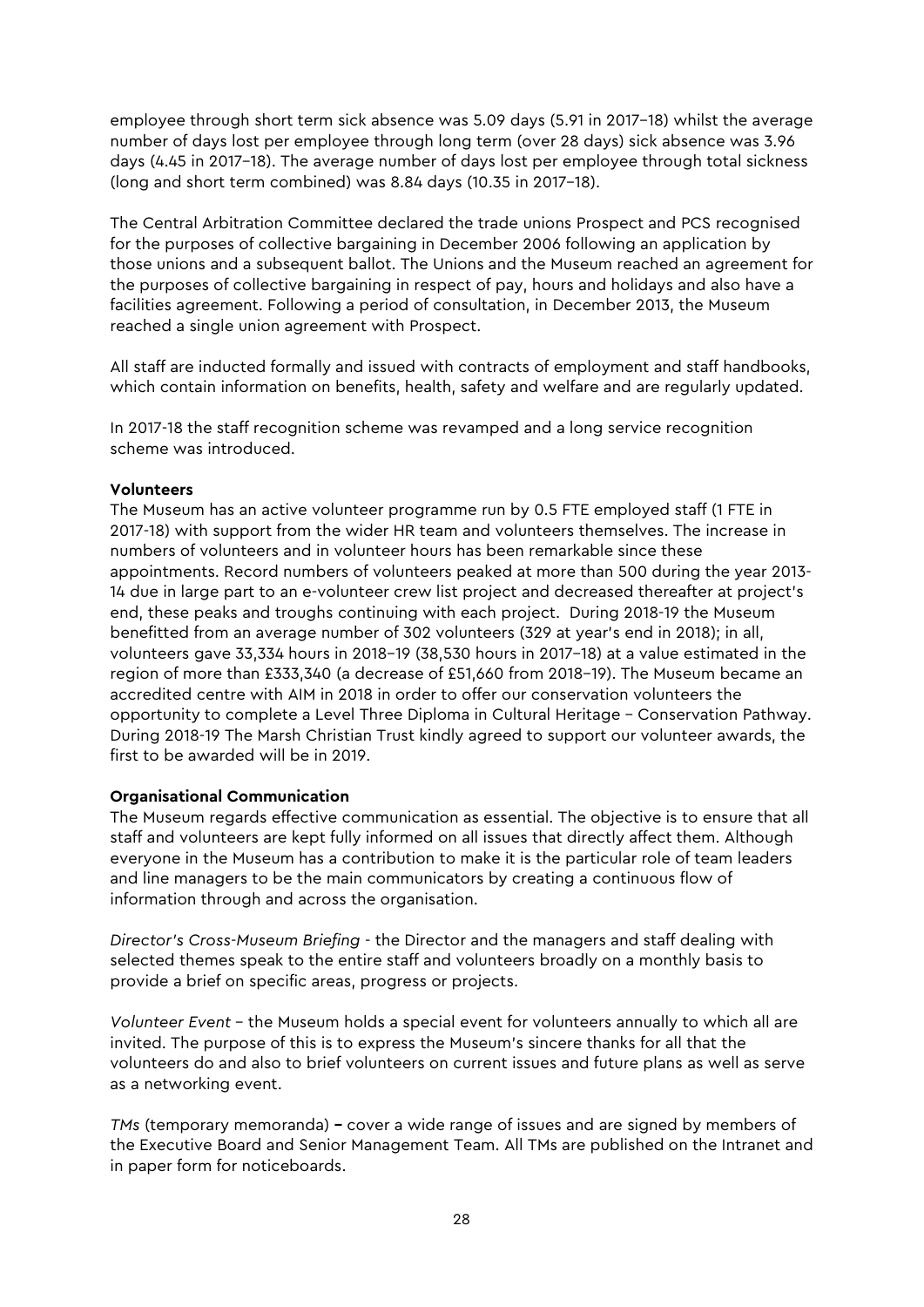*Intranet* **–** available to all staff it details policies, management meetings and organisational programmes and information of use to staff and volunteers generally.

*Team Briefing* – the principal method used by the Museum to pass on information to all employees is team briefing. The cycle begins in the first week of every month with the briefing document compiled by the Communications Department having agreed its content with the Executive. Each Director is then tasked with briefing their Managers who in turn pass the information on to their teams. By the end of the next week everyone in the Museum should share the same information. The briefing document also appears on the Intranet. Front of House staff have their own specific newsletter in addition.

*Notice Boards* **–** are strategically placed in sites or functional areas. They may only be used for official or authorised communication purposes.

*Staff Lunches* **–** are informal meetings for communication in which Directors and senior managers can speak directly with cross-sectional groups of staff over a sandwich lunch. The object of these meetings is to give staff a chance to communicate directly with senior management on a wide range of issues, but on an informal basis.

*New Starters' Coffee -* new staff meet monthly with the Executive before one of their meetings.

*Staff Engagement Surveys* – are conducted from time to time to allow confidential feedback to be provided to the Trustees and Executive via a professional third party. These are considered and recommendations are acted on, usually via cross-sectional working groups of staff or sub groups of the Senior Management Team. The most recent survey was carried out in November 2015 and an action plan agreed. The Investors in People reaccreditation in 2018 included a questionnaire and action plan.

*Staff Forum –* formed as a consequence of the 2015 staff engagement survey this comprises a cross-section of representatives at varying levels drawn from all departments and is designed to facilitate communication Museum-wide. Representatives of the Forum meet regularly with the Executive and Senior Management Team and have presented to Trustees.

*Trade Unions* – Since December 2013 the Trade Union Prospect has been recognised for the purposes of collective bargaining on pay, hours and holidays. Meetings take place as and when required.

#### **Health and Safety**

It is Museum policy to assign great importance to the safety of visitors, employees, volunteers, contractors and others, considering this as a management responsibility equal to that of any other management function.

In the design, construction, operation and maintenance of all plant, equipment and facilities, everything that is reasonably practicable is done to prevent personal injuries and ill health to employees, customers, visitors, contractors and members of the public. To this end the Board of Trustees and Executive Board of Directors provide, so far as is reasonably practical, such training and equipment as is necessary to enable employees to work safely.

The importance of employee involvement in health and safety matters and the importance of the positive role played by safety representatives and the Health and Safety Committee are acknowledged.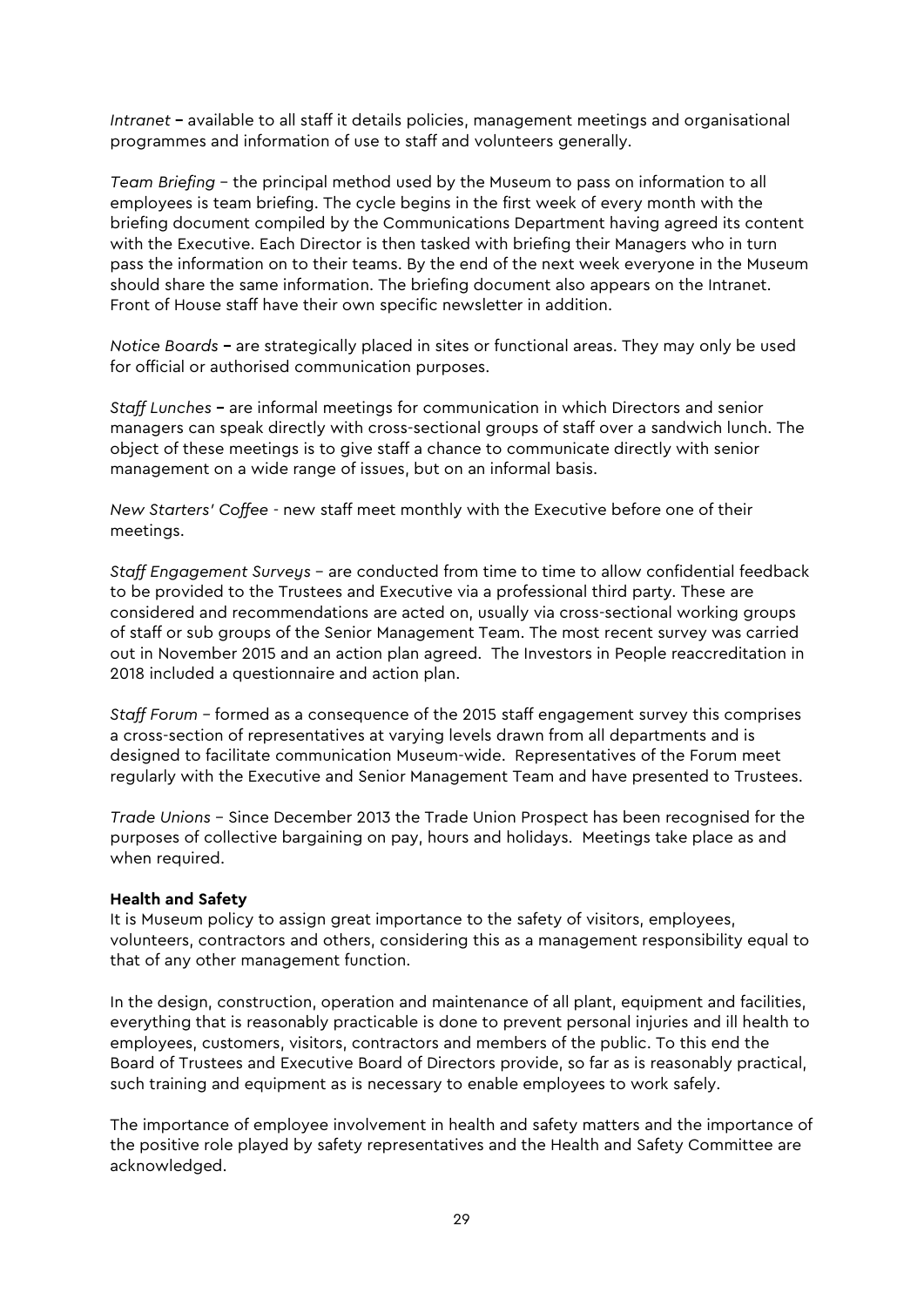All employees are required to co-operate fully in implementing this policy to comply in all respects with the Health and Safety at Work Act 1974, the Management of Health and Safety at Work Regulations 1999 and the accompanying arrangements contained within the Museum's Health and Safety Policy. Everyone throughout the organisation is expected to exercise all reasonable care for their own health and safety and that of others who may be affected by their acts or omissions.

The overall responsibility for the health, safety and welfare of the organisation and employees is vested in the Board of Trustees and Executive Board of Directors. The Executive Board receives a monthly report on Health and Safety matters and analysis of incidents which then goes forward to the Trustee Board for quarterly review.

The Health & Safety function is managed by a NEBOSH-qualified Departmental Head and an experienced NEBOSH-qualified Health & Safety Advisor. The Director of Operations & HR also holds a relevant qualification and chairs the Health & Safety Committee. Specialist members serve on the Committee to represent particular hazards such as radiological protection, laser safety, asbestos and other risks in the Collections together with an employee representative, and representatives for sites and other functions.

## **The Trade Union (Facility Time Publication Requirements) Regulations 2017 Regulation 8: Information to be published**

## **Table 1 Relevant union officials**

What was the total number of your employees who were relevant union officials during the relevant period?

| Number of employees who were relevant<br>union officials during the relevant period | Full-time equivalent employee number |
|-------------------------------------------------------------------------------------|--------------------------------------|
| 8 (8 in 2017-18)                                                                    | $  7.4 (7.37 in 2017-18)$            |

## **Table 2 Percentage of time spent on facility time**

How many of your employees who were relevant union officials employed during the relevant period spent a) 0%, b) 1%-50%, c) 51%-99% or d) 100% of their working hours on facility time?

| Percentage of time | Number of employees |  |  |  |
|--------------------|---------------------|--|--|--|
| 0%                 | 7 (4 in 2017-18)    |  |  |  |
| 1-50%              | 1 (4 in 2017-18)    |  |  |  |
| 51%-99%            | 0 (0 in 2017-18)    |  |  |  |
| 100%               | 0 (0 in 2017-18)    |  |  |  |

## **Table 3 Percentage of pay bill spent on facility time**

Provide the figures requested in the first column of the table below to determine the percentage of your total pay bill spent on paying employees who were relevant union officials for facility time during the relevant period.

| First Column                                 | <b>Figures</b>                       |
|----------------------------------------------|--------------------------------------|
| Provide the total cost of facility time      | £1,295 (£1,230 in 2017-18)           |
| Provide the total pay bill                   | £15,553,521 (£14,858,939 in 2017-18) |
| Provide the percentage of the total pay bill | 0.01% (0.01% in 2017-18)             |

## **Table 4 Paid trade union activities**

As a percentage of total paid facility time hours, how many hours were spent by employees who were relevant union officials during the relevant period on paid trade union activities?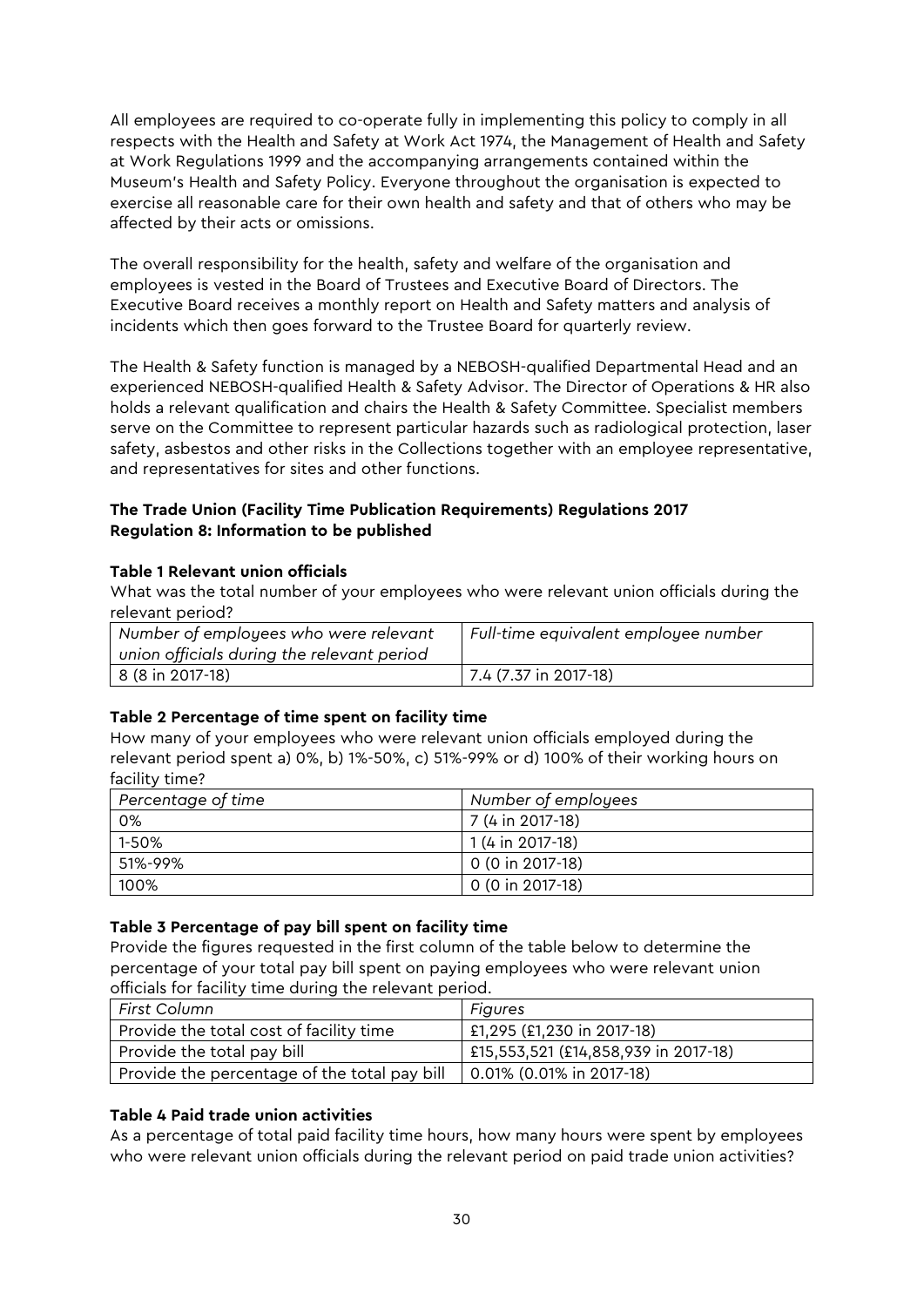| Time spent on paid trade union activities   | 0% (0% in 2017-18)                                |
|---------------------------------------------|---------------------------------------------------|
| as a percentage of total paid facility time | (total hours spent on paid trade union            |
| hours                                       | activities by relevant union officials during the |
|                                             | relevant period ÷ total paid facility time hours) |
|                                             | x 100                                             |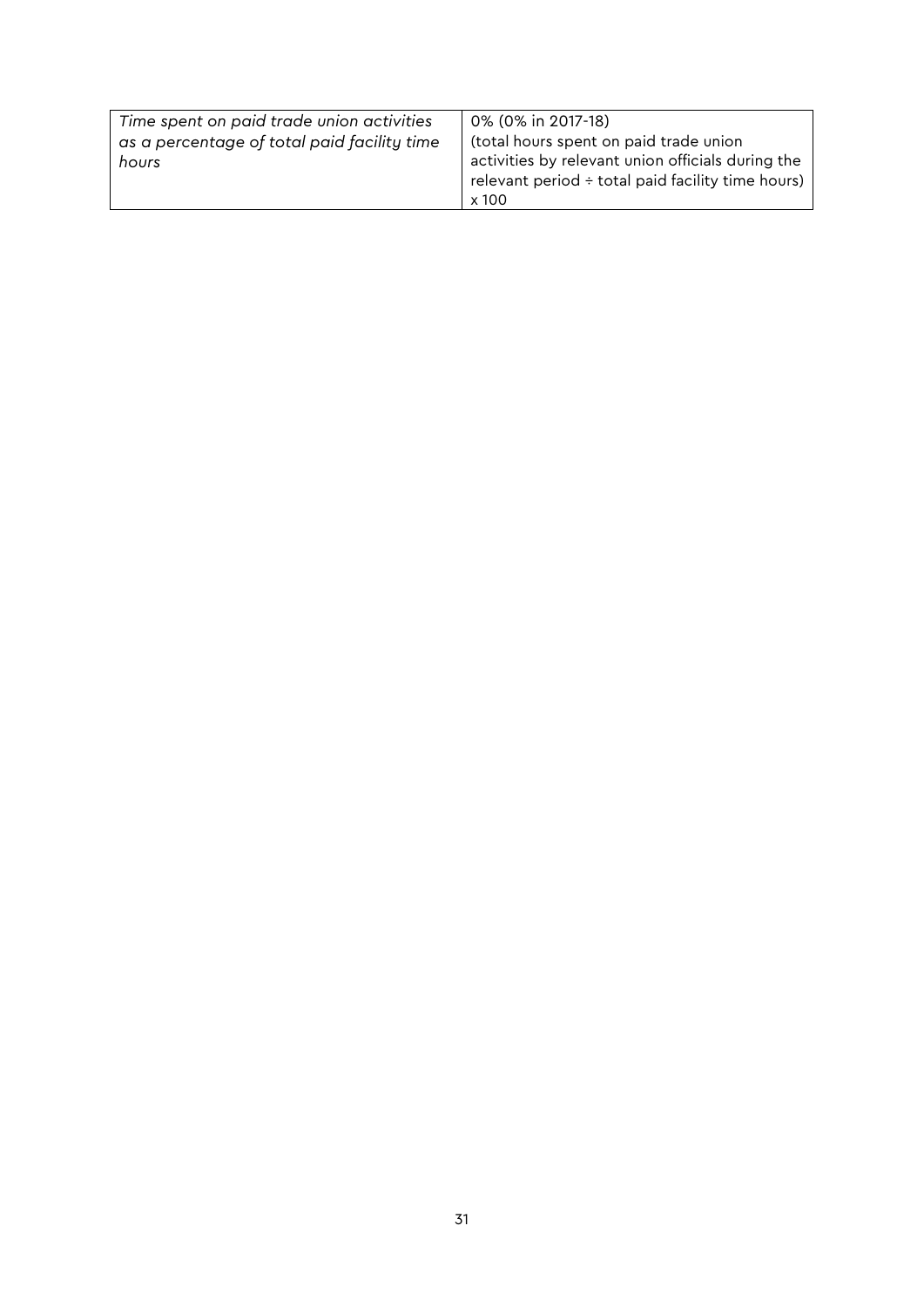#### **7. REMUNERATION AND STAFF REPORT**

#### **Introduction**

The information in this report relates to the Director (Accounting Officer) and Senior Executives (Directors) of the National Maritime Museum. No remuneration is paid to the Trustees of the Museum.

## **Function of the Remuneration Committee**

The Committee reviews the performance of the Director and the Senior Executives annually against their objectives, receives independent advice on market comparators and other matters and then decides in the case of the Senior Executives the level of pay and performance-related pay they should receive and recommends to the Chairman of Trustees in the case of the Director, Royal Museums Greenwich the appropriate level of pay and performance-related award.

The Committee also considers any matter relating to employees as the Director and Board of Trustees may refer to it.

#### Membership

The Committee consists of three Trustees who are appointed by the Trustee Board:

|                           | Joyce Bridges, CBE<br>Admiral Sir Mark Stanhope, GCB, OBE, DL<br>Gerald Russell |
|---------------------------|---------------------------------------------------------------------------------|
| Ex officio Officer:       | Dr Kevin Fewster, AM, FRSA (Director)                                           |
| Secretary:                | Charlotte Cowan, (Head of HR)                                                   |
| <b>External Advisers:</b> | Brian McEvoy and Alan Hurst                                                     |

The Chairman of the Committee is also appointed by the Trustee Board and the quorum of the Committee is two out of three Trustees.

The Director and the Head of Human Resources attend meetings of the Committee.

No individual is present when their remuneration or performance is being discussed.

#### **Performance Assessment**

A key element of the Museum's reward system for the Director and the Senior Executives is that base pay is set below market levels but performance-related pay potential allows for competitive reward based on performance and contribution. The aim of the reward system is to create incentives which identify and reward excellent performance fairly rather than assuming that such performance will be inevitable and so allowing little differentiation between exceptional and adequate performance.

The individual performance agreements of Directors and senior management are in turn linked with the operating plans of the Museum (which reflect the mission, objectives and values of the Museum). They thus reflect objectives and targets relating to both individual and corporate components, and the performance-related pay potential reflects the combination of these different elements. The range of performance-related pay available is from 0%-30% of salary and in the case of the Director, Royal Museums Greenwich 0%-20% of salary.

Annual pay awards approved by the Museum require HM Treasury approval before they can be made, which must be obtained via the Department for Digital, Culture, Media and Sport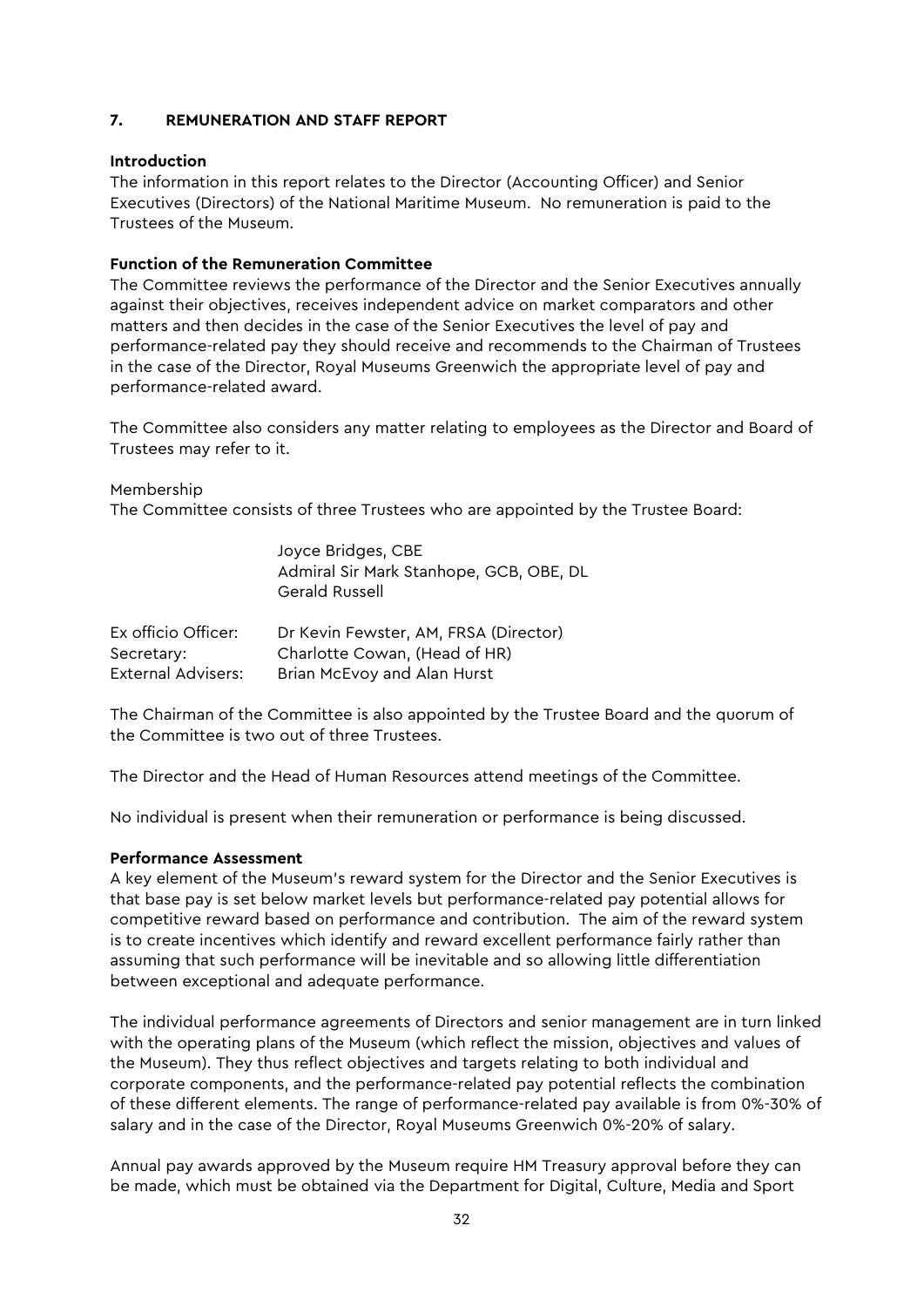(DCMS). Increasingly, Public Sector Pay policy insists that pay awards should be performance driven, whilst urging pay restraint.

#### **Service Contracts**

The Director and Senior Executives have open-ended rolling employment contracts: the notice period is six months for the Director, Royal Museums Greenwich, and three months for other Directors. Other than notice periods, there are no contractual termination payments, compensation for loss of office or any provision of compensation for early retirement except for directors within the Civil Service Pension Scheme. Pension contributions on behalf of the directors, other than in the Civil Service Pension Scheme, are made to defined contribution schemes.

The following information is subject to audit.

#### **Executives' Remuneration**

The salary and pension entitlements set out below include gross salary, performance-related pay, benefits in kind and any other allowances to the extent that they are subject to UK taxation. The emoluments were as follows:

|                               | 2018-19 all figures £'000 |             |                |              | 2017-18 all figures £'000 |                |                          |                |
|-------------------------------|---------------------------|-------------|----------------|--------------|---------------------------|----------------|--------------------------|----------------|
|                               |                           |             | Pension        |              |                           |                | Pension                  |                |
|                               |                           |             | benefits       |              |                           |                | benefits                 |                |
| Single total figure of        |                           |             | (to            |              |                           |                | (to                      |                |
| remuneration                  |                           | Performance | nearest        |              |                           | Performance    | nearest                  | <b>Total</b>   |
|                               | <b>Salary</b>             | payment     | $£1k)*$        | <b>Total</b> | <b>Salary</b>             | payment        | $£1k)*$                  |                |
| Dr Kevin Fewster, Director    | $135 -$                   | 25-30       |                | $160 -$      | 130-135                   | $25 - 30$      |                          | $160 -$        |
| & Accounting Officer          | 140                       |             |                | 165          |                           |                |                          | 165            |
| Andy Bodle, Director          | 80-85                     | $20 - 25$   | 14             | $115 -$      | 75-80                     | $15 - 20$      | 13                       | $110 -$        |
| Operations and Human          |                           |             |                | 120          |                           |                |                          | 115            |
| Resources                     |                           |             |                |              |                           |                |                          |                |
| Mike Sarna, Director,         | $40 - 45$                 | $5 - 10$    |                | $70 -$       | 75-80                     | $15 - 20$      |                          | $95 -$         |
| <b>Collections and Public</b> | 75-80                     |             |                | 75           |                           |                |                          | 100            |
| Engagement                    | <b>FTE</b>                |             |                |              |                           |                |                          |                |
| (until 2 October 2018)        |                           |             |                |              |                           |                |                          |                |
| Anupam Ganguli, Director,     | $25 - 30$                 | $0 - 5$     |                | $50-$        | 90-95                     | $20 - 25$      |                          | $115 -$        |
| Finance & IT                  | $95 -$                    |             |                | 55           |                           |                |                          | 120            |
| (until 6 July 2018)           | 100                       |             |                |              |                           |                |                          |                |
|                               | <b>FTE</b>                |             |                |              |                           |                |                          |                |
| Kate Seeckts, Director,       | 75-80                     | $20 - 25$   |                | $100 -$      | 75-80                     | $15 - 20$      |                          | $95 -$         |
| Development                   |                           |             |                | 105          |                           |                |                          | 100            |
|                               |                           |             |                |              |                           |                |                          |                |
| Eleanor Harris, Director,     | 80-85                     | $20 - 25$   | $\overline{a}$ | $100 -$      | 75-80                     | $15 - 20$      |                          | $95 -$         |
| Enterprises &                 |                           |             |                | 105          |                           |                |                          | 100            |
| Visitor Experience            |                           |             |                |              |                           |                |                          |                |
| Chris Walker, Director,       | 65-70                     | $15 - 20$   |                | $80 -$       | $\overline{a}$            | $\blacksquare$ | $\blacksquare$           | $\blacksquare$ |
| Finance & IT                  | $95 -$                    |             |                | 85           |                           |                |                          |                |
| (from 16 July 2018)           | 100                       |             |                |              |                           |                |                          |                |
|                               | <b>FTE</b>                |             |                |              |                           |                |                          |                |
| Gail Symington, Director,     | $55 - 60$                 | $5 - 10$    |                | $65 -$       | $\blacksquare$            | $\blacksquare$ | $\overline{\phantom{0}}$ | $\blacksquare$ |
| Collections and Public        | 65-70                     |             |                | 70           |                           |                |                          |                |
| Engagement                    | <b>FTE</b>                |             |                |              |                           |                |                          |                |
| (from 1 October 2018)         |                           |             |                |              |                           |                |                          |                |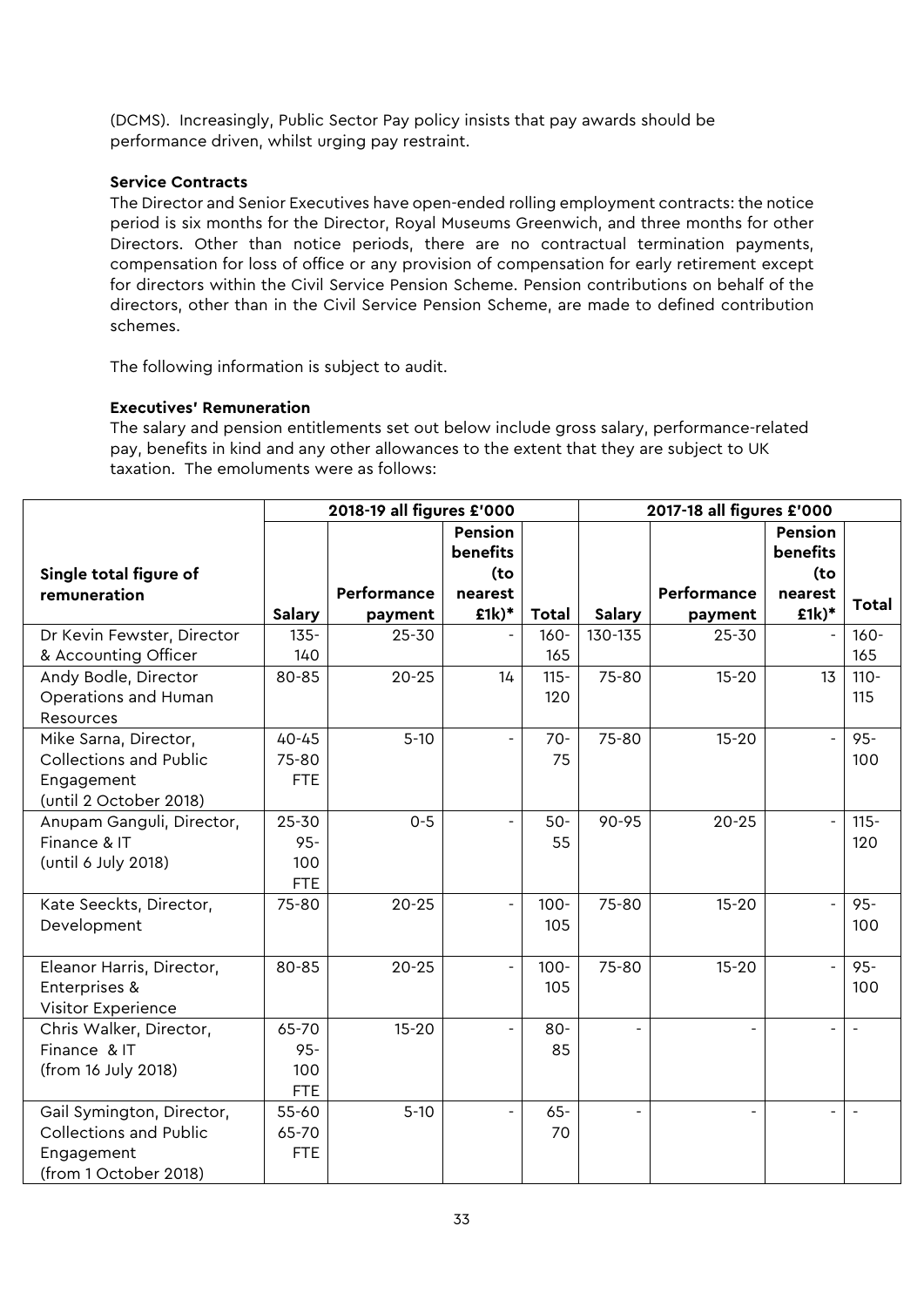\* The value of pension benefits accrued during the year is calculated as (the real increase in pension multiplied by 20) plus (the real increase in any lump sum) less (the contributions made by the individual). The real increases exclude increases due to inflation or any increase or decreases due to a transfer of pension rights.

There were no benefits in kind.

For 2018-19 total payments to Key Management Personnel amounted to £777,926 (£726,028 in 2017-18) including bonuses and other payments.

| 2018-19                                                                             | 2017-18                                                                               |
|-------------------------------------------------------------------------------------|---------------------------------------------------------------------------------------|
| Mid-Point of Band of Highest Paid<br>Director's Total Remuneration<br>(£'000) 162.5 | Mid-Point of Band of Highest Paid<br>Director's Total Remuneration<br>$(E'000)$ 162.5 |
| Median Total Remuneration 19                                                        | <b>Median Total Remuneration 18</b>                                                   |
| Remuneration Ratio 1:8.4                                                            | Remuneration Ratio 1:8.9                                                              |

Reporting bodies are required to disclose the relationship between the remuneration of the highest-paid director in their organisation and the median remuneration of the organisation's workforce.

The mid-point of the band of remuneration of the highest-paid director in the National Maritime Museum in the financial year 2018–19 was £162,500 (2017–18, £162,500). This was 8.4 times (2017–18, 8.9 times) the median remuneration of the workforce, which was £19,300 (2017–18, £18,360).

In 2018–19, nil (2017–18, nil) employees received remuneration in excess of the highest-paid director. Remuneration ranged from £0 to £164,000 (2017–18, £0 to £161,000).

Total remuneration includes salary, non-consolidated performance-related pay and benefitsin-kind. It does not include severance payments, employer pension contributions and the cash equivalent transfer value of pensions.

#### **Pension Benefits**

The National Maritime Museum operates two pension schemes; a group personal pension scheme and the Civil Service Pension Scheme full details of which are given in note 8 to the accounts.

All directors are members of the group personal pension scheme other than Andy Bodle who is a member of the Civil Service Pension Scheme.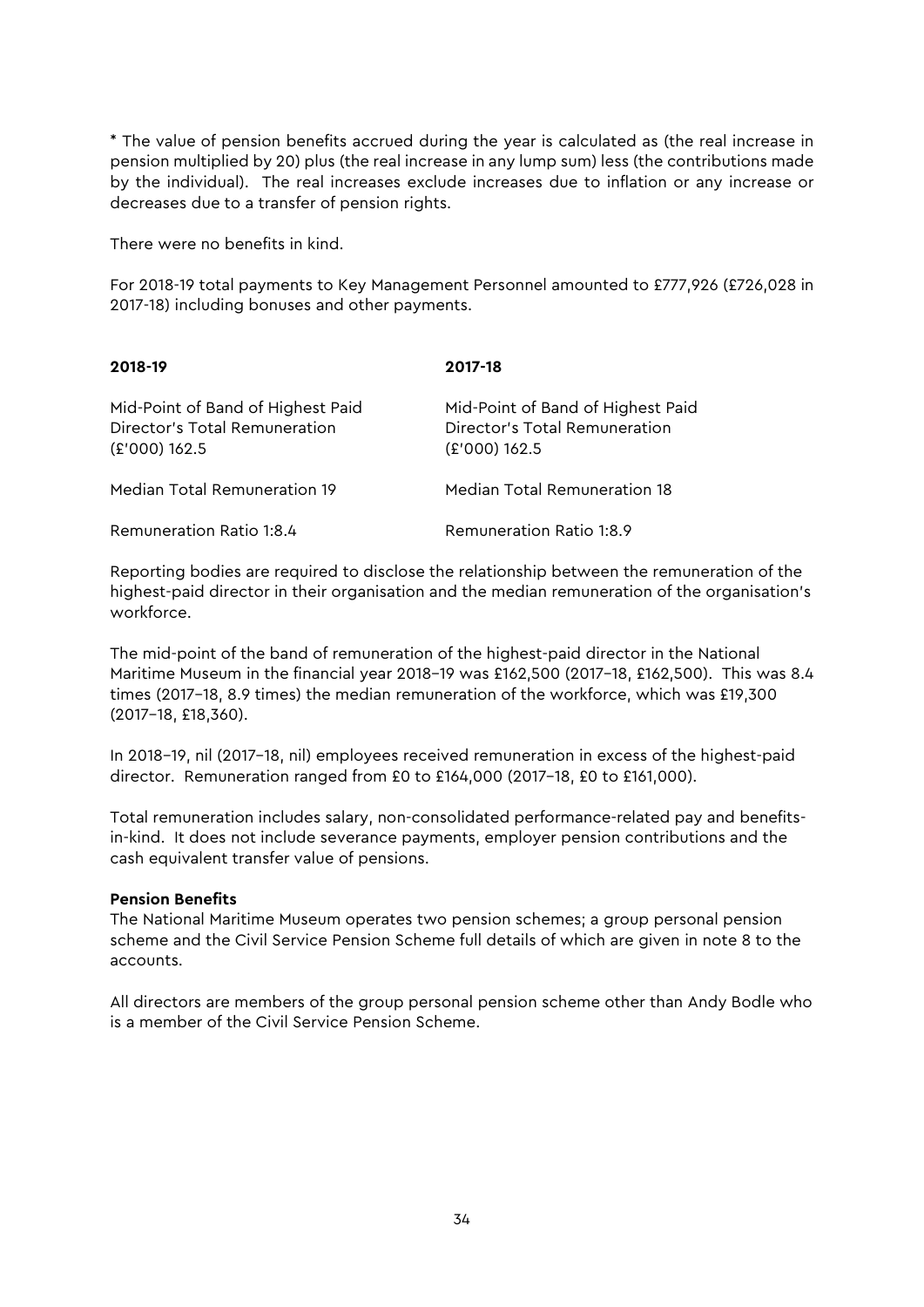|                  | <b>Accrued</b><br>pension at<br>pension age<br>as at 31/3/19 | Real<br>increase<br>in pension<br>and<br>related<br>lump sum<br>at<br>pension<br>age | <b>CETV</b> at<br>31/3/19 | <b>CETV</b> at<br>31/3/18 | Real<br>increase<br>in CETV<br>funded by<br>employer | <b>Employer</b><br>contribution<br>to group<br>personal<br>pension |
|------------------|--------------------------------------------------------------|--------------------------------------------------------------------------------------|---------------------------|---------------------------|------------------------------------------------------|--------------------------------------------------------------------|
|                  | £'000                                                        | £'000                                                                                | £'000                     | £'000                     | £'000                                                | Nearest<br>£1,000                                                  |
| Dr Kevin Fewster |                                                              |                                                                                      | ÷,                        |                           |                                                      | 14                                                                 |
| Andy Bodle       | 40-45<br>plus lump sum<br>of<br>120-125                      | $0 - 2.5$<br>plus a<br>lump sum<br>of 2.5-5                                          | 974                       | 878                       | 14                                                   |                                                                    |
| Mike Sarna       |                                                              |                                                                                      |                           |                           |                                                      | 4                                                                  |
| Anupam Ganguli   |                                                              |                                                                                      |                           |                           |                                                      | 3                                                                  |
| Kate Seeckts     | $\overline{\phantom{a}}$                                     |                                                                                      | $\overline{a}$            |                           |                                                      | 8                                                                  |
| Eleanor Harris   | $\overline{\phantom{a}}$                                     |                                                                                      | $\overline{\phantom{0}}$  |                           |                                                      | 8                                                                  |
| Chris Walker     |                                                              |                                                                                      | ۰                         | $\overline{a}$            |                                                      | 6                                                                  |
| Gail Symington   |                                                              |                                                                                      |                           |                           |                                                      | 6                                                                  |

### **Cash Equivalent Transfer Value (CETV)**

A Cash Equivalent Transfer Value (CETV) is the actuarially assessed capitalised value of the pension scheme benefits accrued by a member at a particular point in time. The benefits valued are the member's accrued benefits and any contingent spouse's pension payable from the scheme. A CETV is a payment made by a pension scheme or arrangement to secure pension benefits in another pension scheme or arrangement when the member leaves a scheme and chooses to transfer the benefits accrued in their former scheme. The pension figures shown relate to the benefits that the individual has accrued as a consequence of their total membership of the pension scheme, not just their service in a senior capacity to which disclosure applies.

The figures include the value of any pension benefit in another scheme or arrangement which the member has transferred to the Civil Service pension arrangements. They also include any additional pension benefit accrued to the member as a result of their buying additional pension benefits at their own cost. CETVs are worked out in accordance with The Occupational Pension Schemes (Transfer Values) (Amendment) Regulations 2008 and do not take account of any actual or potential reduction to benefits resulting from Lifetime Allowance Tax which may be due when pension benefits are taken.

### **Real Increase in CETV**

This reflects the increase in CETV that is funded by the employer. It does not include the increase in accrued pension due to inflation, contributions paid by the employee (including the value of any benefits transferred from another pension scheme or arrangement) and uses common market valuation factors for the start and end of the period.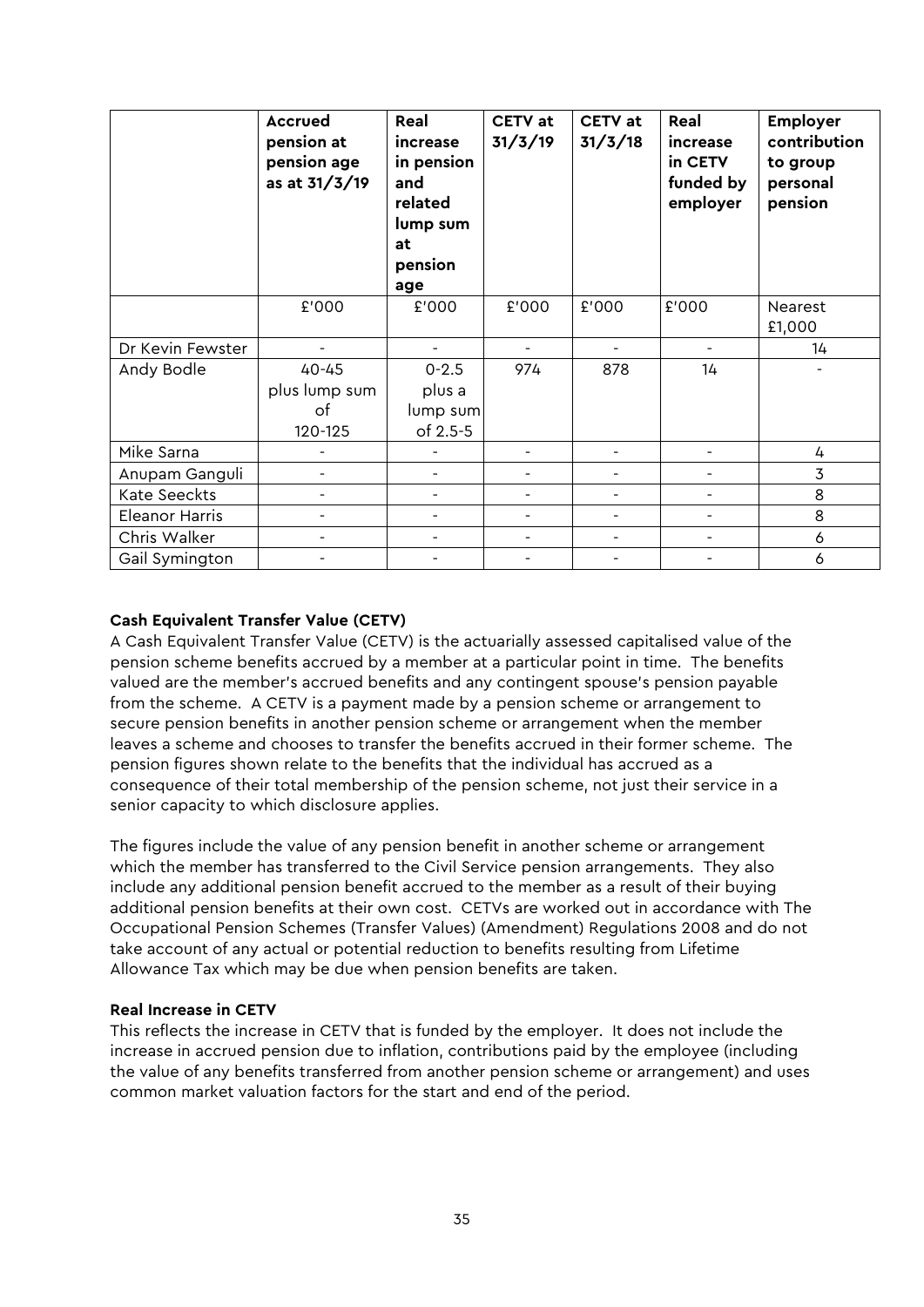#### **Compensation for loss of office**

| Exit package<br>cost band (£) | Number of<br>compulsory<br>redundancies | Number of<br>other<br>departures<br>agreed | <b>Total number</b><br>of exit<br>packages for<br>2018/19 | Total number<br>of exit<br>packages for<br>2017/18 |
|-------------------------------|-----------------------------------------|--------------------------------------------|-----------------------------------------------------------|----------------------------------------------------|
| $0 - 24,999$                  |                                         |                                            | 2                                                         |                                                    |
| 25,000 - 49,999               |                                         |                                            |                                                           |                                                    |
| 50,000 - 99,999               |                                         |                                            |                                                           |                                                    |
| Total                         |                                         |                                            | 2                                                         |                                                    |
| Total resource<br>cost(f)     | 1,019                                   | 2,164                                      | 3,183                                                     | 4,790                                              |

There were nil departures under the terms of the Civil Service Compensation Scheme in 2018–19. 2 members of staff received a statutory redundancy payment which were below £5,000.

Sir Charles Dunstone, CVO **Key Accord COVID-19 Contract COVID-19 COVID-1** Kevin Fewster

Chairman of the Board of Trustees **Director and Accounting Officer** 20 June 2019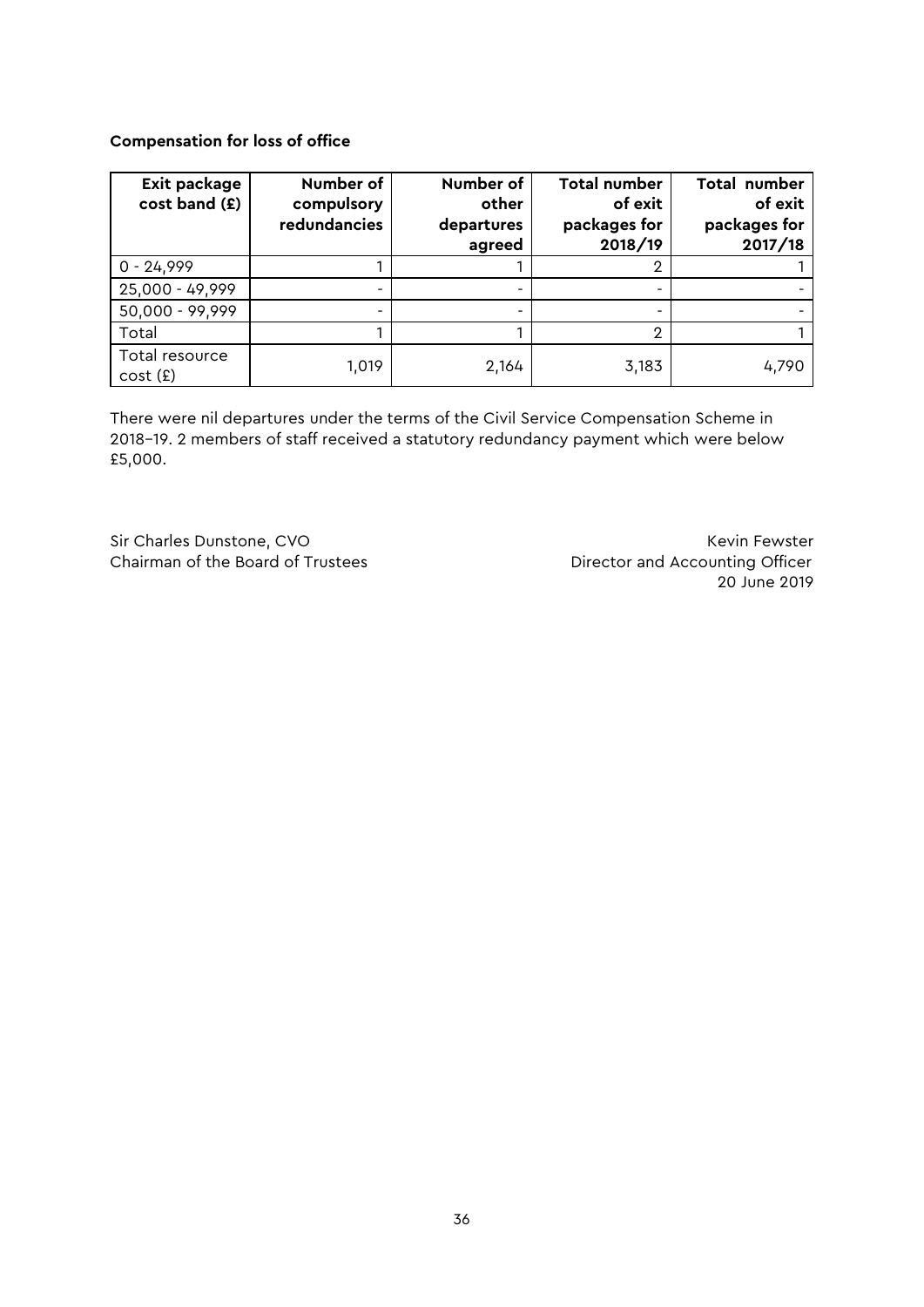#### **8. REFERENCE AND ADMINISTRATIVE DETAILS**

Patron of the Museum: HRH The Duke of Edinburgh, KG, KT

Chairman of the Board of Trustees: Sir Charles Dunstone, CVO

Director and Accounting Officer: Dr Kevin Fewster, AM

Principal address: National Maritime Museum Park Row Greenwich London SE10 9NF

Website: www.rmg.co.uk

The Board of Trustees of the National Maritime Museum During 2018–19 the Board of Trustees comprised: Sir Charles Dunstone, CVO, Chairman Eleanor Boddington (to 7 April 2018) Dr Fiona Butcher (from 3 September 2018) Joyce Bridges, CBE Dr Helen Czerski (from 3 September 2018) Professor Julian Dowdeswell (from 3 September 2018) Dr Aminul Hoque, MBE Professor Chris Lintott (to 23 June 2018) Carol Marlow Alastair Marsh (from 3 December 2018) Jeremy Penn Eric Reynolds Gerald Russell Admiral Sir Mark Stanhope, GCB, OBE, DL

Brief biographies of the Trustees are available from www.rmg.co.uk

| The Executive                                 |                                                                      |
|-----------------------------------------------|----------------------------------------------------------------------|
| During 2018-19 members of the Executive were: |                                                                      |
| Dr Kevin Fewster, AM                          | Director and Accounting Officer                                      |
| Andy Bodle                                    | Director, Operations and Human Resources                             |
| Anupam Ganguli                                | Director, Finance and IT (to 6 July 2018)                            |
| Eleanor Harris                                | Director, Visitor Experience and Enterprises                         |
| Mike Sarna                                    | Director, Collections and Public Engagement (to 2 October<br>2018)   |
| Kate Seeckts                                  | Director, Development                                                |
| Gail Symington                                | Director, Collections and Public Engagement (from 3 October<br>2018) |
| Chris Walker                                  | Director, Finance and IT (from 16 July 2018)                         |

A Register of Interests is maintained and is available for inspection by application to the Museum Secretary. The Register of Interests is completed by each Trustee, each Executive and those members of staff who make decisions on significant procurement.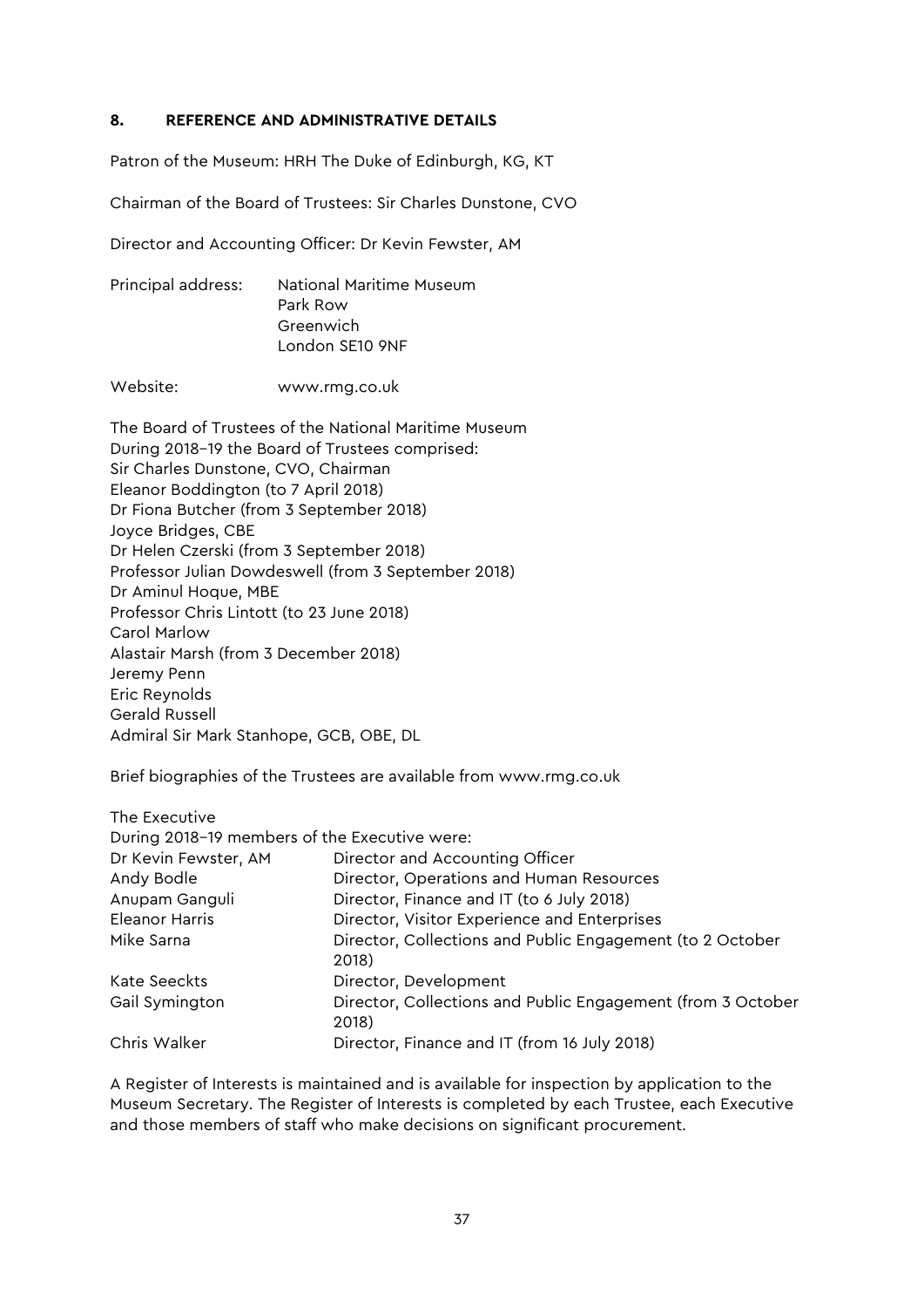*Other relevant organisations:*

External Auditors of National Maritime Museum Comptroller & Auditor General National Audit Office 157-197 Buckingham Palace Road Victoria London, SW1W 9SP

External Auditor of National Maritime Museum Enterprises Ltd haysmacintyre Chartered Accountants and tax advisors 26 Red Lion Square London, WC1R 4AG

Internal Auditors BDO LLP 150 Aldersgate Street London, EC1A 4AB

Bankers Royal Bank of Scotland 62-63 Threadneedle St London, EC2R 8LA

HSBC 275 Greenwich High Road Greenwich London, SE10 8NF

Legal advisers Farrer & Co 66 Lincoln's Inn Fields London, WC2A 3LH

Stone King Boundary House 91 Charterhouse Street London, EC1M 6HR

CMS Cameron McKenna Mitre House 160 Aldersgate London, EC1A 4DD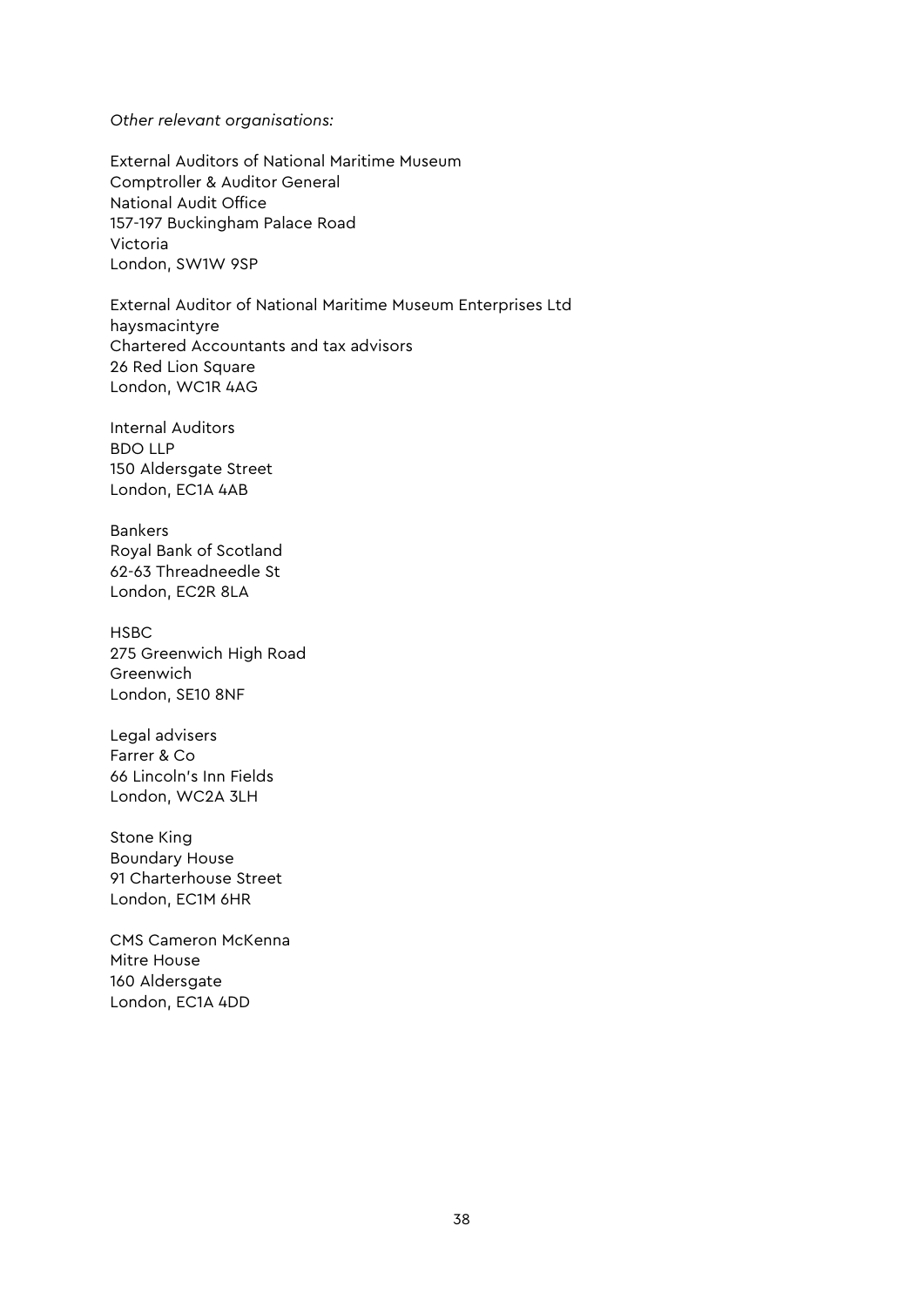#### **9. SUPPORTERS OF ROYAL MUSEUMS GREENWICH 2018–19**

Major Supporters American Friends of Royal Museums Greenwich John Armitage Charitable Trust The Art Fund Arts Council England The Deborah Loeb Brice Foundation The Department for Digital, Culture, Media and Sport Charles Dunstone Charitable Trust Michael Edwards The Goldsmiths' Company The Government of the British Antarctic Territory Peter Harrison Foundation The National Lottery Heritage Fund Kristian Gerhard Jebsen Foundation Funded by the Chancellor using LIBOR funds Lloyd's Register Foundation The Eyal and Marilyn Ofer Foundation Mark Pigott KBE, KStJ, FRSA\* The Dr Mortimer and Theresa Sackler Foundation The Sackler Trust Charles Skey Charitable Trust UK Antarctic Heritage Trust Viridor Credits Environmental Company The Wellcome Trust The Wolfson Foundation *And others that wish to remain anonymous*

Trusts and Foundations The Aurelius Charitable Trust The Behrens Foundation The John S Cohen Foundation The A. C. H. Crisford Foundation The Lois Cumbers Charitable Foundation The Edinburgh Trust No. 2 The Heritage of London Trust Inchcape Foundation The David Minkin Foundation\* Dr Lee MacCormick Edwards Charitable Foundation\* The Radcliffe Trust The Royal Commission for the Exhibition of 1851 Joseph Strong Frazer Trust Maria Tsakos Foundation Transglobe Expedition Trust

Donors C. Richard Carlson Ravi K. Mehrotra CBE Tim and Dede Sanderson

Sponsors Boeing Clyde & Co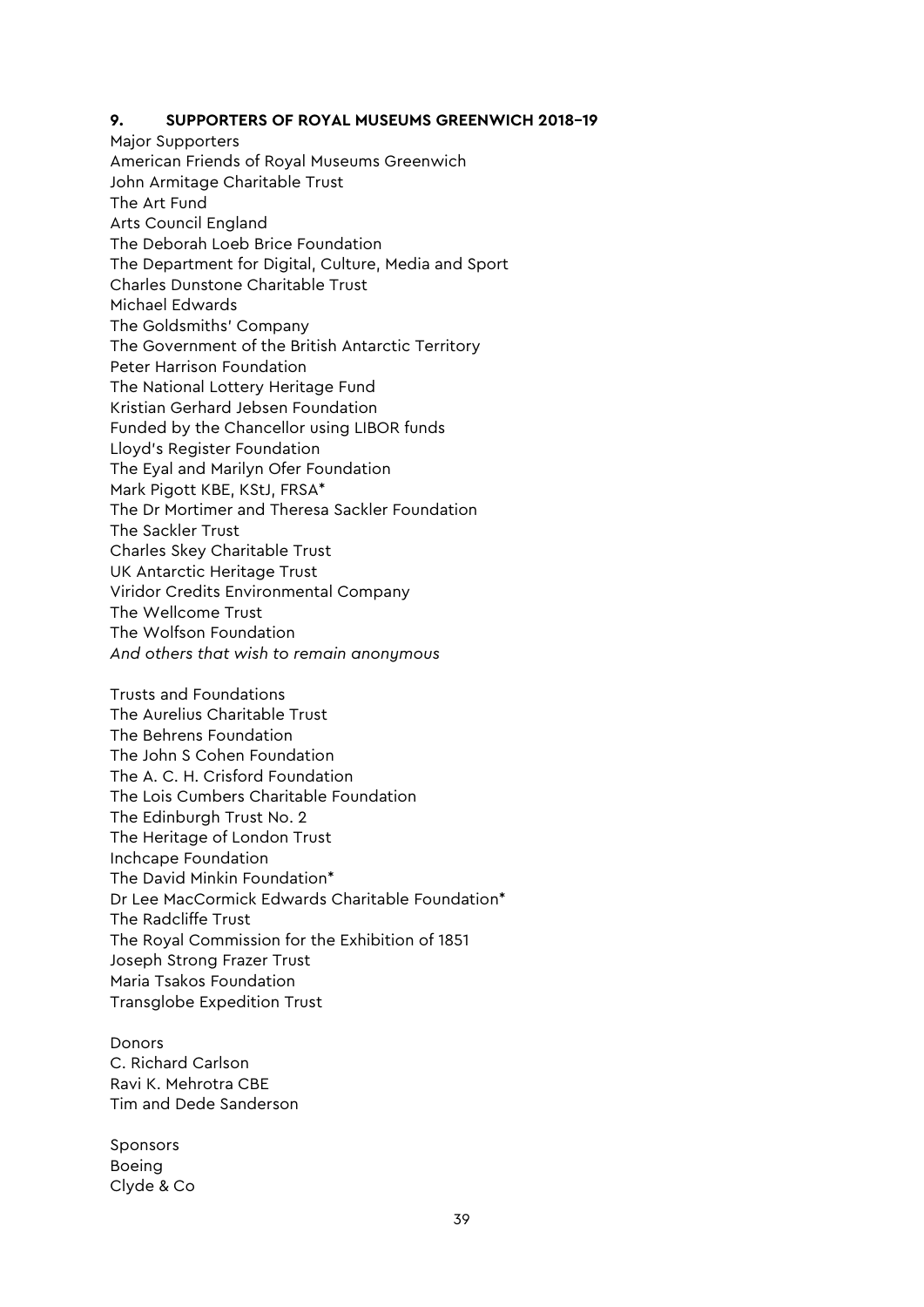HSBC Holding Plc Insight Investment Unilever

#### Corporate Members

Euronav; Howe Robinson Partners; Hutchinson Ports; HASSRA; ING; Liberty Specialty Markets; Lloyd's of London; Lloyd's Register Foundation; Novotel Greenwich; Meantime Brewing Co Ltd; Saga; The Worshipful Company of Shipwrights.

#### Benefactor Patrons

Michael Brown; D. Gregory B. Edwards; Rear Admiral Sir Jeremy de Halpert; Charles Hoare Nairne; Anthony Inder Rieden; Carol Marlow; Alan R. W. Marsh, OBE; John W. R. Martin; Jamie Matheson; Ravi K. Mehrotra, CBE; Tim Newling; Mr & Mrs D Petropoulos; Jason M. Pilalas\*; Vaughan Pomeroy and Ann Nussey; Clive Richards, OBE, DL; Ian Ridpath; Paddy Rodgers and Harriet Drake; Dick van Meurs; David M. Wells\*

#### Patrons

Sir Franklin & Lady Berman; Dr Stuart Blackie; Alexander Bulazel; C. Richard & Deborah Carlson\*; Dr William Collier; Anthony Cooke; Simon C. Davidson; James Day; Mr and Mrs John Denholm; Nicholas Edmiston; Robert Elliott; Dr Kevin Fewster; Nicholas Fisher; Ross Fitzgerald; Lieutenant Commander P. Fletcher; Sir David Hardy; The Rt. Hon. David Heathcoat-Amory; Dana Hepburn; Richard Hunting, CBE; Commander Peter J. Linstead-Smith, OBE, RN; William Loschert; John Manser; Alison and Glen Milliman\*; John Morrow; Roy Olsen; Michael Palin; Jeremy Penn; Dick Porter; Merrick Rayner; Eric Reynolds; E F Shawyer, CBE; James Sherwood\*; Chrissy Shipley; Rear-Admiral D. G. Snelson, CB, FNI; Nigel Squibb & Lesley Mansfield ; Dr Anthony Watson, CBE.

*And others that wish to remain anonymous*

#### Legacies and Bequests

George Greaves; Marilyn L.R. Peterson; John Alexander Smith

In Memoriam Gift Lawson Willard

Honorary Commodores – awarded for outstanding support and commitment to the Museum. The Honorary Commodores are:

John Anderson, OBE; Sir David Attenborough, OM; Victor Benjamin; C. Richard Carlson; Sir Robert Crawford, CBE; Professor Martin Daunton, FBA; Dr Stephen Deuchar, CBE; William Edgerley; Sir David Hardy; Peter Harrison, CBE; Aud Jebsen; Nigel Macdonald; Brian McEvoy; Zvi Meitar M Jur; David Moorhouse, CBE; Sammy Ofer, KBE; Mark Pigott, KBE, KStJ, FRSA; Libby Purves, OBE; Dr David Quarmby, CBE; Lord Rees of Ludlow, OM, FRS; Professor NAM Rodger, FBA; Dr Mortimer Sackler, KBE; Dame Theresa Sackler, DBE; Coral Samuel, CBE; Peter Snow, CBE; Dava Sobel; Dr David Starkey, CBE, FSA; Lord Sterling of Plaistow, GCVO, CBE; Sir Arthur Weller, CBE; Lord Wolfson of Marylebone; and Susan T Zetkus.

#### Donors to the Collection

Pamela Grabham; James Hildebrand; Rebecca Jewell; Martin Parr & Co Limited; Caroline Moore; Peter Moore; Helena Moore; Richard Moore; John Oliver; and Simon Roberts.

To all of whom the Trustees are very grateful.

\*Donations made to the American Friends of Royal Museums Greenwich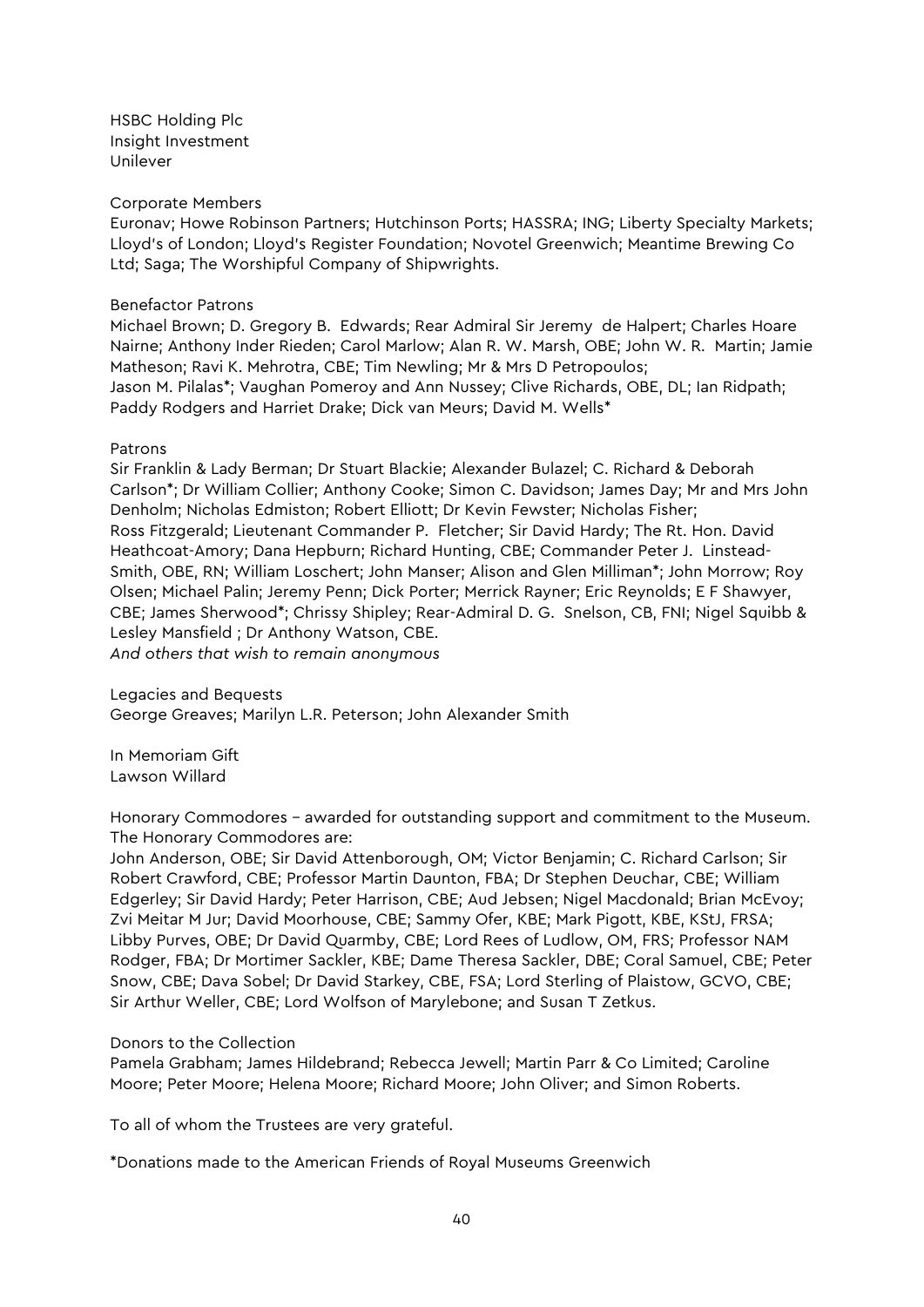#### **10. FINANCIAL REVIEW**

#### **Presentation of Accounts**

The Accounts have been prepared in a form directed by the Secretary of State for Digital, Culture, Media and Sport with the consent of the Treasury in accordance with sections 9(4) and 9(5) of the Museums and Galleries Act 1992.

The Annual Report and Accounts are presented in accordance with the reporting requirements of the Statement of Recommended Practice (SORP FRS102), Accounting and Reporting by Charities and the Government Financial Reporting Manual.

The Trustees have complied with the duty in section 17 of the Charities Act 2011 to have due regard to guidance published by the Charity Commission.

#### **Consolidated Accounts**

The consolidated Accounts of the National Maritime Museum comprise the Museum itself and its wholly owned subsidiary National Maritime Museum Enterprises Limited (NMME).

#### **Financial policy**

In accordance with Financial Reporting Standard 102 grants and donations receivable are recognised when receipt is probable, values can be measured reliably, and there are no conditions attaching to its receipt that limit its recognition.

In line with Government objectives the Museum seeks to ensure that optimum use is made of all resources during the financial year and, in so far as it is consistent with its objectives, seeks to maximise non-Exchequer resources generated through commercial activities.

### **Overview of Financial performance for the year**

The outturn for the year was a surplus of  $£4.4m$  on Unrestricted Funds and a deficit of £2.7m on Restricted Funds. This reflects the positive contribution from trading operations, strong visitor numbers at the Royal Observatory, an exceptional receipt in respect of the Kidbrooke storage facility, tight control on the cost base and the net transfer of £2.8m from Restricted Income funds to unrestricted asset funds upon completion of the Endeavour Gallery programme.

#### **Statement of Financial Activities**

Total Income and Endowments decreased from £33.4m to £32.1m as last year was boosted by grants and donations received for the *Endeavour* Galleries. The Museum received £15.9m in Grant in Aid from the Department for Digital, Culture, Media and Sport (with £215,000 being ring-fenced for National Historic Ships UK) which represented 49% of total income. Grant in Aid included £350,000, part of the additional amount of £1.4m, receivable over 4 years, towards the construction of the four *Endeavour* galleries. The balance of total income was generated through the Museum's fundraising and commercial activities.

Donations and grants received this year totalled £1.6m (2017-18: £5.4m) and included amounts from the Royal Museums Greenwich Foundation towards the Museum's Enrichment Project at the main museum site and the Digital Transformation Project. £256,000 was also received via the American Friends of RMGF towards the *Endeavour* Galleries.

Other Trading Activities increased by £1.7m including a one off receipt for a long term lease at the museum's storage facilities at Kidbrooke and increased trading income of £348,000.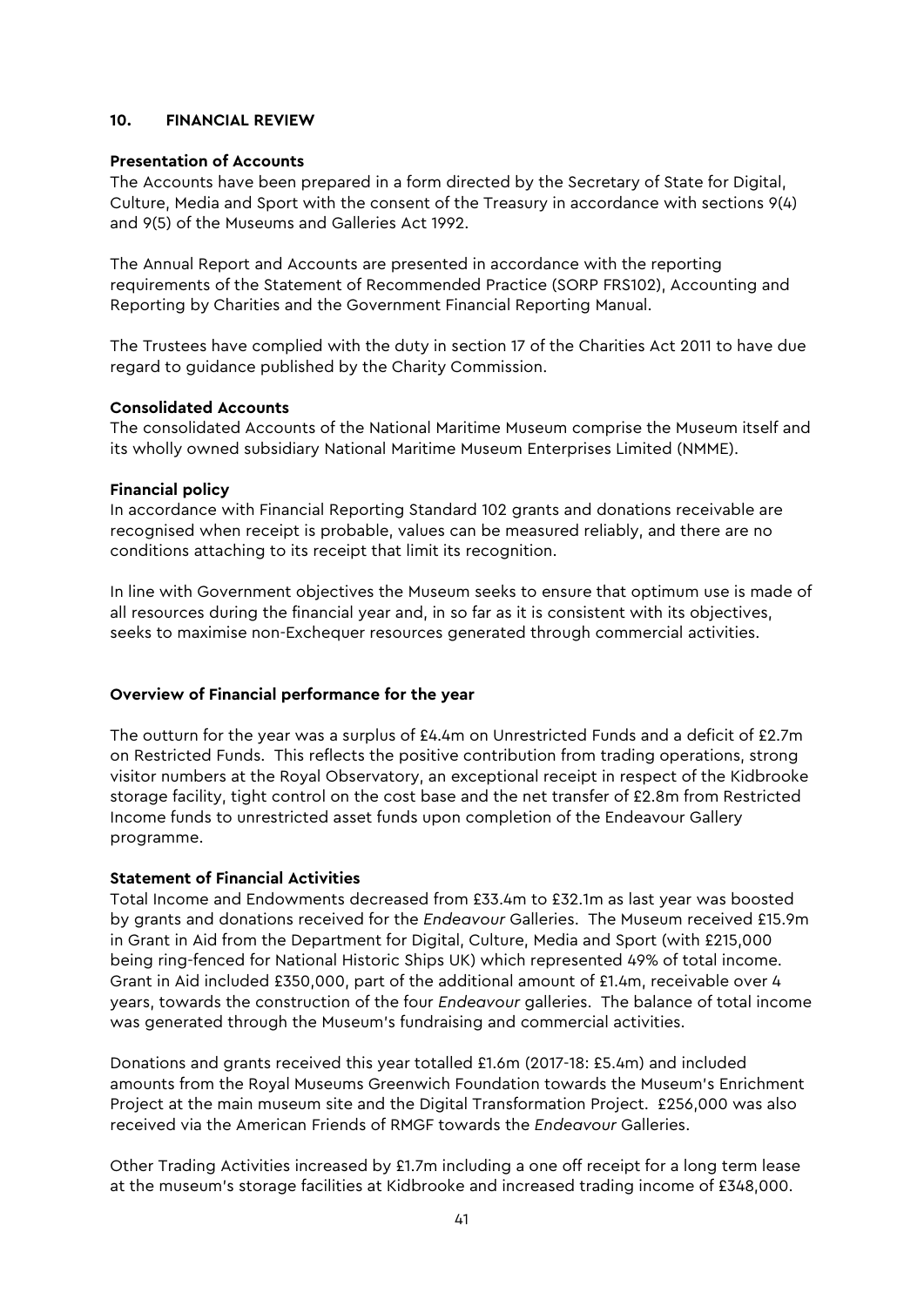The Museum staged two temporary exhibitions in the year: *'The Great British Seaside' (*sponsored by Wall's*)* which ran until the end of September and the '*Insight Investment Astronomy Photographer of the Year'* which is ongoing. The latter was housed in the Museum's new Photography Gallery. Total admission income, which included these shows, along with the Royal Observatory, the Peter Harrison Planetarium and *Cutty Sark*, was £7.3m, an increase of £1.3m, helped by overseas visitors and tour groups.

The Membership scheme continued to grow due to its exciting programme of events and benefits and generated £453,000, an increase of £58,000 over the previous year. The scheme now boasts nearly 9,000 memberships covering 32,000 members, an increase of 4,000.

Expenditure in the year was £33.3m an increase of £2.5m. The increase is mainly in Valuing our Heritage and relates to an increased depreciation charge (this is the first full year for Prince Philip Maritime Collections Centre and the Endeavour Galleries opened in the year), external redecoration of one wing of the Museum and increased maintenance of the expanded estate.

Total staff costs were £15.3m, an increase of 2.5% over the previous year and represented 46.0% of total expenditure (2017-18: 47.6%). Staff numbers increased by 8.

#### **Trading subsidiary**

The Trustees of the National Maritime Museum own 100% of the share capital of National Maritime Museum Enterprises Limited which carries out trading and other commercial activities on behalf of the Museum.

The net trading profit at £1.7m was £200,000 more than the prior year. Retail gross profit increased by £103,000 due to the increased visitor numbers at the ROG and the extension to the shop at the Meridian Line; the refurbishment of the Parkside Café at the beginning of the year contributed to the £128,000 increase in catering sales.

At the end of the year the net trading profit was donated to the Museum through the gift aid scheme.

#### **Reserves Policy**

Annually the Trustees review and approve the level of readily available (ie free) reserves to ensure that it is appropriate to the scale, complexity and risk profile of the Museum. This review takes into account the fact that almost 50% of the Museum's incoming revenue resources are from Grant in Aid. The level of free reserves is set to provide what is considered to be sufficient contingency for a shortfall in income from the Museum's other funding and any cash flow risks (whether due to timing or other factors) on capital projects or other unforeseen liabilities. In light of the increased uncertainty around visitor numbers the Trustees have increased general reserves from £2.5m to £3m. The annual budget is formally reviewed each quarter and adjustments made to reflect any change in circumstances.

Access to the Museum's historic reserves is subject to Treasury budgetary rules under the 'Museums' Freedoms' implemented in November 2014.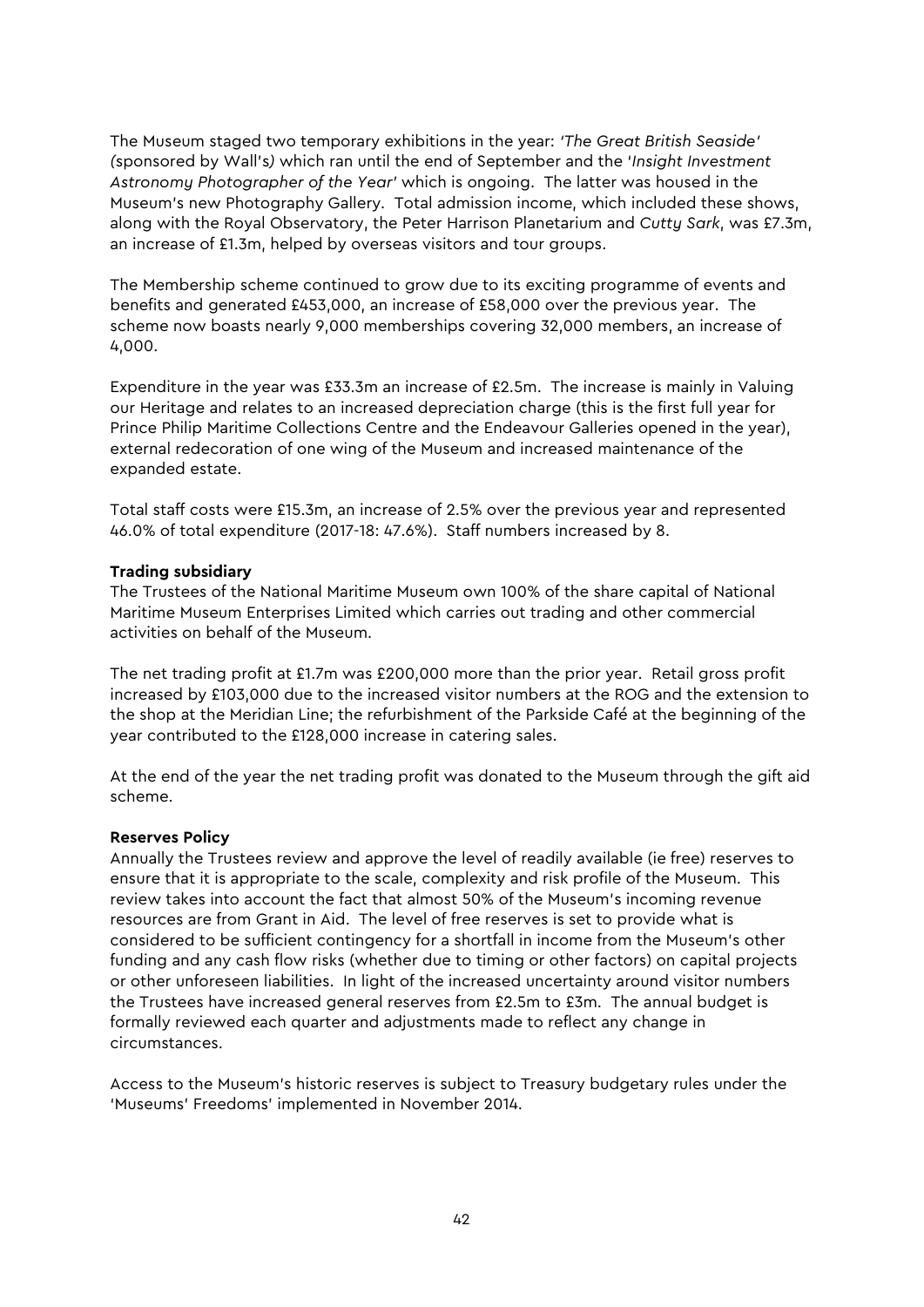#### **Reserves at 31 March 2019**

The Trustees consider that the balance at year end of free reserves at £3m, an increase of £500,000 from last year, is adequate. The Trustees are satisfied with the overall level of Reserves in the Museum.

The split of Reserves can be summarised as follows:-

|                                                                          | £m    |
|--------------------------------------------------------------------------|-------|
| Fund representing endowments to the Museum, by way of heritage           | 102.5 |
| assets, gifts, grants, donations and amounts held in the Caird and No.3  |       |
| Trust Fund                                                               |       |
| Surplus on revaluation of land and buildings representing the difference | 70.1  |
| between cost/valuation and revaluation at 31 <sup>st</sup> March 2018    |       |
| Funds which are restricted by virtue of specific conditions or legal     | 1.6   |
| restrictions relating to their application                               |       |
| Funds representing assets acquired by way of gifts/donations or use of   | 101.0 |
| the Museum's core grant in aid                                           |       |
| Restricted or Designated funds for a specific project or purpose in the  | 16.7  |
| future                                                                   |       |
|                                                                          |       |
| Restricted or Designated Funds set aside for the future preservation of  | 1.1   |
| the Cutty Sark                                                           |       |
|                                                                          |       |
| Unrestricted (free) reserves over which there are no restrictions or     | 3.0   |
| specific future spending intentions                                      |       |
|                                                                          |       |
|                                                                          | 296.0 |

Full details of these funds and their purpose are given in Note 19 of the Accounts.

#### **Investment policy**

The Museum holds funds for charitable purposes in the form of:-

- Specific endowments
- Funds representing the accumulated reserves resulting from income from designated and specific purposes and
- Accumulated unrestricted income

The Museum's investment policy is to maintain a balance between capital appreciation and income generation to meet the needs of the Museum whilst taking account of donors' requirements where funds have been donated to the Museum for specific purposes.

The investments are held as units in a variety of funds managed by Rathbone Investment Management Limited.

#### **Investment performance**

Investment income at £85,000 was £16,000 below last year as the investment balance was reduced by £700,000 (to fund capital works). Equity investments totalled £4.3m at year end; additionally the Museum holds £7.5m in cash or short term deposit accounts, accumulated from donations and self-generated income. These amounts, plus the significant contribution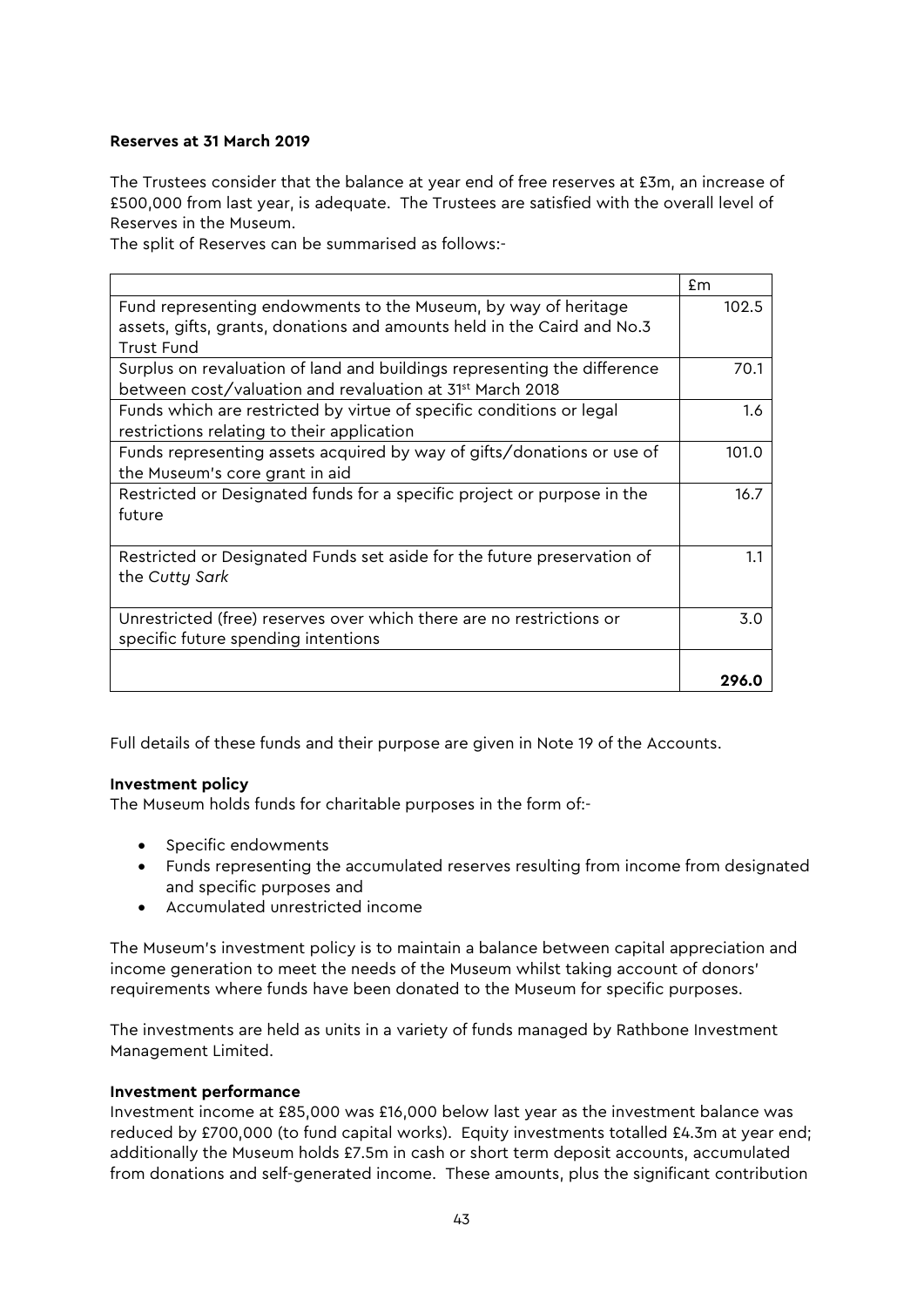from Grant in Aid, considerably reduce the Museum's exposure to liquidity or cash flow problems; credit risk is also deemed to be low.

#### **Tangible Fixed Assets**

A desktop revaluation of the estate was carried out at year end by external valuers, Gerald Eve, Chartered Surveyors. There was a decrease in the net book value of the land and buildings of £0.4 m. Note 10a gives full details of the Museum's Tangible Fixed Assets which stand at £188.5m at year end.

#### **Heritage Assets**

During the year the Museum purchased Heritage Assets worth £240,000 (including '*Ship of Fools'* by Kehinde Wiley) and received donations of gifts in kind valued at £107,000.

#### **External Audit**

Under statute, the Comptroller & Auditor General is the principal auditor of the Museum's consolidated accounts for the year 2018-19 which are audited by the National Audit Office on behalf of the Comptroller & Auditor General. Total audit fees for the group were £58,000, comprising £45,000 for the consolidated accounts audited by the National Audit Office and £13,000 for NMME audited by haysmacintyre.

#### **Payment of Creditors**

The Museum paid 79% (2017-18: 85%) of its suppliers within 30 days. Suppliers are paid in accordance with their contractual terms unless there is a dispute.

#### **Going Concern**

A Comprehensive Spending Review was undertaken at the end of 2015 and Grant in Aid has been confirmed for the period to 31 March 2020. The next Spending Review is imminent and will have a material impact of the Museum's future operations. At this stage the Executive Board continues to take the appropriate actions to control costs and seek other sources of income to minimise the impact of any potential future reductions in Grant in Aid and the Trustees are of the opinion that it is appropriate for the accounts to be prepared on the going concern basis.

Sir Charles Dunstone, CVO **Key Accounts** Sir Charles Dunstone, CVO Chairman of the Board of Trustees **Director and Accounting Officer** Director and Accounting Officer

20 June 2019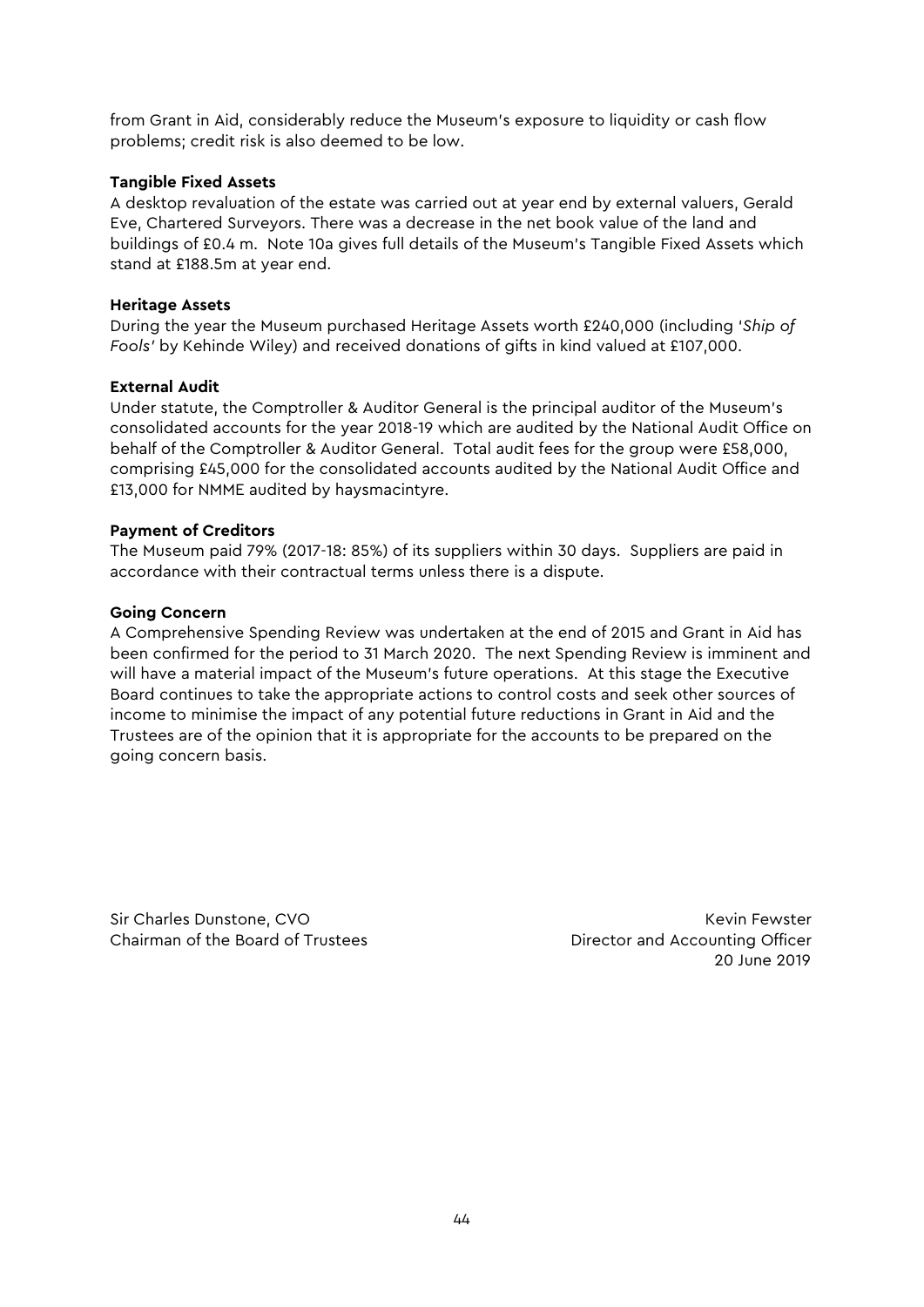#### **11. STATEMENT OF THE RESPONSIBILITIES OF THE BOARD OF TRUSTEES AND THE DIRECTOR AS ACCOUNTING OFFICER**

Under Section 9(4) and (5) of the Museums and Galleries Act 1992, the Board of Trustees of the National Maritime Museum is required to prepare a statement of accounts for each financial year in the form and on the basis determined by the Secretary of State for Digital, Culture, Media and Sport with the consent of the Treasury. The accounts are prepared on an accruals basis and must give a true and fair view of the Museum's financial activities during the year and its financial position at the end of the year.

In preparing the Museum's accounts the Trustees are required to comply with the requirements of FReM and in particular to:

- observe the accounts direction<sup>\*</sup> issued by the Secretary of State for Digital, Culture, Media and Sport including the relevant accounting and disclosure requirements and apply suitable accounting policies on a consistent basis;
- make judgements and estimates on a reasonable basis;
- state whether applicable accounting standards and statements of recommended practice have been followed and disclose and explain any material departures in the financial statements; and
- prepare the financial statements on the going concern basis unless it is inappropriate to presume that the Museum will continue in operation.

The Accounting Officer of the Department for Digital, Culture, Media and Sport has designated the Director as the Accounting Officer for the Museum. The Director's relevant responsibilities as Accounting Officer including his responsibility for the propriety and regularity of the public finances for which he is answerable, for the keeping of proper records, and for safeguarding the Museum's assets, are set out in Chapter 3 of *Managing Public Money* published by HM Treasury.

The Director as Accounting Officer hereby confirms that the annual report and accounts as a whole is fair, balanced and understandable and that he takes personal responsibility for the annual report and accounts and the judgments required for determining that it is fair, balanced and understandable.

So far as the Accounting Officer and the Board are aware, there is no relevant audit information of which the Museum's auditors are unaware, and the Accounting Officer and the Board have taken all the steps that they ought to have taken to make themselves aware of any relevant audit information and to establish that the Museum's auditors are aware of that information.

Sir Charles Dunstone, CVO **Key Accounts** Sir Charles Dunstone, CVO Chairman of the Board of Trustees **Director and Accounting Officer** Director and Accounting Officer

20 June 2019

\* A copy of this is available from the Director, Finance and IT, National Maritime Museum, Romney Road, London SE10 9NF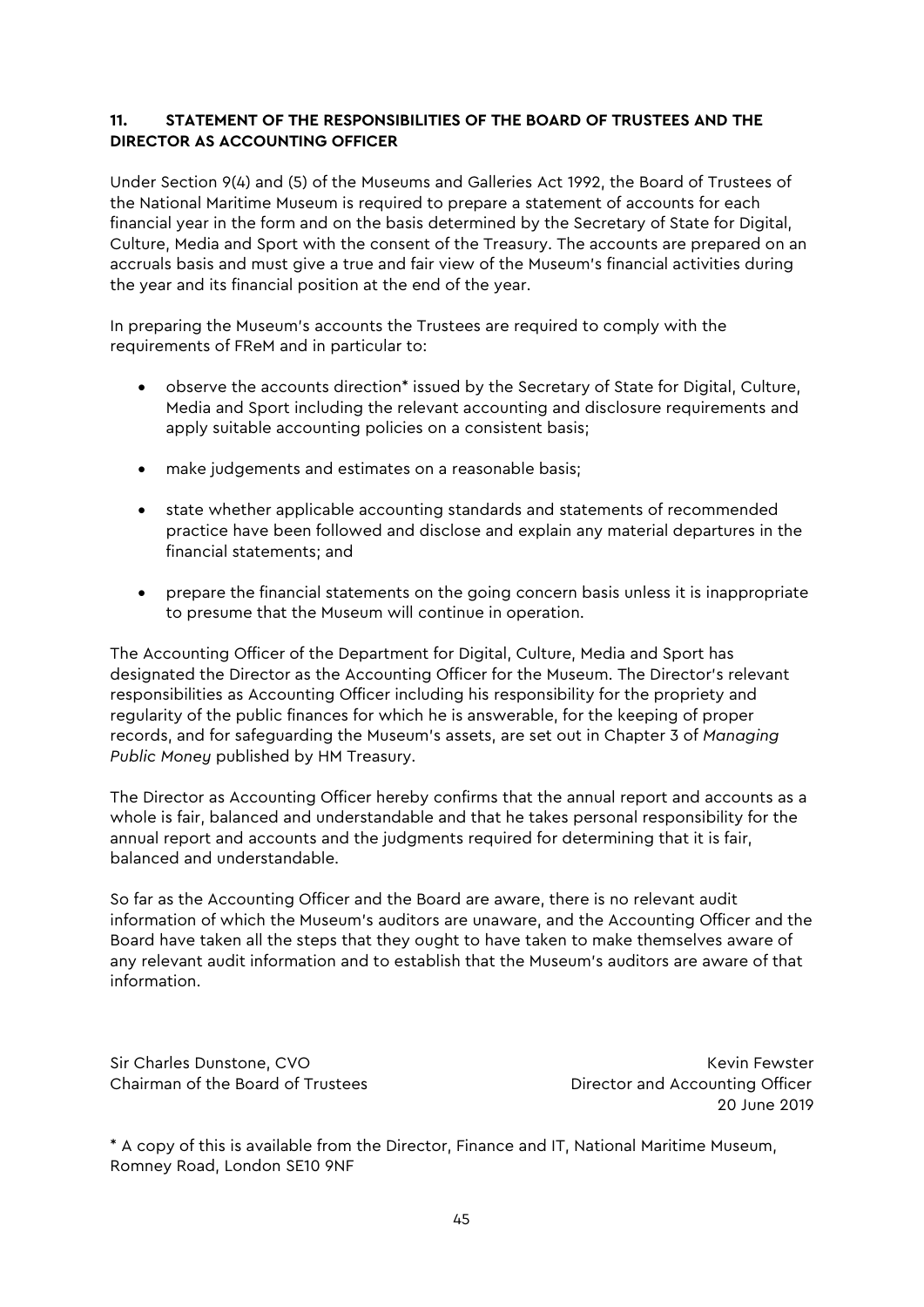# **12. GOVERNANCE STATEMENT**

This Governance Statement, for which the Accounting Officer takes personal responsibility, and the Board of Trustees, represented by the Chairman of the Audit Committee, take corporate responsibility, manifests how their duties have been carried out in the year.

It is designed to give the reader a clear understanding of the dynamics and control structure of the Museum. It records the stewardship of the organisation and encompasses discussion of both corporate governance and risk management. Supplementing the accounts, it provides a sense of the Museum's resilience to challenges and any residual vulnerability.

# **1. The Governance Framework**

# **1.1 Statutory and management background**

The founding legislation is the National Maritime Museum Act 1934 that established the National Maritime Museum and a Board of Trustees, who are a body corporate by the name of the Trustees of the National Maritime Museum. The 1934 Act was supplemented by the National Maritime Museum Act of 1989 and the Museums and Galleries Act of 1992.

Grant-in-Aid is provided by Parliament to enable the Board of Trustees to carry out the objectives set out in the original and amended Acts. The practices and procedures of the Museum comply with the requirements of the Management Agreement which defines and manages its status as an Arm's Length Body, agreed with the Department for Digital, Culture, Media and Sport in June 2014, updated in February 2017, and HM Treasury's 'Managing Public Money' and the conditions therein in relation to the Grant-in-Aid and public funds.

The approach to governance that the Board of Trustees of the National Maritime Museum follows is intended to ensure that appropriate principles of Corporate Governance are followed effectively. There are a number of interrelated aspects:

The selection, support and motivation of a suitable management team, coupled with the development and implementation of effective strategies to deliver the objectives of the Museum, reflecting appropriate and agreed priorities, is central to effective governance. So is the maintenance of a creative culture of excellence that is subject to on-going constructive challenge by the Board of Trustees. These elements allow a framework of interlocking personal objectives to be set and monitored, using accurate and timely management information, and allow effective internal and external communication.

All this, including the setting of priorities, reflects on-going processes enabling the Board of Trustees to identify and assess the changing risks that the Museum faces (including its reputation for academic excellence and research) and developing appropriate management responses to those risks including maintaining appropriate security and effective systems of internal control.

### **1.2 Governance Framework**

The Board of Trustees is accountable to Parliament and has corporate responsibility for ensuring the Museum fulfils the aims and objectives set out in legislation and governing documents.

The Board of Trustees, the Board of Directors of the trading company National Maritime Museum Enterprises Ltd, and the Director as Accounting Officer are responsible for establishing and maintaining proportionate systems of internal control in line with the *Corporate governance in central government departments: code of good practice* (see also section 10 on page 52 below). They are committed to public service values, which include integrity, openness, accountability, and securing value for money. The Museum continually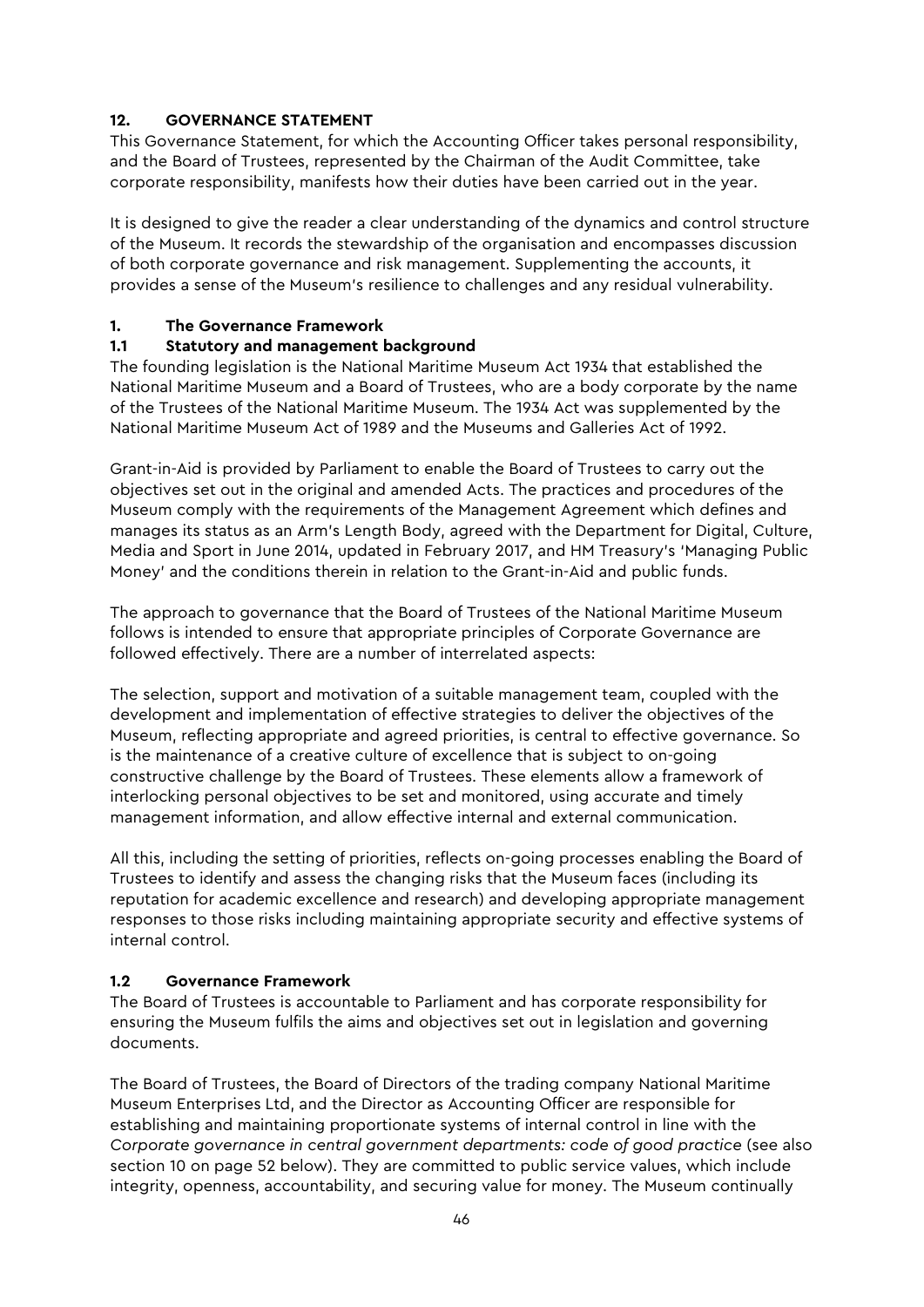reviews and updates the existing systems of internal control that are designed to meet the particular needs of the Museum and the risks to which it is exposed. By their nature, internal control systems can provide reasonable but not absolute assurance of effectiveness. The Director as Accounting Officer is accountable to Parliament and is personally responsible for safeguarding the public funds for which he has charge, for propriety and regularity in the handling of those public funds and for the day-to-day operations and management of the Museum as set out in Chapter 3 of *Managing Public Money* by HM Treasury.

### **1.3 Structure**

#### *National Maritime Museum*

Under the National Maritime Museum Act 1934, the Board of Trustees is a statutory corporation entitled the Trustees of the National Maritime Museum. As listed in Schedule 3 of the Charities Act 2011, the Trustees of the National Maritime Museum is an exempt charity.

#### *Trading Company*

The National Maritime Museum established a wholly owned trading company called National Maritime Museum Enterprises Limited (NMME) on 2 April 1985. The principal activities of the company are that of operating retail, catering, events and other associated activities within the National Maritime Museum.

### **1.4 The Board of Trustees in 2018–19**

As a non-executive board, the Trustees are collectively responsible for the management and control of the Museum. In 2018–19, the Trustees contributed their voluntary service to the public's benefit at six formal Board meetings and many other committee meetings. In addition to these, the Trustees also attended advocacy and other events during the year and made frequent contributions of advice and guidance to the Museum within their areas of specialism.

|                                        | Term | <b>From</b><br>То |            | <b>Attendance</b> |       |         |
|----------------------------------------|------|-------------------|------------|-------------------|-------|---------|
| Chairman                               |      |                   |            | <b>Board</b>      | Audit | Others* |
| Sir Charles Dunstone                   | 2nd  | 21.11.2013        | 20.11.2021 | 6/6               |       |         |
| Trustees in order of first appointment |      |                   |            |                   |       |         |
| Eleanor Boddington                     | 2nd  | 08.04.2010        | 07.04.2018 | 0/0               |       |         |
| <b>Professor Chris Lintott</b>         | 2nd  | 24.06.2010        | 23.06.2018 | 1/1               |       |         |
| Joyce Bridges                          | 2nd  | 12.09.2013        | 11.09.2021 | 5/6               | 2/3   | 2/2     |
| Carol Marlow                           | 2nd  | 12.09.2013        | 11.09.2020 | 6/6               |       | 7/7     |
| Eric Reynolds                          | 2nd  | 12.09.2013        | 11.09.2021 | 6/6               |       | 5/7     |
| Gerald Russell                         | 2nd  | 12.09.2013        | 11.09.2019 | 5/6               | 3/3   | 2/2     |
| Jeremy Penn                            | 1st  | 01.02.2015        | 31.01.2023 | 5/6               |       | 1/1     |
| Admiral Sir Mark Stanhope              | 1st  | 01.02.2015        | 31.01.2023 | 6/6               | 3/3   | 5/5     |
| Dr Aminul Hoque                        | 1st  | 05.09.2016        | 04.09.2020 | 5/6               |       |         |
| Dr Fiona Butcher                       | 1st  | 03.09.2018        | 02.09.2022 | 4/5               | 2/3   |         |
| Dr Helen Czerski                       | 1st  | 03.09.2018        | 02.09.2022 | 4/5               |       |         |
| Prof. Julian Dowdeswell                | 1st  | 03.09.2018        | 02.09.2022 | 5/5               |       | 1/1     |
| Alastair Marsh                         | 1st  | 03.12.2018        | 02.12.2022 | 2/2               | 1/1   |         |
| * see 1.7 below                        |      |                   |            |                   |       |         |

### 1.5 Conflicts of interest

In common with other public bodies, the Museum has a policy of arrangements under which potential conflicts of interest can be recognized and managed. The purpose of these arrangements is to avoid any danger of Trustees being influenced, or appearing to be influenced, by their private interests in the exercise of their public duties.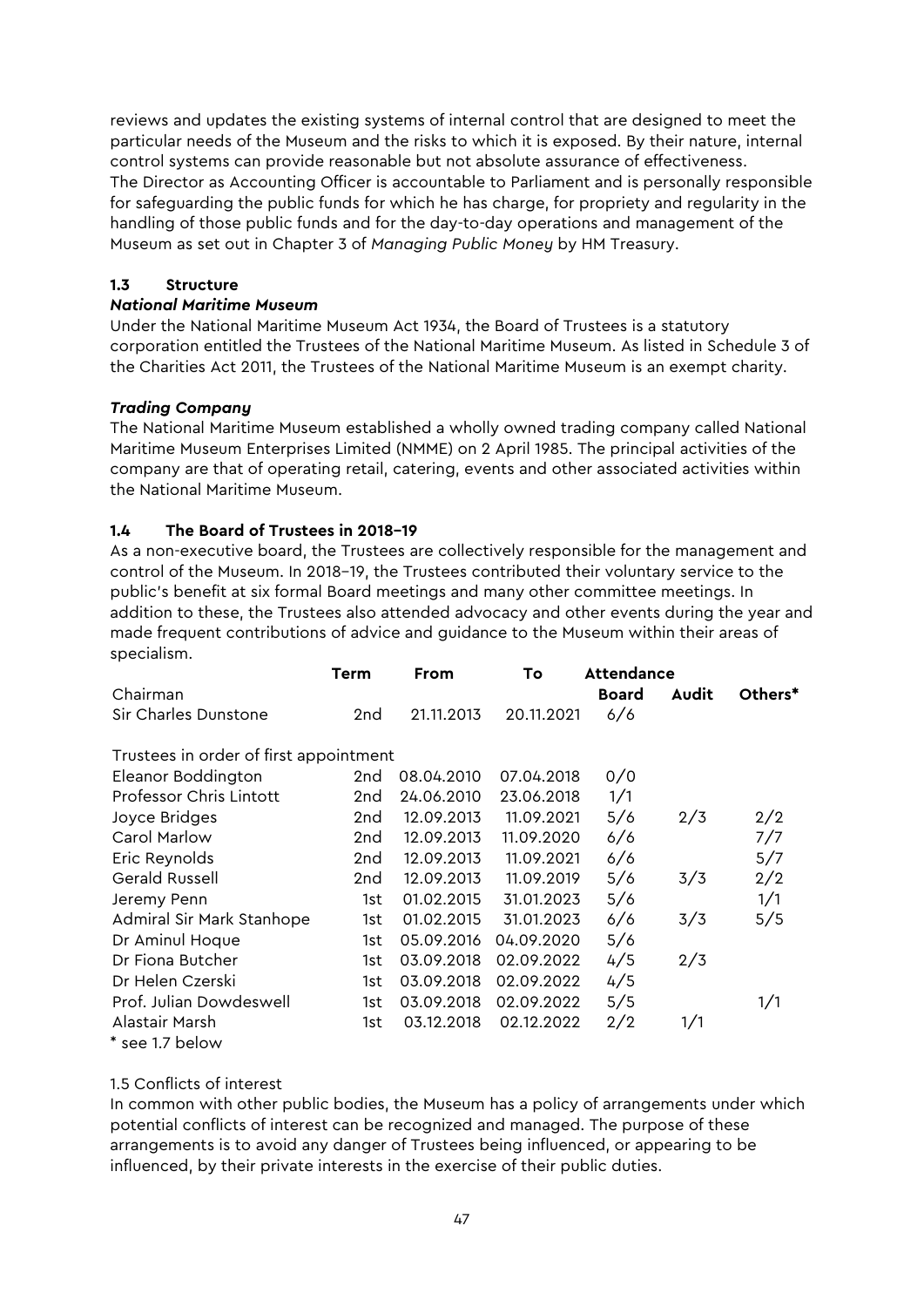A Register of Interests is maintained and is available for inspection by application to the Museum Secretary. The Register of Interests is completed by each Trustee, each Executive and those members of staff who make decisions on significant procurement.

In addition, a standing item of all Board and committee meetings requires Trustees to declare interests if they or close family members have an interest, pecuniary or otherwise, in any matter being considered. The Board or Committee will then decide whether it is appropriate for the Trustee to participate or withdraw from the meeting. There were no such withdrawals required in 2018–19.

Related party transactions are declared and recorded within the Annual Account in note 24.

# **1.6 Trustee Appointments and Induction**

The Chairman and the Nominations Committee identify the skills and expertise needed to reflect the strategic needs of the Museum. Ministers agree the role specification for the recruitment of new Trustees and are kept informed throughout the process. The appointment process itself is carried out by the Department for Digital, Culture, Media and Sport (DCMS). From 1 January 2017 this is in accordance with the Cabinet Office Governance Code on Public Appointments the regulation of which is carried out by the Commissioner for Public Appointments.

Advertisements are placed in media deemed appropriate for each case but always include the Museum's own website and the Public Appointments website operated by the Cabinet Office.

A selection panel Chaired by a senior DCMS officer with a DCMS appointed Independent Panel Member and the Chairman of Trustees shortlist then interview the shortlisted candidates and recommendations are made to Ministers accordingly.

The Prime Minister makes the appointment to the Board and appointments and reappointments are normally for four years.

In 2018–19 the Trustees Eleanor Boddington and Professor Chris Lintott stood down after eight years each on the Board.

In 2018–19 Dr Fiona Butcher, Dr Helen Czerski, Professor Julian Dowdeswell and Alastair Marsh were appointed by the Prime Minister for terms of four years.

Admiral Sir Mark Stanhope and Jeremy Penn were reappointed by the Prime Minister for second terms of four years as Trustees.

The Chairman ensures that all members of the Board, when taking up office, are fully briefed on the terms of their appointment and on their duties and responsibilities. All Trustees receive a Trustee Governance Pack which includes the staff handbook and all relevant governance material and receive a day-long induction course on appointment.

Trustees provide the Board with their specific areas of expertise, knowledge and skills but training is always offered and available. In addition, from time to time, the Board receives specific briefings on matters such as Health and Safety and compliance procedures and individual Trustees are encouraged to take up departmental visits and meet with members of the Executive, managers, staff and volunteers.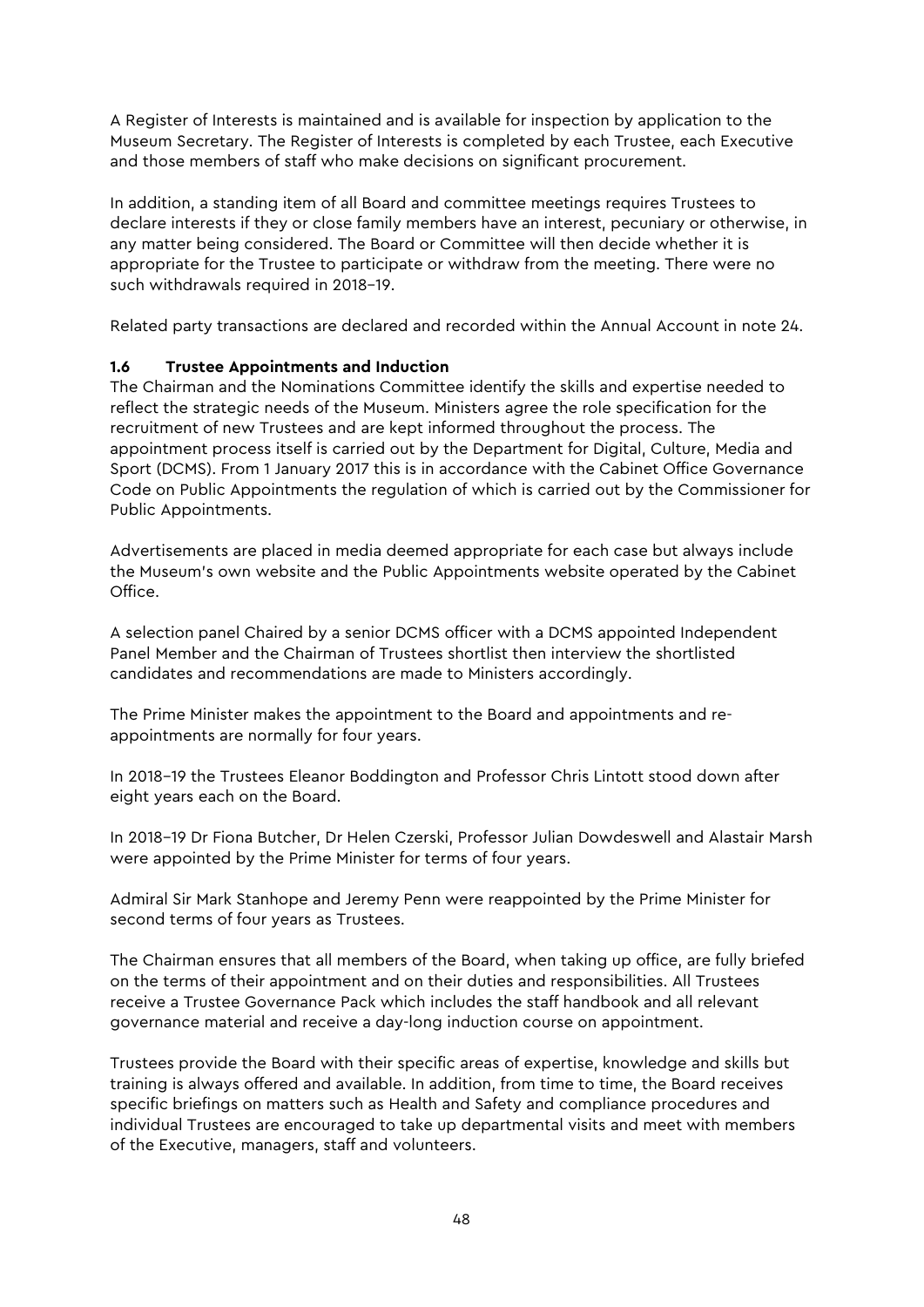# **1.7 In 2018–19 the Board's Committee structure was:**

# **Audit Committee**

This Committee gave independent advice and guidance to the Board of Trustees and to the Director as Accounting Officer on the adequacy of audit arrangements (internal and external) and on the implications of assurances provided in respect of risk and control in the Museum. The remit of the Committee reflects the standards of HM Treasury's Audit Committee Handbook. The Audit Committee usually meets some two weeks before Trustee Boards so that it can communicate any Board level issues at that point as well as assessing the Museum's strategic risk register before it goes forward to the Board.

In line with best practice, the Audit Committee undertook a self-assessment of its effectiveness by completing a formal questionnaire in February 2016 by the then five members of the Audit Committee. The self-assessment indicated an effective and robust Committee but the Committee will return to the exercise in 2019-20.

# **Remuneration Committee**

This Committee determines and recommends to the Chairman the Executive reward and performance packages and advises the Chairman on his assessment of the Director's remuneration. The Committee meets twice a year.

# **Nominations Committee**

The Chairman and the Nominations Committee identify the skills and expertise needed to reflect the strategic needs of the Museum then request recruitment campaigns accordingly from the Department for Digital, Culture and Sport.

# **Collections and Research Committee**

The Committee oversees strategies for the stewardship of collections and the development of research at the Museum in the context of its overall strategic objectives. The Trustees Fellowships & Awards Sub-Committee offers guidance and made decisions on selecting candidates for Museum fellowships and selecting candidates for the Caird Medal.

# **Cutty Sark Advisory Committee**

Oversees strategies and provides advice and guidance for: the stewardship of the ship and collections with a particular focus on the conservation, maintenance and upkeep requirements of the ship.

# **Enterprises Committee**

The Committee is specifically tasked with exploring and advising the Executive on ways of increasing amounts of self-engendered income.

# **1.8 The work of the Trustee Board in 2018–19**

In 2018–19 the significant work of the Board and its committees included:

- monitoring the governance and costs of the Endeavour project and ensuring the progress of its various elements including the successful opening on time and below budget in October 2018 of four new permanent galleries with their attendant clarification of the visitor circulation through the Maritime Museum
- adopting, after positive public and stakeholder consultation, the new Corporate Plan named *Building on our success* for the years 2019-23 in which preparing the Royal Observatory for its 350<sup>th</sup> anniversary in 2025 is prioritized
- though ultimately unsuccessful, and with the support of the Department for Digital, Culture, Media and Sport, the determined pursuit of the potential acquisition of the RMS *Titanic* collection for the benefit of the public in a complex US legal context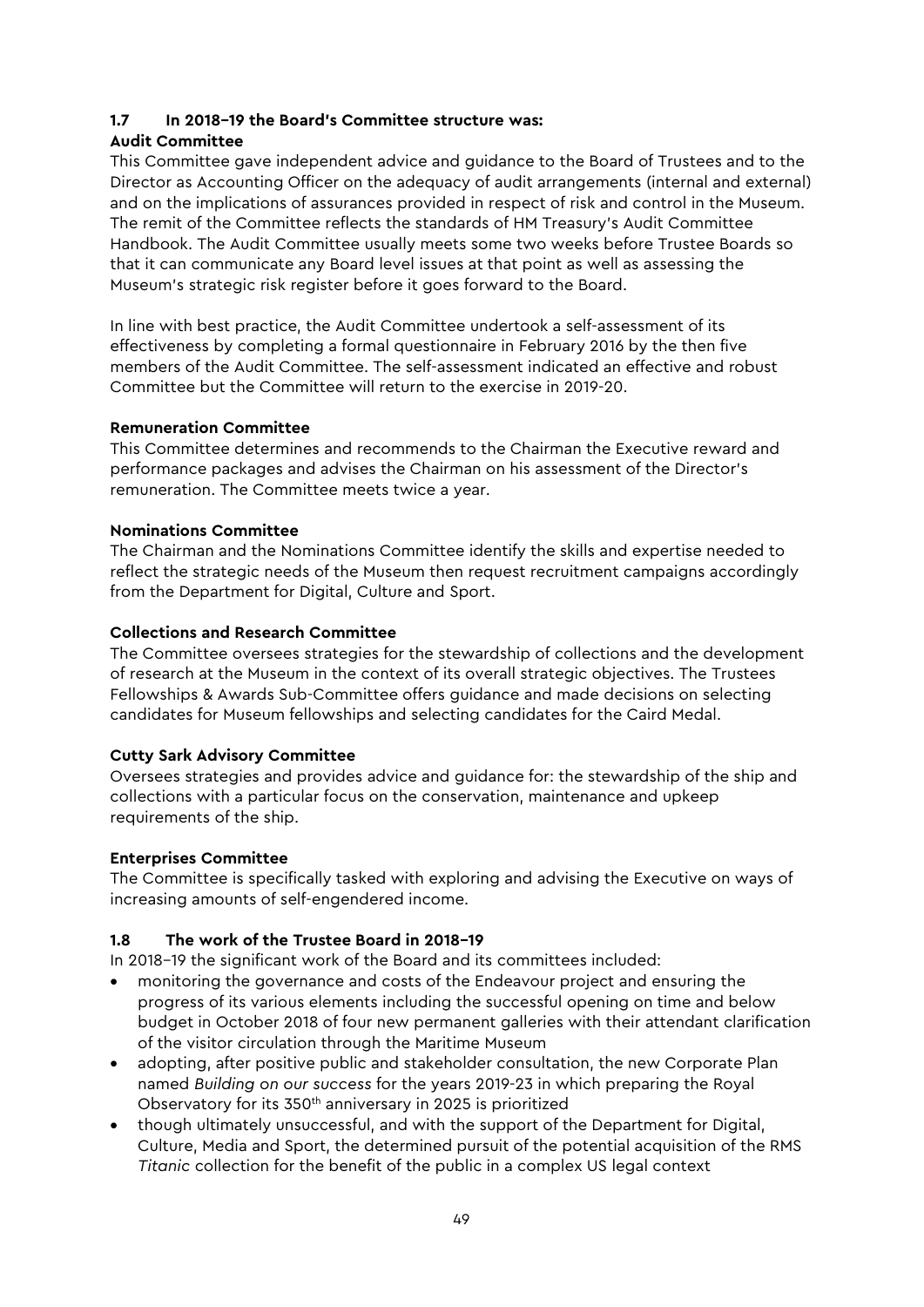- acquiring into the national collection the very generous donation of the Colville archive, an important and comprehensive collection of papers from a prominent dynasty of navy and army officers which is as yet unseen by the research community
- agreeing the exhibitions and galleries 5 year programme update and the budget and programme for the new *Cutty Sark* 150 anniversary programme and project (see section 5. Future Priorities)
- approving, in accordance with the agreed criteria and procedures, transfers of items out from the collection
- adopting the annual report from National Historic Ships UK
- the scrutiny and approval of the budget and business plans for 2019–2020
- such planning for Brexit as has been possible
- the recruitment of a new Director.

The minutes of Trustee Board meetings are available at [www.rmg.co.uk/work](http://www.rmg.co.uk/work-services/what-we-do/policies-procedures/foi/how-we-work/trustee-board-minutes)[services/what-we-do/policies-procedures/foi/how-we-work/trustee-board-minutes.](http://www.rmg.co.uk/work-services/what-we-do/policies-procedures/foi/how-we-work/trustee-board-minutes) The Board has received no ministerial directions.

### **2. The Board's performance, including its assessment of its effectiveness**

The Board's performance in terms of outputs and outcomes is briefly outlined in section 1.8 above and further documented in Section 3 Activities, Achievements and Performance above of the Annual Report.

The Board agreed to review formally its performance at its September 2017 meeting which was two years on from adopting the modified governance arrangements which have been previously reported. The Board reviewed the results of the self-assessment questionnaire at its November 2017 meeting. The Board considered the assessment provided a consistent and collective view that the Board was performing well in its statutory role and its wider Trusteeship of Royal Museums Greenwich – as was being evidenced by the Museum's continuing improvements and resultant reputation. The Board will undertake another selfassessment in 2019-20.

# **3. Matters from the Audit Committee reports**

The minutes from the Audit Committees are circulated to Trustees prior to the Board's meetings.

The Chairman of the Audit Committee makes an annual report to the Board on the previous year's Audit Committee business.

With respect to its 2018–19 Audit Committee work, the Committee had no matters of high risk or significance arising from the internal audit reports to bring forward to the Board of Trustees. There were, however, a number of recommendations as a result of the reports substantially all of which have already been implemented and the remainder are in the course of implementation. There were no matters of Health and Safety to bring specifically to the Board in 2018–19 and no seven-day injuries to report. The Board of Trustees is given the prior quarter's Health and Safety incidents in its Board papers.

At each of its meetings, the Audit Committee reviews the strategic risk register to identify how strategic risks are being mitigated by management and what new risks are emerging. This review also determines the work programme for internal audit the results of which are reported in section 5 below (Internal Audit). The Audit Committee also continually reviews the management's progress in enacting recommendations made in previous internal audit reports. On an annual basis, the Committee's work includes approving the Annual Report and Accounts for the year as delegated by and on behalf of the Board and any matters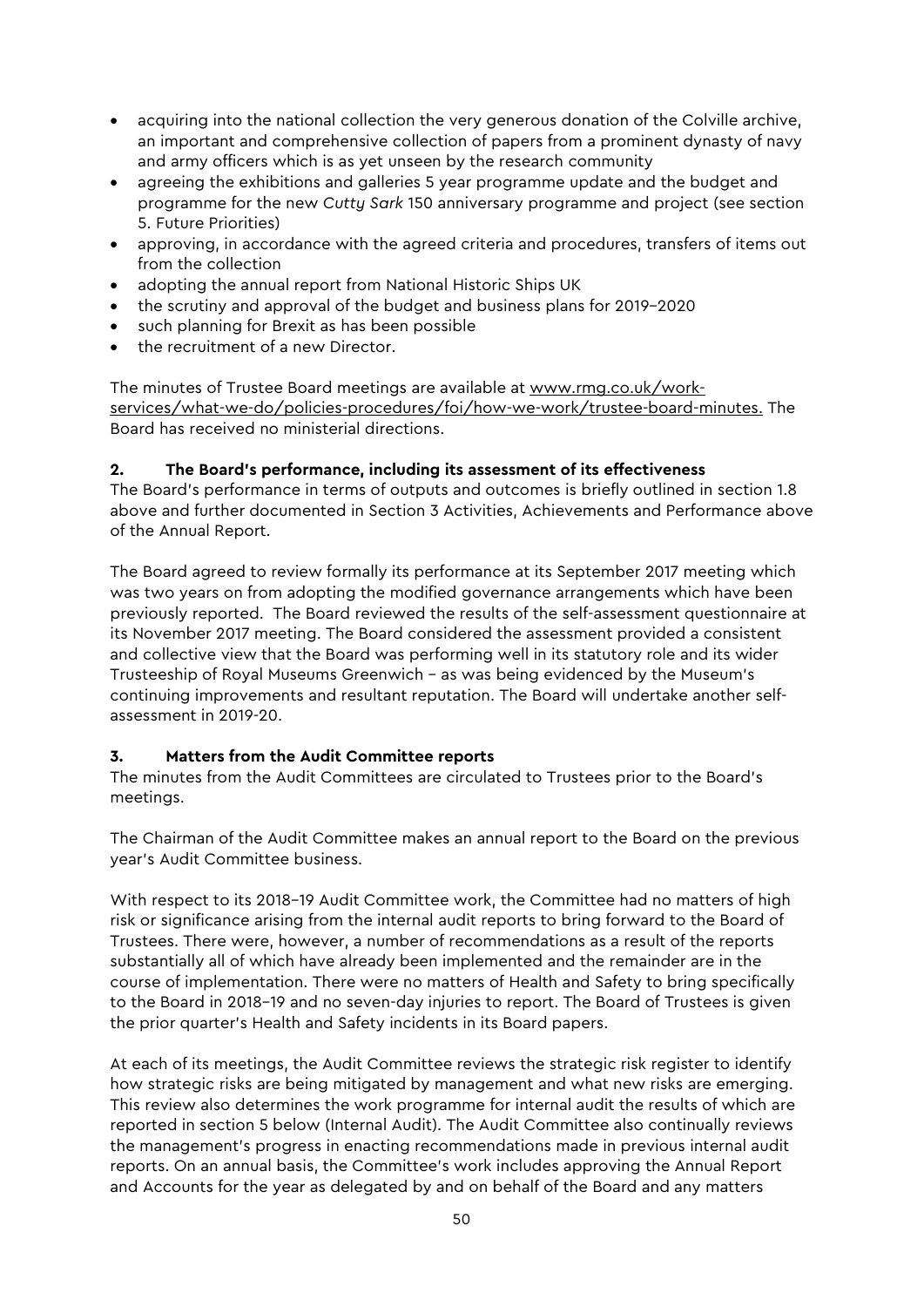arising from the audit of those accounts by the National Audit Office and the Museum's wholly owned trading subsidiary which is audited by haysmacintyre. The Audit Committee also deals with one-off items including emergency planning, anti-fraud matters, and any procurement complexities that may arise.

### *Whistleblowing*

At its meeting in February 2016 the Audit Committee reviewed the Museum's Anti-Fraud/Bribery/Theft Policy and found the effectiveness of the whistleblowing arrangements and procedures therein to be satisfactory. The policy will be reviewed again in November 2019.

### *The Audit Committee*

In November 2018 Dr Fiona Butcher, Trustee, joined the Audit Committee as did Alastair Marsh, Trustee, in February 2019.

### **4. The quality of data used by the Board and why the Board finds it acceptable**

Data and information used consists of financial and non-financial performance measures. *Financial data* is provided by the Financial Information System from which is produced the monthly management accounts and comparisons with budgets. These together with a commentary are provided to the Board on a Quarterly basis. Budgets are reviewed quarterly and reset according to the Museum's priorities. Revised forecasts are undertaken at Q2 and Q3 then agreed by the Board as necessary. The Executive reviews financial performance against these targets each month.

*Non-financial performance measures* enable the Board to monitor progress against the milestones set in the corporate plan and the targets set in the divisional business plans. Results of progress against the non-financial targets or performance indicators set in the divisional business plans are provided by data collectors across the Museum then collated into monthly performance reports. The bulk of measures are collected electronically from counting systems and a series of returns made at divisional level.

Notes and commentaries of progress against corporate plan milestones are provided by divisional directors and reviewed at three Trustee Board meetings per year.

*Visitor feedback-* as reported earlier, as well as exit surveys undertaken throughout the year, in 2017-18 a new system was put into place to glean freestyle feedback and other data from public visitors including from Social Media and Trip Advisor. These Visitor Insight reports are reviewed on a monthly basis by the Executive and the Trustee Board on a quarterly basis to work on improvement to the visitor experience wherever feasible.

The Board considers the standard of this data and information in terms of quality, accuracy and timeliness commensurate with its responsibilities in maintaining systems of internal control but when necessary the Board requests additional clarification or additional information. This data and information is reinforced by Internal Audit.

### **5. Internal Audit**

Internal Audit is provided by BDO LLP who work to the Public Sector Internal Audit Standards in order to give an independent appraisal function for the review of activities within the Museum as a service to Management, the Director as Accounting Officer and the Board via the Audit Committee.

At the beginning of each financial year the internal auditors review with management those activities which are or are likely to be of the highest risk to the Museum achieving its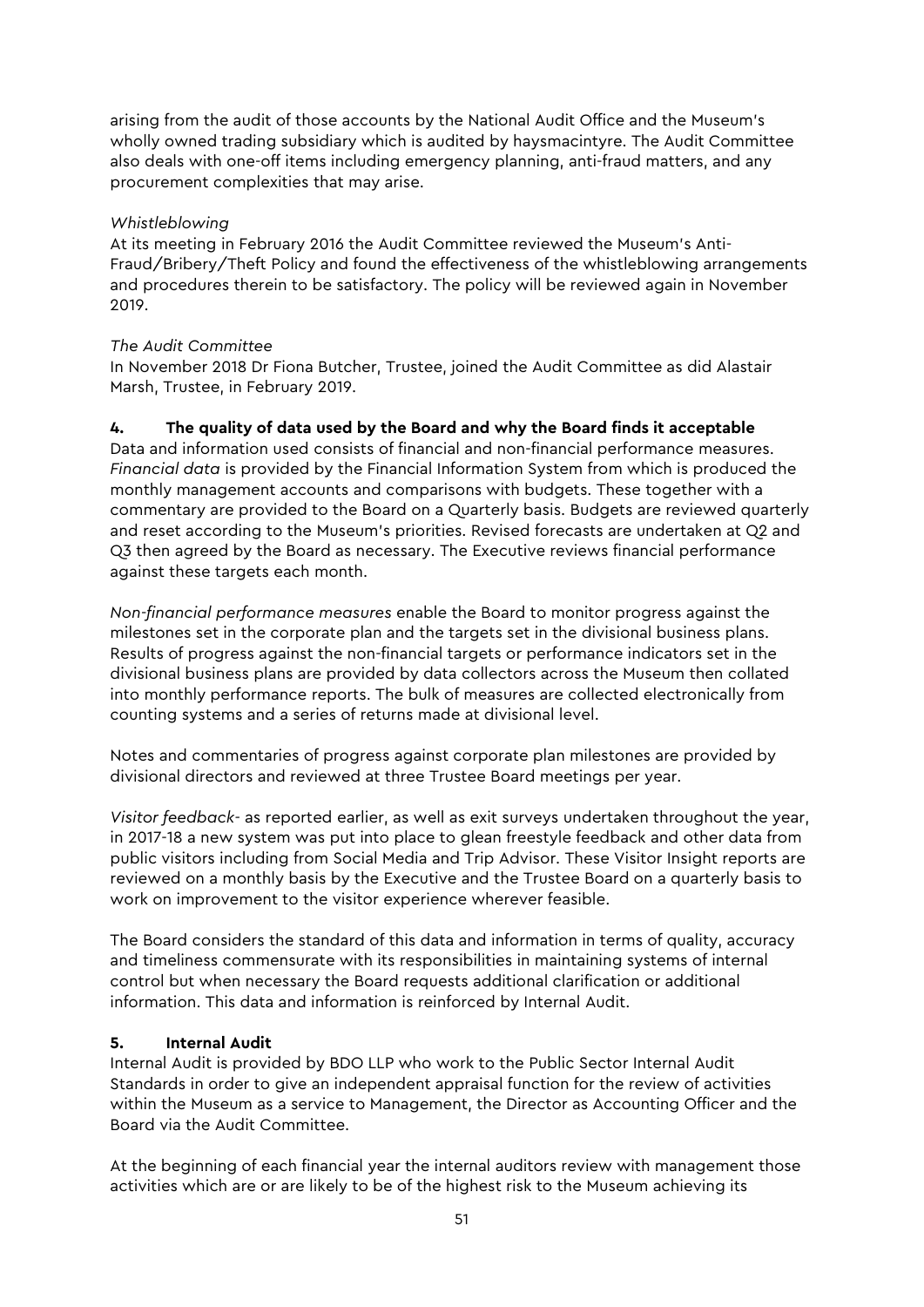objectives and these form the basis for the internal audit programme which is then presented to the Audit Committee for review and approval.

At Audit Committee meetings the internal auditors present their reports giving their opinion on the adequacy and effectiveness of the system of internal controls, recommendations for improvement and management's responses to those recommendations.

During 2018–19 the internal audit reporting work encompassed:

- 1. *Collections security* a health check of the physical security of the collections
- 2. *Catering* one year on from the letting of a new contract
- 3. *Core financial controls*
- 4. *New ticketing system* looking at a major procurement exercise
- 5. *Development* also looking at due diligence on donations

6. *Records Management* – a review of the policies and procedures for the management of public records.

Of these six reviews, one was rated amber, four green/amber and one, collections security, green.

The results of these reviews form the basis of the internal audit annual assurance statement given below and recommendations made by internal audit are followed up at each meeting of the Committee using management's audit tracker which is itself updated for each meeting.

All recommendations made by the auditors to strengthen internal controls in the 2018–19 year have been implemented or are in the process of being implemented by management.

During the course of the year the internal audit programme is updated as further or new risks emerge and the amendments to the programme agreed with the Audit Committee.

The internal auditors provide an annual statement of assurance to the Accounting Officer and the Trustee Board on the work performed in the year. In respect of the 2018–19 year, the BDO lead on Internal Audit reported that:

There is an adequate and effective system of governance, risk management and internal control to address the risk that management's objectives are not fully achieved.

#### **6. External Audit**

The external audit of the 2018–19 accounts of National Maritime Museum Enterprises Limited was carried out by haysmacintyre.

The consolidated accounts of the Museum are audited by the National Audit Office and the Comptroller and Auditor General.

Both sets of auditors discuss with Management and the Audit Committee areas of risk when compiling their audit planning documents. Following the audits, recommendations made in respect of internal controls and accounting effectiveness are reviewed with management and action taken.

#### **7. Matters arising in the year**

There were two areas highlighted by the internal auditors:

- Poor procurement practices noted in relation to the new Ticketing System audit:
- The Museum discovered a data breach, notifiable to the Information Commissioner's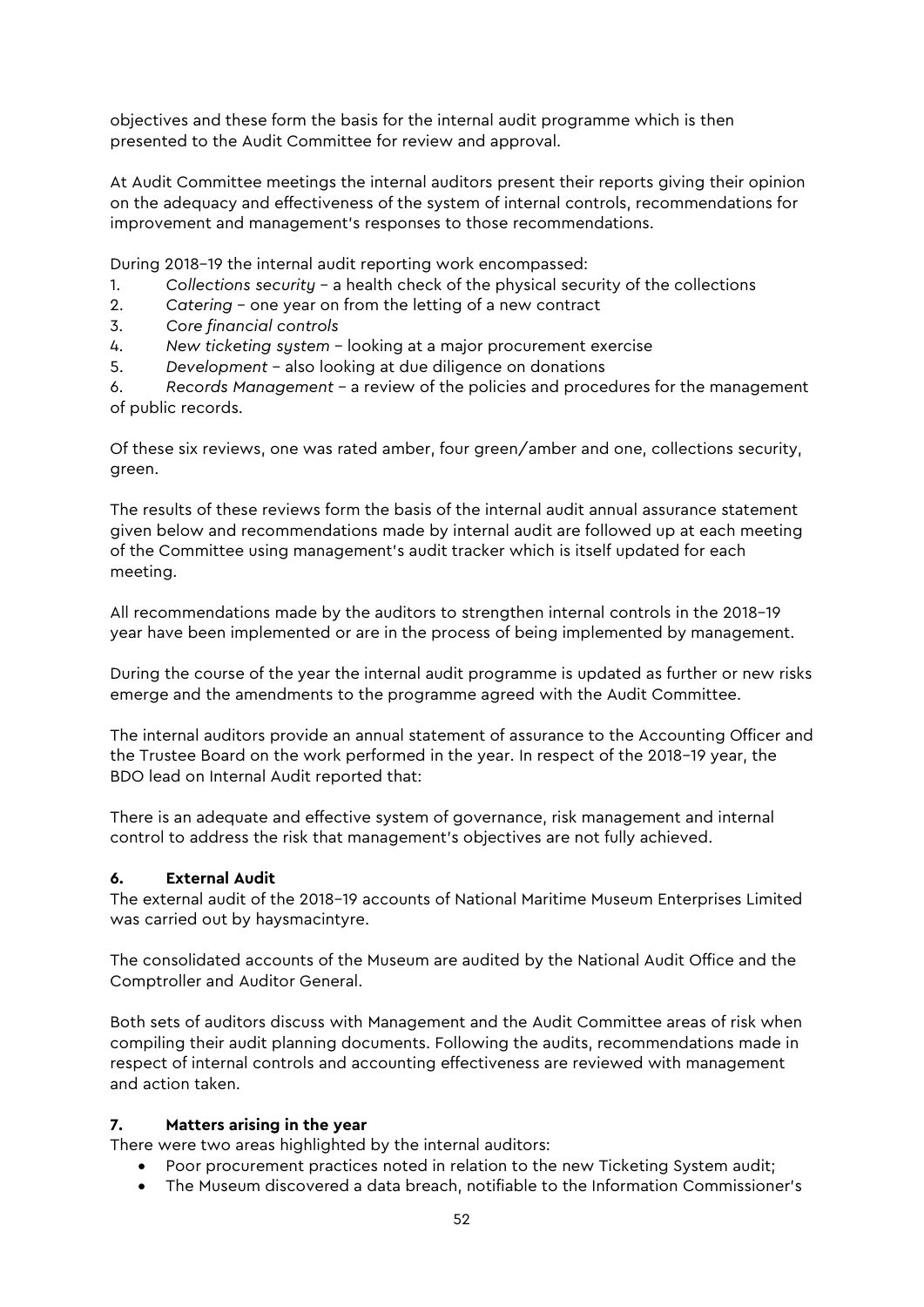Office. Externally commissioned IT forensic investigators were brought in by the Museum to try to determine how the breach had occurred.

# **8. The Museum's corporate governance**

# **8.1 Scope of Responsibility**

The Accounting Officer (the Director) and the Trustees (represented by the Chairman of the Audit Committee) have joint responsibility for maintaining a sound system of internal control which supports the achievement of the Museum's mission, responsibilities, objectives and policies whilst safeguarding public funds and Museum's assets, for which the Accounting Officer is formally responsible, in accordance with the responsibilities assigned to him under "Managing Public Money" and the Management Agreement between the Museum and the Department for Digital, Culture, Media and Sport.

The Museum is led and managed by the Director and the Executive with the support of the Senior Management Team and is structured to ensure delivery of the targets laid down in the Corporate Plan, Management Agreement with DCMS, the Divisional Business Plans and the respective performance agreements of divisional directors and managers.

These targets cover outputs relating to the public's access to the collections, the themes the Museum explores and the quality of services it provides. The targets also cover financial performance and the efficiency and effectiveness of its operations. The Executive reviews performance against these targets monthly using the performance management system developed for the purpose. In turn, the Trustee Board receives reports on a quarterly basis for review. The Executive monitors the performance of all major projects, such as the Endeavour project (for which the Executive is the Project Board) on a monthly/quarterly basis, or by exception reporting.

Accountability, limits of authority and lines of reporting are clearly defined throughout the Museum's management. Annual performance objectives and targets are set for each member of staff. Well-developed information and reporting systems monitor progress against financial and non-financial targets. The Financial Information System provides networked access to the details of actual and committed expenditure for activity centre managers and summarised results for divisional directors.

The Director and each member of the Executive completed a formal annual Assurance Report, sighted by the Audit Committee, certifying that, during the 2018–19 Financial Year, the systems of internal control used within their areas of responsibility had been sound and had been followed.

### **8.2 External engagement**

In line with the Management Agreement, in April and December 2018, and in March 2019 the Director of Finance and the Museum Secretary conducted an Engagement meeting with senior officers from the Department for Digital, Culture, Media and Sport. Progress on the Endeavour project was briefed in detail and other aspects of the Museum's performance and its strategic risks were discussed.

### **8.3 Risk Management**

The Museum views risk management as an active part of its management processes and operates a comprehensive system of risk identification, assessment, addressing, reviewing and reporting.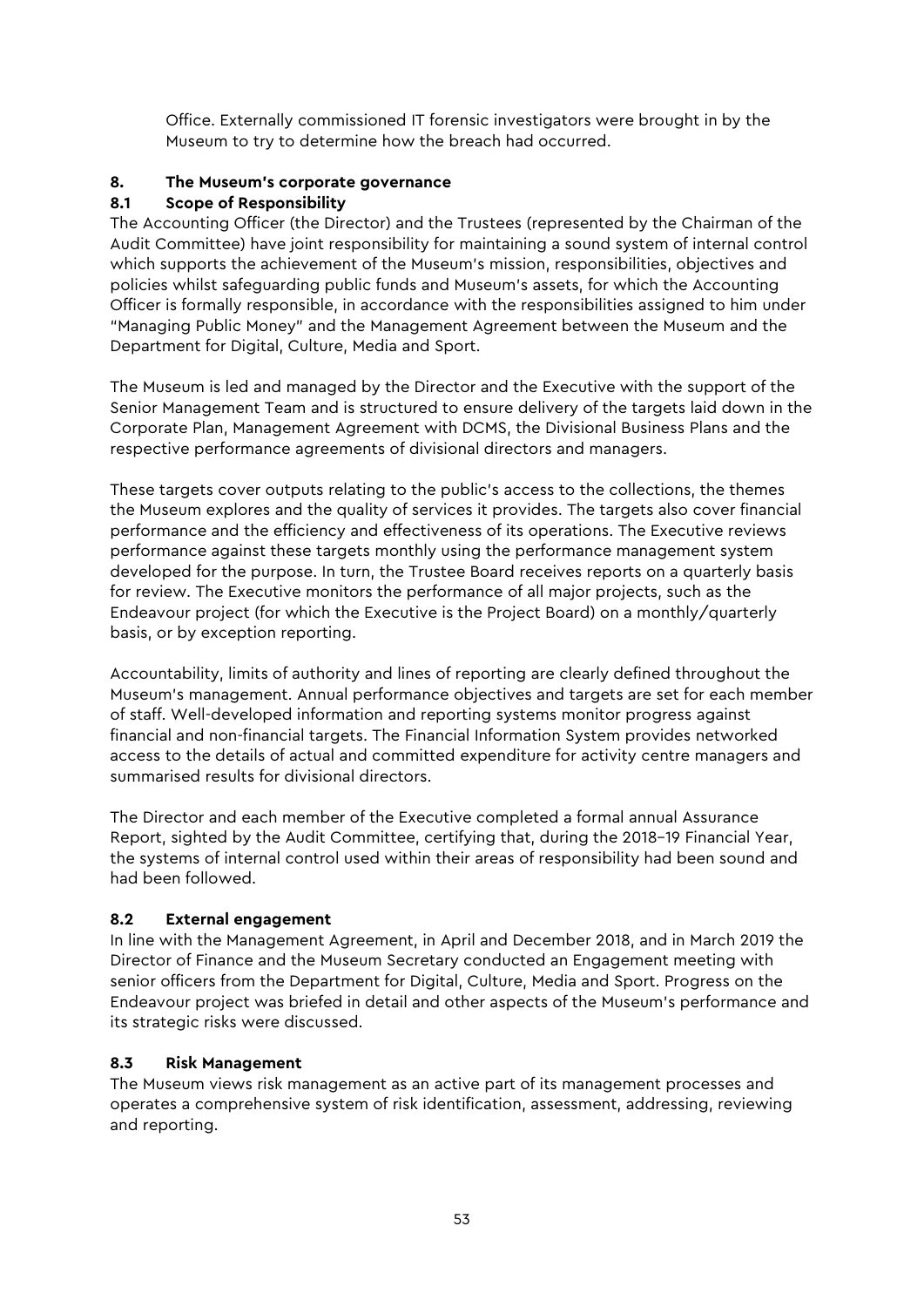#### *Risk Policy*

The Museum's Risk Management Policy, updated in November 2016, recognises that the Trustees, together with the Executive Board, have overall responsibility for the management of risk in the Museum but a framework of senior level delegation and responsibility is essential if risk management is to be effective.

#### *Risk Tolerance or risk appetite*

The Museum's policy states that the concept of risk appetite is key to achieving effective risk management and has to be understood before considering how risks can be addressed. The Museum's risk tolerance is the amount of risk it is prepared to tolerate in a particular circumstance. Agreement of the risk tolerance is an important element in the organisation's risk management framework, as it provides the yardstick by which the Museum can assess the strength of the present controls against the risk rating applied to a particular risk, to ensure that the residual risk remaining - once these controls have been applied – falls within the risk appetite. When considering threats, risk tolerance defines the level of exposure to risk which the Museum can either justify or tolerate in pursuit of its objectives and then comparing the cost (financial or otherwise) of constraining the risk with the cost of exposure and finding the appropriate balance. When considering opportunities, risk tolerance defines how much the Museum is prepared to put at risk in order to obtain the benefits of the opportunity and then comparing the value (financial or otherwise) of potential benefits against the potential loss. Some risk is unavoidable and may not be within the ability of the Museum to manage to a tolerable level e.g. terrorism, flood. In such cases the Museum puts into place contingency plans.

The Policy includes specific criteria to identify the probability and impact (high, medium and low) of risks and to evaluate the effectiveness of mitigating actions (strong, medium, weak) to arrive at the net risk.

Trustees both within the Audit Committee, and at plenary Board meetings, review the strategic risk register both as to content and ability for the Museum to mitigate those risks. In addition, any activities of an unusual nature are considered by Trustees before the Museum is exposed to any significant risk.

### *Identification, Evaluation and Ownership*

Executive Directors are responsible for risks within the areas under their control, and for ensuring that any strategic level matters are escalated to the strategic risk register. Specialist risk managers exist within the Museum dealing with Health and Safety, Security and Data Management. The approaches used to monitor operational risk include local risk registers; review by department & project groups and review within the Senior Management Team which consists of the Heads of Departments.

### **9. Risk assessment - Current and Future Risks**

At a corporate level strategic risks are identified, evaluated, or re-evaluated by the Executive on a quarterly basis. These risks, their management and any current issues are then brought to the Audit Committee for further consideration and then to the Board, again quarterly.

The Board has a risk management strategy which comprises:

i a quarterly review of the risks that the charity and its subsidiary, NMME, face; ii establishment of policies, systems and procedures to mitigate those risks; and iii implementation of procedures designed to minimise or manage any potential impact on the charity should those risks materialise.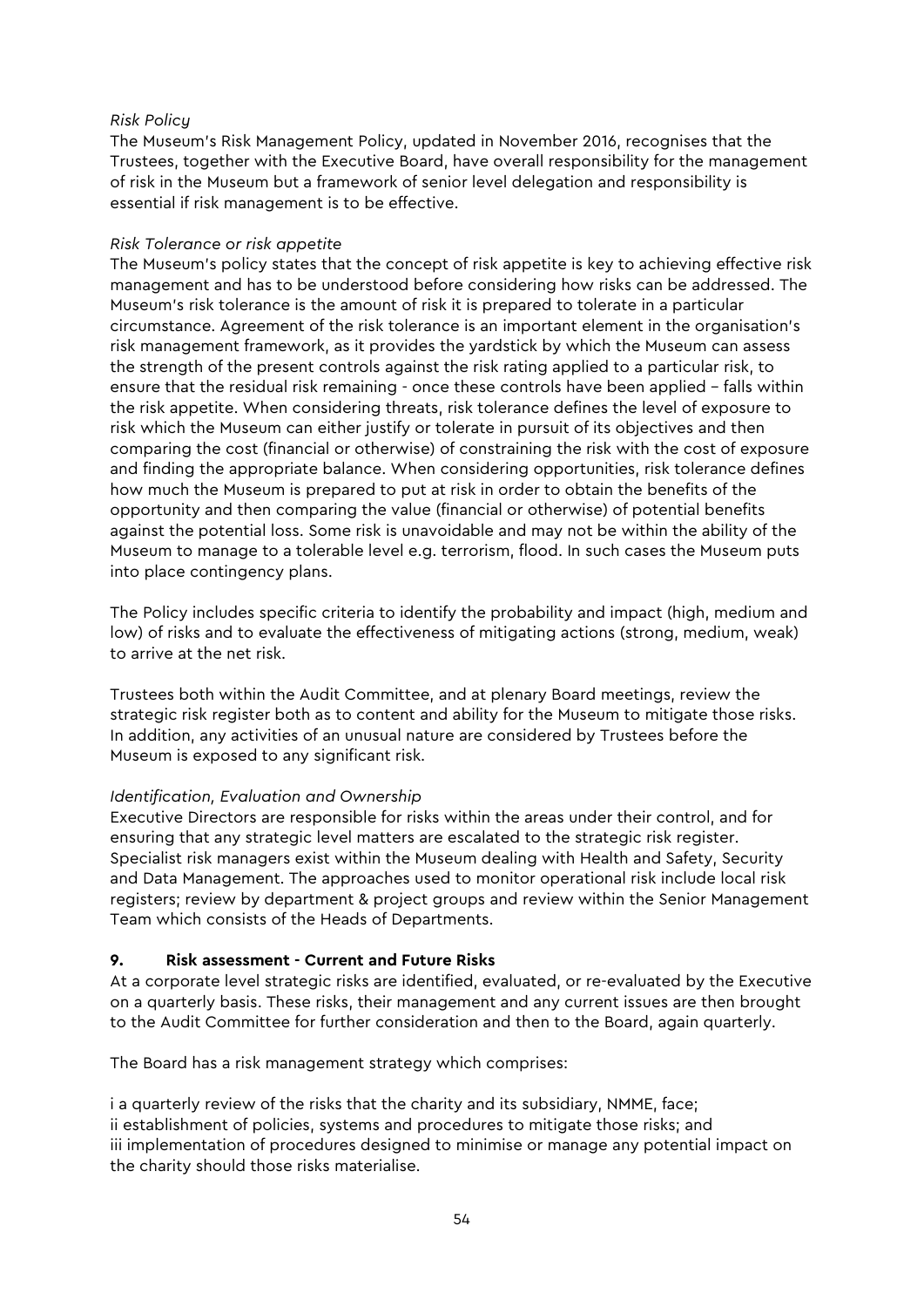In 2018–19 this work identified the following principal risks for both the charity and its subsidiary: the sustainability of the financial operating model, in particular given the impending Spending Review; completion of the Endeavour galleries on time and on-budget; theft, vandalism or loss of the collections; potential impact of Brexit on visitor numbers and staff recruitment and retention; and, catastrophic business disruption as a consequence of fire, cyber-crime or terrorism.

The financial sustainability risk, including that arising from the potential Brexit impact on visitor numbers, is managed by maximising income generating opportunities, budgeting for and delivering operating surpluses, overall cost control and identifying and delivering efficiencies, appropriate on-going maintenance, and setting up of a "conservation fund" to cover long term maintenance needs of *Cutty Sark* when they fall due. The Museum has also taken further steps towards long-term, multi-year financial planning and this approach will be reinforced during 2019-20.

The risks of the base-build and fit-out phases of the four Endeavour galleries were managed through proper project governance and reporting, general stakeholder engagement, and monitoring the resource requirements of the project.

Collections audits and security reviews mitigate the risks of theft, vandalism and loss of collections. During the year the increased risk to collections as a consequence of moth infestation was dealt with.

The risks from fire, cybercrime and terrorism are managed through: clear emergency procedures; constant review and practice of recovery and business continuity plans; a fire safety strategy; first-aid training; and, continued liaison with counter-terrorism police and emergency services.

In 2018-19 the restructure of the Museum's front-of-house teams resulted in a day of minor industrial action.

The risk of an impact on staff recruitment and retention from Brexit is managed by constant monitoring of staff turnover, in particular in those areas most likely to be affected; maintaining a broad recruitment policy and regular review of terms and conditions of employment to ensure that these remain as competitive as possible,

#### *Information risk*

In December 2010 the Museum adopted an Information Security Policy which was updated in 2016. This policy sets out the guidelines which all staff must comply with in order for the Museum to meet the requirements set out in the HMG Security Policy Framework of 2008 and other data handling and other legislative requirements, for the secure management of information. It applies to all information used, received or created whilst carrying out the business of the Museum. In 2017-18, and again in 2018-19, the statement of assurance made by all Information Asset Owners was upgraded to encompass DPA 2018 and GDPR compliance.

In accordance with the Data Protection Act 2018 and the General Data Protection Regulations, in January 2019 a full report was made to the Information Commissioner's Office regarding a loss of personal information. In April 2019 the Information Commissioner's Office stated that "After careful consideration based on the information that has been provided, we have decided not to take any formal enforcement action on this occasion" and the Information Commissioner's Office now consider the matter closed.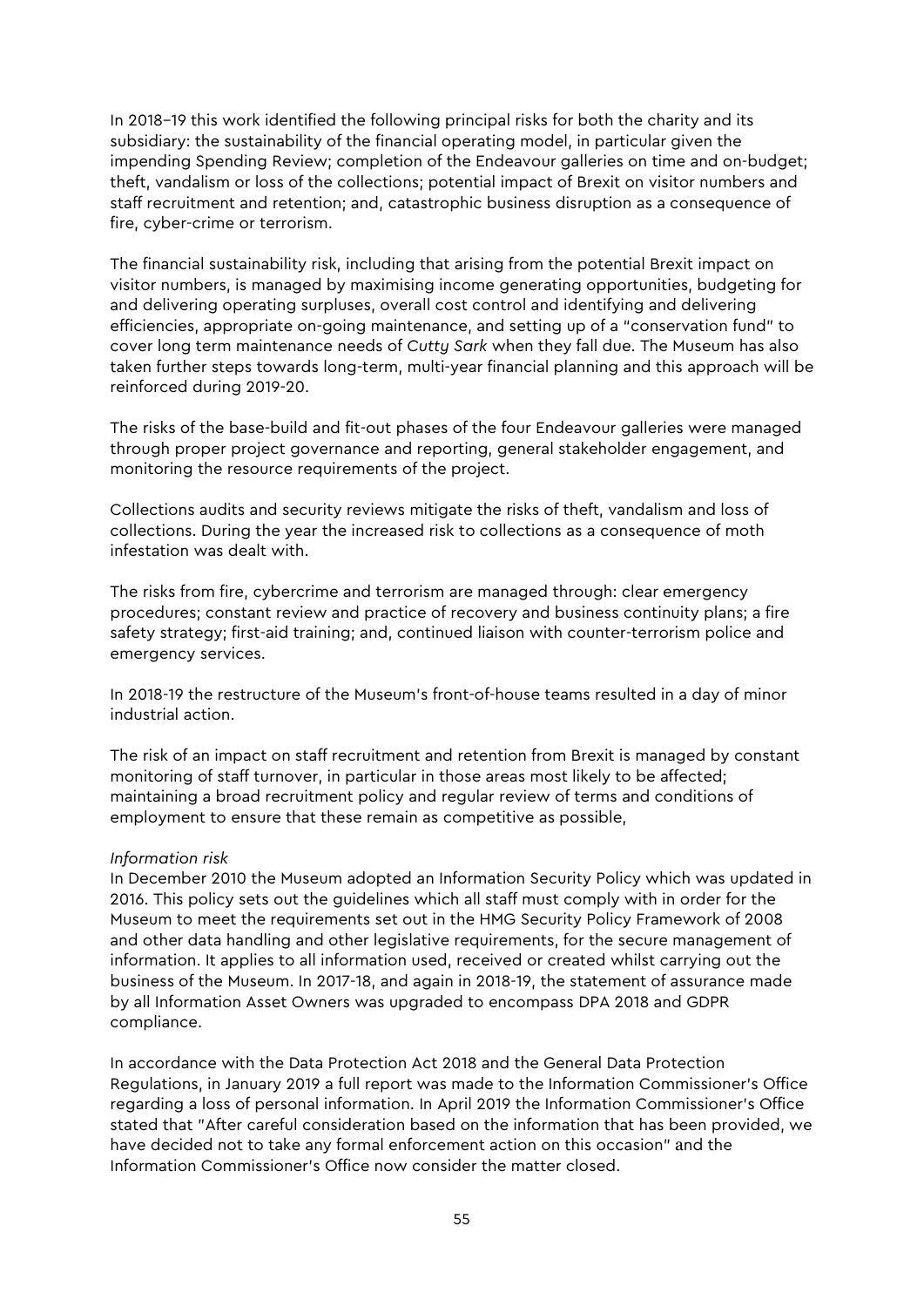During the year the Museum achieved the Basic level of Cyber Essentials Assurance Accreditation and is now working towards achieving the Cyber Essentials Plus level.

# **10. The Board's assessment of compliance with the Corporate Governance Code**

For the reasons given in this Governance Statement, the Board and Accounting Officer are of the opinion that the Museum complies with the *Corporate governance in central government departments: code of good practice* as appropriate for a public body of the Museum's size, scale and scope of activities.

Gerald Russell **Keyin Fewster** Trustee and Chair of the Audit Committee **Director and Accounting Officer** 

20 June 2019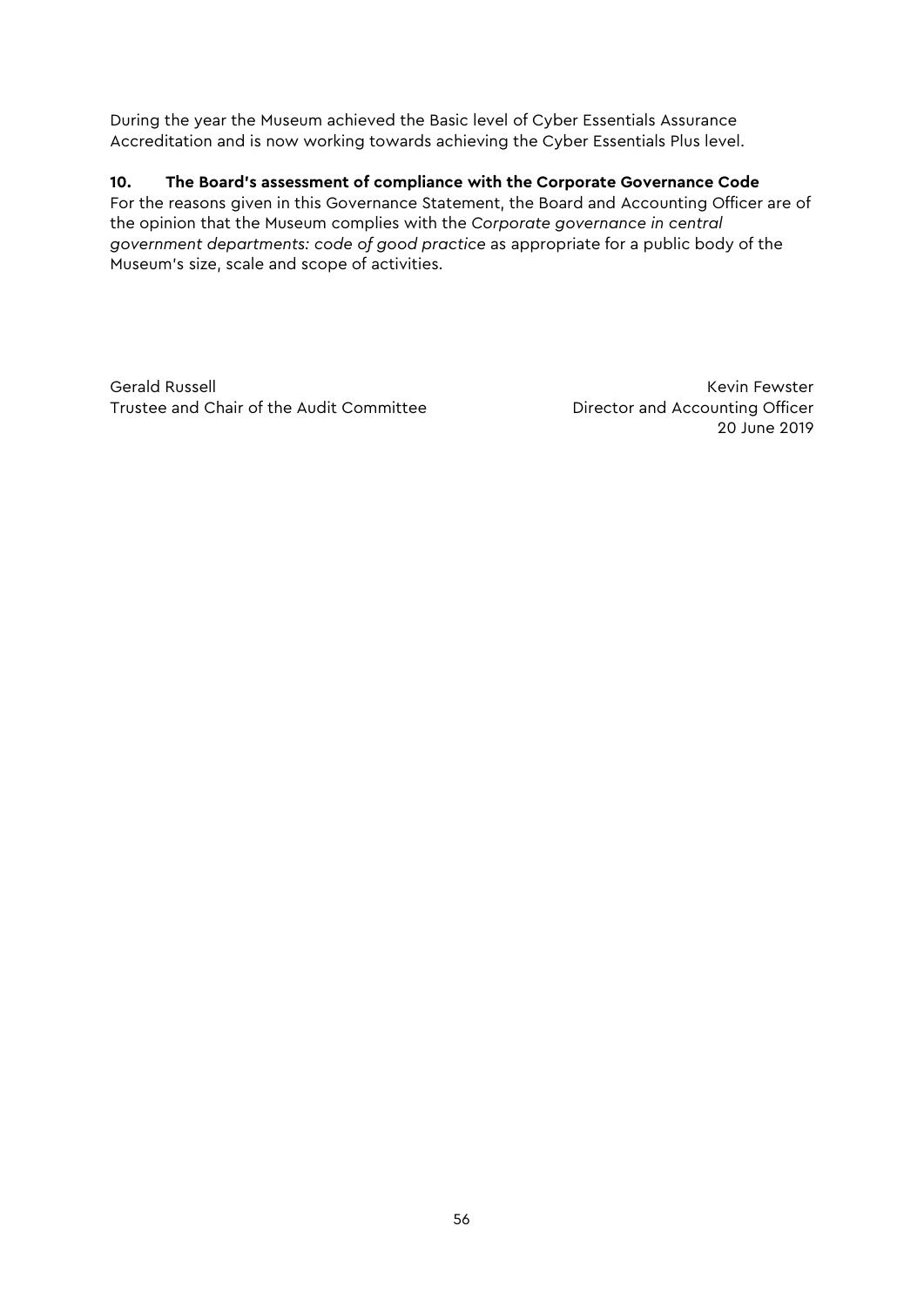#### **13. THE CERTIFICATE AND REPORT OF THE COMPTROLLER AND AUDITOR GENERAL TO THE HOUSES OF PARLIAMENT**

#### **Opinion on financial statements**

I certify that I have audited the financial statements of the National Maritime Museum for the year ended 31 March 2019 under the Museums and Galleries Act 1992. The financial statements comprise: the Consolidated and Charity Statements of Financial Activities, the Group and Parent Balance Sheets, the Consolidated Cash Flow Statement and the related notes, including the significant accounting policies. The financial reporting framework that has been applied in their preparation is applicable law and United Kingdom Accounting Standards (United Kingdom Generally Accepted Accounting Practice). I have also audited the information in the Remuneration and Staff Report that is described in that report as having been audited.

In my opinion:

- the financial statements give a true and fair view of the state of the group's and of the National Maritime Museum's affairs as at 31 March 2019 and of its net expenditure for the year then ended; and
- the financial statements have been properly prepared in accordance with the Museums and Galleries Act 1992 and Secretary of State directions issued thereunder.

#### **Opinion on regularity**

In my opinion, in all material respects the income and expenditure recorded in the financial statements have been applied to the purposes intended by Parliament and the financial transactions recorded in the financial statements conform to the authorities which govern them.

#### **Basis of opinions**

I conducted my audit in accordance with International Standards on Auditing (ISAs) (UK) and Practice Note 10 'Audit of Financial Statements of Public Sector Entities in the United Kingdom'. My responsibilities under those standards are further described in the Auditor's responsibilities for the audit of the financial statements section of my certificate. Those standards require me and my staff to comply with the Financial Reporting Council's Revised Ethical Standard 2016. I am independent of the National Maritime Museum and group in accordance with the ethical requirements that are relevant to my audit and the financial statements in the UK. My staff and I have fulfilled our other ethical responsibilities in accordance with these requirements. I believe that the audit evidence I have obtained is sufficient and appropriate to provide a basis for my opinion.

#### **Conclusions relating to going concern**

We are required to conclude on the appropriateness of management's use of the going concern basis of accounting and, based on the audit evidence obtained, whether a material uncertainty exists related to events or conditions that may cast significant doubt on the group's and the National Maritime Museum's ability to continue as a going concern for a period of at least twelve months from the date of approval of the financial statements. If I conclude that a material uncertainty exists, I am required to draw attention in my auditor's report to the related disclosures in the financial statements or, if such disclosures are inadequate, to modify my opinion. My conclusions are based on the audit evidence obtained up to the date of my auditor's report. However, future events or conditions may cause the entity to cease to continue as a going concern. I have nothing to report in these respects.

### **Responsibilities of the Board of Trustees and Accounting Officer**

As explained more fully in the Statement of Responsibilities of the Board of Trustees and the Director as Accounting Officer, the Trustees and the Director are responsible for the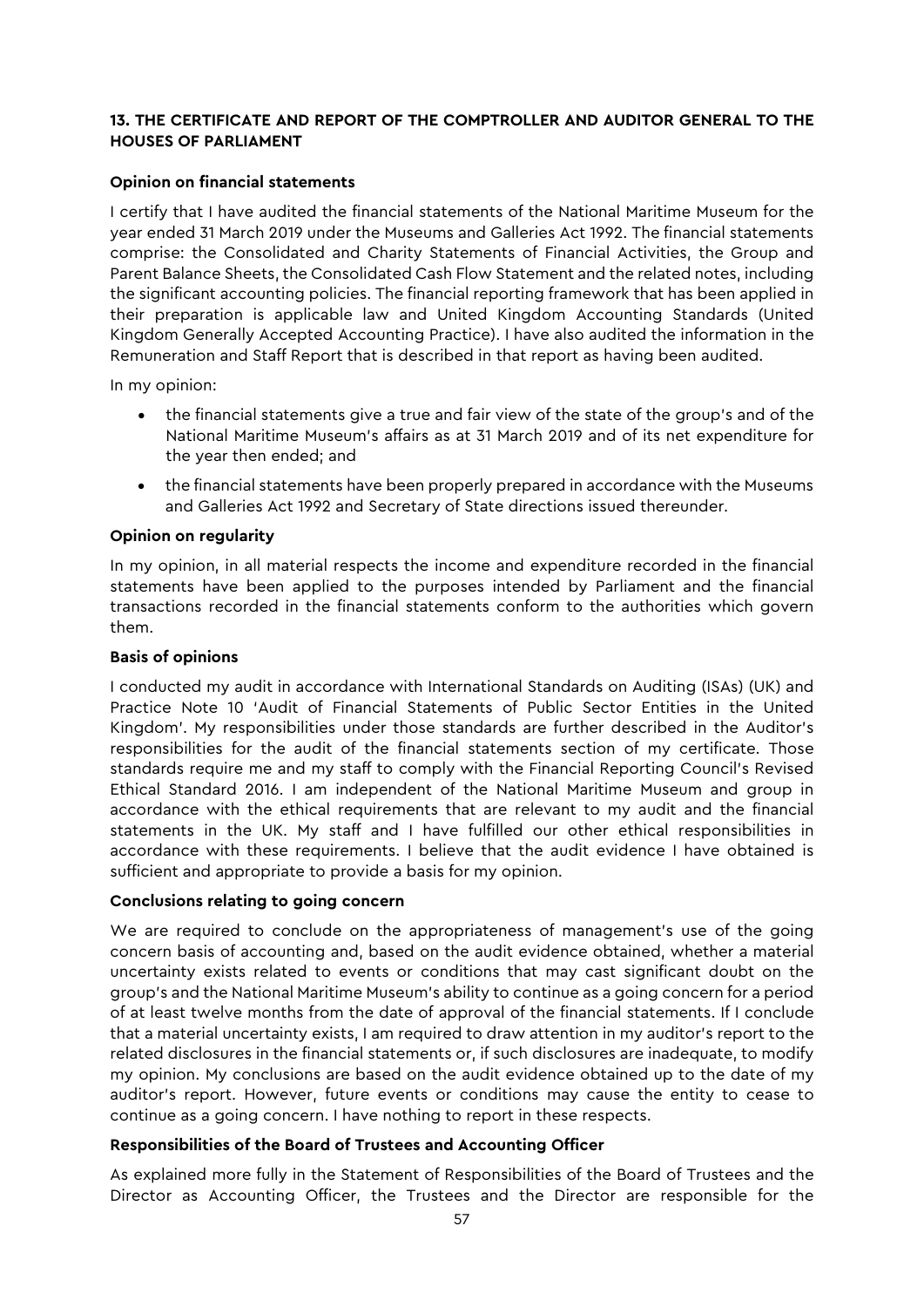preparation of the financial statements and for being satisfied that they give a true and fair view.

### **Auditor's responsibilities for the audit of the financial statements**

My responsibility is to audit, certify and report on the financial statements in accordance with the Museums and Galleries Act 1992.

An audit involves obtaining evidence about the amounts and disclosures in the financial statements sufficient to give reasonable assurance that the financial statements are free from material misstatement, whether caused by fraud or error. Reasonable assurance is a high level of assurance, but is not a guarantee that an audit conducted in accordance with ISAs (UK) will always detect a material misstatement when it exists. Misstatements can arise from fraud or error and are considered material if, individually or in the aggregate, they could reasonably be expected to influence the economic decisions of users taken on the basis of these financial statements.

As part of an audit in accordance with ISAs (UK), I exercise professional judgment and maintain professional scepticism throughout the audit. I also:

- identify and assess the risks of material misstatement of the financial statements, whether due to fraud or error, design and perform audit procedures responsive to those risks, and obtain audit evidence that is sufficient and appropriate to provide a basis for my opinion. The risk of not detecting a material misstatement resulting from fraud is higher than for one resulting from error, as fraud may involve collusion, forgery, intentional omissions, misrepresentations, or the override of internal control.
- obtain an understanding of internal control relevant to the audit in order to design audit procedures that are appropriate in the circumstances, but not for the purpose of expressing an opinion on the effectiveness of the group's and the National Maritime Museum's internal control.
- evaluate the appropriateness of accounting policies used and the reasonableness of accounting estimates and related disclosures made by management.
- evaluate the overall presentation, structure and content of the financial statements, including the disclosures, and whether the consolidated financial statements represent the underlying transactions and events in a manner that achieves fair presentation.
- obtain sufficient appropriate audit evidence regarding the financial information of the entities or business activities within the Group to express an opinion on the consolidated financial statements. I am responsible for the direction, supervision and performance of the group audit. I remain solely responsible for my audit opinion.

I communicate with those charged with governance regarding, among other matters, the planned scope and timing of the audit and significant audit findings, including any significant deficiencies in internal control that I identify during my audit.

In addition, I am required to obtain evidence sufficient to give reasonable assurance that the income and expenditure reported in the financial statements have been applied to the purposes intended by Parliament and the financial transactions conform to the authorities which govern them.

#### **Other Information**

The Board of Trustees and the Director are responsible for the other information. The other information comprises information included in the Trustees' and Accounting Officer's Annual Report, other than the financial statements and my auditor's report thereon. My opinion on the financial statements does not cover the other information and I do not express any form of assurance conclusion thereon. In connection with my audit of the financial statements, my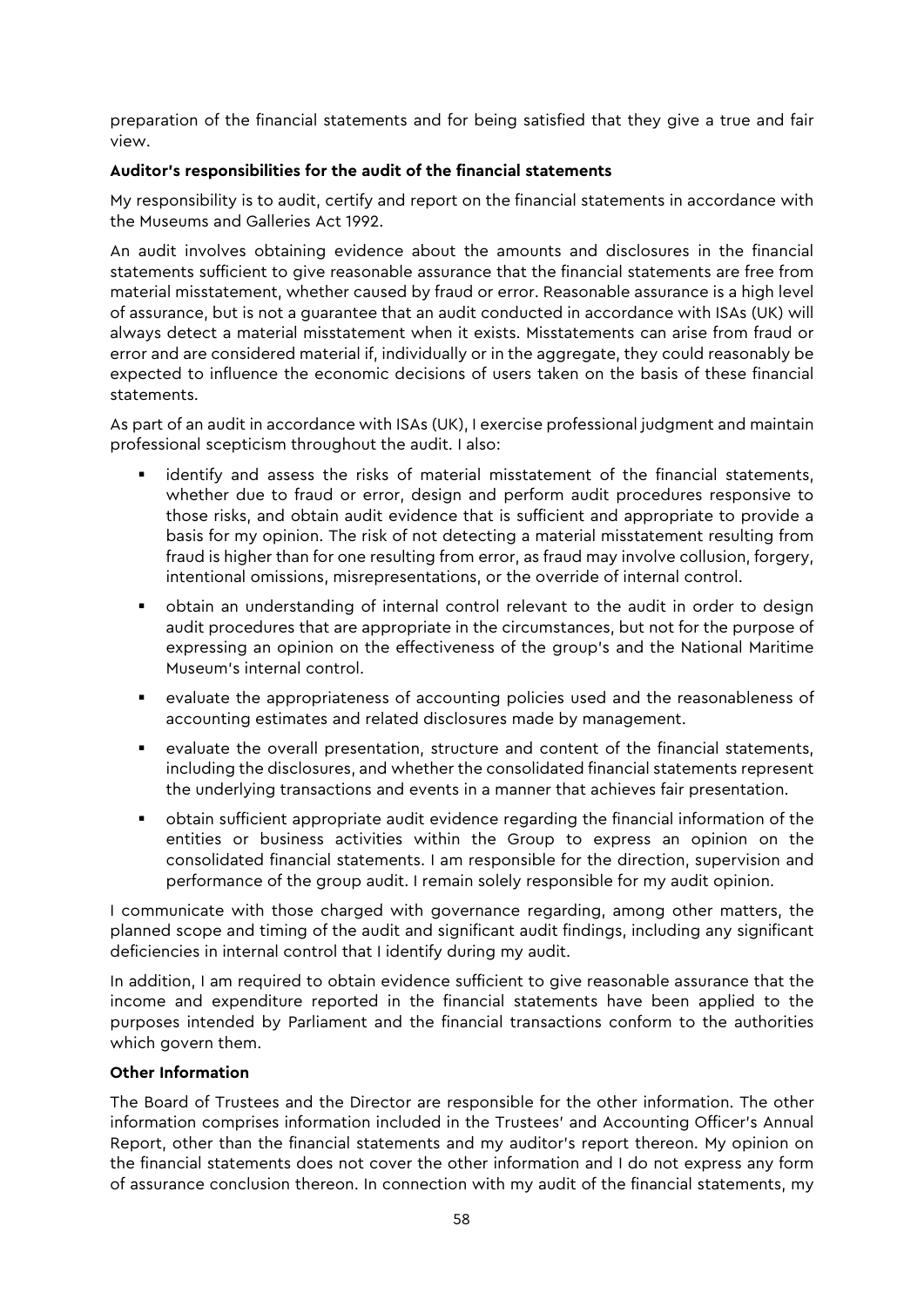responsibility is to read the other information and, in doing so, consider whether the other information is materially inconsistent with the financial statements or my knowledge obtained in the audit or otherwise appears to be materially misstated. If, based on the work I have performed, I conclude that there is a material misstatement of this other information, I am required to report that fact. I have nothing to report in this regard.

#### **Opinion on other matters**

In my opinion:

- the part of the Remuneration and Staff Report to be audited has been properly prepared in accordance with Secretary of State directions made under the Museums and Galleries Act 1992;
- **•** in the light of the knowledge and understanding of the group and the parent and its environment obtained in the course of the audit, I have not identified any material misstatements in the Trustees' and Accounting Officer's Annual Report; and
- the information given in the Trustees' and Accounting Officer's Annual Report which I provide a positive consistency opinion on for the financial year for which the financial statements are prepared is consistent with the financial statements.

#### **Matters on which I report by exception**

I have nothing to report in respect of the following matters which I report to you if, in my opinion:

- adequate accounting records have not been kept or returns adequate for my audit have not been received from branches not visited by my staff; or
- the financial statements and the part of the Remuneration and Staff Report to be audited are not in agreement with the accounting records and returns; or
- **I** have not received all of the information and explanations I require for my audit; or
- the Governance Statement does not reflect compliance with HM Treasury's guidance.

#### **Report**

I have no observations to make on these financial statements.

### **Gareth Davies Date 27 June 2019**

#### **Comptroller and Auditor General**

National Audit Office 157-197 Buckingham Palace Road Victoria London SW1W 9SP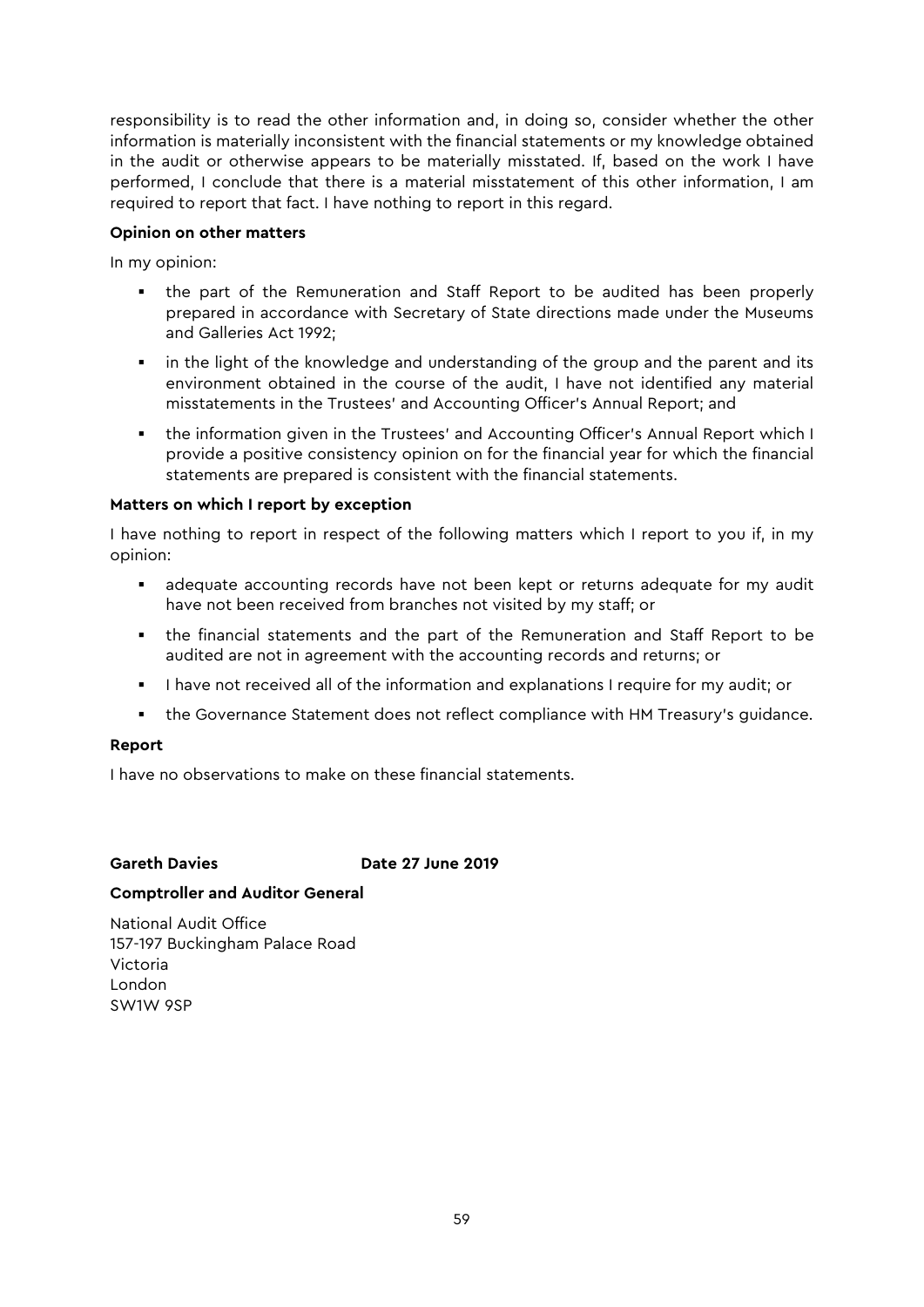# **Consolidated Statement of Financial Activities**

**For the year ended 31 March 2019**

| For the year ended 31 March 2019                                                          |                |                     |                   | <b>Endow-</b>            |              |              |
|-------------------------------------------------------------------------------------------|----------------|---------------------|-------------------|--------------------------|--------------|--------------|
|                                                                                           |                | <b>Unrestricted</b> | <b>Restricted</b> | ment                     | <b>Total</b> | <b>Total</b> |
|                                                                                           |                | <b>Funds</b>        | <b>Funds</b>      | <b>Funds</b>             | 2019         | 2018         |
| <b>Income and Endowments</b>                                                              | <b>Note</b>    | £'000               | £'000             | £'000                    | £'000        | £'000        |
| <b>Donations and Legacies</b>                                                             |                |                     |                   |                          |              |              |
| - Grant in Aid                                                                            |                | 15,520              | 350               |                          | 15,870       | 16,020       |
| - Other                                                                                   |                | 182                 | 1,432             |                          | 1,614        | 5,429        |
| <b>Total Donations and Legacies</b>                                                       | 2.a            | 15,702              | 1,782             | $\overline{a}$           | 17,484       | 21,449       |
| <b>Other Trading Activities</b>                                                           |                |                     |                   |                          |              |              |
| - Trading Income                                                                          | 3              | 4,378               | 293               |                          | 4,671        | 4,322        |
| - Other                                                                                   | 4              | 1,960               |                   | $\overline{a}$           | 1,960        | 637          |
| <b>Total Other Trading Activities</b>                                                     |                | 6,338               | 293               | $\overline{\phantom{a}}$ | 6,631        | 4,959        |
| <b>Income from Investments</b>                                                            | 5              | 79                  | $\mathbf{1}$      | 5                        | 85           | 100          |
| <b>Income from Charitable Activities</b>                                                  |                |                     |                   |                          |              |              |
| Putting Visitors First and creating inspiring experiences                                 |                | 7,318               |                   |                          | 7,318        | 6,295        |
| Valuing our Heritage, caring for and developing our unique collection                     |                | 272                 |                   |                          | 272          | 274          |
| Extending our Reputation, reach and impact                                                |                | 336                 |                   |                          | 336          | 300          |
| <b>Total Income from Charitable Activities</b>                                            | 6              | 7,926               |                   | $\blacksquare$           | 7,926        | 6,869        |
| <b>Total Income and Endowments</b>                                                        |                | 30,045              | 2,076             | 5                        | 32,126       | 33,377       |
| <b>Expenditure</b>                                                                        |                |                     |                   |                          |              |              |
| <b>Expenditure on Raising Funds</b>                                                       |                |                     |                   |                          |              |              |
| Costs of Raising Donations and Legacies<br>Costs of Other Trading Activities              |                | 1,720               |                   |                          | 1,720        | 1,641        |
| - Trading Costs                                                                           | 3              | 2,477               | 293               |                          | 2,770        | 2,634        |
| - Cost of Activities for Generating Funds, other                                          |                | 7,136               | 11                |                          | 7,147        | 6,690        |
| <b>Total Cost of Other Trading Activities</b>                                             | 7              | 9,613               | 304               |                          | 9,917        | 9,324        |
| <b>Total Expenditure on Raising Funds</b>                                                 |                | 11,333              | 304               | $\overline{a}$           | 11,637       | 10,965       |
| <b>Investment Management Costs</b>                                                        |                | 73                  |                   | 3                        | 76           | 72           |
| <b>Expenditure on Charitable Activities</b>                                               |                |                     |                   |                          |              |              |
| Putting Visitors First and creating inspiring experiences                                 |                | 2,034               | 123               |                          | 2,157        | 2,686        |
| Valuing our Heritage, caring for and developing our unique collection                     |                | 13,013              | 4,109             |                          | 17,122       | 15,095       |
| Extending our Reputation, reach and impact                                                |                | 2,152               | 171               | 18                       | 2,341        | 2,062        |
| <b>Total Expenditure</b>                                                                  | $\overline{z}$ | 28,605              | 4,707             | 21                       | 33,333       | 30,880       |
| Net Gains/(Losses) on Investments                                                         | 13             | 132                 | 2                 | 15                       | 149          | (13)         |
| <b>Net Income/(Expenditure)</b>                                                           |                | 1,572               | (2,629)           | (1)                      | (1,058)      | 2,484        |
| <b>Transfers</b>                                                                          |                |                     |                   |                          |              |              |
| Transfers between funds                                                                   | 19.a           | 2,816               | (2,816)           |                          |              |              |
| Net Income/(Expenditure) before other Recognised Gains and<br><b>Losses</b>               |                | 4,388               | (5, 446)          | (1)                      | (1,058)      | 2,484        |
| <b>Other Recognised Gains and Losses</b><br>Gains/(Losses) on Revaluation of Fixed Assets | 10.a           |                     | 2,740             |                          | 2,740        | 10,577       |
| <b>Total Net Movement in Funds</b>                                                        | 9              | 4,388               | (2,706)           | (1)                      | 1,682        | 13,061       |
|                                                                                           |                |                     |                   |                          |              |              |

# **Reconciliation of Funds**

| Funds balance brought forward at 1 April 2018 |      | 16,428 | 277,215 | 680 | 294,323 | 281,262 |
|-----------------------------------------------|------|--------|---------|-----|---------|---------|
| <b>Funds balance at 31 March 2019</b>         | 19.a | 20,816 | 274,510 | 679 | 296,005 | 294,323 |

All recognised gains and losses have been included in the accounts.

Prior year comparitives are shown in note 28

The notes on pages 64 to 82 form part of these accounts.

All operations of the Museum continued throughout both periods and no operations were acquired or discontinued in either period. There are no recognised gains or losses other than those shown above.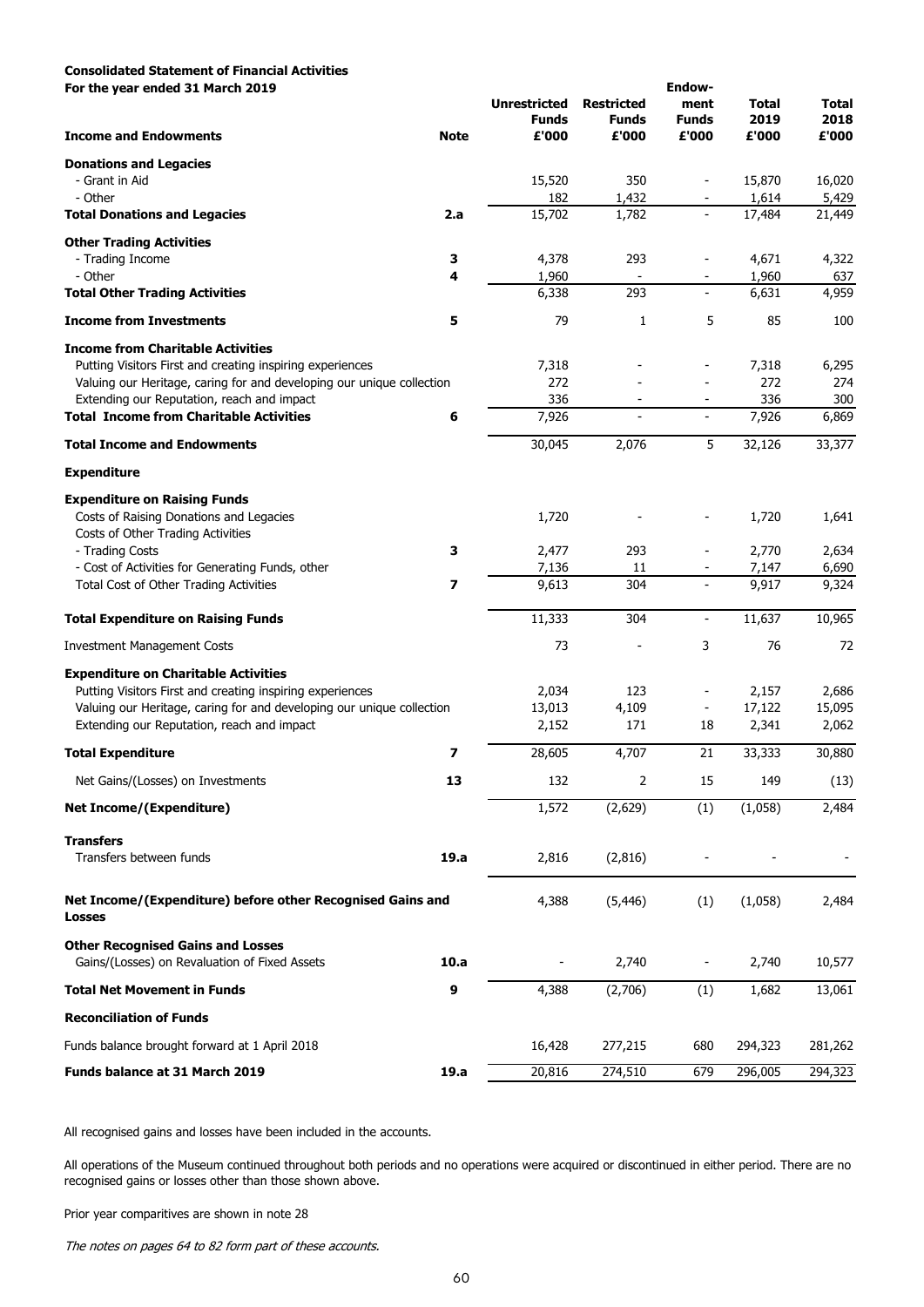# **Charity Statement of Financial Activities For the year ended 31 March 2019**

# **Other Recognised Gains and Losses**

| Gains/(Losses) on Revaluation of Fixed Assets | 10.a | 740 | 740 | 10,577 |
|-----------------------------------------------|------|-----|-----|--------|
|                                               |      |     |     |        |

| <b>Total Net Movement in Funds</b>            | 9    | 4,388  | (2,705) |     | 1,682   | 13,061  |
|-----------------------------------------------|------|--------|---------|-----|---------|---------|
| <b>Reconciliation of Funds</b>                |      |        |         |     |         |         |
| Funds balance brought forward at 1 April 2018 |      | 16,369 | 277,215 | 680 | 294,264 | 281,203 |
| Funds balance at 31 March 2019                | 19.b | 20,757 | 274,510 | 679 | 295,946 | 294,264 |

Prior year comparitives are shown in note 28

The notes on pages 64 to 82 form part of these accounts.

|                                                                             |             |                     |                   | <b>Endow-</b>            |              |              |
|-----------------------------------------------------------------------------|-------------|---------------------|-------------------|--------------------------|--------------|--------------|
|                                                                             |             | <b>Unrestricted</b> | <b>Restricted</b> | ment                     | <b>Total</b> | <b>Total</b> |
|                                                                             |             | <b>Funds</b>        | <b>Funds</b>      | <b>Funds</b>             | 2019         | 2018         |
| <b>Income and Endowments</b>                                                | <b>Note</b> | £'000               | £'000             | £'000                    | £'000        | £'000        |
| <b>Donations and Legacies</b>                                               |             |                     |                   |                          |              |              |
| - Grant in Aid                                                              | 2.a         | 15,520              | 350               |                          | 15,870       | 16,020       |
| - Other                                                                     | 2.a         | 182                 | 1,432             |                          | 1,614        | 5,429        |
| - Gift Aid donation from NMME                                               | 3           | 1,739               |                   |                          | 1,739        | 1,538        |
| - Recharges NMME                                                            |             | 166                 | $\blacksquare$    |                          | 166          | 154          |
| <b>Total Donations and Legacies</b>                                         |             | 17,607              | 1,782             | $\overline{\phantom{a}}$ | 19,389       | 23,141       |
| <b>Other Trading Activities</b>                                             |             |                     |                   |                          |              |              |
| - Trading Income                                                            |             |                     |                   |                          |              |              |
| - Other                                                                     |             | 2,002               |                   |                          |              | 698          |
|                                                                             |             |                     |                   |                          | 2,002        |              |
| <b>Total Other Trading Activities</b>                                       |             | 2,002               | $\blacksquare$    | $\sim$                   | 2,002        | 698          |
| <b>Income from Investments</b>                                              |             | 75                  | 1                 | 5                        | 81           | 96           |
| <b>Income from Charitable Activities</b>                                    |             |                     |                   |                          |              |              |
| Putting Visitors First and creating inspiring experiences                   |             | 7,318               |                   |                          | 7,318        | 6,295        |
| Valuing our Heritage, caring for and developing our unique collection       |             | 272                 |                   |                          | 272          | 274          |
| Extending our Reputation, reach and impact                                  |             | 336                 |                   |                          | 336          | 300          |
| <b>Total Income from Charitable Activities</b>                              | 6           | 7,926               | $\blacksquare$    | $\blacksquare$           | 7,926        | 6,869        |
| <b>Total Income and Endowments</b>                                          |             | 27,610              | 1,783             | 5                        | 29,398       | 30,804       |
| <b>Expenditure</b>                                                          |             |                     |                   |                          |              |              |
| <b>Expenditure on Raising Funds</b>                                         |             |                     |                   |                          |              |              |
| Costs of Raising Donations and Legacies                                     |             | 1,720               |                   |                          | 1,720        | 1,641        |
| Costs of Other Trading Activities                                           |             |                     |                   |                          |              |              |
|                                                                             |             |                     |                   |                          |              |              |
| - Trading Costs                                                             |             |                     |                   |                          |              |              |
| - Cost of Activities for Generating Funds, other                            |             | 7,178               | 11                |                          | 7,189        | 6,751        |
| <b>Total Cost of Other Trading Activities</b>                               |             | 7,178               | 11                | $\blacksquare$           | 7,189        | 6,751        |
| <b>Total Expenditure on Raising Funds</b>                                   |             | 8,898               | 11                |                          | 8,909        | 8,392        |
| <b>Investment Management Costs</b>                                          |             | 73                  |                   | 3                        | 76           | 72           |
| <b>Expenditure on Charitable Activities</b>                                 |             |                     |                   |                          |              |              |
| Putting Visitors First and creating inspiring experiences                   |             | 2,034               | 123               |                          | 2,157        | 2,686        |
| Valuing our Heritage, caring for and developing our unique collection       |             | 13,013              | 4,109             | ٠                        | 17,122       | 15,095       |
| Extending our Reputation, reach and impact                                  |             | 2,152               | 171               | 18                       | 2,341        | 2,062        |
| <b>Total Expenditure</b>                                                    |             | 26,170              | 4,414             | 21                       | 30,605       | 28,307       |
| Net Gains/(Losses) on Investments                                           | 13          | 132                 | $\overline{2}$    | 15                       | 149          | (13)         |
| <b>Net Income/(Expenditure)</b>                                             |             | 1,572               |                   |                          | (1,058)      | 2,484        |
|                                                                             |             |                     | (2,629)           | (1)                      |              |              |
| <b>Transfers</b>                                                            |             |                     |                   |                          |              |              |
| Transfers between funds                                                     | 19.b        | 2,816               | (2,816)           |                          |              |              |
|                                                                             |             |                     |                   |                          |              |              |
| Net Income/(Expenditure) before other Recognised Gains and<br><b>Losses</b> |             | 4,388               | (5, 445)          | (1)                      | (1,058)      | 2,484        |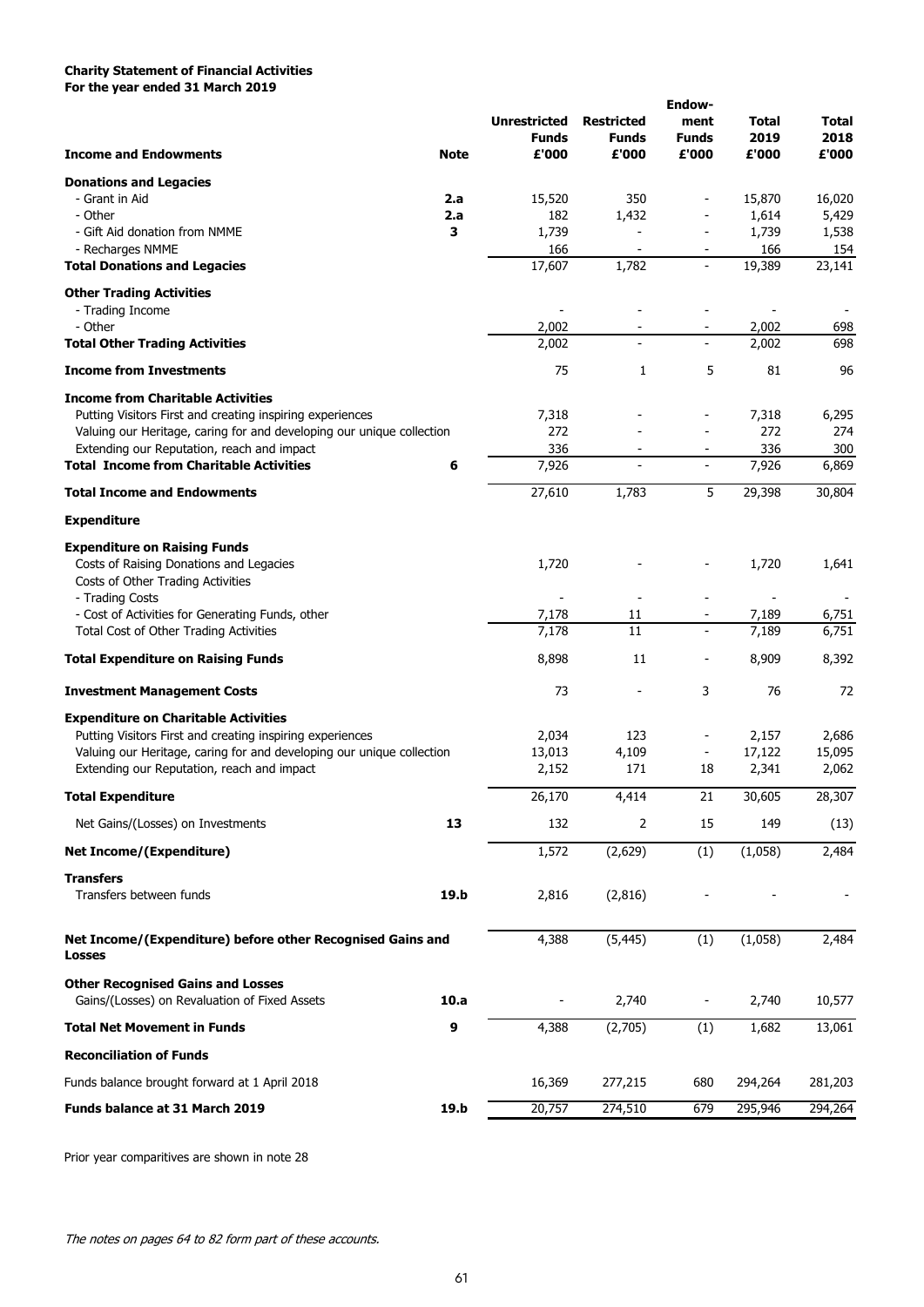# **Consolidated and Museum Balance Sheets as at 31 March 2019**

|                                                |             |              | <b>Group</b> |                |         |
|------------------------------------------------|-------------|--------------|--------------|----------------|---------|
|                                                |             | 2019         | 2018         | 2019           | 2018    |
|                                                | <b>Note</b> | £'000        | £'000        | £'000          | £'000   |
| <b>Fixed Assets</b>                            |             |              |              |                |         |
| <b>Tangible Fixed Assets</b>                   | 10.a        | 188,510      | 186,666      | 188,510        | 186,666 |
| <b>Intangible Fixed Assets</b>                 | 10.b        | 346          | 341          | 346            | 341     |
| <b>Heritage Assets</b>                         | 12          | 100,991      | 100,644      | 100,991        | 100,644 |
| Investments                                    | 13          | 4,350        | 5,048        | 4,850          | 5,548   |
|                                                |             | 294,197      | 292,699      | 294,697        | 293,199 |
| <b>Current assets</b>                          |             |              |              |                |         |
| <b>Stock</b>                                   | 15          | 435          | 396          | 76             | 82      |
| Debtors: Amounts falling due within one year   | 16          | 2,489        | 5,139        | 3,962          | 6,370   |
| Short-Term Deposit                             | 23          |              | 512          |                | 512     |
| Cash at bank and in hand                       | 23          | 7,530        | 3,635        | 5,390          | 1,759   |
|                                                |             | 10,454       | 9,682        | 9,428          | 8,723   |
| <b>Current liabilities</b>                     |             |              |              |                |         |
| Creditors: Amounts falling due within one year | 17          | (3,604)      | (3, 158)     | (3, 137)       | (2,758) |
| <b>Net current assets</b>                      |             | 6,849        | 6,524        | 6,291          | 5,965   |
| Debtors: Amounts falling due after one year    | 16          | 326          | 712          | 326            | 712     |
| Creditors: Amounts falling due after one year  | 17          | (5,368)      | (5,612)      | (5,368)        | (5,612) |
| <b>Net Assets</b>                              |             | 296,005      | 294,323      | 295,946        | 294,264 |
|                                                |             |              |              |                |         |
|                                                |             | <b>Group</b> |              | <b>Charity</b> |         |
|                                                |             | 2019         | 2018         | 2019           | 2018    |
| <b>Income Funds</b>                            |             | £'000        | £'000        | f'000          | £'000   |
| <b>Restricted funds:</b>                       | 19          |              |              |                |         |
| <b>Revaluation Reserve</b>                     |             | 70,471       | 67,731       | 70,471         | 67,731  |
| <b>Other Restricted Funds</b>                  |             | 204,039      | 209,484      | 204,039        | 209,484 |
| <b>Total Restricted Funds</b>                  |             | 274,510      | 277,215      | 274,510        | 277,215 |
| <b>Unrestricted funds:</b>                     | 19          |              |              |                |         |
| <b>Designated Funds</b>                        |             | 17,775       | 13,927       | 17,716         | 13,868  |
| <b>General Funds</b>                           |             | 3,041        | 2,501        | 3,041          | 2,501   |
| <b>Total Unrestricted Funds</b>                |             | 20,816       | 16,248       | 20,757         | 16,369  |
| <b>Capital Funds</b>                           | 19          |              |              |                |         |
| <b>Endowment Funds</b>                         |             | 679          | 680          | 679            | 680     |
| <b>Total Endowment Funds</b>                   |             | 679          | 680          | 679            | 680     |
| <b>Total Funds</b>                             |             | 296,005      | 294,323      | 295,946        | 294,264 |

The financial statements on pages 60 to 82 were approved by the Director and the Chairman.

Dr Kevin Fewster, Director and Accounting Officer 20 June 2019

The financial statements were authorised for issue by the Accounting Officer and Board of Trustees on the date shown on the audit certificate.

The notes on pages 64 to 82 form part of these accounts.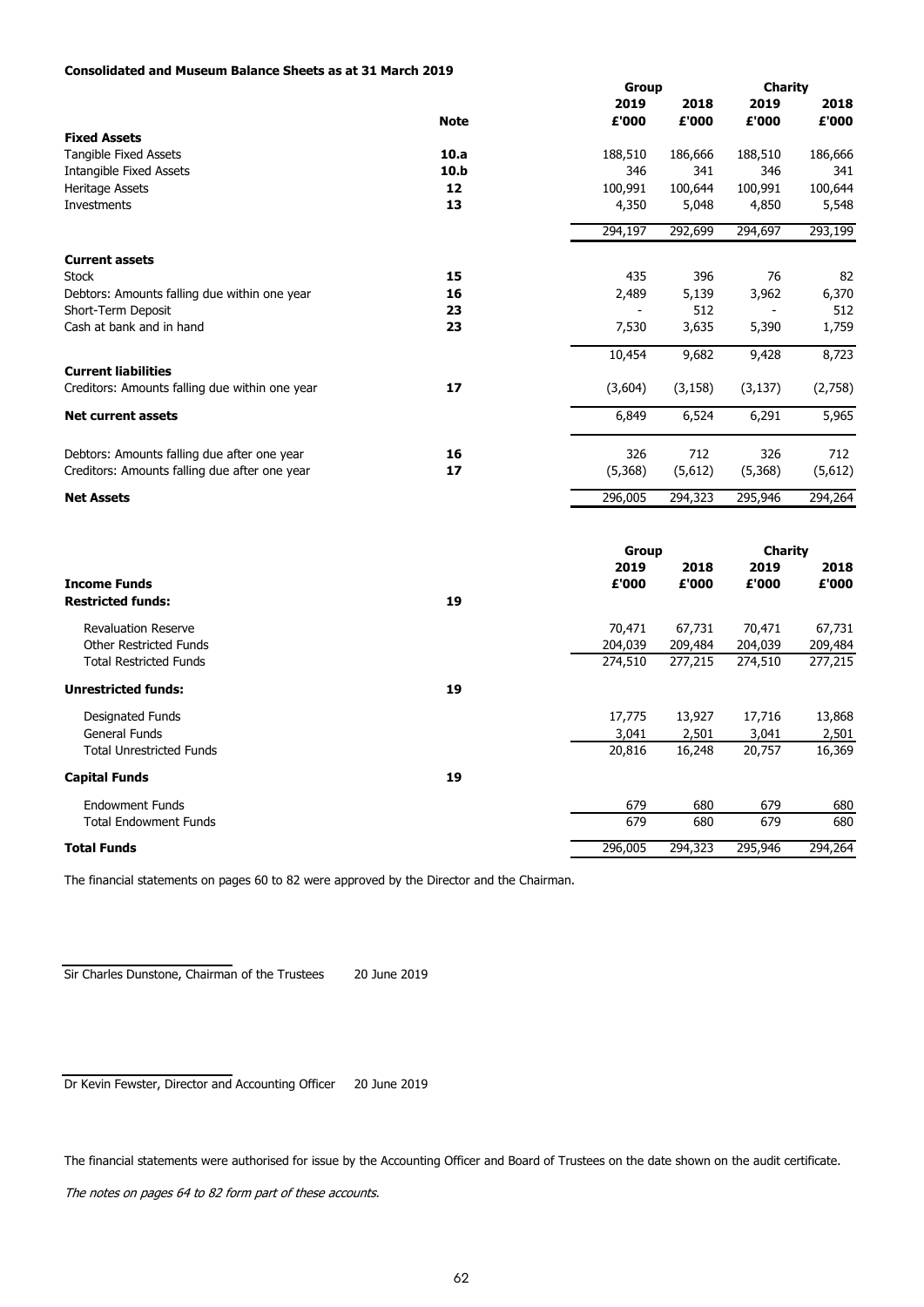# **Consolidated Cash Flow Statement**

**For the year ended 31 March 2019**

| <b>Statement of Cash Flows</b>                                        | <b>Note</b> | 2019<br>£'000 | 2018<br>£'000 |
|-----------------------------------------------------------------------|-------------|---------------|---------------|
| <b>Cash flows from operating activities:</b>                          |             |               |               |
| Net cash provided by operating activities                             | 22          | 8,482         | 10,877        |
| <b>Cash flows from investing activities:</b>                          |             |               |               |
| Dividends, interest and rents from investments                        | 5           | 85            | 100           |
| (Decrease)/Increase in short term deposits                            | 23          | 512           | 676           |
| Purchase of property, plant and equipment                             |             |               |               |
| <b>Total Asset Additions</b>                                          | 10          | (5, 459)      | (10, 373)     |
| <b>Total Purchased Heritage Assets</b>                                | 12          | (240)         | (14)          |
| Proceeds from sale of investments                                     | 13          | 1,176         | 1,441         |
| Purchase of investments                                               | 13          | (330)         | (979)         |
|                                                                       |             |               |               |
| <b>Increase in cash</b>                                               |             | 4,226         | 1,728         |
| <b>Cash flows from financing activities:</b>                          |             |               |               |
| Repayments of borrowing                                               | 17          | (332)         | (336)         |
| Net cash used in financing activities                                 |             | (332)         | (336)         |
|                                                                       |             |               |               |
| Reconciliation of increase in cash to movement in net funds           |             |               |               |
| Increase in cash in the period                                        | 22          | 3,895         | 1,394         |
| Increase/(Decrease) in liquid resources in the period                 | 22          | (512)         | (676)         |
| Change in cash and cash equivalents in the reporting period           |             | 3,383         | 718           |
| Cash and cash equivalents at the beginning of the reporting<br>period | 22          | 4,147         | 3,429         |
| Cash and cash equivalents at the end of the reporting                 | 23          | 7,530         | 4,147         |
| period                                                                |             |               |               |

The notes on pages 64 to 82 form part of these accounts.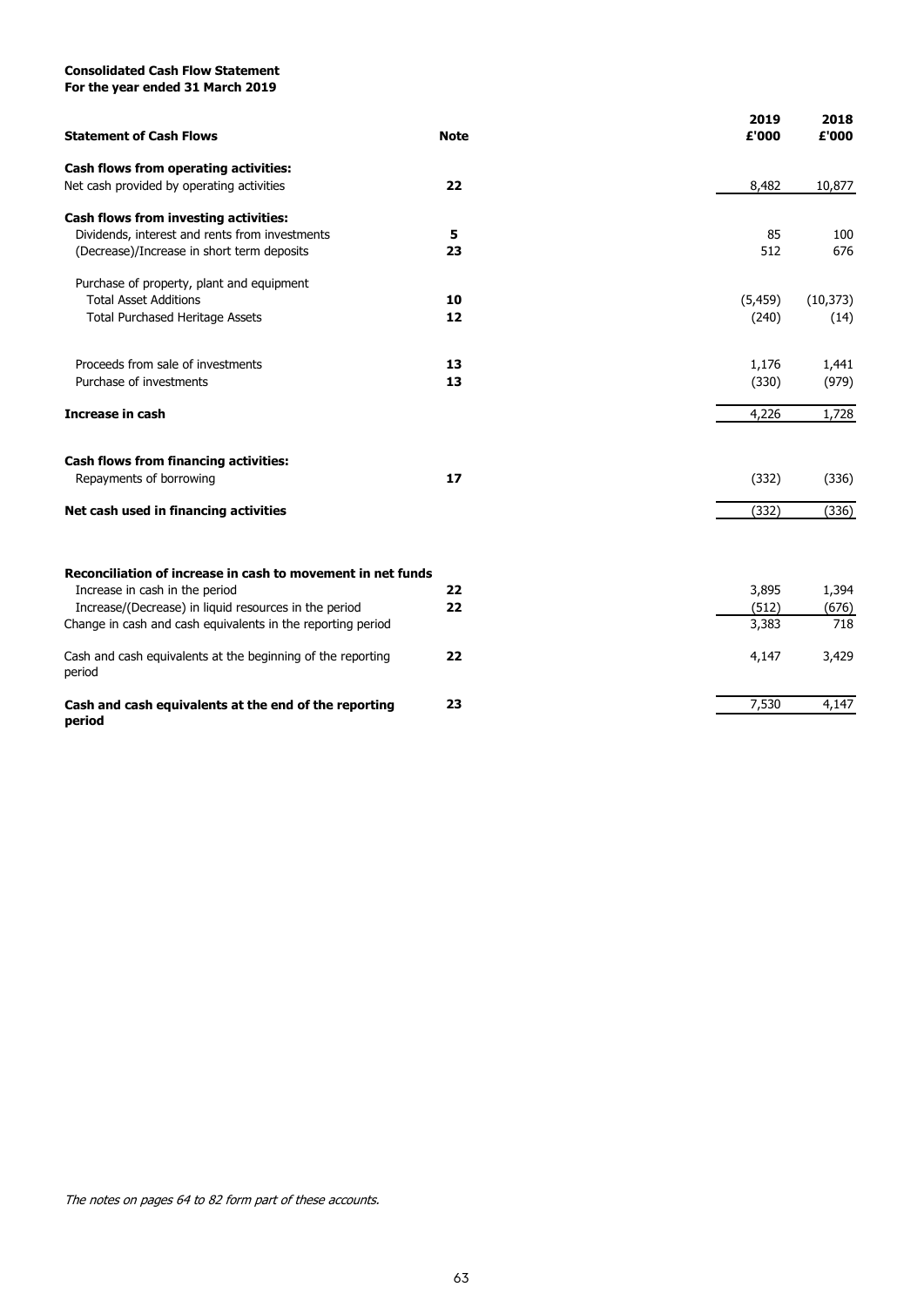# **Notes to the Consolidated Accounts For the year ended 31 March 2019**

# **1 Accounting Policies**

# **(a) Basis of accounting**

# **(b) Income**

# **(c) Expenditure**

All expenditure has been accounted for on an accruals basis.

This allocation includes an apportionment for the following expenditure:

Salaries - including Pensions and Social Security Staff Recruitment Staff Training and Development Professional Consultancy Fees Professional Legal Fees

# **(d) Collection acquisitions (Heritage Assets)**

An overview of the collection is given in Note 12.

# **(e) Tangible & Intangible fixed assets**

No revaluation is undertaken for other tangible and intangible fixed assets as it is considered that depreciated cost value is appropriate.

Costs for the Directorate, Finance Department, Human Resources Department and the IT department which are not directly attributable are allocated across Expenditure on Raising Funds and Expenditure on Charitable Activities calculated as a percentage of the total income and expenditure.

In accordance with HM Treasury's Financial Reporting Manual and SORP, additions to the collections (that is, heritage assets), acquired since 1 April 2001 are capitalised and recognised in the balance sheet at the cost or value of the acquisition, where such cost or value is reasonably obtainable and reliable. Objects that are donated to the Museum are valued by curators based on their knowledge and market value where available. Heritage assets are not depreciated or revalued as a matter of routine as depreciation is not required on heritage assets which have indefinite lives.

All fixed assets are reported at cost less accumulated depreciation, except in the following instance: Land and buildings are professionally fully valued every five years; a full valuation was undertaken as at 31 March 2017. In the years between full valuations of land and buildings a review based revaluation is undertaken. The next full valuation is due to be undertaken for the year ended 31 March 2022.

In respect of the collections that existed at 31 March 2001, reliable information on cost or valuation is not available and cannot be obtained at a cost commensurate with the benefits to the users of the financial statements. Therefore such assets are not recognised in the balance sheet.

The Museum capitalises the purchase of assets which cost more than £1,000 and which have lives beyond the financial year in which they are

#### bought.

Depreciation is provided on all tangible and intangible assets, except freehold land and heritage assets, at rates calculated to write off the cost less estimated residual value of each asset on a straight line basis. For assets under construction, depreciation is not charged until the asset has come into use. Heritage assets are considered to have indefinite lives and are therefore not depreciated. Land is not depreciated because land is assumed to have an unlimited useful life.

The accounts comply with the Statement of Recommended Practice: Accounting and Reporting by Charities (SORP FRS102), applicable accounting standards, the requirements of the HM Treasury's Financial Reporting Manual, Charities Act 2011, Accounts Direction issued by the Department for Digital, Culture, Media and Sport (DCMS) and in the case of the subsidiary the Companies Act 2006. The charity is a public benefit entity. The particular accounting policies adopted by the Museum are described below. The Functional currency is Sterling (£).

The accounts have been prepared under the historical cost convention as modified by the revaluation of tangible fixed assets and the required valuation methods for financial instruments. The Museum (Group) accounts includes the three Trusts (The Caird Fund, The Development Fund and The No. 3 Trust Fund) and the trading subsidiary, National Maritime Museum Enterprises Limited (NMME). All figures shown as Charity are comprised of the Group results excluding NMME. The accounts are consolidated on a line-by-line basis.

Income is classified under the headings of Donations and Legacies, Income from Charitable Activities and Trading Income. Grant-in-aid from the DCMS is recognised in the Statement of Financial Activities in the year that it is received. Lottery, Grant, Donations and legacies are recognised in the SOFA when there is evidence of entitlement to the gift, receipt is probable and its amount can be measured reliably. Grants and other income that are awarded subject to specific performance conditions and non capital income from the Heritage Lottery Fund, are recognised when the performance conditions for their receipt have been met. Commercial and trading income including sponsorship is recognised upon performance of services rendered in accordance with the contractual terms. Admissions and Membership income is recognised as the Museum becomes entitled to the income. All other income is recognised where there is probability of receipt and the amount is quantifiable.

Expenditure is matched to the income classifications under the headings of Expenditure on Raising Funds and Expenditure on Charitable Activities rather than the type of expense in order to provide more useful information to users of the accounts.

Expenditure on Raising Funds and Expenditure on Charitable Activities comprise direct expenditure including direct staff costs attributable to the activity.

Where costs are unable to be directly attributed they are allocated to activities on a basis consistent with use of the resources in accordance with SORP FRS102. The use of resources for costs not directly attributable to an activity are allocated in accordance with resource use (based on activity income and direct expenditure divided by total income and direct expenditure).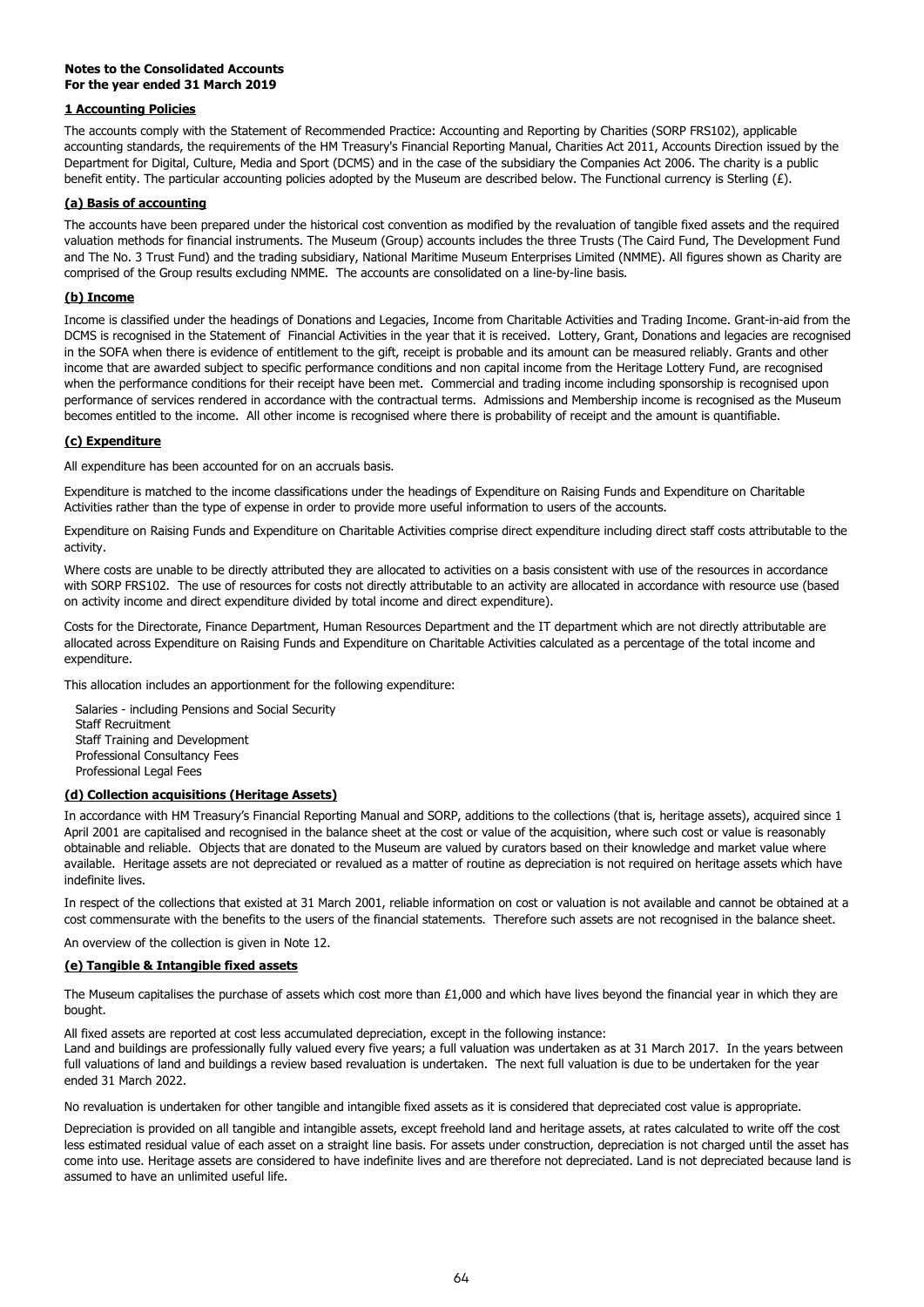| Indicative asset lives are as follows: |  |  |
|----------------------------------------|--|--|
|----------------------------------------|--|--|

| <b>Buildings - Structure</b>  | 50 years or 100 years        |
|-------------------------------|------------------------------|
| Buildings - Plant & Machinery | 20 years                     |
| Buildings - Fit out           | 20 years                     |
| <b>Fixtures and fittings</b>  | 2 years, 4 years or 10 years |
| Plant & Equipment             | 4 years                      |
| Computers                     | 4 years                      |
| <b>Vehicles</b>               | 4 years                      |
| Software and Website          | 4 years                      |
|                               |                              |

### **Impairment of fixed assets**

# **(f) Significant judgements and estimates**

# **(g) Financial instruments**

### **Financial assets**

### **i. Receivables**

### **ii. Available for sale financial assets**

Available for sale ("AFS") financial assets are mainly investments that the Museum does not plan to hold until maturity.

### **Impairment of financial assets**

### **Financial liabilities**

# **Cash and cash equivalents**

Cash and cash equivalents include cash in hand and deposits held on call with banks.

# **(h) Stock**

Stock is valued at the lower of cost and net realisable value.

# **(i) Pension Schemes**

Investments that are treated as AFS financial assets are stated at fair value (market value). Given that these investments are small in relation to the Museum's overall reserves, it is the Museum's policy to keep valuations up to date. As a result, the Statement of Financial Activities only includes those unrealised gains or losses arising from the revaluation of the portfolio throughout the year. Disclosure is made in Note 13 of the difference between historical cost and the sale proceeds of the investments sold during the year.

Investments that are intended to produce a return, but are available to be spent within a 12 month period are treated as Current Asset investments. All other investments, which are intended to produce a long term return, and are not intended to be spent within the next 12 months, are treated as Fixed Asset investments.

An assessment of whether there is objective evidence of impairment is carried out for all financial assets or groups of financial assets at the balance sheet date. A financial asset, or group of financial assets, is considered to be impaired if there is objective evidence of impairment as a result of one or more events that occurred after the initial recognition of the asset (a 'loss event') and that loss event has an impact on the estimated future cash flows of the asset or group of assets that can be reliably estimated.

Where there is objective evidence that an impairment loss exists on receivables carried at amortised cost, impairment provisions are made to reduce the carrying value to the present value of estimated future cash flows, discounted at the financial asset's original effective interest rate. The charge to the Statement of Financial Activities represents the movement in the level of provisions, together with any amounts written off, net of recoveries in the year.

Trade, other creditors and accruals are recorded at their carrying value, in recognition that these liabilities fall due within 1 year. The museum

has no exposure to interest rate risk on its financial liabilities as the interest rate on the DCMS loan is fixed for the entire repayment period.

Pensions costs are accounted for as they are incurred. The Museum operates a defined contribution pension scheme and the assets of the scheme are held separately from those of the company in an independently administered fund with Scottish Widows plc. Some past and present employees of the Museum are covered by the provisions of the Principal Civil Service Pension Scheme (PCSPS) which are described at note 7a. The Museum recognises the expected cost of these elements on a systematic and rational basis over the period during which it benefits from employees' services by payment to the PCSPS of amounts calculated on an accruing basis. Liability for payment of future benefits is a charge on the PCSPS. In respect of the defined contribution elements of the schemes, the Museum recognises the contributions payable for the year.

Fixed assets are depreciated from the date of acquisition to the date of disposal, Intangible assets are amortised from date of acquisition to the date of disposal.

An assessment of whether there is objective evidence of impairment is carried out for all fixed assets at the balance sheet date. A fixed asset is considered to be impaired if there is objective evidence of impairment as a result of one or more events that occurred after the initial recognition of the asset (a 'loss event') and that loss event has an impact on the estimated future recoverable value of the asset that can be reliably estimated. Where there is objective evidence that an impairment loss exists, impairment provisions are made to reduce the carrying value to the present estimated recoverable value.

The significant judgements and estimates made in preparing these accounts are disclosed throughout the document, and include those with respect to depreciation (note 1(e)) and the valuation of fixed assets (note 10) and heritage assets (note 12).

The Museum only has financial assets and financial liabilities of a kind that qualify as basic financial instruments. Basic financial instruments are initially recognised at transaction value and subsequently measured at their settlement value with the exception of DCMS loans which are subsequently measured at amortised cost using the effective interest method.

The Museum classifies its financial assets in the following categories: receivables and available-for-sale. The classification depends on the purpose for which the financial asset was acquired.

Receivables are financial assets with fixed or determinable payments that are not quoted in an active market. The Museum has no intention of trading these receivables. Receivables consist of trade and other debtors and are recorded at their carrying values, in recognition that these assets fall due within 1 year.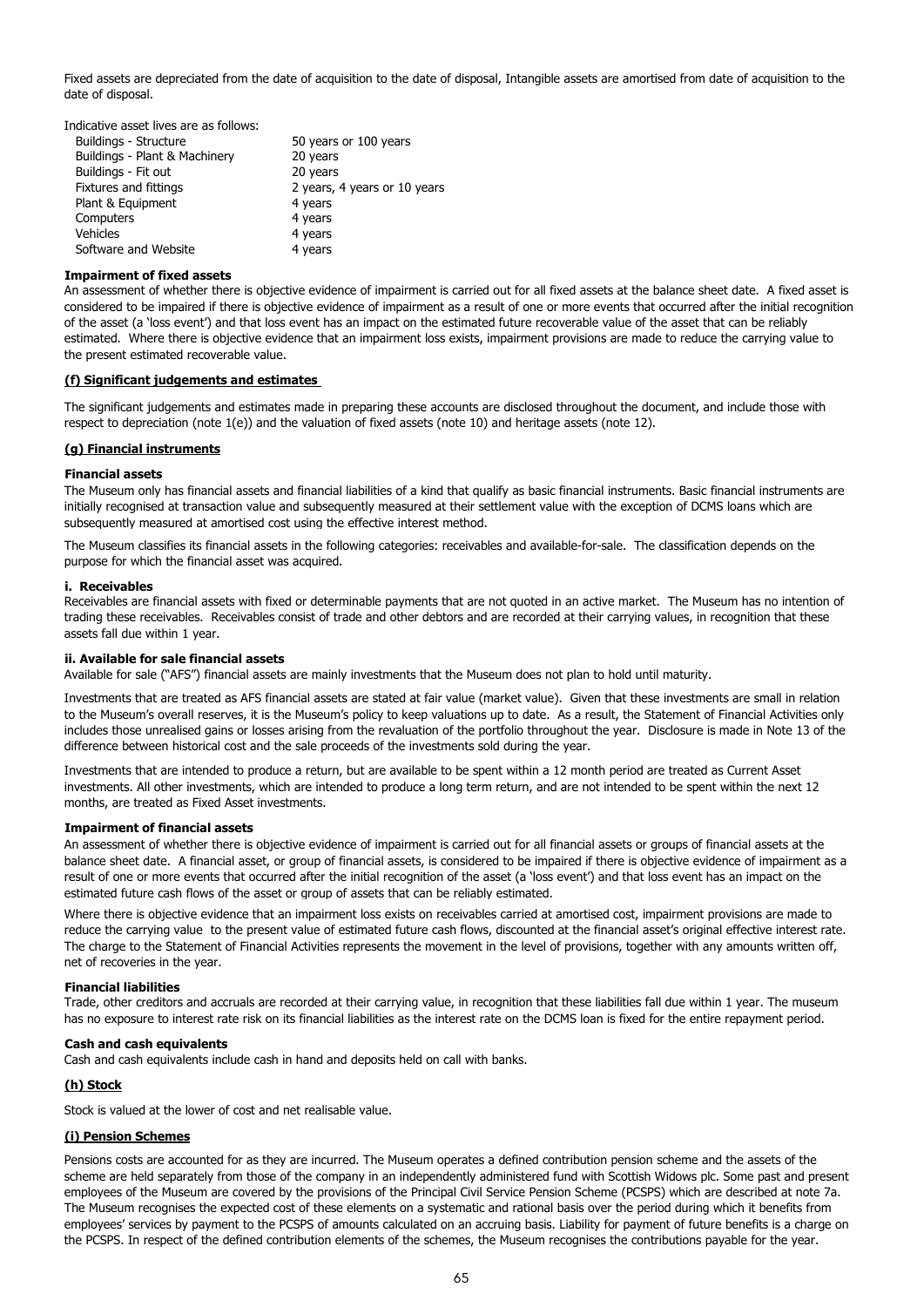# **(j) Early retirement costs**

#### **Principal Civil Service Pension Scheme (PCSPS)**

### **Group Personal Pension Scheme**

#### **(k) Foreign currencies**

### **(l) Fund accounting**

### **(m) Leases**

### **(n) Taxation**

### **Notes to the Consolidated Accounts**

### **2.a Donations and Legacies - Charity & Group**

£15,870,000 (£16,020,000 - 2018) of Grant-in-Aid has been received from the Department for Digital, Culture, Media and Sport during the year.

|                                     |           | Endow-                   |                          |                          |              |              |  |  |
|-------------------------------------|-----------|--------------------------|--------------------------|--------------------------|--------------|--------------|--|--|
|                                     |           | <b>Unrestricted</b>      | <b>Restricted</b>        | ment                     | <b>Total</b> | <b>Total</b> |  |  |
|                                     |           | <b>Funds</b>             | <b>Funds</b>             | <b>Funds</b>             | 2019         | 2018         |  |  |
| <b>DCMS</b>                         |           | £'000                    | £'000                    | £'000                    | £'000        | £'000        |  |  |
| Resource Grant-in-Aid               |           | 13,795                   | $\overline{\phantom{a}}$ | $\blacksquare$           | 13,795       | 13,795       |  |  |
| Capital Grant-in-Aid                |           | 1,725                    | 350                      | $\overline{\phantom{a}}$ | 2,075        | 2,225        |  |  |
| <b>Total Grant in Aid</b>           | Note 24.a | 15,520                   | 350                      | $\blacksquare$           | 15,870       | 16,020       |  |  |
| Donations                           |           | 182                      | 116                      | $\overline{\phantom{a}}$ | 298          | 1,169        |  |  |
| Donations - Capital Projects        |           | $\overline{\phantom{a}}$ | 1,209                    | $\overline{\phantom{a}}$ | 1,209        | 3,671        |  |  |
| Donated Objects                     | Note 12   | $\overline{\phantom{a}}$ | 107                      | $\overline{\phantom{0}}$ | 107          | 145          |  |  |
| Heritage Lottery Fund               | Note 24.b | -                        | $\blacksquare$           | -                        |              | 444          |  |  |
| <b>Total Donations and Legacies</b> |           | 15,702                   | 1,782                    | $\overline{\phantom{a}}$ | 17,484       | 21,449       |  |  |

Donated objects are artefacts given to the Museum with a value of £107,290 (£145,275 - 2018). Objects are valued by curators based on their expert knowledge and market value, including previous auction results for comparable items.

During the year the Museum received donations for Capital Projects with a value of £1,209,008 (£3,670,578 - 2018).

This note discloses the totality of the donated resources receivable by the museum during the year and their disposition. The museum provides enhanced disclosure in the Statement of Financial Activities beyond the requirements of the SORP in order to allow readers of the accounts to distinguish between the ongoing revenue income and costs of operating the museum, and the impact of donations in support of capital expenditure and collection acquisitions. The value of such donations is often material, and can vary significantly from year to year. Donations and grants in support of capital expenditure and collections acquisitions are recognised in the SOFA when there is evidence of entitlement to the gift, receipt is probable and its amount can be measured reliably. But the associated capital expenditure is depreciated over the expected useful life of the asset, and heritage assets are not depreciated at all.

Under the rules of the PCSPS the early retirement of officers is permitted with the agreement of the Museum. In these circumstances certain benefits arise for the employee. The Museum bears the cost of these retirement benefits for the period from the officer's retirement up to their normal retirement age under the Scheme's rules.

There are no early retirement benefit costs incurred by the Museum under the Group Personal Pension Scheme.

Unless material, foreign currency transactions are converted to or from Sterling at the Bank Rate available on the day of the transaction. For material transactions and where a movement in currency would present a risk to the Museum, this is minimised by securing the currency in advance of payment.

General funds are available for use at the discretion of the Trustees in furtherance of the general objectives of the Museum. Designated funds comprise unrestricted funds which have been set aside at the discretion of the Trustees for specific purposes. Restricted funds are funds subject to specific conditions imposed by donors or by the purpose of the appeal. Permanent endowment funds are funds which the donor has stated are to be held as capital.

Rentals applicable to operating leases are charged to the Statement of Financial Activities of the period in which the cost is incurred. The Museum holds no finance leases.

The Museum is a Non Departmental Public Body Exempt Charity and under Section 505 ICTA 1988 is exempt from income taxation on charitable activities.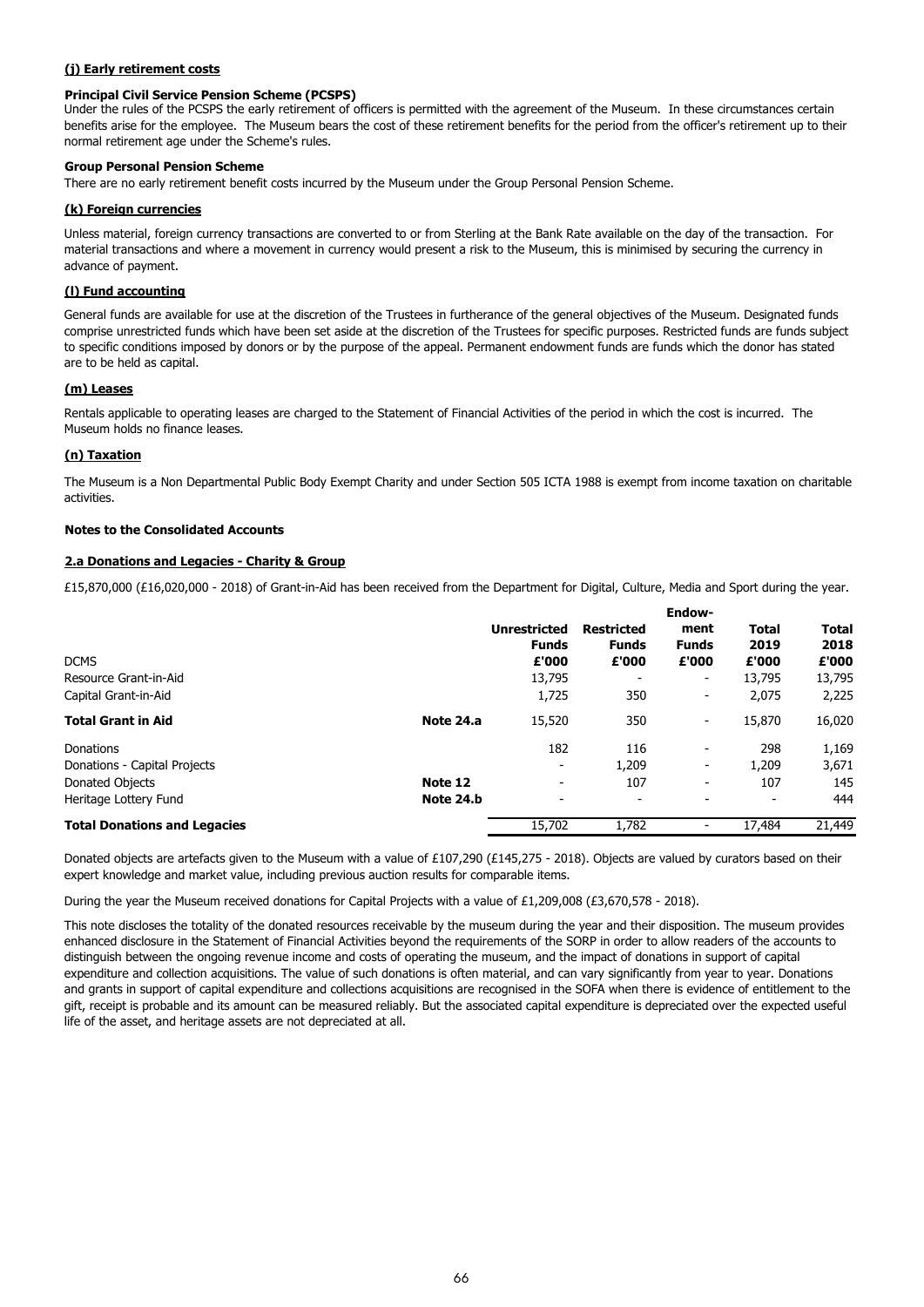# **3 Results of Trading Subsidiary**

| <b>Profit and Loss Account</b>                | 2019<br>£'000 | 2018<br>£'000 |
|-----------------------------------------------|---------------|---------------|
| Trading income                                | 2,912         | 2,668         |
| Cost of sales                                 | (1,303)       | (1, 163)      |
| Gross profit                                  | 1,609         | 1,505         |
| Income from other commercial activities       | 1,759         | 1,654         |
| Administrative expenses                       | (1,633)       | (1,625)       |
| Operating profit                              | 1,735         | 1,534         |
| Interest receivable and similar income        | 4             | 4             |
| Profit on ordinary activities before taxation | 1,739         | 1,538         |
| Tax on profit on ordinary activities          |               |               |
| Profit on ordinary activities after taxation  | 1,739         | 1,538         |

Other commercial activities include venue hire, sponsorship, corporate membership and artefact loans and the catering franchise commission.

Administrative expenses include charges of £166,253 (£154,075 - 2018) from the Museum.

Profits on ordinary activities after taxation of £1,738,909 (£1,538,257 - 2018) will be distributed as Gift Aid to the Charity.

| <b>Balance Sheet</b>                                                                                  | 2019<br>£'000    | 2018<br>£'000     |
|-------------------------------------------------------------------------------------------------------|------------------|-------------------|
| Current assets<br><b>Current liabilities</b>                                                          | 2,765<br>(2,206) | 2,504<br>(1, 945) |
| Total current assets less current liabilities                                                         | 559              | 559               |
| <b>Capital and Reserves</b>                                                                           | 2019<br>£'000    | 2018<br>£'000     |
| Called-up equity share capital<br>Profit and loss account                                             | 500<br>59        | 500<br>59         |
|                                                                                                       | 559              | 559               |
| Reconciliation of results of trading subsidiary to the consolidated Statement of Financial Activities |                  |                   |
|                                                                                                       | 2019<br>£'000    | 2018<br>£'000     |
| Trading income<br>Income from other commercial activities                                             | 2,912<br>1,759   | 2,668<br>1,654    |
| Trading income per SOFA                                                                               | 4,671            | 4,322             |
| Administrative expenses & cost of sales<br>Intercompany transactions                                  | 2,936<br>(166)   | 2,788<br>(154)    |
| Trading costs per SOFA                                                                                | 2,770            | 2,634             |
| Investment income<br>Intercompany transactions                                                        | $\overline{4}$   | 4                 |
| Investment income included within SOFA                                                                | $\overline{4}$   | $\overline{4}$    |

### **4 Activities for Generating Funds, Other - Charity & Group**

| Income from Other Trading Activities - Other is made up as follows: | <b>Unrestricted</b><br><b>Funds</b><br>£'000 | <b>Restricted</b><br><b>Funds</b><br>£'000 | <b>Endow-</b><br>ment<br><b>Funds</b><br>£'000 | 2019<br>£'000 | 2018<br>£'000 |
|---------------------------------------------------------------------|----------------------------------------------|--------------------------------------------|------------------------------------------------|---------------|---------------|
| Conferences & Event Attendance                                      | 105                                          | $\blacksquare$                             | $\overline{\phantom{a}}$                       | 105           | 32            |
| Membership                                                          | 453                                          | $\overline{\phantom{a}}$                   | $\sim$                                         | 453           | 395           |
| Publications                                                        | 49                                           | $\overline{\phantom{a}}$                   | $\overline{\phantom{a}}$                       | 49            | 53            |
| Licence Fee                                                         | 1,250                                        | $\overline{\phantom{a}}$                   | ۰.                                             | 1,250         |               |
| Miscellaneous Other                                                 | 103                                          | $\sim$                                     | $\overline{\phantom{a}}$                       | 103           | 157           |
|                                                                     | 1,960                                        | $\overline{\phantom{a}}$                   |                                                | 1,960         | 637           |

The Museum has a trading subsidiary National Maritime Museum Enterprises Limited whose principal activities are merchandising through the Museum shops and the organisation of commercial activities and events. The company donates its profit to the Museum through Gift Aid. A summary of its trading results is shown below. Audited accounts are filed with the Registrar of Companies.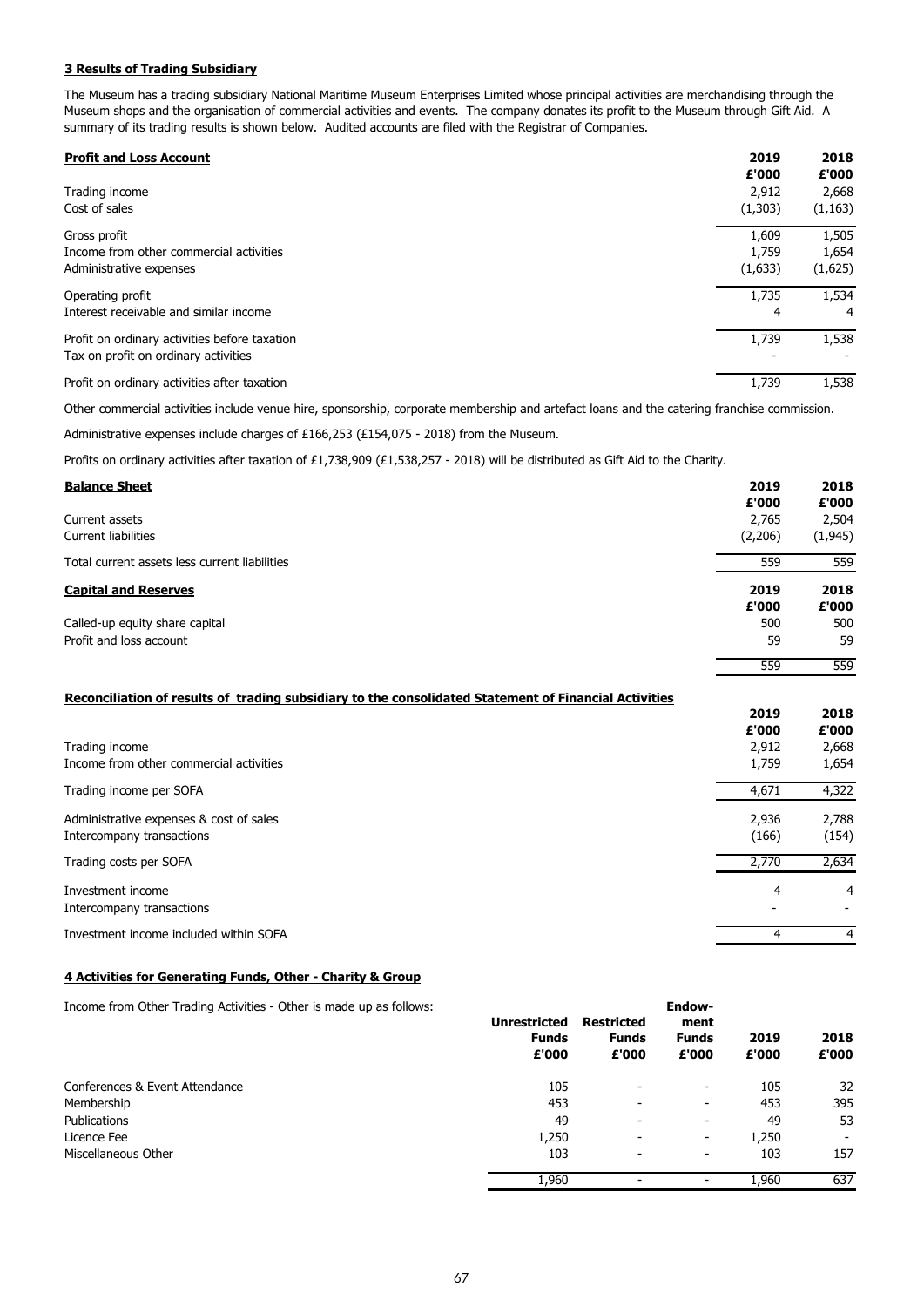# **7 Analysis of Total Expenditure**

| <b>5 Investment Income</b>               |                                       |                                            | <b>Endow-</b>                 |               |               |
|------------------------------------------|---------------------------------------|--------------------------------------------|-------------------------------|---------------|---------------|
| Investment income is made up as follows: | Unrestricted<br><b>Funds</b><br>£'000 | <b>Restricted</b><br><b>Funds</b><br>£'000 | ment<br><b>Funds</b><br>£'000 | 2019<br>£'000 | 2018<br>£'000 |
| Dividends receivable                     | 65                                    |                                            |                               | 71            | 94            |
| Interest receivable - Bank interest      | 14                                    | $\overline{\phantom{a}}$                   | $\overline{\phantom{0}}$      | 14            | 6             |
|                                          | 79                                    |                                            |                               | 85            | 100           |

| 6 Income from Charitable Activities - Charity & Group    |                 |                          | <b>Extend</b>            |              |       |
|----------------------------------------------------------|-----------------|--------------------------|--------------------------|--------------|-------|
|                                                          | <b>Value</b>    | Put                      | Our                      | <b>Total</b> |       |
|                                                          | Our             | <b>Visitors</b>          | Reputa-                  | <b>Funds</b> |       |
| Income from Charitable Activities include the following: | <b>Heritage</b> | <b>First</b>             | tion                     | 2019         | 2018  |
|                                                          | £'000           | £'000                    | £'000                    | £'000        | £'000 |
| Admissions                                               |                 | 7,318                    | $\overline{\phantom{a}}$ | 7,318        | 6,084 |
| Licensing                                                | 201             | $\sim$                   | $\overline{\phantom{a}}$ | 201          | 197   |
| <b>Education and Pubic Programmes</b>                    |                 | $\sim$                   | 314                      | 314          | 288   |
| Recharges                                                | 43              | -                        | $\overline{\phantom{0}}$ | 43           | 46    |
| Reproductions, Plans & Print Sales                       | 19              |                          |                          | 19           | 11    |
| Research                                                 | 2               | $\overline{\phantom{0}}$ | $\overline{\phantom{0}}$ |              | 6     |
| <b>Touring Income</b>                                    |                 | -                        | 22                       | 22           | 12    |
| Other                                                    | 7               | $\blacksquare$           | $\overline{\phantom{a}}$ |              | 225   |
|                                                          | 272             | 7,318                    | 336                      | 7,926        | 6,869 |

|                                                                       |                   |                  |                 |                                |              |                 | 2019<br>$\frac{0}{0}$ | 2018<br>$\frac{0}{0}$ |
|-----------------------------------------------------------------------|-------------------|------------------|-----------------|--------------------------------|--------------|-----------------|-----------------------|-----------------------|
| Costs of Raising Donations and Legacies                               |                   |                  |                 |                                |              |                 | 32                    | 36                    |
| Costs of Other Trading Activities                                     |                   |                  |                 |                                |              |                 | 16                    | 14                    |
| <b>Investment Management Costs</b>                                    |                   |                  |                 |                                |              |                 | 1                     | $\mathbf{1}$          |
| Putting Visitors First and creating inspiring experiences             |                   |                  |                 |                                |              |                 | 16                    | 15                    |
| Valuing our Heritage, caring for and developing our unique collection |                   |                  |                 |                                |              |                 | 30                    | 30                    |
| Extending our Reputation, reach and impact                            |                   |                  |                 |                                |              |                 | 5                     | $\overline{4}$        |
|                                                                       | <b>Direct</b>     | <b>Director-</b> | Govern-         | <b>Support Cost Allocation</b> |              |                 | <b>Total</b>          | <b>Total</b>          |
|                                                                       | <b>Activities</b> | ate              | ance            | <b>Finance</b>                 | <b>HR</b>    | IT              | 2019                  | 2018                  |
| <b>Expenditure on Raising Funds</b>                                   | £'000             | £'000            | £'000           | £'000                          | £'000        | £'000           | £'000                 | £'000                 |
| Costs of Raising Donations and Legacies                               | 329               | 370              | 25              | 421                            | 238          | 337             | 1,720                 | 1,641                 |
| Costs of Other Trading Activities                                     | 9,207             | 189              | 12              | 215                            | 122          | 172             | 9,917                 | 9,324                 |
| <b>Investment Management Costs</b>                                    | 32                | 12               | $\mathbf{1}$    | 13                             | 7            | 11              | 76                    | 72                    |
| <b>Expenditure on Charitable Activities</b>                           |                   |                  |                 |                                |              |                 |                       |                       |
| <b>Putting Visitors First</b>                                         | 1,446             | 189              | 13              | 215                            | 122          | 172             | 2,157                 | 2,686                 |
| Valuing our Heritage                                                  | 15,765            | 361              | 24              | 411                            | 232          | 329             | 17,122                | 15,095                |
| <b>Extending our Reputation</b>                                       | 2,142             | 53               | 3               | 61                             | 34           | 48              | 2,341                 | 2,062                 |
| <b>Total Resources Expended</b>                                       | 28,921            | 1,174            | $\overline{78}$ | 1,336                          | 755          | 1,069           | 33,333                | 30,880                |
|                                                                       |                   |                  |                 |                                |              | <b>Staff on</b> |                       |                       |
| (a) Staff Costs                                                       |                   |                  |                 |                                |              | <b>Capital</b>  | 2019                  | 2018                  |
|                                                                       |                   |                  |                 |                                | <b>Staff</b> | <b>Projects</b> | £'000                 | £'000                 |
| Wages and salaries - Permanent Staff                                  |                   |                  |                 |                                | 12,712       | 63              | 12,775                | 12,507                |
| Wages and salaries - Agency and Temporary Staff                       |                   |                  |                 |                                | 153          |                 | 153                   | 221                   |
| Social security costs                                                 |                   |                  |                 |                                | 1,181        | 5               | 1,186                 | 1,106                 |
| Pension costs                                                         |                   |                  |                 |                                | 1,204        | 6               | 1,210                 | 1,124                 |
| Early retirement and termination costs                                |                   |                  |                 |                                | 17           |                 | 17                    | 5                     |
|                                                                       |                   |                  |                 |                                | 15,267       | $\overline{74}$ | 15,341                | 14,963                |

Cost allocation includes an element of judgement and the Museum has had to consider the cost benefit of detailed calculations and record keeping. To ensure accurate costs are kept the Museum adopts a policy of allocating costs to the respective cost headings throughout the year for projects or where the activity is self contained (for example, activities undertaken by the subsidiary), which means the that the Activities include support costs where they are directly attributable.

The use of resources for costs not directly attributable to an activity have been allocated in accordance with resource use (based on activity income and direct expenditure divided by total income and direct expenditure), as follows:

Investment income received by the Museum's three Trust accounts is allocated to the funds proportionately based on the prior year's closing fund balances.

All investment income is treated as unrestricted or restricted according to the fund in which it is received.

Income received from Car Parking, Filming & Photography is shown in Note 4 Activities for Generating Funds: Miscellaneous Other.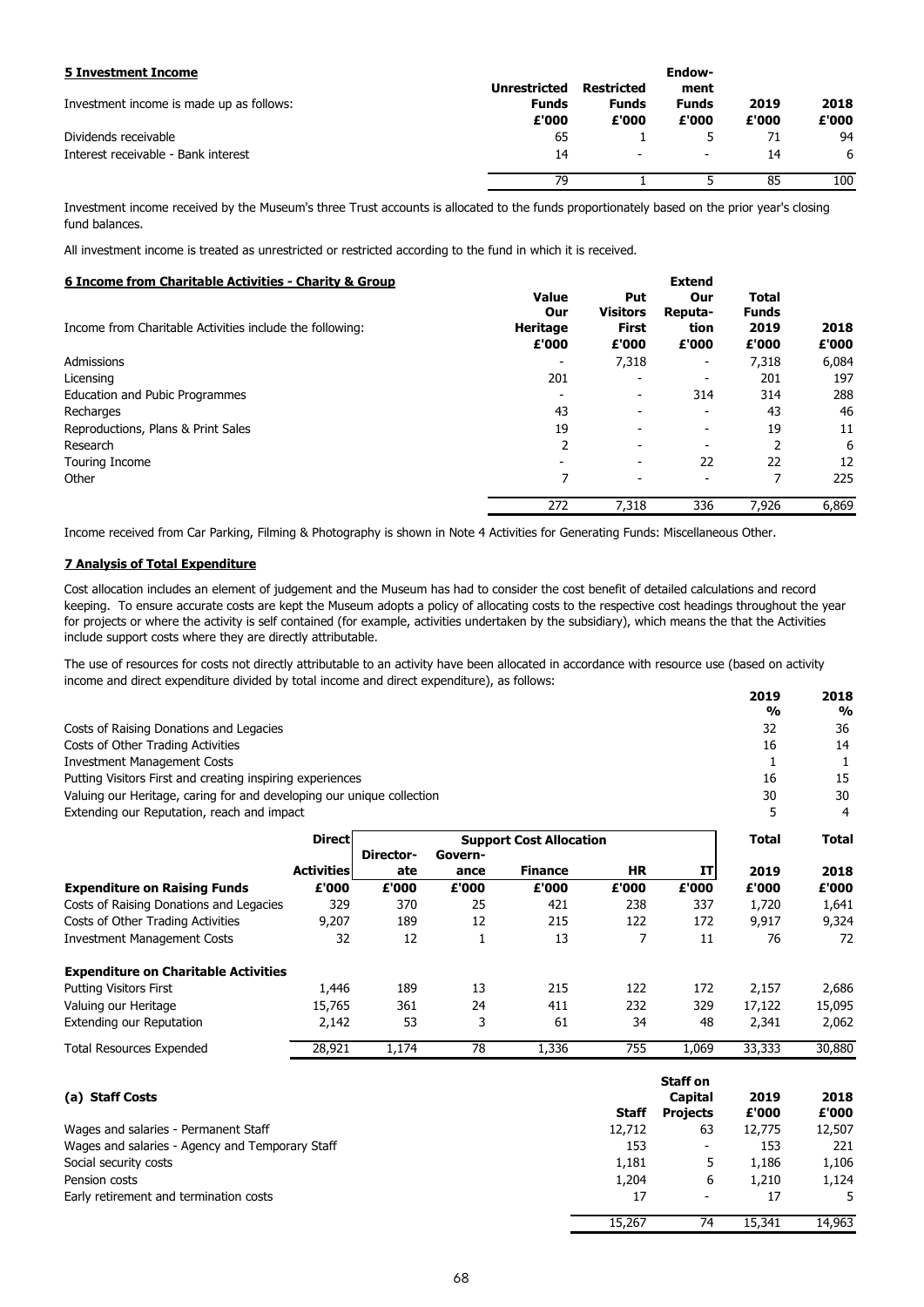The average number of employees (i.e. full-time equivalents) analysed by function and category of employment was:

|                                                                       |              | <b>Temporary</b><br><b>Contract &amp;</b> | <b>Staff on</b><br>Capital |              |              |
|-----------------------------------------------------------------------|--------------|-------------------------------------------|----------------------------|--------------|--------------|
|                                                                       | <b>Staff</b> | <b>Agency</b>                             | <b>Projects</b>            | <b>Total</b> | <b>Total</b> |
| <b>Expenditure on Raising Funds</b>                                   |              |                                           |                            | 2019         | 2018         |
| Costs of Raising Donations and Legacies                               | 11           |                                           |                            | 11           | 11           |
| Costs of Other Trading Activities                                     | 229          |                                           | $\blacksquare$             | 230          | 213          |
| <b>Expenditure on Charitable Activities</b>                           |              |                                           |                            |              |              |
| Putting Visitors First and creating inspiring experiences             | 27           |                                           | $\overline{\phantom{a}}$   | 28           | 35           |
| Valuing our Heritage, caring for and developing our unique collection | 162          | 3                                         | 3                          | 168          | 171          |
| Extending our Reputation, reach and impact                            | 28           | 10                                        | $\overline{\phantom{0}}$   | 38           | 34           |
| <b>Administration/Support Costs</b>                                   | 37           |                                           | -                          | 38           | 41           |
|                                                                       | 494          | 16                                        |                            | 513          | 505          |

|                     | 2019 | 2018           |
|---------------------|------|----------------|
| $£60,000 - £70,000$ |      | 5              |
| £70,001 - £80,000   |      |                |
| £80,001 - £90,000   |      |                |
| £90,001 - £100,000  |      | 3              |
| £100,001 - £110,000 |      |                |
| £110,001 - £120,000 |      | $\overline{2}$ |
| £120,001 - £130,000 |      |                |
| £130,001 - £140,000 |      |                |
| £140,001 - £150,000 |      |                |
| £150,001 - £160,000 |      |                |
| £160,001 - £170,000 |      |                |
|                     | 12   | 12             |

### **The Principal Civil Service Pension Scheme (PCSPS)**

The Museum ceased offering membership to the PCSPS to new non-member employees on 1 April 1994.

# **Group Personal Pension Scheme**

#### **Other Personal Pension Scheme**

Nil contributions were paid to other private pension schemes on behalf of individuals.

The Museum also provides, centrally, an insurance based cover for death in service and ill health benefits.

Additional information on staff costs is provided in the Remuneration Report on page 32.

# **b) Trustees**

The Museum offers membership of a group personal pension scheme into which the employer contributes between 8.5% and 10% of pensionable salary. The employee contributes a minimum of 1.5% or 3% of pensionable salary.

Employer's contributions of £1,137,216 were paid in 2018-19 (£1,048,345 - 2017-18) into the Group Personal Pension scheme. This is a defined

contribution scheme.

The Trustees neither received nor waived any emoluments during the year (£nil - 2018). Expenses reimbursed (for travel and subsistence) to 4 Trustees amounted to £2,701 (£3,085 - four Trustees 2018).

The number of senior employees, including the Director, whose emoluments for the year (including taxable benefits in kind) amounted to £60,000 or over in the year was as follows:

Of the twelve employees with earnings over £60,000 per annum there is one for whom benefits are accruing under the defined benefits scheme (PCSPS), with the remainder accruing benefits under the defined contribution scheme. The total employer's contribution for this individual to the PCSPS at Period 12 was £19,807 (£19,418 - 2017-18) and to the NMM Group Personal Pension Plan was £157,072 (£119,291 - 2017-18).

The PCSPS is an unfunded multi-employer defined benefit scheme. The National Maritime Museum is unable to identify its share of the underlying assets and liabilities. The Scheme Actuary valued the scheme as at 31 March 2016. Details can be found in the resource accounts of the Cabinet Office: Civil Superannuation (www.civilservice.gov.uk/pensions).

For 2018-19, employers' contributions of £74,404 were payable to the PCSPS (£78,048 - 2017-18) at one of four rates in the range 20.0% to 24.5% per cent of pensionable pay, based on salary bands. The Scheme Actuary reviews employer contributions usually every four years following a full scheme valuation.

The contribution rates are set to meet the cost of the benefits accruing during 2018-19 to be paid when the member retires, and not the benefits paid during this period to existing pensioners.

For 2018-19 total payments to Key Management Personnel amounted to £777,926 (£726,028 in 2017-18) including bonuses and other payments. No Consultancy Staff were used during the year, therefore no tax assurances were required.

Volunteers gave the Museum 33,334 hours in 2018-19. The voluntary effort equates to around £10 per hour given, which on this basis equates to a valued contribution equivalent to £333,340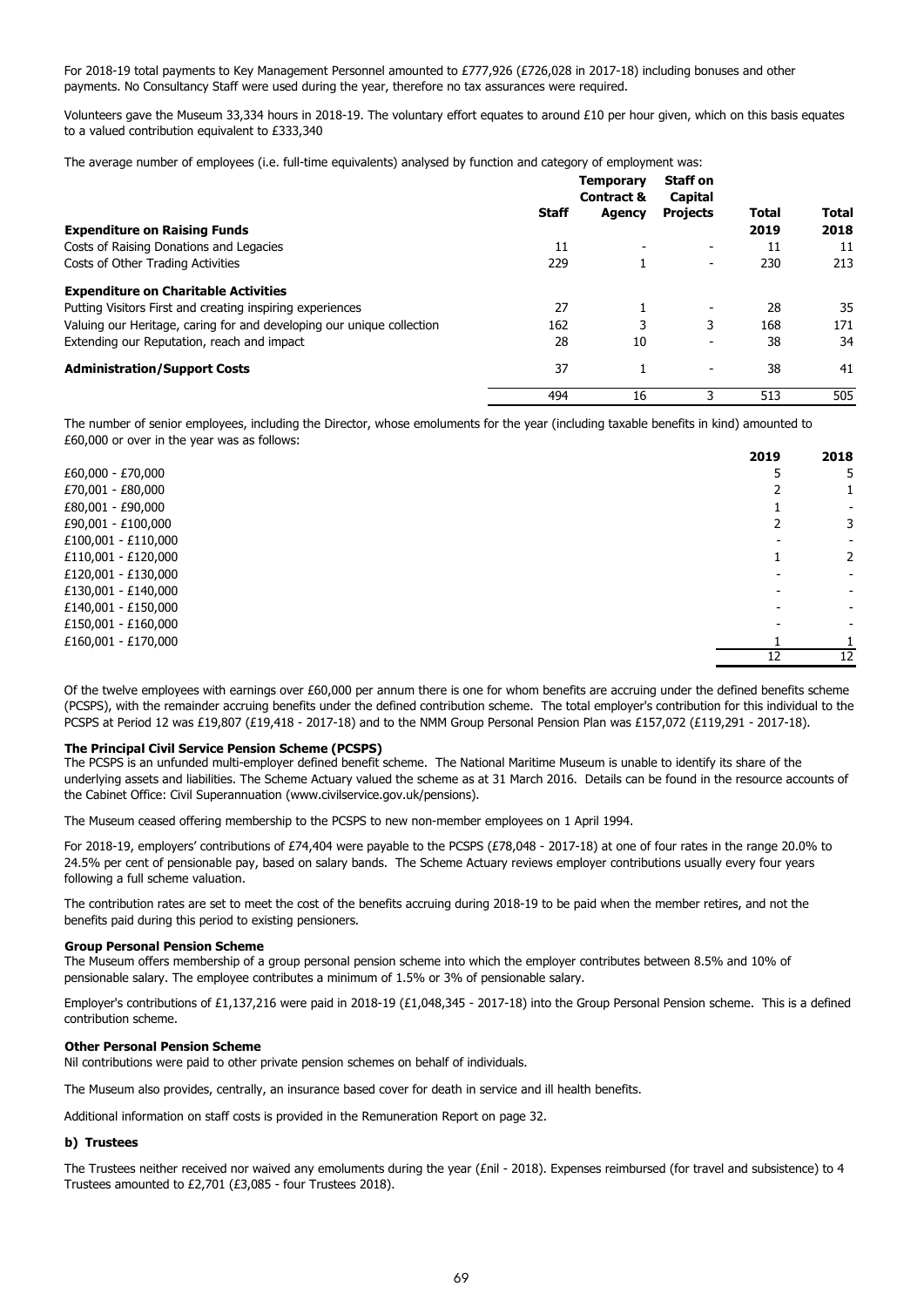The Charity external audit fee of £45,000 (£39,000 - 2017-18) does not include any fees for non-audit work.

| 9 Total Net Movement in Funds                                                                       | 2019  | 2018   |
|-----------------------------------------------------------------------------------------------------|-------|--------|
|                                                                                                     | £'000 | £'000  |
| Net movement in funds                                                                               | 1,682 | 13,061 |
| Net movement in funds includes the following charges:                                               |       |        |
| External Auditors' remuneration - for Museum and Trusts                                             | 45    | 51     |
| External Auditors' remuneration - for NMME (within Activities for Generating Funds - Trading Costs) | 13    | 12     |
| Lease rental payments on land and buildings                                                         | 147   | 293    |
| Lease rental payment - other                                                                        | 10    | 10     |
| Loss/(Gain) on Disposal of Assets                                                                   | 19    | 14     |
| Depreciation                                                                                        | 6,142 | 4,904  |
| Amortisation                                                                                        | 189   | 182    |

#### **Legal and Statutory Constraints**

The freehold title to the main Museum site at Greenwich was transferred from the Secretary of State for the Environment to the Museum Trustees in July 1989. The Museum was granted rights to occupy and use part of the site of the Royal Observatory, Greenwich in a Royal Warrant dated 1953. On 23 March 2004 a new Royal Warrant was signed which granted rights to occupy and use the entire site of the Royal

| <b>8 Governance</b>                                                               |       |                |              |                |
|-----------------------------------------------------------------------------------|-------|----------------|--------------|----------------|
|                                                                                   | Group | <b>Charity</b> | <b>Group</b> | <b>Charity</b> |
| Governance costs represent part of the meeting of the Strengthen our Organisation | 2019  | 2019           | 2018         | 2018           |
| objective and include:                                                            | £'000 | £'000          | £'000        | £'000          |
| <b>External Audit</b>                                                             | 45    | 45             | 39           | 39             |
| <b>Internal Audit</b>                                                             | 33    | 33             | 24           | 24             |
|                                                                                   | 78    | 78             | 63           | 63             |

The Land and Buildings have been professionally valued at 31 March 2019 by external valuers, Gerald Eve LLP, Chartered Surveyors in accordance with the Appraisal and Valuation Standards as published by the Royal Institution of Chartered Surveyors and FRS102 - The Financial Reporting Standards for Tangible Fixed Assets. There was a full valuation of the Prince Philip Maritime Collections Centre (PPMCC) at Kidbrooke and the Endeavour Galleries Basebuild which were both completed in year, for all other buildings this was a review based interim valuation. The next full valuation is due to take place for the year ending 31 March 2022.

| 10.a Tangible Fixed Assets - Charity & Group | <b>Freehold</b><br><b>Land and Fixtures &amp;</b> |                 | Plant &          | <b>Computer &amp;</b><br><b>Network</b> |                 | <b>Assets</b><br>under<br><b>Motor Construc-</b> |              |
|----------------------------------------------|---------------------------------------------------|-----------------|------------------|-----------------------------------------|-----------------|--------------------------------------------------|--------------|
|                                              | <b>Buildings</b>                                  | <b>Fittings</b> | <b>Equipment</b> | <b>Equipment</b>                        | <b>Vehicles</b> | tion                                             | <b>Total</b> |
| Cost or valuation:                           | £'000                                             | £'000           | £'000            | £'000                                   | £'000           | £'000                                            | £'000        |
| Balance at 1 April 2018                      | 175,905                                           | 23,414          | 6,306            | 3,403                                   | 158             | 3,928                                            | 213,114      |
| <b>Additions</b>                             | 430                                               | 3,945           | 525              | 160                                     |                 | 203                                              | 5,263        |
| <b>Disposals</b>                             |                                                   | (569)           | (671)            | (580)                                   |                 |                                                  | (1,820)      |
| <b>Transfers Between Asset Class</b>         | 28                                                | 3,360           | 0                | $\overline{\phantom{0}}$                | $\blacksquare$  | (3,388)                                          |              |
| Revaluation gain/impairment                  | (905)                                             |                 |                  |                                         |                 |                                                  | (905)        |
| At 31 March 2019                             | 175,458                                           | 30,150          | 6,160            | 2,983                                   | 158             | 743                                              | 215,652      |
| Accumulated depreciation:                    |                                                   |                 |                  |                                         |                 |                                                  |              |
| Balance at 1 April 2018                      | ۰.                                                | 17,427          | 5,635            | 3,258                                   | 128             |                                                  | 26,448       |
| Depreciation Charge for the year             | 3,645                                             | 1,989           | 402              | 88                                      | 18              |                                                  | 6,142        |
| <b>Disposals</b>                             |                                                   | (569)           | (655)            | (579)                                   |                 |                                                  | (1,803)      |
| Revaluation gain                             | (3,645)                                           |                 |                  |                                         |                 | $\overline{\phantom{a}}$                         | (3,645)      |
| At 31 March 2019                             | ٠.                                                | 18,847          | 5,382            | 2,767                                   | 146             | $\blacksquare$                                   | 27,142       |
| Net Book Value at 31 March 2019              | 175,458                                           | 11,303          | 778              | 216                                     | 12              | 743                                              | 188,510      |
| Net Book Value at 31 March 2018              | 175,905                                           | 5,987           | 671              | 145                                     | 30              | 3,928                                            | 186,666      |

The Land and Buildings of the main Museum, the Royal Observatory, Greenwich, Prince Philip Maritime Collections Centre and the Kidbrooke Stores have been revalued using the Depreciated Replacement Cost basis applicable to specialised buildings and on the basis that the Museum is a going concern. The revaluation of the Royal Observatory, Greenwich reflects the valuation of the entire site following the grant of the new Royal Warrant. The Brass Foundry has been revalued using the Existing Use Value basis applicable to non-specialised buildings.

All depreciable fixed assets are depreciated from the date of acquisition to the date of disposal or to the end of their useful economic life.

By the National Maritime Museum Acts 1934 and 1989, should the specialised buildings at Greenwich (not including the Royal Observatory, Greenwich) cease to be used for the purposes of the Museum, they shall be held in trust for the benefit of Greenwich Hospital. The Royal Warrant, by which the Royal Observatory, Greenwich is occupied, does not confer ownership rights to the property and so should the Royal Observatory Greenwich cease to be used for Museum purposes it would revert to the Crown. In consequence, the entire site and buildings at Greenwich have no realisable value to the Museum.

External and internal audit fees for the audit of the Museum and Trusts are included in Governance. External audit fees for the audit of NMME of £13,200 have been included within Activities for Generating Funds - Trading Costs.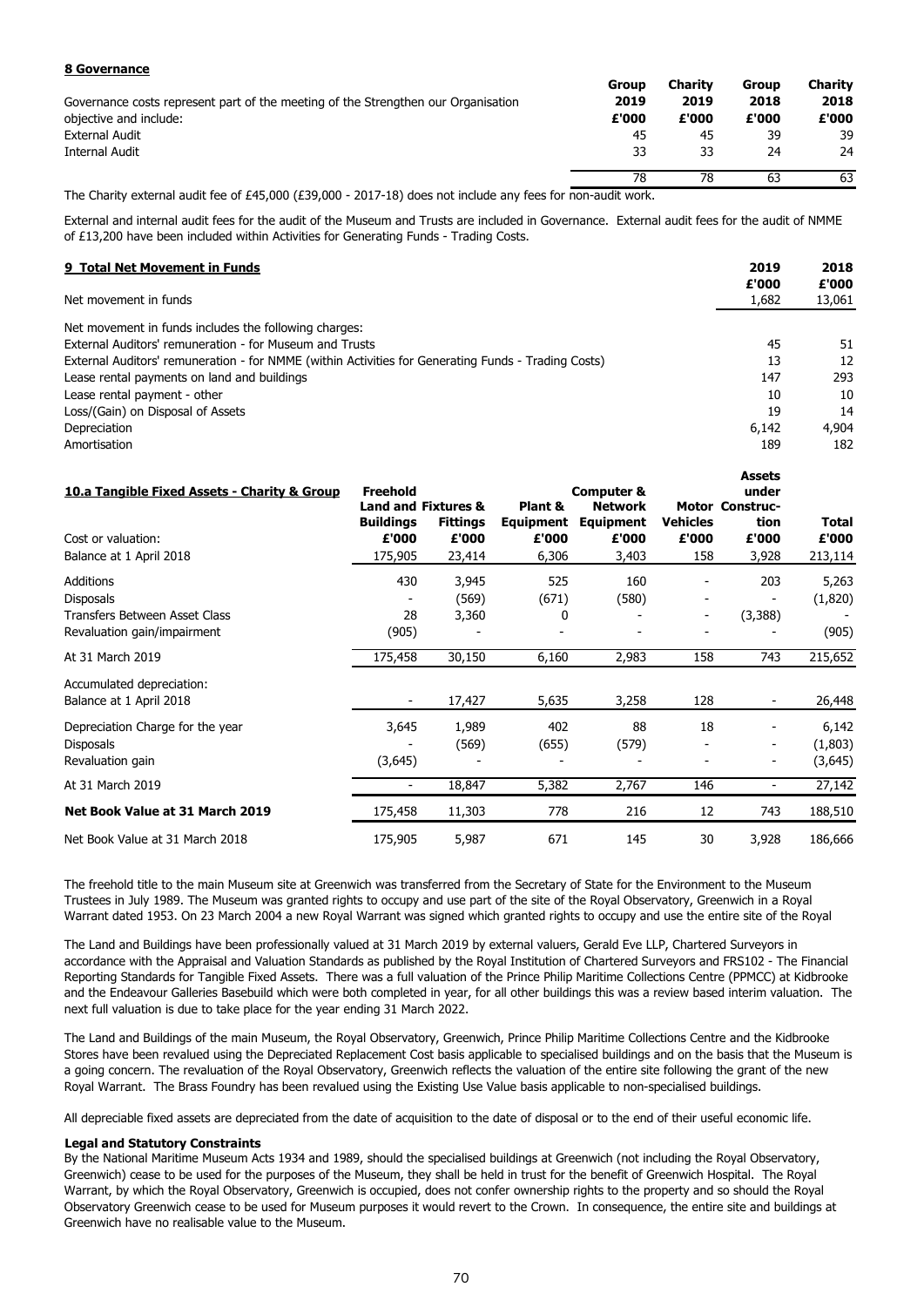### **Revaluation**

A review based valuation was carried out on the following assets for 2018-19: **Revaluation**

| witchen based raiddeen mas canned out on the ronoming assets for E910 191                          |         |
|----------------------------------------------------------------------------------------------------|---------|
|                                                                                                    | £'000   |
| Main site - Land and Buildings                                                                     | 116,928 |
| Royal Observatory - Land and Buildings                                                             | 21,089  |
| The Brass Foundry - Land and Buildings                                                             | 1,298   |
| Prince Philip Maritime Collection Centre - Land and Buildings                                      | 20,886  |
| Cutty Sark Canopy - Land and Buildings                                                             | 15,257  |
|                                                                                                    | 175,458 |
| The closing revaluation figure is the sum of cost and the cumulative total of annual revaluations. |         |

No revaluation has been undertaken for other tangible fixed assets as it is considered that depreciated cost value is appropriate.

| 11 Capital Expenditure Commitments              | 2019  | 2018  |
|-------------------------------------------------|-------|-------|
|                                                 | £'000 | £'000 |
| Contracted for but not provided in the accounts |       | 2,370 |

### **12 Heritage Assets**

### **The NMM Collections**

| 10.b Intangible Fixed Assets - Charity & Group |                 |                          |                 | <b>Assets</b><br>under     |       |
|------------------------------------------------|-----------------|--------------------------|-----------------|----------------------------|-------|
|                                                | <b>Software</b> |                          |                 | <b>Developed Construc-</b> |       |
|                                                | <b>Licences</b> | Website                  | <b>Software</b> | tion                       | Total |
| Cost or valuation:                             | £'000           | £'000                    | £'000           | £'000                      | £'000 |
| At 1 April 2018                                | 393             | 500                      | 48              |                            | 941   |
| <b>Additions</b>                               | 169             | $\overline{\phantom{a}}$ | 25              | 2                          | 196   |
| <b>Disposals</b>                               | (148)           | $\blacksquare$           | (3)             |                            | (151) |
| At 31 March 2019                               | 414             | 500                      | 70              | 2                          | 986   |
| Amortisation:                                  |                 |                          |                 |                            |       |
| At 1 April 2018                                | 334             | 247                      | 19              |                            | 600   |
| Provided during the year                       | 50              | 125                      | 14              | ۰                          | 189   |
| <b>Disposals</b>                               | (148)           | $\overline{\phantom{0}}$ | (1)             | -                          | (149) |
| At 31 March 2019                               | 236             | 372                      | 32              |                            | 640   |
| Net Book Value at 31 March 2019                | 178             | 128                      | 38              | 2                          | 346   |
| Net Book Value at 31 March 2018                | 59              | 253                      | 29              |                            | 341   |

Its portraits' collection is only exceeded in size by the National Portrait Gallery's and its holdings related to Nelson and Cook, among many other individuals, are unrivalled. It has the world's largest maritime historical reference library (100,000 volumes) including books dating back to the 15th century.

Overall the total collection comprises some 3 million items (this figure includes material not catalogued in Mimsy XG database such as the Library working collection, manuscripts, post 1900 charts and historic photographic prints) sub-divided into 25 collection categories: Archaeology, Applied and Decorative Arts, Coins, Medals and Heraldry, Ethnography, Relics and Antiquities, Tools and Ship Equipment, Cartography, Fine Arts, Science and Technology, Weapons and Ordnance, Photographs and Film, Ship Plans and Technical Records, Boats and Ship Models, Caird Library and archive.

Historic expenditure on some in-use assets, for example the main NMM admissions systems, has not been reclassified as these assets are of insignificant net book value. All new Intangible Assets are considered to have a useful life of 4 years.

The commitments relate to the Peter Harrision Planetarium refit, galleries enrichment programme and estates capital works.

The FRS102 Standard requires that where information on cost or value is available, heritage assets should be reported in the balance sheet separately from other tangible assets. However where this information is not available, and cannot be obtained at a cost which is commensurate with the benefit to users of the financial statements, the assets will not be recognised in the balance sheet.

In the opinion of the Trustees, reliable information on cost or valuation of the collection held at 31 March 2019 is not available for the Museum's collections owing to lack of information on purchase cost, the lack of comparable market value, the diverse nature of the collections and the volume of items held. As the costs of carrying out such a valuation far exceeds the benefits to the users of the accounts, the collections pre March 2001, are not reported in the balance sheet.

The Museum has the most important holdings in the world related to the history of Britain at sea, including maritime art (both British and 17thcentury Dutch), cartography, manuscripts including official public records, ship models and plans, scientific and navigational instruments, instruments for time-keeping and astronomy (based at the Observatory).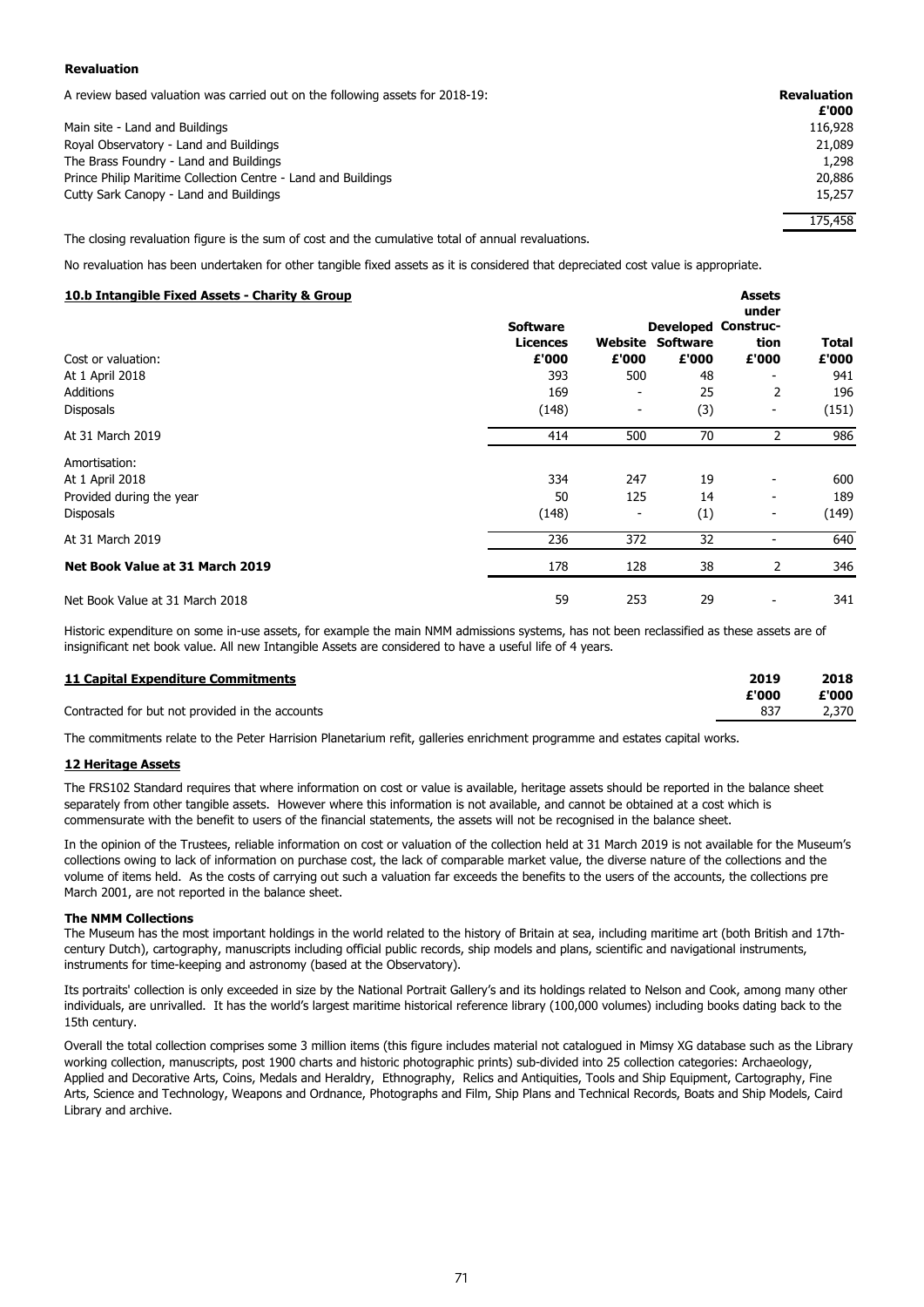- 100,000 books
- 397,500 items in the Manuscripts Collection
- 90,000 sea charts
- 4,000 oil paintings
- 70,000 prints and drawings
- 1 million Ship Plans
- Up to 1 million Historic Photographs
- 280,000 negatives

### Collections Auditing

The rolling NMM Collections Auditing Programme forms an important part of the Museum's ongoing risk management programme with results informing a range of other management strategies including knowledge management, security and staff training.

Staff undertake a physical inspection of objects against their locations and match these results to those on our Museum databases, and through this monitor the location controls in place within the Museum sites. This process also allows staff to check the basic catalogue information on these objects or add record photographs.

Audits are prioritised according to known risks and business needs.

The NMM also has a suite of policies governing the conservation and preservation of collections including a Conservation Policy, Lighting Policy, Environmental Preservation Policy and an integrated approach to managing insects and pests (IPM).

The main purpose of the Conservation and Preservation Department is to care for the collections, ensure they are suitable for display and that they can be handled safely. Most of their work is related to reducing the risk of damage to objects, extending their life expectancy whilst ensuring they can be accessed and enjoyed.

### Policies governing the management and collections care activities

The NMM maintains a suite of policies which combine to create a Collections Management Manual in order to ensure continuity of practice and standardisation of procedure and policies, and ensure we have a centralised location for all policies and procedures relating to collections management and documentation.

The Registration section is responsible for managing processes, risk and logistics for loans and the acquisition of collection objects and other cultural artefacts, upholding standards and public accountability and advising on relevant applicable law and the regulatory environment.

The Documentation and Audit section is responsible for the inventory and audit activities across collections, leading on collection disposal, management of the collections databases, provision of documentation advice, guidelines and provision of documentation management and support for key Museum projects.

Acquisitions and disposals are made in accordance with the principles detailed in the NMM's Collections Development Policy which can be accessed via the link www.rmg.co.uk/sites/default/files/Collection\_Development\_Policy\_2012-2017.pdf.

The Storage and Movement section is responsible for planning, scheduling and managing the movement of collections across sites and to other organisations and for installing exhibitions and displays across the Museum. It is also responsible for managing the Museum's offsite and on-site storage facilities and for the planning and implementation of stores' projects.

The NMM has rigorous acquisition and disposal processes in accordance with the legal and ethical framework required to meet recognised professional standards. Recommendations for acquisition are made by the Collections Development Committee to the Museum Director, and where appropriate, to the Board of Trustees, depending on the financial value, sensitivity or significance of the potential acquisition. Disposals follow the same process with the difference that all are considered by the Board of Trustees and all disposals other than duplicates require consent from the Secretary of State for Digital, Culture, Media and Sport.

The NMM undertakes to catalogue Object, Archive and Library collections in accordance with National and International standards. These are outlined in the Museum's Collections Management Manual.

The Department underpins the Museum's core remit to look after its collections and provide responsible stewardship, through acquisitions, documentation and audit programmes, management of collections information, management of collections stores and collections security programmes.

The department also provides expertise in support of the Museum's key capital projects.

### Conservation and Preservation Department

### **Structure for the Management and Care of the Collections**

The NMM has in place a comprehensive framework of policies and procedures for the management and care of its collections assets.

The primary requirements of managing the collections are undertaken by the three departments: Collections Management; Conservation & Preservation, Research & Information.

The day-to-day activities of these departments are shaped by the NMM's statutory responsibilities, strategic priorities and Government initiatives that underpin these.

### Collections Management Department; comprising Registration, Documentation & Audit and Storage & Movement.

The department is responsible for managing loans in and out of the Museum and transporting, installing and decanting collections on display and in temporary exhibitions.

The following provides an approximation of the spread and extent of collections:-

 • 44,500 3D objects: Including small craft, ship models, coins and medals, decorative art, figureheads, relics, horological instruments, uniforms, weapons etc.

The Museum's collections are used to illustrate for everyone the importance of the sea, ships, time and the stars and their relationship to people, which is interpreted through four major research areas: maritime and decorative art; maritime science and technology, maritime and world history, and the history of maritime Greenwich.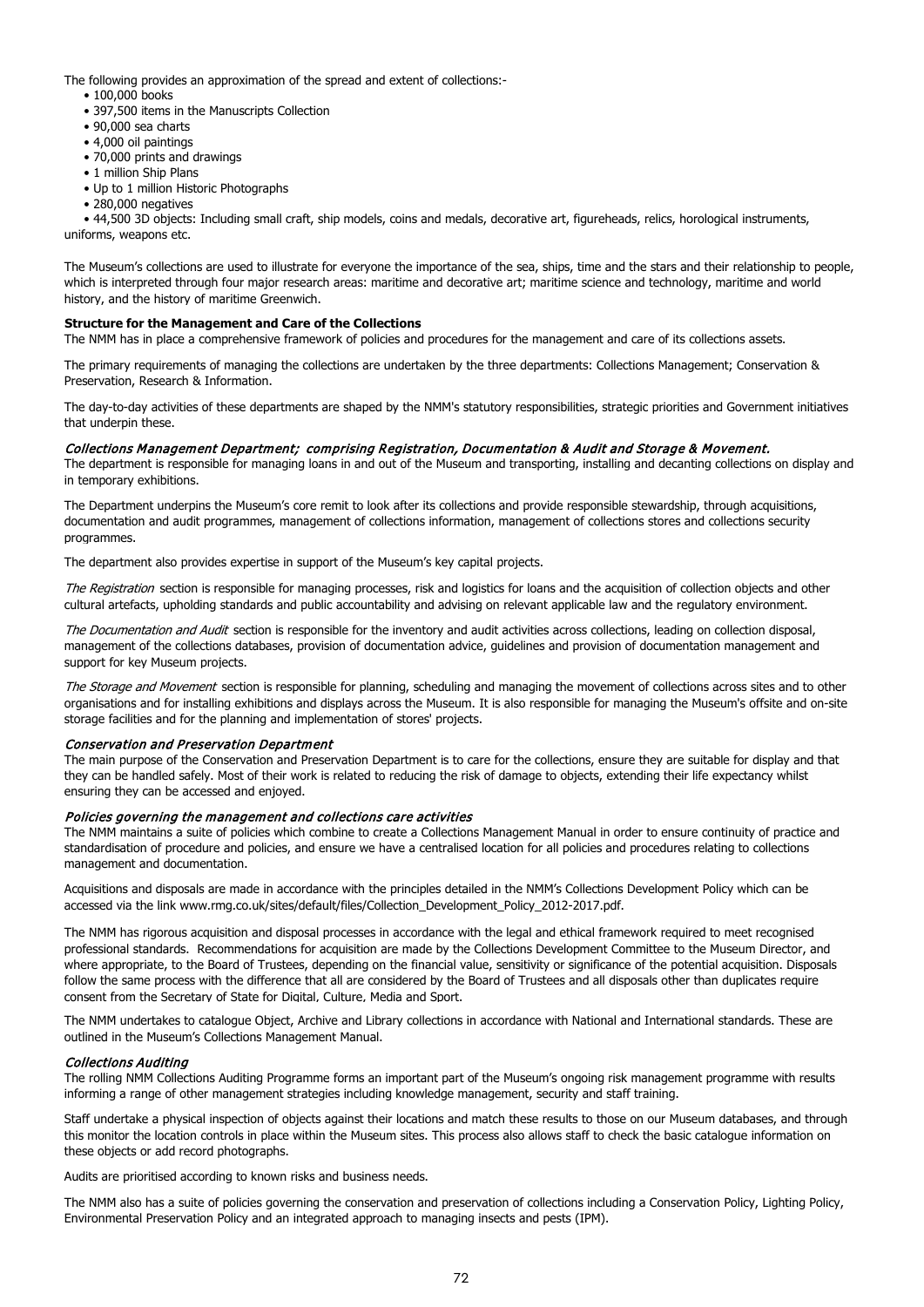Storage Estate:

### **Loans**

### Loans Out Policy

| Cost or Valuation:            | 2015   | 2016   | 2017    | 2018    | 2019    |
|-------------------------------|--------|--------|---------|---------|---------|
|                               | £'000  | £'000  | £'000   | £'000   | £'000   |
| As at 1 April                 | 14,993 | 16,128 | 17,426  | 100,485 | 100,644 |
| Collection Addition -         | 510    | 295    | 9,530   | 14      | 240     |
| Collection Addition - Donated | 625    | 1,003  | 73,529  | 145     | 107     |
| As at 31 March                | 16,128 | 17,426 | 100,485 | 100,644 | 100,991 |

Collection additions (donated) of £107,290 included rare books, diaries and papers, ship models, marine chronometers and watches.

### Cutty Sark

Cutty Sark was acquired for the National Maritime Museum Collection at nil value from the Trustees of the Cutty Sark Trust in 2015. The cost of carrying out a valuation far exceeds the benefit to the users of the accounts and the asset is therefore not recognised in the Accounts.

The Museum's various buildings and grounds are managed by the in-house Estates Department. The annual planned maintenance programme is informed by the quadrennial condition survey carried out by independent Mechanical & Electrical Engineering (M&E) and Building & Civil Engineering (B&CE) consultants.

An ongoing maintenance plan is prepared and with this overview the next year's budget is determined. This allows annual flexibility which may be necessary due to changed priorities or a changed financial climate informed by a longer term strategy.

Day-to-day maintenance issues are dealt with on an ongoing basis to ensure the buildings do not fall into disrepair or require more major and costly intervention.

Although the Museum is only able to display a small proportion of its collections at Greenwich at any one time, it is committed to making it accessible to the widest audience. Every year the NMM contributes high-quality objects to exhibitions and displays in Britain and abroad through its extensive loans programme. The Museum lends material to an increasing variety of borrowers such as museums and galleries, government and public buildings, corporate institutions.

Loan requests are assessed by the Registration Section and by the Loans Committee. The factors that are taken into consideration are timeliness, internal use for requested objects, conflicting loan requests, condition of objects and suitability for travel, availability of resources to prepare the loan and how the loan improves access to the collection.

### **Financial Information on Acquisition of Heritage Assets - Charity & Group**

The operations of the stores are managed by the Collections Management team in collaboration with Conservation, Curatorial and Estates colleagues and through the quarterly Stores Management meetings. No.1 Smithery Quarterly Management Board meetings are held, chaired by the Head of Collections Management.

### Prioritised Approach to Collections Care:

The NMM conducts a biannual collections store survey to identify and prioritise areas for improvement. This is coupled with weekly gallery inspections and one collection survey per year in a particular area. The data from these surveys informs strategies for collections care.

In addition to the three survey/inspection programmes outlined above the NMM has an active programme for identifying and monitoring vulnerable objects; many of these contain hazardous materials. Quarterly Hazards Group Meetings are held chaired by the Head of Conservation

### Provision of suitable building conditions:

The Museum's buildings provide adequate protection in terms of their condition and design to ensure the safe keeping of the collection.

### Collections Care and Storage

The National Maritime Museum has a large and varied collections storage estate which includes a number of offsite facilities; the Prince Philip Maritime Collections Centre, Kidbrooke and the Brass Foundry. In addition we have collections held at the No.1 Smithery, Chatham Historic Dockyard Trust (a partnership with CHDT and the Imperial War Museum), and large objects in commercial storage at the Science Museum Store at Wroughton, Gander & White and Cadogan Tate. Onsite stores include the SOW Archive and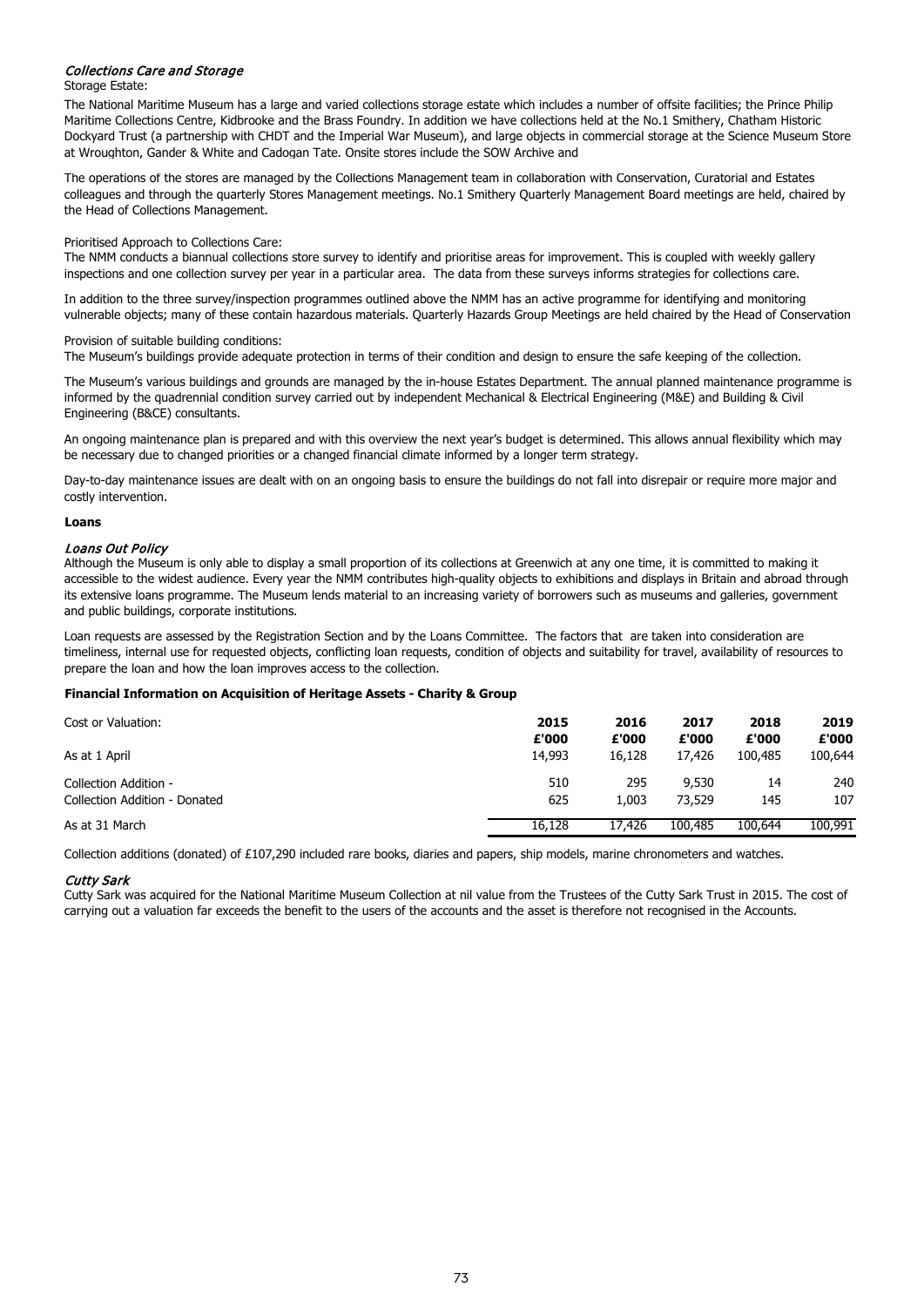### **14 Financial Risk Management**

| <b>Financial Assets</b>             | <b>Total</b> | <b>Floating</b><br><b>Financial</b><br><b>Assets</b> | <b>Fixed</b><br><b>Financial</b><br><b>Assets</b> | <b>Assets</b><br><b>Earning</b><br><b>Equity</b><br><b>Return</b> | Weighted<br><b>Average</b><br>Rate | Weighted<br><b>Average</b><br><b>Fixed Int</b> Period for<br><b>Which Rate</b> |
|-------------------------------------|--------------|------------------------------------------------------|---------------------------------------------------|-------------------------------------------------------------------|------------------------------------|--------------------------------------------------------------------------------|
|                                     | £000         | £000<br>£000                                         |                                                   | £000                                                              |                                    | <b>Is Fixed</b>                                                                |
| Year ended 31 March 2019 - Sterling | 11,880       | 7,530                                                | ۰                                                 | 4,350                                                             | 0.0%                               | 3 Months                                                                       |
| Year ended 31 March 2018 - Sterling | 9,195        | 3,635                                                | 512                                               | 5,048                                                             | $0.0\%$                            | 3 Months                                                                       |

The interest rate on floating financial assets is determined by the bank and market conditions.

| <b>Reconciliation to the Balance Sheet</b>          |                                     | 2019<br>£'000 | 2018<br>£'000 |
|-----------------------------------------------------|-------------------------------------|---------------|---------------|
| Cash                                                | <b>Floating Financial Assets</b>    | 7,530         | 3,635         |
| Investments (Current Assets) Fixed Financial Assets |                                     |               | 512           |
| Investments (Fixed Assets)                          | <b>Assets Earning Equity Return</b> | 4,350         | 5,048         |
| Total                                               |                                     | 11,880        | 9,195         |

The unquoted investment is in the trading subsidiary, National Maritime Museum Enterprises Limited - a company registered in England and Wales. The authorised, issued share capital consists of 500,000 £1 ordinary shares of which the Museum owns 100%.

### **Liquidity Risk**

The Museum has sufficient investments, designated funds and unrestricted funds to cover its current liabilities.

### **Credit Risk**

Cash is held by the Museum's bankers. The Museum has not suffered any loss in relation to cash held by bankers.

### **Foreign Currency Risk**

#### **Investment Income Risk**

The National Maritime Museum has low material exposure to foreign currency risk because no material transactions are carried out in foreign currencies.

The National Maritime Museum has a Loan from DCMS repayable over 25 years and all cash deposits are for terms of up to four months.

| <b>Group</b> |      | <b>Charity</b> |      |
|--------------|------|----------------|------|
| 2019         | 2018 | 2019           | 2018 |
| £000         | £000 | £000           | £000 |
| 435          | 396  | 76             | 82   |
|              |      |                |      |

| <b>13 Investments</b>               | <b>Group</b>             |          | <b>Charity</b> |          |
|-------------------------------------|--------------------------|----------|----------------|----------|
|                                     | 2019                     | 2018     | 2019           | 2018     |
| <b>Quoted Investments</b>           | £'000                    | £'000    | £'000          | £'000    |
| Market value at 1 April 2018        | 5,048                    | 5,523    | 5,048          | 5,523    |
| <b>Additions</b>                    | 330                      | 979      | 330            | 979      |
| <b>Disposal Proceeds</b>            | (1, 176)                 | (1, 441) | (1, 176)       | (1, 441) |
| Gain/(Loss) on Disposal             | 63                       | (4)      | 63             | (4)      |
| Net Gain/(Loss) on revaluation      | 85                       | (9)      | 85             | (9)      |
| Market value at 31 March 2019       | 4,350                    | 5,048    | 4,350          | 5,048    |
| Historical cost as at 31 March 2019 | 1,918                    | 2,764    | 1,918          | 2,764    |
| <b>Unquoted Investments:</b>        |                          |          |                |          |
| Cost as at 31 March 2019            | $\overline{\phantom{a}}$ |          | 500            | 500      |
| <b>Total Investments</b>            | 4,350                    | 5,048    | 4,850          | 5,548    |

The museum has no exposure to interest rate risk on its financial liabilities as the interest rate on the DCMS loan is fixed for the entire repayment period. Its financial assets are held in fixed term deposit accounts with maturity of one month or less, or in funds or assets that can be readily traded, and so have no fixed interest rate.

FRS102, Financial Instruments, requires disclosure of the role which financial instruments have had during the year, in creating or changing the risks the Museum faces in undertaking its activities.

The majority of financial instruments relate to contracts to buy non-financial items in line with the Museum's expected purchase and usage requirements and the Museum is therefore exposed to little credit, liquidity or market risk.

The National Maritime Museum receives the majority of its operating income by way of Grant in Aid and as a result there is little exposure to liquidity risk. This is managed through the reserves policies as established by the Trustees.

The Museum is exposed to credit risk of £420,909 of trade debtors. This risk is not considered significant as major customers are familiar to the Museum. Bad and doubtful debts are provided for on an individual basis. Write offs in the year for bad debts amounted to £2,709 (£44 - 2017-18).

The Museum is exposed to credit risk of £1,903,000 of Accrued Grant Income. The risk is not considered significant as the donors are all established foundations, charities and public bodies. The remainder of the Museum's activity is funded by self-generated income and funds given for restricted purposes such as capital projects. Projects are only progressed when income is certain.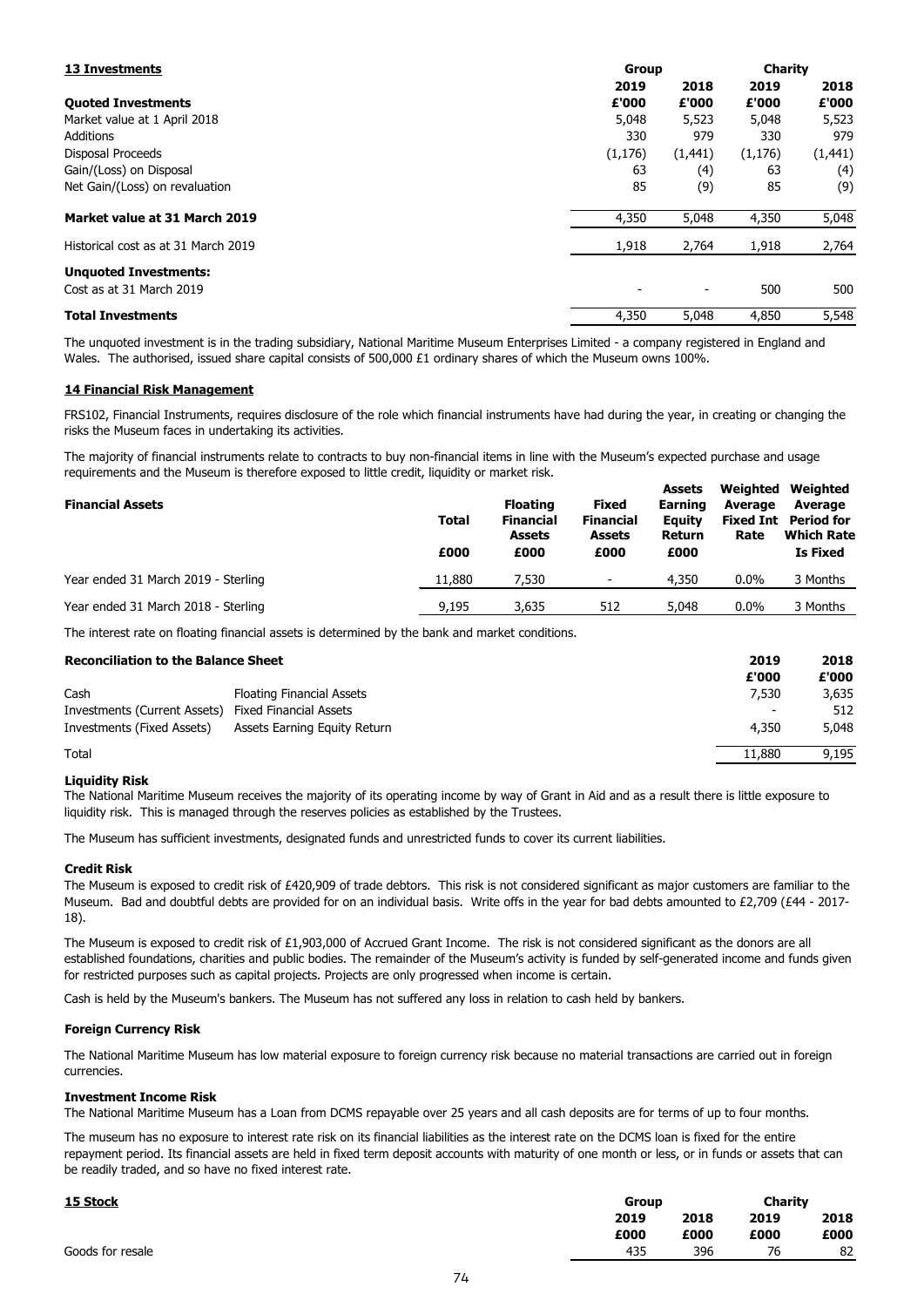Other debtors includes £18,355 of unpresented credit card income (£39,658 - 2017-18).

| <b>16 Debtors</b>                   |       | Group |       |       |
|-------------------------------------|-------|-------|-------|-------|
|                                     | 2019  | 2018  | 2019  | 2018  |
| Amounts falling due within one year | £'000 | £'000 | £'000 | £'000 |
| Trade debtors                       | 412   | 413   | 156   | 118   |
| Amount owed by subsidiary           |       |       | 1,739 | 1,538 |
| Prepayments                         | 315   | 225   | 315   | 220   |
| Taxation (VAT)                      | 119   | 397   | 118   | 397   |
| Accrued income                      | 14    | 5     | 14    | 5     |
| <b>Accrued Grant income</b>         | 1,577 | 3,806 | 1,577 | 3,806 |
| Other debtors                       | 52    | 293   | 43    | 286   |
| Balance falling due within one year | 2,489 | 5,139 | 3,962 | 6,370 |
| Amounts falling due after one year  |       |       |       |       |
| <b>Accrued Grant Income</b>         | 326   | 712   | 326   | 712   |
| Balance falling due after one year  | 326   | 712   | 326   | 712   |
| <b>Total</b>                        | 2,815 | 5,851 | 4,288 | 7,082 |

### **18 Operating Leases**

As at 31 March 2019 the Museum had obligations under non-cancellable operating leases which are due as follows:

**Charity** 

| <b>17 Creditors</b>                 | <b>Group</b> |       | <b>Charity</b> |       |  |
|-------------------------------------|--------------|-------|----------------|-------|--|
|                                     | 2019         | 2018  | 2019           | 2018  |  |
| Amounts falling due within one year | £'000        | £'000 | £'000          | £'000 |  |
| Trade creditors                     | 179          | 95    | 179            | 87    |  |
| Other creditors                     | 142          | 124   | 37             | 25    |  |
| DCMS Loan and Interest              | 332          | 336   | 332            | 336   |  |
| Taxation and social security        | 284          | 282   | 284            | 282   |  |
| <b>Accruals</b>                     | 2,308        | 1,999 | 2,240          | 1,955 |  |
| Deferred income                     | 359          | 322   | 65             | 73    |  |
| Balance falling due within one year | 3,604        | 3,158 | 3,137          | 2,758 |  |
| Balance falling due after one year  |              |       |                |       |  |
| <b>DCMS</b> Loan and Interest       | 5,368        | 5,612 | 5,368          | 5,612 |  |
| Balance falling due after one year  | 5,368        | 5,612 | 5,368          | 5,612 |  |
| <b>Total</b>                        | 8,972        | 8,770 | 8,505          | 8,370 |  |

| The movement on the deferred income account is as follows: |       | <b>Group</b> |       |       |
|------------------------------------------------------------|-------|--------------|-------|-------|
|                                                            | 2019  | 2018         | 2019  | 2018  |
|                                                            | £'000 | £'000        | £'000 | £'000 |
| Deferred income at 1 April                                 | 322   | 393          |       | 113   |
| Released in year                                           | (322) | (393)        | (73)  | (113) |
| Deferred in year                                           | 359   | 322          | 65    | 73    |
| Deferred income at 31 March                                | 359   | 322          | 65    | 73    |

|                               |       | Group |       |       |
|-------------------------------|-------|-------|-------|-------|
|                               | 2019  | 2018  | 2019  | 2018  |
| <b>Buildings</b>              | £'000 | £'000 | £'000 | £'000 |
| - Within one year             | 117   | 293   | 117   | 293   |
| - In the second to fifth year | 315   | 362   | 315   | 362   |
| - After five years            | 820   | 846   | 820   | 846   |
| Total                         | 1,252 | 1,501 | 1,252 | 1,501 |
| <b>Other</b>                  |       |       |       |       |
| - Within one year             | 8     | 10    | 8     | 10    |
| - In the second to fifth year | 5     | 13    | 5     | 13    |
| - After five years            | -     |       |       |       |
| <b>Total</b>                  | 13    | 23    | 13    | 23    |

# **Other**

- 
- 
- 

During 2015-16 DCMS approved a loan to the Museum totalling £6,100,000 towards the development of the Prince Philip Maritime Collections Centre. The first repayment on the loan was due and paid in April 2017 and regular payments are made each year. Interest is being accrued at an indicative rate of 1.02%.

Accrued Grant income includes £1,833,000 of income due from restricted grant funding for specific projects to be undertaken by the Museum in 2019-20 and future years.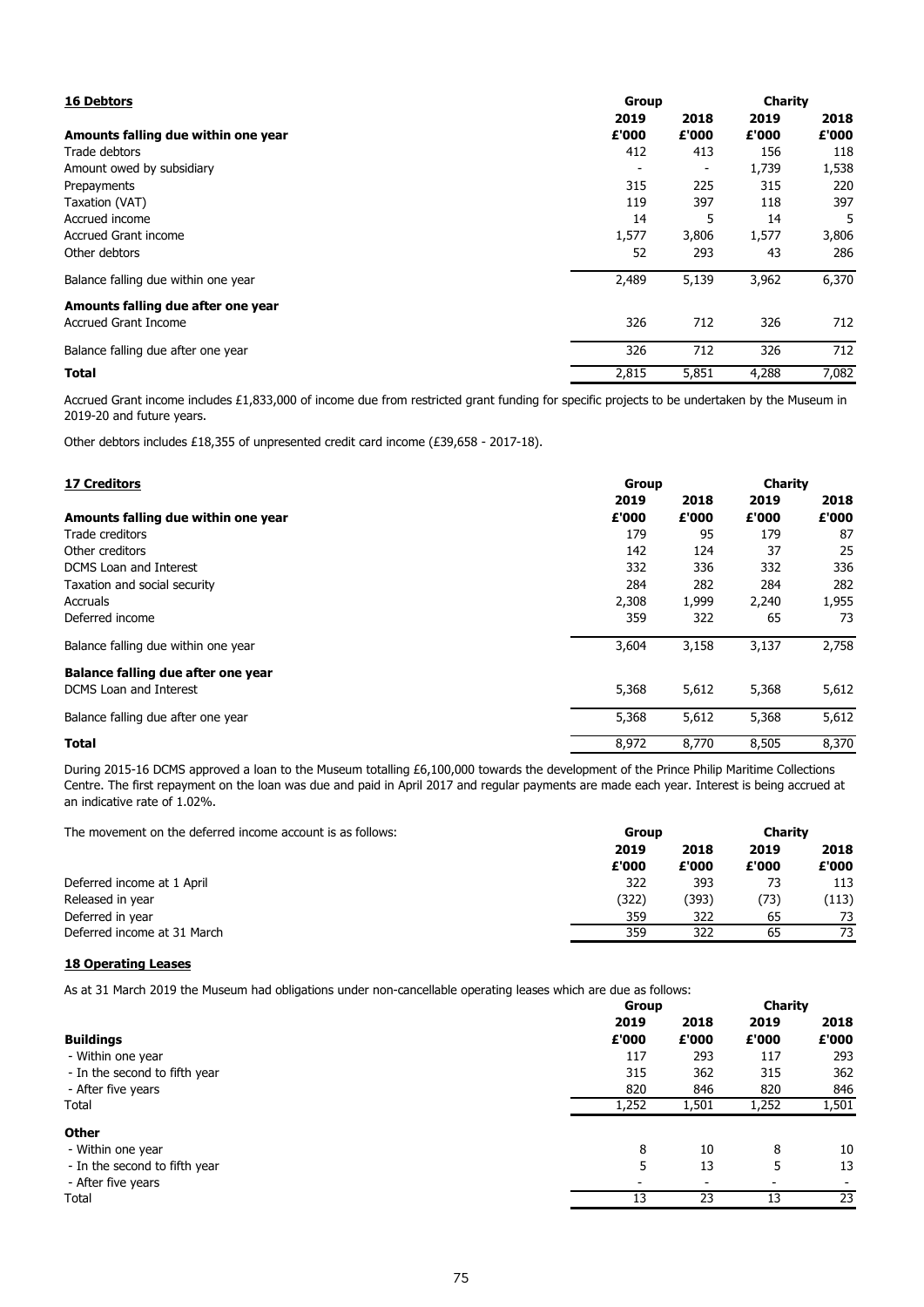| 19.a Statement of Funds - Group                             | <b>Balance</b><br>2018<br>£'000 | <b>Income</b><br>£'000 | <b>Expendi-</b><br>ture<br>£'000 | Gains/<br>£'000          | (Losses) Transfers<br>£'000 | <b>Balance</b><br>31 March<br>2019<br>£'000 |
|-------------------------------------------------------------|---------------------------------|------------------------|----------------------------------|--------------------------|-----------------------------|---------------------------------------------|
| <b>General Funds</b>                                        | 2,501                           | 23,577                 | (22, 888)                        |                          | (149)                       | 3,041                                       |
| <b>Designated Funds</b>                                     |                                 |                        |                                  |                          |                             |                                             |
| Tangible & Intangible Asset Fund                            | 11,102                          |                        | (2,706)                          | $\overline{\phantom{0}}$ | 4,991                       | 13,387                                      |
| <b>Designated Capital</b>                                   |                                 | 1,725                  |                                  |                          | (1,725)                     |                                             |
| <b>Designated Acquisitions Fund</b>                         |                                 |                        |                                  |                          | 103                         | 103                                         |
| Cutty Sark Preservation Fund No. 2                          | 381                             |                        |                                  |                          | 85                          | 466                                         |
| Caird Fund                                                  | 1,264                           | 13                     | (53)                             | 37                       | ۰                           | 1,261                                       |
| Development Fund                                            | 506                             | 52                     | (21)                             | 88                       | 1,250                       | 1,875                                       |
| No. 3 Trust Fund                                            | 615                             | 3                      | (1)                              | 7                        |                             | 624                                         |
| <b>Trading Funds</b>                                        | 59                              | 4,675                  | (2,936)                          |                          | (1,739)                     | 59                                          |
| <b>Total Designated Funds</b>                               | 13,927                          | 6,468                  | (5,717)                          | 132                      | 2,965                       | 17,775                                      |
| <b>Total Unrestricted Funds</b>                             | 16,428                          | 30,045                 | (28, 605)                        | 132                      | 2,816                       | 20,816                                      |
| <b>Restricted Funds</b><br><b>Restricted Income Funds</b>   |                                 |                        |                                  |                          |                             |                                             |
| <b>Acquisitions Fund</b>                                    | 24                              | 105                    |                                  |                          | (102)                       | 27                                          |
| Special Purpose Funds                                       |                                 | 1,536                  | (367)                            | $\overline{a}$           | (1, 169)                    |                                             |
| <b>Cutty Sark Preservation Fund</b>                         | 638                             | 38                     | (9)                              |                          |                             | 667                                         |
| <b>Endeavour Galleries Fund</b>                             | 3,976                           | 255                    | $\blacksquare$                   | $\overline{\phantom{a}}$ | (2, 591)                    | 1,640                                       |
| Altazimuth Conservation Fund                                | 110                             |                        |                                  |                          | (110)                       |                                             |
| National Historic Ships UK Fund                             | 433                             | 25                     | (322)                            |                          | 214                         | 350                                         |
| <b>Activities Fund</b>                                      | 1,184                           | 9                      | (322)                            |                          |                             | 871                                         |
| No. 3 Trust Fund - Sackler Caird Fund                       | 78                              | 1                      | (42)                             | $\mathcal{P}$            |                             | 39                                          |
| No. 3 Trust Fund - Anderson Fund                            | 74                              |                        |                                  |                          |                             | 74                                          |
| No. 3 Trust Fund - Bosanquet Fund                           | 5                               |                        |                                  |                          |                             | 5                                           |
|                                                             | 6,522                           | 1,969                  | (1,062)                          | $\overline{2}$           | (3,758)                     | 3,673                                       |
| <b>Restricted Asset Funds</b>                               |                                 |                        |                                  |                          |                             |                                             |
| Land and Buildings Fund (Incl. Cutty Sark Canopy)           | 102,318                         |                        | (3,645)                          |                          | 702                         | 99,375                                      |
| <b>Revaluation Reserve</b>                                  | 67,731                          |                        |                                  | 2,740                    |                             | 70,471                                      |
| Collections Capital Fund, Heritage Assets                   | 100,644                         | 107                    |                                  |                          | 240                         | 100,991                                     |
|                                                             | 270,693                         | 107                    | (3,645)                          | 2,740                    | 942                         | 270,837                                     |
| <b>Total Restricted Funds including Revaluation Reserve</b> | 277,215                         | 2,076                  | (4,707)                          | 2,742                    | (2,816)                     | 274,510                                     |
| <b>Endowment Funds</b>                                      |                                 |                        |                                  |                          |                             |                                             |
| The Caird Fund                                              | 517                             | 5                      | (21)                             | 15                       |                             | 516                                         |
| The Sackler Fund                                            | 163                             |                        |                                  |                          |                             | 163                                         |
| <b>Total Endowment Funds</b>                                | 680                             | 5                      | (21)                             | 15                       | $\overline{a}$              | 679                                         |
| <b>Total Funds</b>                                          | 294,323                         | 32,126                 | (33, 333)                        | 2,889                    |                             | 296,005                                     |
|                                                             |                                 |                        |                                  |                          |                             |                                             |

| <b>19.b Statement of Funds - Charity</b>                                                                                                           | <b>Balance</b><br>2018<br>£'000 | <b>Income</b><br>£'000     | Expendi-<br>ture<br>£'000   | Gains/<br>£'000 | (Losses) Transfers<br>£'000 | <b>Balance</b><br>31 March<br>2019<br>£'000 |
|----------------------------------------------------------------------------------------------------------------------------------------------------|---------------------------------|----------------------------|-----------------------------|-----------------|-----------------------------|---------------------------------------------|
| General Funds (Group)                                                                                                                              | 2,501                           | 23,577                     | (22, 888)                   |                 | (149)                       | 3,041                                       |
| Total Designated Funds (Group)<br>Less: Trading Funds<br><b>Total Designated Funds (Charity)</b>                                                   | 13,927<br>(59)<br>13,868        | 6,468<br>(2, 435)<br>4,033 | (5,717)<br>2,435<br>(3,282) | 132<br>132      | 2,965<br>2,965              | 17,775<br>(59)<br>17,716                    |
| Total Restricted Funds including Revaluation Reserve (Group)<br>Less: Trading Funds<br><b>Total Restricted Funds Revaluation Reserve (Charity)</b> | 277,215<br>277,215              | 2,076<br>(293)<br>1,783    | (4,707)<br>293<br>(4, 414)  | 2,742<br>2,742  | (2,816)<br>(2,816)          | 274,510<br>274,510                          |
| <b>Total Endowment Funds</b>                                                                                                                       | 680                             | 5                          | (21)                        | 15              |                             | 679                                         |
| <b>Total Funds</b>                                                                                                                                 | 294,264                         | 29,398                     | (30, 605)                   | 2,889           |                             | 295,946                                     |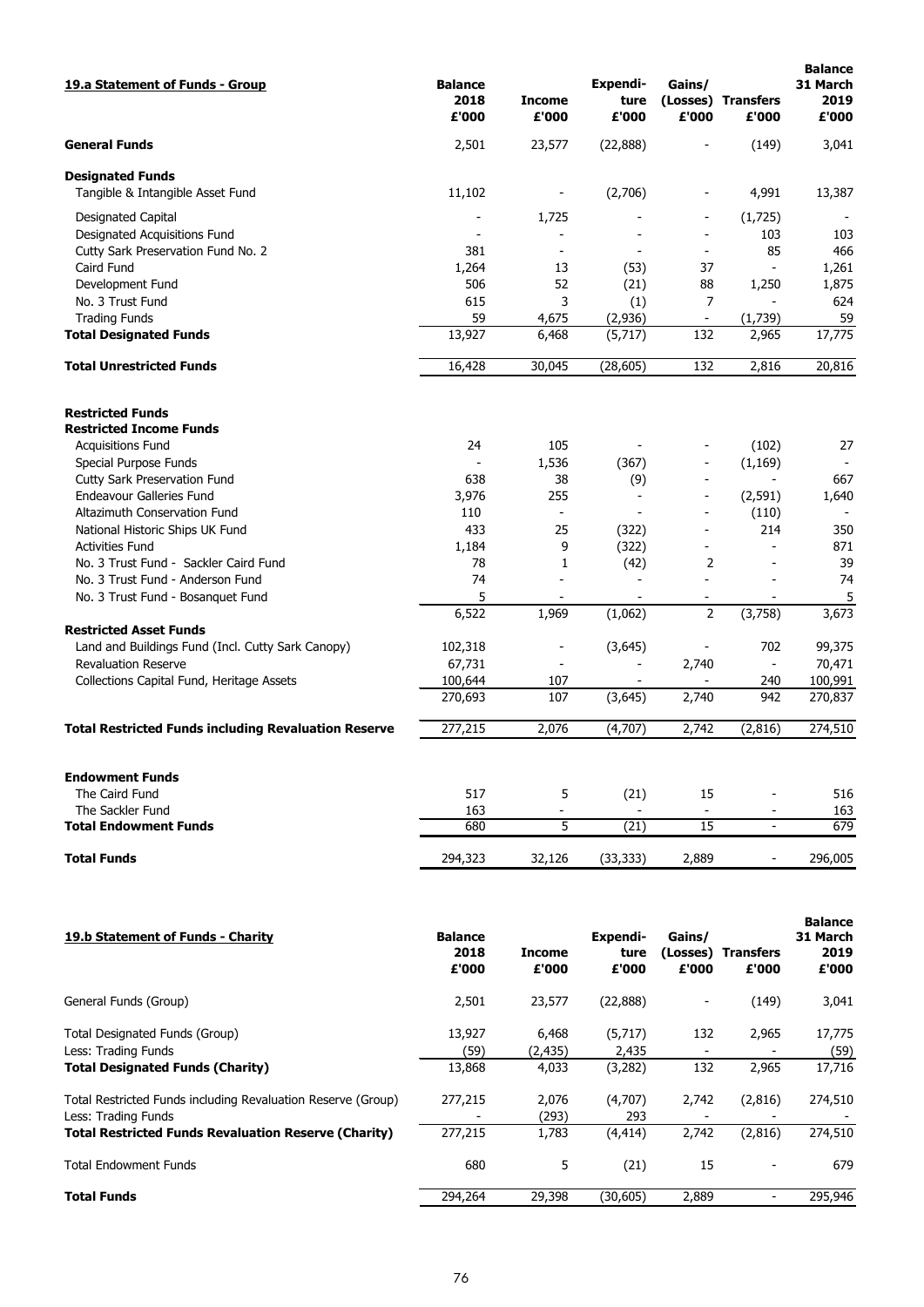**Designated Funds** - a collection of Funds which have been set aside at the discretion of the Trustees for specific purposes:

The Caird Fund is available for use at the discretion of the Trustees for the purpose and benefit of the Museum.

The Development Fund is designated for development projects at the Museum.

The Acquisitions Fund represents grants and donations received by the museum for specific future heritage asset purchases.

Special Purpose Funds represent grants and donations received by the Museum for specific purposes.

The Endeavour Galleries Fund represents donations and grants raised for the Endeavour Galleries capital works project.

The Altazimuth Conservation Fund represents donations and grants raised for the Altazimuth Pavilion capital works project.

The Anderson Fund (part of the No.3 Trust Fund) supports a fellowship in naval and maritime history.

Cutty Sark Preservation Fund includes the transfer of cash funds from the Cutty Sark Trust, the Cutty Sark 150 and Nannie restoration appeals of which is held as a restricted fund for the conservation of the ship Cutty Sark.

The Bosanquet Fund (part of the No.3 Trust Fund) provides funding for the purchase of library books.

The Caird Fund is a capital sum the income of which is to be used for the purpose and benefit of the Museum and is a permanent endowment.

The Collections Capital Fund represents assets either donated or purchased for the Museum's collection and is the value of capitalised heritage assets at the point of accession. The Collections Capital Fund movement provides for the relocation of the purchase of Heritage Assets from the General Fund.

**Endowment Funds** - These comprise funds donated on condition that the capital value of the donation is held in perpetuity, or in the case of

expendable endowment, for the long term.

The Sackler Fund (part of the No.3 Trust Fund) is a capital sum which is used to support a research fellowship in areas directly relating to the history of astronomy and navigational sciences.

The National Historic Ships UK Fund supports research, publications, training, recording and similar activities relating to the preservation of historic vessels. This fund includes a grant from HLF for a two year Shipshape Heritage Training Partnership programme.

The Activities Fund represents grants raised for activities based around the Endeavour Galleries, both the Armada and Stubbs acquisitions, Maritime Impacts project and the Cutty Sark Theatre.

The Sackler Caird Fund (part of the No.3 Trust Fund) was established to support a research fellowship in areas directly related to the Museum's collections or in particular related subjects.

The Land and Buildings Fund represents the value of the land and buildings on transfer from the Secretary of State for the Environment to the Trustees of the Museum, the incorporation of the Royal Observatory, Greenwich partly in 1999 and fully in 2004, plus subsequent additions at cost, less depreciation for the year and net of the outstanding loan balance owed to DCMS. The Land and Buildings Fund movement provides for a transfer for additions of land and buildings paid for from the Designated General Fund.

The Revaluation Reserve represents the difference between the original cost and valuation of the land and buildings at year end.

The Designated Capital Fund represents funding received from DCMS for Capital Expenditure. The fund movement provides for the transfer of the capital Grant in Aid received which has been used for the purchase of tangible assets during the year.

The Designated Acquisitions Fund, the Trustees recognise that the availability of potential new acquisitions for the collection is unpredictable. Accordingly, funds allocated to acquisitions but unspent in the year are credited to a designated fund for future purchases of collection objects when they become available.

Cutty Sark Preservation Fund No. 2, the Trustees have decided to designate £141,000 in the year to put towards the long term conservation of the ship less costs charged to the fund in year.

The No.3 Trust Fund (except to the extent that funds are endowment or restricted) is for the purpose and benefit of the Museum at the discretion of the Trustees.

Trading Funds represent the value of reserves held in the Museum's trading subsidiary. The transfer of the trading funds represent the transfer of the profit as Gift Aid to the Charity.

**Restricted Funds** - These funds are subject to specific restrictions imposed by the donor, by the purpose of an appeal or are received for a specific purpose. They consist mainly of the following:

**General Funds -** the general funds consist of the accumulated surplus or deficit on the Statement of Financial Activities. The amount available for use at the discretion of the Trustees in the furtherance of the general objectives of the museum is detailed in Note 20.

The Tangible & Intangible Asset Fund represents the value of the fixed assets (excluding land and buildings) plus subsequent additions at cost. The Tangible Assets Fund movement mainly provides designated Capital reserves for spend on Fixed assets for the year.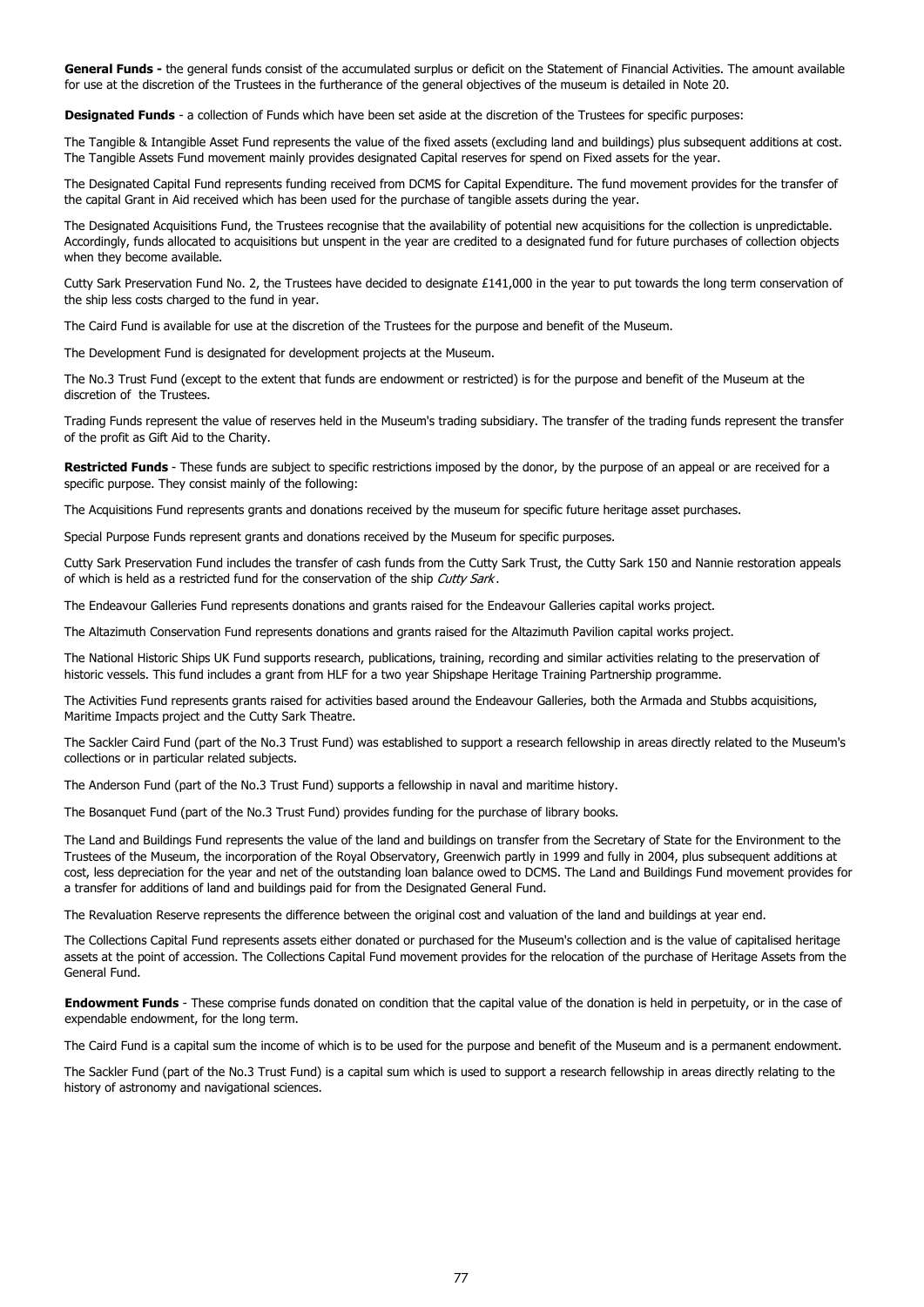| 20 Statement of fund commitments as at 31 March 2019           | <b>Group</b> |         | <b>Charity</b> |         |
|----------------------------------------------------------------|--------------|---------|----------------|---------|
|                                                                | 2019         | 2018    | 2019           | 2018    |
|                                                                | £'000        | £'000   | £'000          | £'000   |
| <b>Funds available for spending at Trustee's discretion:</b>   |              |         |                |         |
| General Income Funds                                           | 3,041        | 2,501   | 3,041          | 2,501   |
| Designated funds (excluding NMM Enterprises Ltd & Asset Funds) | 4,329        | 2,766   | 4,329          | 2,766   |
|                                                                | 7,370        | 5,267   | 7,370          | 5,267   |
| Funds raised for specific purposes:                            |              |         |                |         |
| <b>Restricted Income Funds</b>                                 | 3,673        | 6,522   | 3,673          | 6,522   |
| <b>Total Funds available for spending</b>                      | 11,043       | 11,789  | 11,043         | 11,789  |
| <b>Funds not available for Trustee's spendng</b>               |              |         |                |         |
| Designated funds - share capital of NMM Enterprises Ltd        | 59           | 59      |                |         |
| <b>Endowment Funds</b>                                         | 679          | 680     | 679            | 680     |
| Land and Buildings Fund (Incl. Cutty Sark Canopy)              | 99,375       | 102,318 | 99,375         | 102,318 |
| <b>Revaluation Reserve</b>                                     | 70,471       | 67,731  | 70,471         | 67,731  |
| <b>Collections Capital Fund, Heritage Assets</b>               | 100,991      | 100,644 | 100,991        | 100,644 |
| Tangible & Intangible Asset Fund                               | 13,387       | 11,102  | 13,387         | 11,102  |
| <b>Total Funds not available for spending</b>                  | 284,962      | 282,534 | 284,903        | 282,475 |
| <b>Total Funds in Balance Sheet</b>                            | 296,005      | 294,323 | 295,946        | 294,264 |
|                                                                |              |         |                |         |

Unrealised gains and losses detailed below have been included in the fund balances.

|                                                    |                     | <b>Unrestric-</b>        |                 | <b>Endow-</b>            |              |
|----------------------------------------------------|---------------------|--------------------------|-----------------|--------------------------|--------------|
| 21.a Analysis of Group Net Assets between Funds    | <b>Unrestricted</b> | ted                      | <b>Restric-</b> |                          |              |
|                                                    | <b>Designated</b>   | General                  | ted             | ment                     | <b>Total</b> |
|                                                    | <b>Funds</b>        | <b>Funds</b>             | <b>Funds</b>    | <b>Funds</b>             | 2019         |
| Fund balances at 31 March 2019 are represented by: | £'000               | £'000                    | £'000           | £'000                    | £'000        |
| Heritage Assets                                    |                     | $\blacksquare$           | 100,991         | ۰.                       | 100,991      |
| Tangible Fixed assets                              | 13,052              | $\blacksquare$           | 175,458         | ۰.                       | 188,510      |
| Intangible Assets                                  | 346                 | $\overline{\phantom{a}}$ |                 |                          | 346          |
| Investments                                        | 1,668               | 1,885                    | 118             | 679                      | 4,350        |
| Current assets                                     | 6,313               | 1,156                    | 2,985           | $\overline{\phantom{a}}$ | 10,454       |
| Debtors: Amounts falling due after one year        |                     | $\blacksquare$           | 326             | ۰                        | 326          |
| Creditors: Amounts falling due within one year     | (3,604)             | $\blacksquare$           |                 | ۰.                       | (3,604)      |
| Creditors: Amounts falling due after one year      |                     | $\blacksquare$           | (5,368)         | ۰.                       | (5,368)      |
| <b>Group Net Assets</b>                            | 17,775              | 3,041                    | 274,510         | 679                      | 296,005      |

| <b>Reconciliation of movements</b><br>in unrealised gains on land and buildings:<br>Unrealised gains at 1 April 2018 | Unrestric-<br>ted<br><b>Funds</b><br>£'000<br>۰.  | <b>Restric-</b><br>ted<br><b>Funds</b><br>£'000<br>67,731 | Endow-<br>ment<br><b>Funds</b><br>£'000<br>$\blacksquare$ | <b>Total</b><br>2019<br>£'000<br>67,731 |
|----------------------------------------------------------------------------------------------------------------------|---------------------------------------------------|-----------------------------------------------------------|-----------------------------------------------------------|-----------------------------------------|
| Net gain arising on revaluation                                                                                      | ۰.                                                | 2,740                                                     | $\blacksquare$                                            | 2,740                                   |
| Unrealised gains at 31 March 2019                                                                                    |                                                   | 70,471                                                    | -                                                         | 70,471                                  |
| <b>Reconciliation of movements</b><br>in unrealised gains on investments:                                            | <b>Unrestric-</b><br>ted<br><b>Funds</b><br>£'000 | <b>Restric-</b><br>ted<br><b>Funds</b><br>£'000           | <b>Endow-</b><br>ment<br><b>Funds</b><br>£'000            | <b>Total</b><br>2019<br>£'000           |
| Unrealised gains at 1 April 2018<br>Net gains arising on revaluations                                                | 2,075<br>72                                       | 24                                                        | 142<br>12                                                 | 2,241<br>85                             |
| Unrealised gains at 31 March 2019                                                                                    | 2,147                                             | 25                                                        | 154                                                       | 2,326                                   |

### **21.b Analysis of Charity Net Assets between Funds**

# **fund balances at 31 March 2019 are represented by:** Heritage Assets Tangible Fixed assets Intangible Assets Debtors: Amounts falling due after one year Creditors: Amounts falling due within one year Creditors: Amounts falling due after one year

### **Charity Net Assets**

| 21.b Analysis of Charity Net Assets between Funds  |                     | <b>Unrestric-</b>        |                 |                          |              |
|----------------------------------------------------|---------------------|--------------------------|-----------------|--------------------------|--------------|
|                                                    | <b>Unrestricted</b> | ted                      | <b>Restric-</b> | <b>Endow-</b>            |              |
|                                                    | <b>Designated</b>   | <b>General</b>           | ted             | ment                     | <b>Total</b> |
|                                                    | <b>Funds</b>        | <b>Funds</b>             | <b>Funds</b>    | <b>Funds</b>             | 2019         |
| Fund balances at 31 March 2019 are represented by: | £'000               | £'000                    | £'000           | £'000                    | £'000        |
| Heritage Assets                                    |                     | $\sim$                   | 100,991         | $\blacksquare$           | 100,991      |
| Tangible Fixed assets                              | 13,052              | $\blacksquare$           | 175,458         | $\overline{\phantom{a}}$ | 188,510      |
| Intangible Assets                                  | 346                 | $\overline{\phantom{a}}$ |                 |                          | 346          |
| Investments                                        | 2,168               | 1,885                    | 118             | 679                      | 4,850        |
| Current assets                                     | 4,961               | 1,156                    | 3,311           |                          | 9,428        |
| Debtors: Amounts falling due after one year        | 326                 |                          |                 |                          | 326          |
| Creditors: Amounts falling due within one year     | (3, 137)            | $\overline{\phantom{a}}$ |                 | ۰.                       | (3, 137)     |
| Creditors: Amounts falling due after one year      |                     | $\blacksquare$           | (5,368)         | $\blacksquare$           | (5,368)      |
| <b>Charity Net Assets</b>                          | 17,716              | 3,041                    | 274,510         | 679                      | 295,946      |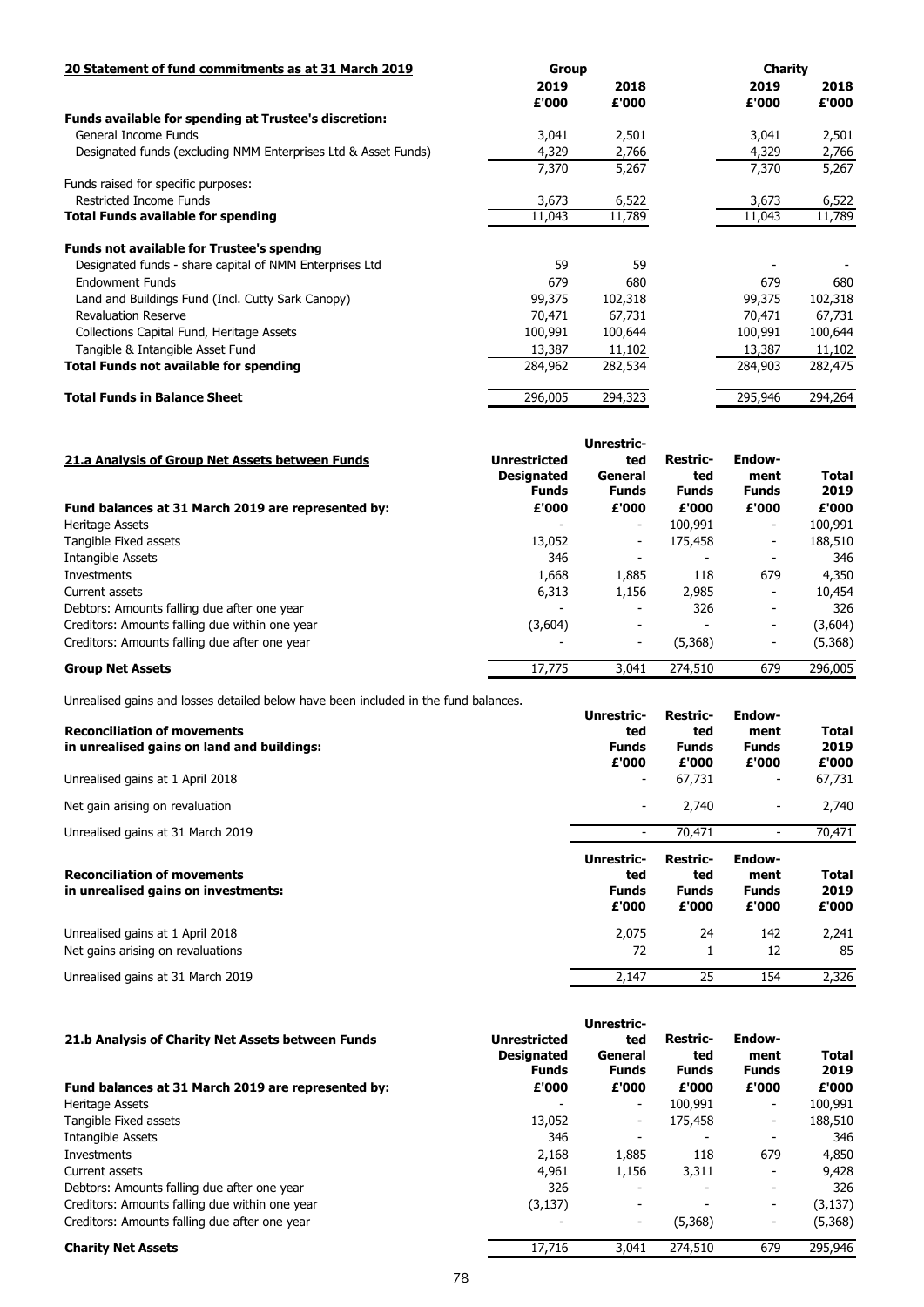| 22 Reconciliation of net incoming resources to net cash inflow from operating activities         |                         |         |         |
|--------------------------------------------------------------------------------------------------|-------------------------|---------|---------|
|                                                                                                  |                         | 2019    | 2018    |
| Net (expenditure)/income for the reporting period (as per the statement of financial activities) |                         | £'000   | £'000   |
|                                                                                                  |                         | (1,058) | 2,484   |
| Adjustments for:                                                                                 |                         |         |         |
| Donated Objects                                                                                  | Note 2                  | (107)   | (145)   |
| Depreciation & amortisation charges                                                              | <b>Note 10a &amp; b</b> | 6,331   | 5,086   |
| (Gains)/losses on investments                                                                    |                         | (149)   | 13      |
| Investment income                                                                                | Note 5                  | (85)    | (100)   |
| (Increase)/Decrease in stock                                                                     | Note 15                 | (39)    |         |
| (Increase)/Decrease in debtors                                                                   | Note 16                 | 3,036   | 4,989   |
| Increase/(Decrease) in creditors                                                                 | Note 17                 | 202     | (1,801) |
| Repayments of borrowing                                                                          | Note 17                 | 332     | 336     |
| Loss on Disposal of Fixed Assets & Intangible Assets                                             | Note 10                 | 19      | 14      |
| Net cash inflow from operating activities                                                        |                         | 8,482   | 10,877  |
| Reconciliation of increase in cash to movement in net funds                                      |                         | 2019    | 2018    |
|                                                                                                  |                         | £'000   | £'000   |
| Increase/(Decrease) in cash in the period                                                        |                         | 3,895   | 1,394   |
| Increase/(Decrease) in liquid resources in the period                                            |                         | (512)   | (676)   |
| Change in net funds resulting from cash flows                                                    |                         | 3,382   | 718     |
| Net funds at 1 April 2018                                                                        |                         | 4,147   | 3,429   |
| Net funds at 31 March 2019                                                                       |                         | 7,530   | 4,147   |

### **23 Analysis of net funds 2019 2018**

|                                       | <b>NMM</b><br>£'000      | <b>Trusts</b><br>£'000   | <b>Charity</b><br>£'000  | <b>NMME</b><br>£'000     | <b>Group</b><br>£'000    | <b>Group</b><br>£'000 |
|---------------------------------------|--------------------------|--------------------------|--------------------------|--------------------------|--------------------------|-----------------------|
| Held at Commercial Banks              | 3,285                    | 2,091                    | 5,376                    | 2,138                    | 7,514                    | 3,620                 |
| Petty Cash                            | -                        | $\overline{\phantom{a}}$ | $\sim$                   | $\sim$                   | $\overline{\phantom{a}}$ |                       |
| Cash in Hand                          | 14                       | $\sim$                   | 14                       |                          | 16                       | 15                    |
|                                       | 3,299                    | 2,091                    | 5,390                    | 2,140                    | 7,530                    | 3,635                 |
| Liquid resources - Short Term Deposit | $\overline{\phantom{0}}$ | $\overline{\phantom{a}}$ | $\overline{\phantom{a}}$ | $\overline{\phantom{a}}$ | $\sim$                   | 512                   |
| <b>Net funds</b>                      | 3,299                    | 2,091                    | 5,390                    | 2,140                    | 7,530                    | 4,147                 |

The National Maritime Museum received lottery grants from the Heritage Lottery Fund in the year of £Nil (£444,136 - 2018). The HLF shares the same parent Department (DCMS) and is therefore a related party. There was an outstanding balance of £1,278,430 (£3,753,968 - 2018) of accrued grants at the end of the year.

The National Maritime Museum received grants from the Arts Council England in the year of £Nil (£48,767 - 2018). The ACE shares the same parent Department (DCMS) and is therefore a related party. There was an outstanding balance of £Nil (£4,876 - 2018) at the end of the year.

### **24 Related party transactions**

### **a) The Department for Digital, Culture, Media and Sport**

|                                            |        | 2019<br>£'000 | 2018<br>£'000 |
|--------------------------------------------|--------|---------------|---------------|
| Grant in Aid received                      |        | 13,795        | 13,795        |
| Capital Grant in Aid received              |        | 1,725         | 1,725         |
| Capital Grant in Aid received - Restricted |        | 350           | 500           |
| Total received from DCMS                   | Note 2 | 15,870        | 16,020        |

### **b) The Heritage Lottery Fund**

|                                                           |        | 2019  | 2018  |
|-----------------------------------------------------------|--------|-------|-------|
|                                                           |        | £'000 | £'000 |
| Restricted Grants received from the Heritage Lottery Fund | Note 2 |       | 444   |
| <b>Total Heritage Lottery Grants</b>                      |        |       | 444   |

### **c) The Arts Council England**

The National Maritime Museum is a Non-Departmental Public Body whose parent department is the Department for Digital, Culture, Media and Sport.

The Department for Digital, Culture, Media and Sport is regarded as a related party. During the year the Museum had a number of transactions in the normal course of business and at full arm's length with the Department. There were no outstanding balances at the end of the year.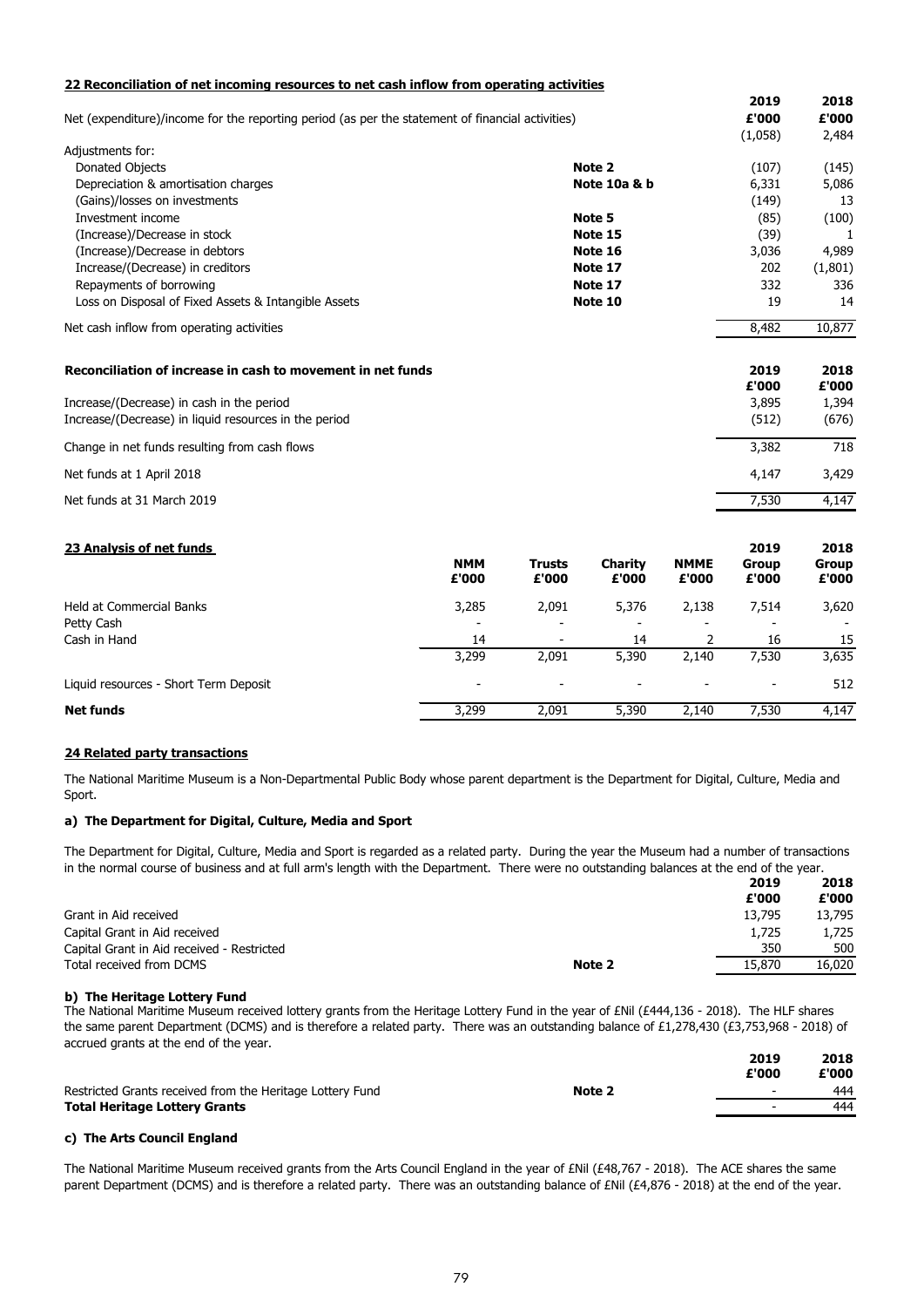### 80

### **d) The Trustees, Staff and Other Related Parties**

During the year the National Maritime Museum has had various material transactions with other entities, as set out below:

At the year end there is a creditor balance of £379,000 with the above related parties.

Additional information on key management remuneration is provided in the Remuneration Report on page 32.

### **25 Contingent Liabilities**

The Museum had no contingent liabilities at the year end.

### **26 Post Balance Sheet Events**

There were additional related party transactions conducted with various parties which fall below our materiality threshold  $(E1,000)$ . These transactions resulted in income of £1,268 and expenditure of £4,023.

There were no other reportable events between 31 March 2019 and the date the accounts were authorised for issue.

The Financial Statements were authorised for issue on the date they were certified by the Comptroller and Auditor General.

### **27 Control of the Consolidated Entities**

The Royal Museums Greenwich Foundation is separate charitable company, run by its own board of Trustees and therefore is not consolidated into the Museum's accounts.

| <b>Related Party</b>                  | <b>Nature of Relationship</b>                                                                                                                                                              | <b>Value of</b><br>income<br>received<br>during the<br>year<br>£'000 | <b>Value of</b><br>expendi-<br>ture during<br>the year<br>£'000 | <b>Nature of transaction</b>                       |
|---------------------------------------|--------------------------------------------------------------------------------------------------------------------------------------------------------------------------------------------|----------------------------------------------------------------------|-----------------------------------------------------------------|----------------------------------------------------|
| Royal Museums Greenwich<br>Foundation | Jeremy Penn, Trustee for the related party,<br>served as Trustee during the year.                                                                                                          | 836                                                                  |                                                                 | Grants received & supplies/services                |
| Royal Museums Greenwich<br>Foundation | Jeremy Penn, Trustee for the related party,<br>served as Trustee during the year.                                                                                                          |                                                                      | 379                                                             | Grants made to the Foundation                      |
| <b>Museums Association</b>            | C Marlow, a family member is a mentor for<br>the related party, served as a Trustee during<br>the year. K Fewster, a Member of the related<br>party, served as a Director during the year. |                                                                      | 10                                                              | Conference and membership costs                    |
| University College London             | H Czerski, Lecturer and Research Fellow for<br>the related party, served as a Trustee during<br>the year.                                                                                  |                                                                      | 9                                                               | Costs in relation to Joseph Banks<br>Network grant |
| English Heritage                      | K Fewster, Member of the related party,<br>served as a Director during the year.                                                                                                           |                                                                      |                                                                 | Income received from image rights                  |
|                                       | Society for Nautical Research H Cunliffe, Member of the related party,<br>served as a senior manager during the year.                                                                      | 1                                                                    |                                                                 | Catering contribution                              |
|                                       |                                                                                                                                                                                            | 838                                                                  | 398                                                             |                                                    |

The charity accounts consist of the National Maritime Museum. The consolidated group accounts consist of the National Maritime Museum and the results of a trading subsidiary, National Maritime Museum Enterprises Limited. The Museum controls NMME through ownership of 100% of its issued share capital. Monitoring of the performances of NMME is undertaken by the Trustees of the National Maritime Museum through quarterly Trustee Board, and Audit Committee meetings. Day to day control is operated through the financial and management arrangements of the executive offices of the Museum. Accountability is to the Trustees of the Museum and to the Department for Digital, Culture, Media and Sport.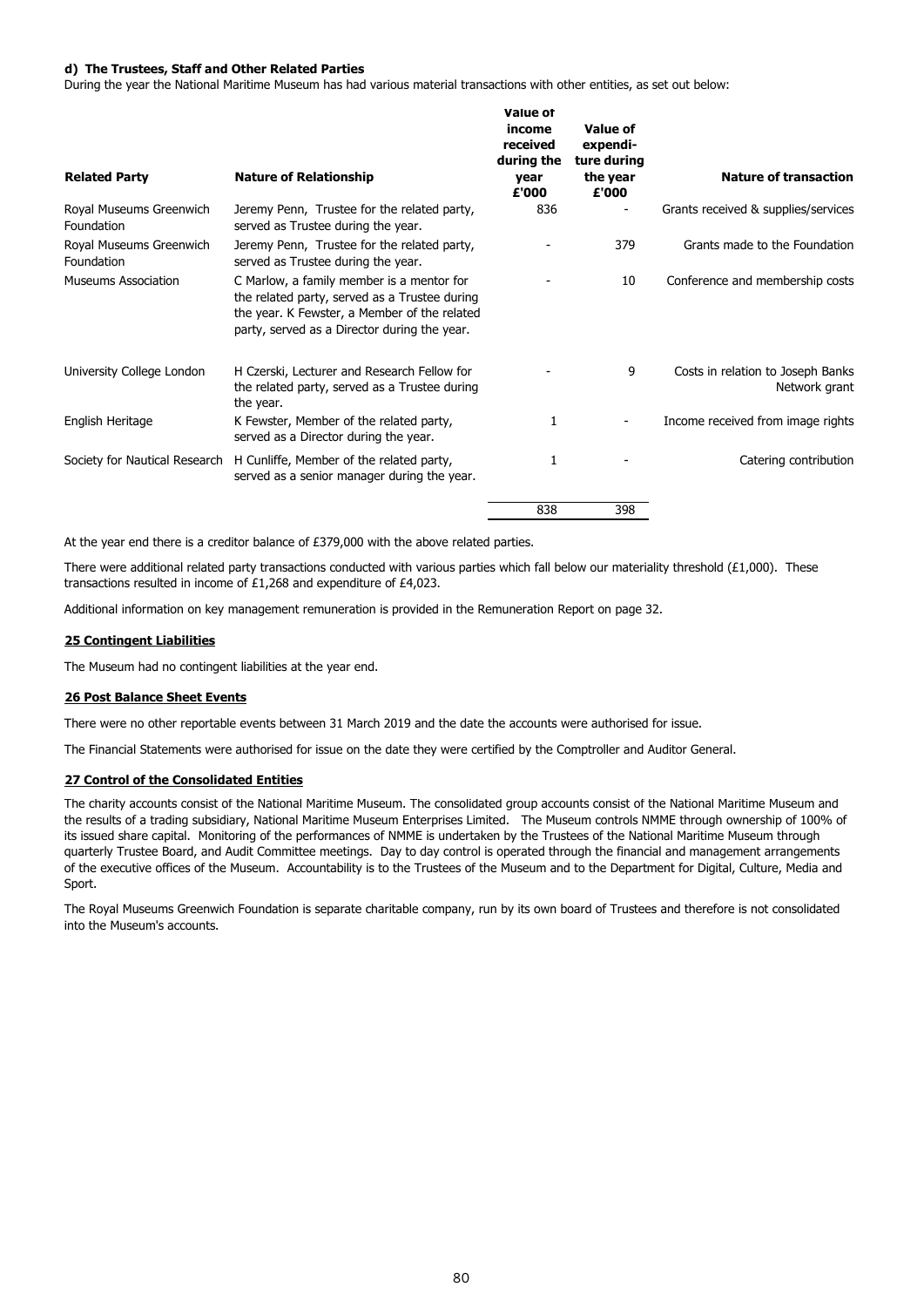### **28.a Prior Year Consolidated Statement of Financial Activities for the year ended 31 March 2018**

|                                                                       |                         |                                     | <b>Endow-</b>                     |                          |                      |
|-----------------------------------------------------------------------|-------------------------|-------------------------------------|-----------------------------------|--------------------------|----------------------|
|                                                                       |                         | <b>Unrestricted</b><br><b>Funds</b> | <b>Restricted</b><br><b>Funds</b> | ment<br><b>Funds</b>     | <b>Total</b><br>2018 |
| <b>Income and Endowments</b>                                          | <b>Note</b>             | £'000                               | £'000                             | £'000                    | £'000                |
| <b>Donations and Legacies</b>                                         |                         |                                     |                                   |                          |                      |
| - Grant in Aid                                                        |                         | 15,305                              | 715                               |                          | 16,020               |
| - Other                                                               |                         | 230                                 | 5,199                             |                          | 5,429                |
| <b>Total Donations and Legacies</b>                                   | 2.a                     | 15,535                              | 5,914                             |                          | 21,449               |
|                                                                       |                         |                                     |                                   |                          |                      |
| <b>Other Trading Activities</b>                                       |                         |                                     |                                   |                          |                      |
| - Trading Income                                                      | 3                       | 3,942                               | 380                               |                          | 4,322                |
| - Other                                                               | 4                       | 637                                 |                                   |                          | 637                  |
| <b>Total Other Trading Activities</b>                                 |                         | 4,579                               | 380                               | $\overline{\phantom{0}}$ | 4,959                |
| <b>Income from Investments</b>                                        | 5                       | 93                                  | $\mathbf{1}$                      | 6                        | 100                  |
| <b>Income from Charitable Activities</b>                              |                         |                                     |                                   |                          |                      |
| Putting Visitors First and creating inspiring experiences             |                         | 6,295                               |                                   |                          | 6,295                |
| Valuing our Heritage, caring for and developing our unique collection |                         | 274                                 |                                   |                          | 274                  |
| Extending our Reputation, reach and impact                            |                         | 300                                 |                                   |                          | 300                  |
| <b>Total Income from Charitable Activities</b>                        | 6                       | 6,869                               |                                   | $\overline{\phantom{a}}$ | 6,869                |
|                                                                       |                         |                                     |                                   |                          |                      |
| <b>Total Income and Endowments</b>                                    |                         | 27,076                              | 6,295                             | 6                        | 33,377               |
| <b>Expenditure</b>                                                    |                         |                                     |                                   |                          |                      |
| <b>Expenditure on Raising Funds</b>                                   |                         |                                     |                                   |                          |                      |
| Costs of Raising Donations and Legacies                               |                         | 1,641                               |                                   |                          | 1,641                |
| Costs of Other Trading Activities                                     |                         |                                     |                                   |                          |                      |
| - Trading Costs                                                       | 3                       | 2,234                               | 400                               |                          | 2,634                |
| - Other                                                               |                         | 6,690                               |                                   |                          | 6,690                |
| <b>Total Cost of Other Trading Activities</b>                         | 7                       | 8,924                               | 400                               |                          | 9,324                |
| <b>Investment Management Costs</b>                                    |                         | 72                                  |                                   |                          | 72                   |
| <b>Expenditure on Charitable Activities</b>                           |                         |                                     |                                   |                          |                      |
| Putting Visitors First and creating inspiring experiences             |                         | 2,428                               | 258                               |                          | 2,686                |
| Valuing our Heritage, caring for and developing our unique collection |                         | 11,482                              | 3,613                             |                          | 15,095               |
| Extending our Reputation, reach and impact                            |                         | 1,830                               | 214                               | 18                       | 2,062                |
|                                                                       |                         |                                     |                                   |                          |                      |
| <b>Total Expenditure</b>                                              | $\overline{\mathbf{z}}$ | 26,377                              | 4,485                             | 18                       | 30,880               |
| Net Gains/(Losses) on Investments                                     |                         | (10)                                | (1)                               | (2)                      | (13)                 |
| <b>Net Income/(Expenditure)</b>                                       |                         | 689                                 | 1,809                             | (14)                     | 2,484                |
| <b>Transfers</b>                                                      |                         |                                     |                                   |                          |                      |
| Transfers between funds                                               | 19.a                    | (3, 465)                            | 3,465                             |                          |                      |
| Net Income/(Expenditure) before other Recognised Gains and Losse      |                         | (2,776)                             | 5,274                             | (14)                     | 2,484                |
| <b>Other Recognised Gains and Losses</b>                              |                         |                                     |                                   |                          |                      |
| Gains/(Losses) on Revaluation of Fixed Assets                         | 10.a                    |                                     | 10,577                            |                          | 10,577               |
|                                                                       |                         |                                     |                                   |                          |                      |

| <b>Total Net Movement in Funds</b>       | g | (2,776) | 15,851  | (14) | 13,061  |
|------------------------------------------|---|---------|---------|------|---------|
| <b>Reconciliation of Funds</b>           |   |         |         |      |         |
| Funds balance brought forward at 1 April |   | 19,204  | 261,364 | 694  | 281,262 |

**Funds balance at 31 March 19.a** 19.a 16,428 277,215 680 294,323